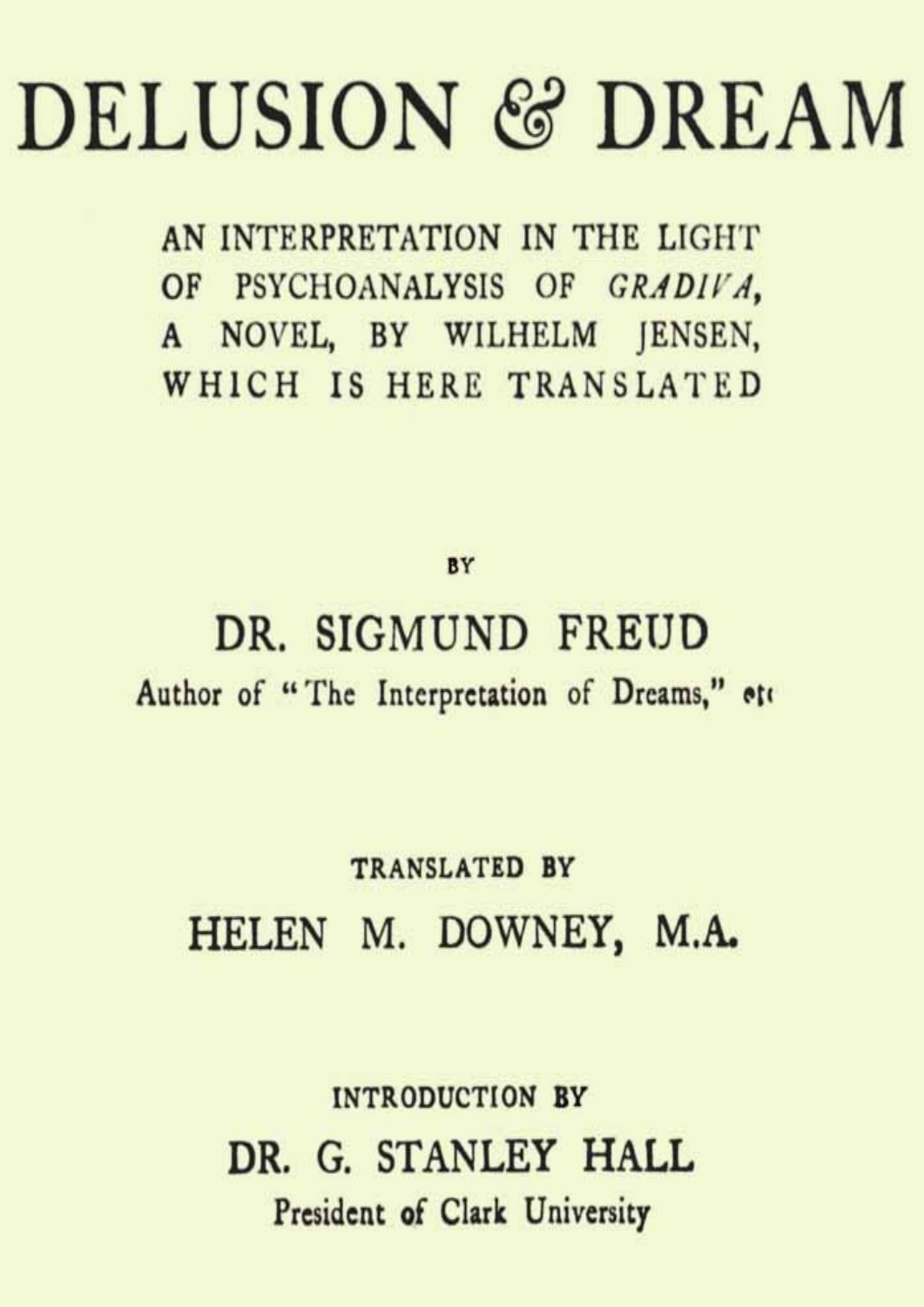# DELUSION & DREAM

AN INTERPRETATION IN THE LIGHT OF PSYCHOANALYSIS OF *GRADIVA*, A NOVEL, BY WILHELM JENSEN, WHICH IS HERE TRANSLATED

BY

DR. SIGMUND FREUD Author of "The Interpretation of Dreams," etc.

TRANSLATED BY HELEN M. DOWNEY, M.A.

INTRODUCTION BY DR. G. STANLEY HALL President of Clark University

NEW YORK MOFFAT, YARD & COMPANY 1922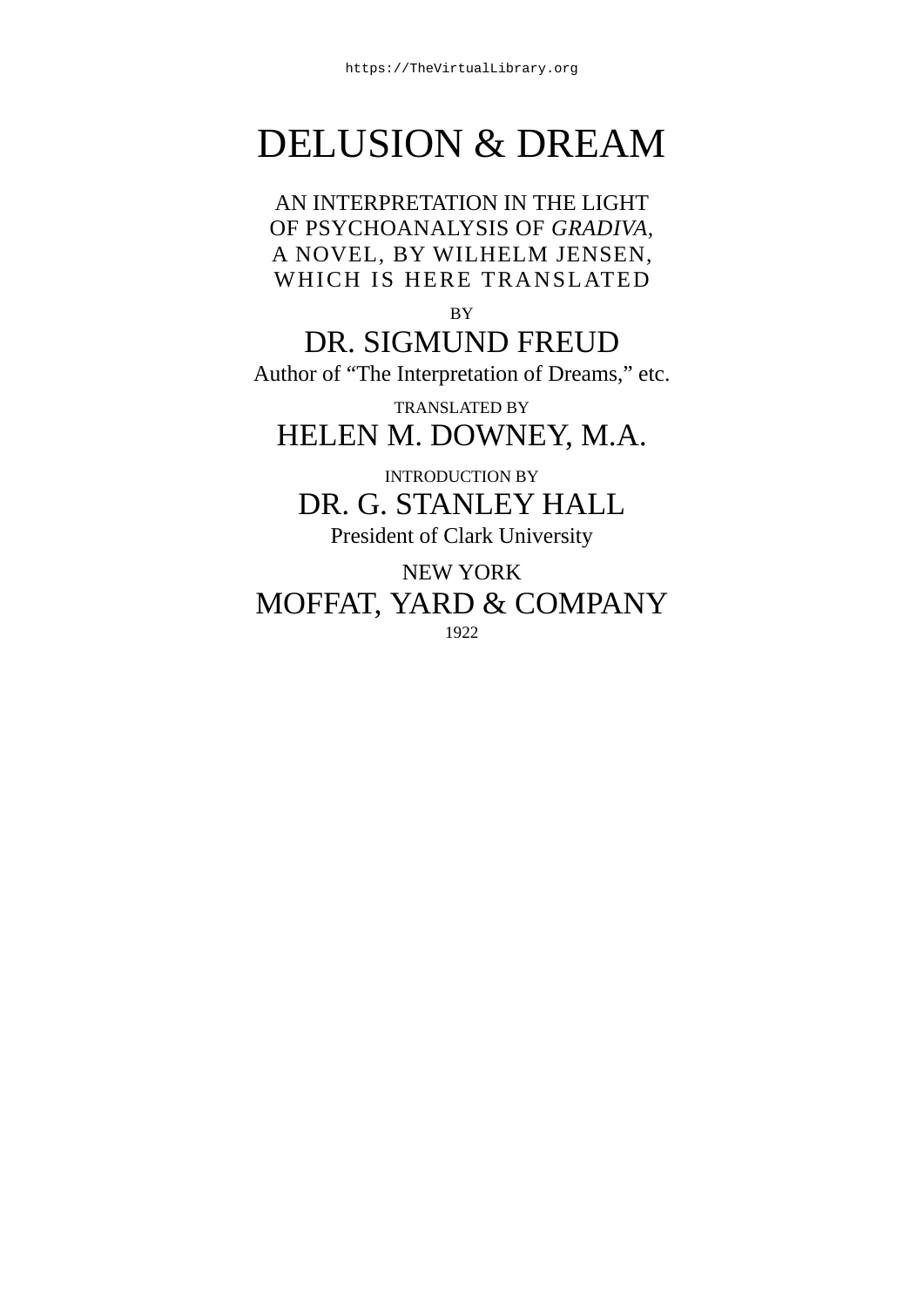#### PREFACE

<span id="page-2-0"></span>To Dr. G. Stanley Hall, President of Clark University, who first called to my attention the charm of *Gradiva*, by Wilhelm Jensen, and suggested the possibility of the translation and publication combined with the translation of Freud's commentary, I am deeply grateful for his kindly interest and effort in connection with the publication of the book, and his assistance with the technical terms of psychopathology.

In this connection I am also indebted to Dr. Smith Ely Jelliffe, who gave many helpful suggestions as a result of his thorough reading of the manuscript of the commentary.

I wish also to express my profound appreciation to my friend, Miss M. Evelyn Fitzsimmons, for her generous help with the original manuscript and other valuable comments offered while she was reading the entire proof.

HELEN M. DOWNEY.

WORCESTER, MASS.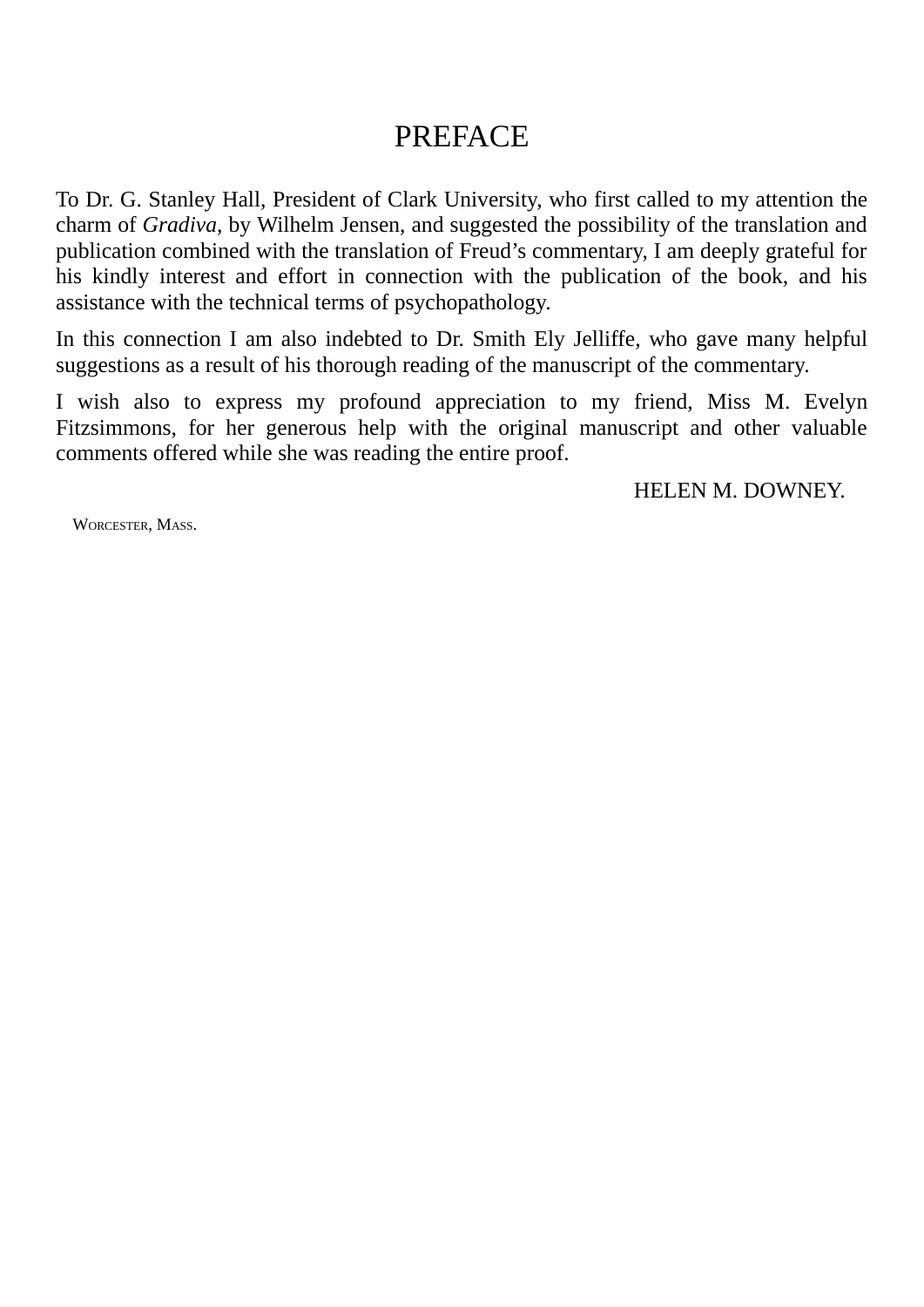## **CONTENTS**

| <b>PREFACE</b>                                                             | <b>PAGE</b><br><u>5</u> |
|----------------------------------------------------------------------------|-------------------------|
| <b>INTRODUCTION</b><br>By Dr. G. Stanley Hall                              | 9                       |
| PART I<br><b>GRADIVA</b><br>A Novel, by Wilhelm Jensen                     | 13                      |
| PART II<br><b>DELUSION AND DREAM</b><br>In "Gradiva," by Dr. Sigmund Freud |                         |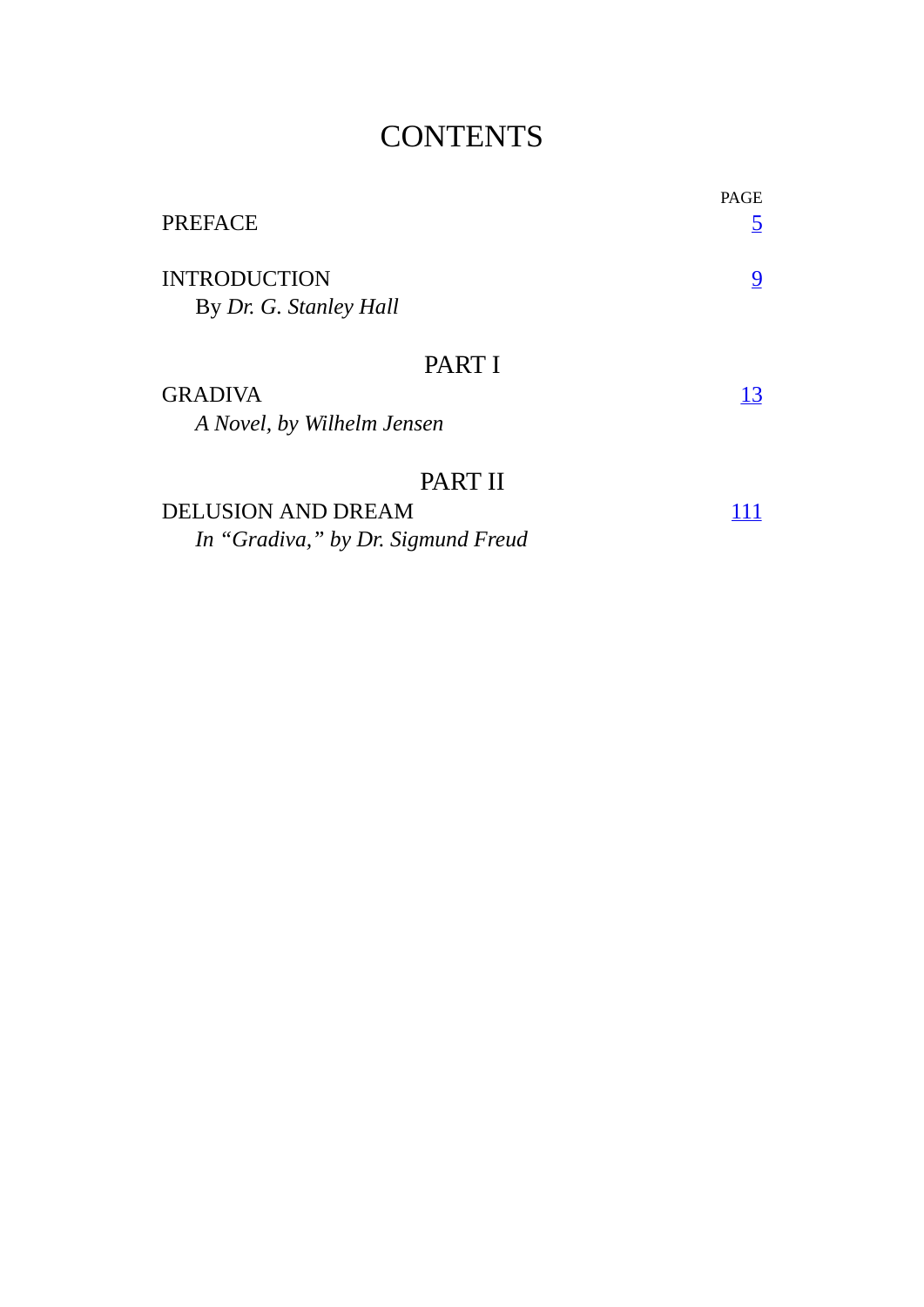### INTRODUCTION

Jensen's brilliant and unique story of *Gradiva* has not only literary merit of very high order, but may be said to open up a new field for romance. It is the story of a young archæologist who suffered a very characteristic mental disturbance and was gradually but effectively cured by a kind of native psychotherapeutic instinct, which probably inheres in all of us, but which in this case was found in the girl he formerly loved but had forgotten, and who restored at the same time his health and his old affection for her.

Perhaps the most extraordinary thing about the work is that the author knew nothing of psychotherapy as such, but wrought his way through the labyrinth of mechanisms that he in a sense rediscovered and set to work, so that it needed only the application of technical terms to make this romance at the same time a pretty good key to the whole domain of psychoanalysis. In a sense it is a dream-story, but no single dream ever began to be so true to the typical nature of dreams; it is a clinical picture, but I can think of no clinical picture that had its natural human interest so enhanced by a moving romance. *Gradiva* might be an introduction to psychoanalysis, and is better than anything else we can think of to popularize it.

It might be added that while this romance has been more thoroughly analysed than any other, and that by Freud himself, it is really only one of many which in the literature of the subject have been used to show forth the mysterious ways of the unconscious. It indicates that psychoanalysis has a future in literary criticism, if not that all art and artists have, from the beginning, more or less anticipated as they now illustrate it.

The translator is thoroughly competent and has done her work with painstaking conscientiousness, and she has had the great advantage of having it revised, especially with reference to the translation of technical terms from the German, by no less an eminent expert in psychotherapy than Dr. Smith Ely Jelliffe.

G. STANLEY HALL.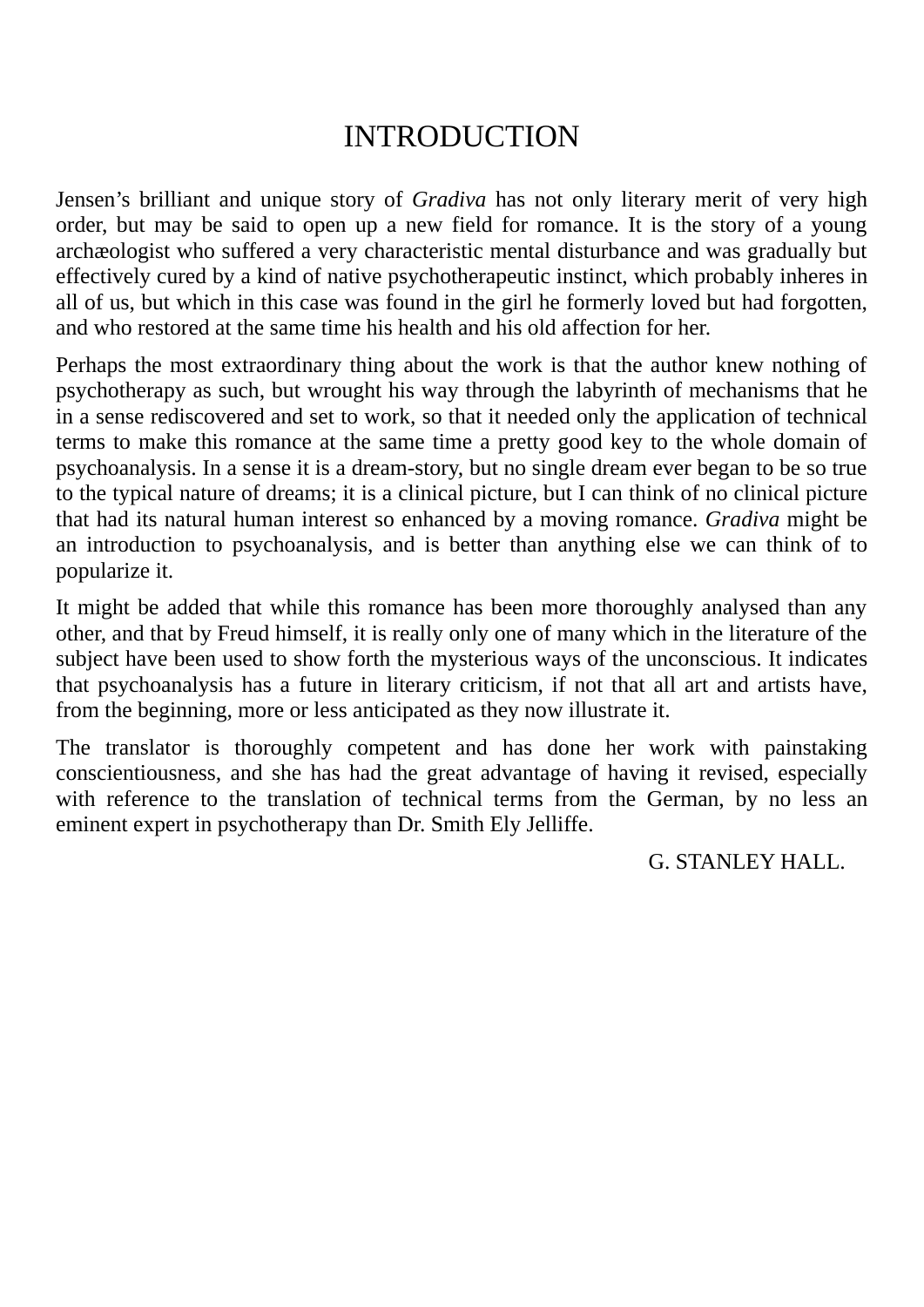*PART I*

## GRADIVA

A POMPEIIAN FANCY BY

WILHELM JENSEN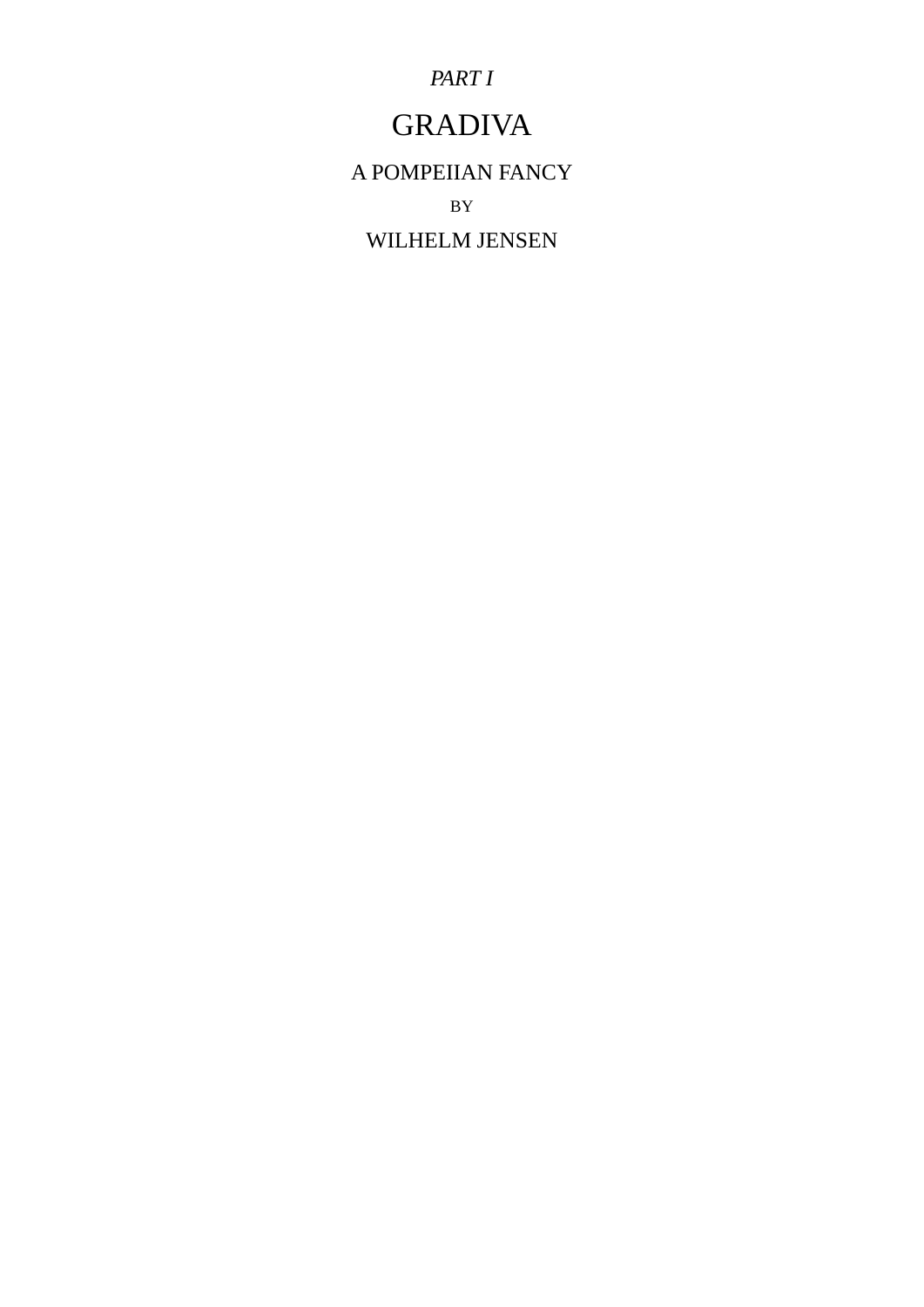#### GRADIVA

On a visit to one of the great antique collections of Rome, Norbert Hanold had discovered a bas-relief which was exceptionally attractive to him, so he was much pleased, after his return to Germany, to be able to get a splendid plaster-cast of it. This had now been hanging for some years on one of the walls of his work-room, all the other walls of which were lined with bookcases. Here it had the advantage of a position with the right light exposure, on a wall visited, though but briefly, by the evening sun. About one-third lifesize, the bas-relief represented a complete female figure in the act of walking; she was still young, but no longer in childhood and, on the other hand, apparently not a woman, but a Roman virgin about in her twentieth year. In no way did she remind one of the numerous extant bas-reliefs of a Venus, a Diana, or other Olympian goddess, and equally little of a Psyche or nymph. In her was embodied something humanly commonplace—not in a bad sense—to a degree a sense of present time, as if the artist, instead of making a pencil sketch of her on a sheet of paper, as is done in our day, had fixed her in a clay model quickly, from life, as she passed on the street, a tall, slight figure, whose soft, wavy hair a folded kerchief almost completely bound; her rather slender face was not at all dazzling; and the desire to produce such effect was obviously equally foreign to her; in the delicately formed features was expressed a nonchalant equanimity in regard to what was occurring about her; her eye, which gazed calmly ahead, bespoke absolutely unimpaired powers of vision and thoughts quietly withdrawn. So the young woman was fascinating, not at all because of plastic beauty of form, but because she possessed something rare in antique sculpture, a realistic, simple, maidenly grace which gave the impression of imparting life to the relief. This was effected chiefly by the movement represented in the picture. With her head bent forward a little, she held slightly raised in her left hand, so that her sandalled feet became visible, her garment which fell in exceedingly voluminous folds from her throat to her ankles. The left foot had advanced, and the right, about to follow, touched the ground only lightly with the tips of the toes, while the sole and heel were raised almost vertically. This movement produced a double impression of exceptional agility and of confident composure, and the flight-like poise, combined with a firm step, lent her the peculiar grace.

Where had she walked thus and whither was she going? Doctor Norbert Hanold, docent of archæology, really found in the relief nothing noteworthy for his science. It was not a plastic production of great art of the antique times, but was essentially a Roman *genre* production, and he could not explain what quality in it had aroused his attention; he knew only that he had been attracted by something and this effect of the first view had remained unchanged since then. In order to bestow a name upon the piece of sculpture, he had called it to himself Gradiva, "the girl splendid in walking." That was an epithet applied by the ancient poets solely to Mars Gradivus, the war-god going out to battle, yet to Norbert it seemed the most appropriate designation for the bearing and movement of the young girl, or, according to the expression of our day, of the young lady, for obviously she did not belong to a lower class but was the daughter of a nobleman, or at any rate was of honourable family. Perhaps—her appearance brought the idea to his mind involuntarily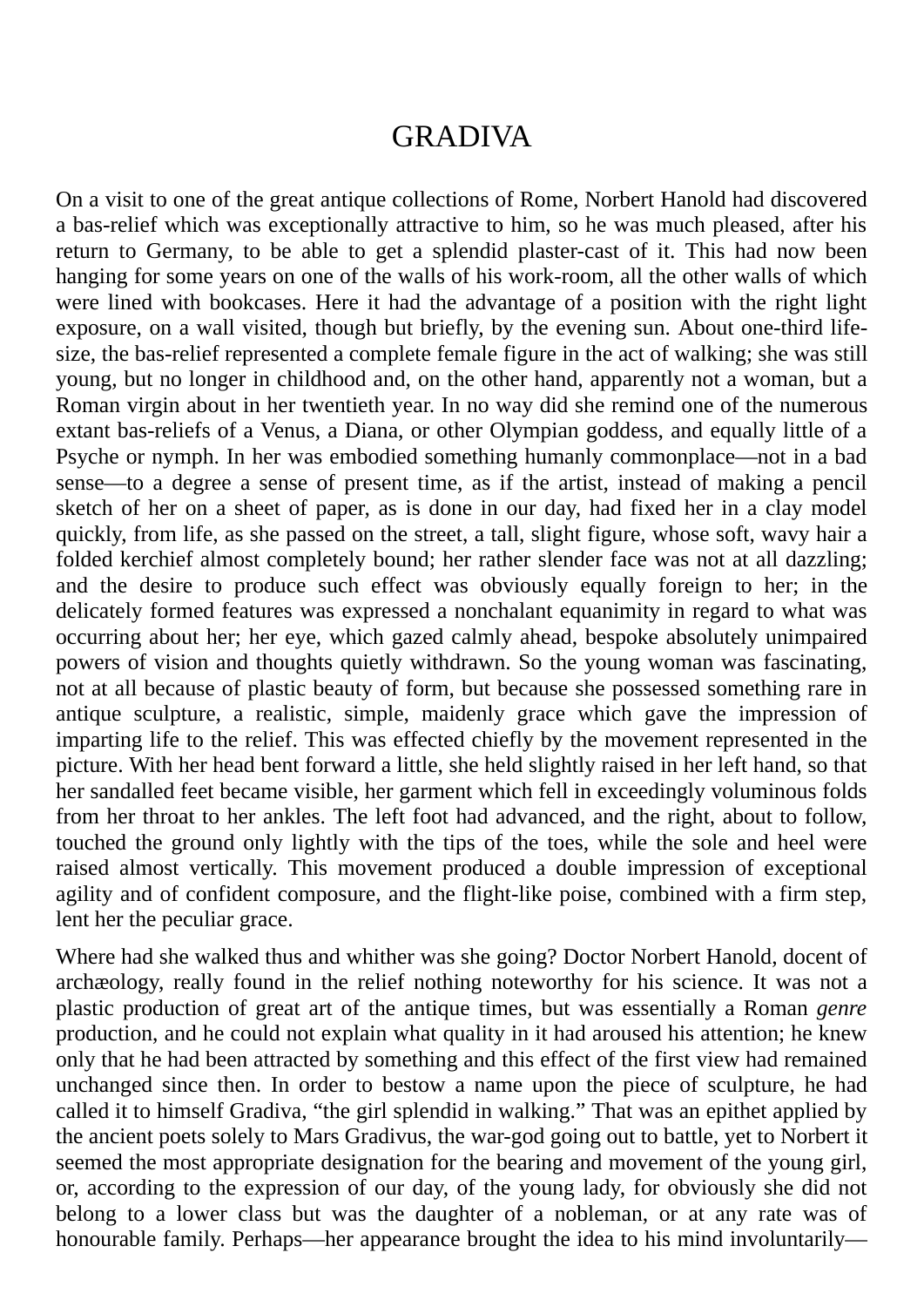she might be of the family of a patrician ædile whose office was connected with the worship of Ceres, and she was on her way to the temple of the goddess on some errand.

Yet it was contrary to the young archæologist's feeling to put her in the frame of great, noisy, cosmopolitan Rome. To his mind, her calm, quiet manner did not belong in this complex machine where no one heeded another, but she belonged rather in a smaller place where every one knew her, and, stopping to glance after her, said to a companion, "That is Gradiva"—her real name Norbert could not supply—"the daughter of ——, she walks more beautifully than any other girl in our city."

As if he had heard it thus with his own ears, the idea had become firmly rooted in his mind, where another supposition had developed almost into a conviction. On his Italian journey, he had spent several weeks in Pompeii studying the ruins; and in Germany, the idea had suddenly come to him one day that the girl depicted by the relief was walking there, somewhere, on the peculiar stepping-stones which have been excavated; these had made a dry crossing possible in rainy weather, but had afforded passage for chariotwheels. Thus he saw her putting one foot across the interstice while the other was about to follow, and as he contemplated the girl, her immediate and more remote environment rose before his imagination like an actuality. It created for him, with the aid of his knowledge of antiquity, the vista of a long street, among the houses of which were many temples and porticoes. Different kinds of business and trades, stalls, work-shops, taverns came into view; bakers had their breads on display; earthenware jugs, set into marble counters, offered everything requisite for household and kitchen; at the street corner sat a woman offering vegetables and fruit for sale from baskets; from a half-dozen large walnuts she had removed half of the shell to show the meat, fresh and sound, as a temptation for purchasers. Wherever the eye turned, it fell upon lively colours, gaily painted wall surfaces, pillars with red and yellow capitals; everything reflected the glitter and glare of the dazzling noonday sun. Farther off on a high base rose a gleaming, white statue, above which, in the distance, half veiled by the tremulous vibrations of the hot air, loomed Mount Vesuvius, not yet in its present cone shape and brown aridity, but covered to its furrowed, rocky peak with glistening verdure. In the street only a few people moved about, seeking shade wherever possible, for the scorching heat of the summer noon hour paralysed the usually bustling activities. There Gradiva walked over the stepping-stones and scared away from them a shimmering, golden-green lizard.

Thus the picture stood vividly before Norbert Hanold's eyes, but from daily contemplation of her head, another new conjecture had gradually arisen. The cut of her features seemed to him, more and more, not Roman or Latin, but Greek, so that her Hellenic ancestry gradually became for him a certainty. The ancient settlement of all southern Italy by Greeks offered sufficient ground for that, and more ideas pleasantly associated with the settlers developed. Then the young "domina" had perhaps spoken Greek in her parental home, and had grown up fostered by Greek culture. Upon closer consideration he found this also confirmed by the expression of the face, for quite decidedly wisdom and a delicate spirituality lay hidden beneath her modesty.

These conjectures or discoveries could, however, establish no real archæological interest in the little relief, and Norbert was well aware that something else, which no doubt might be under the head of science, made him return to frequent contemplation of the likeness.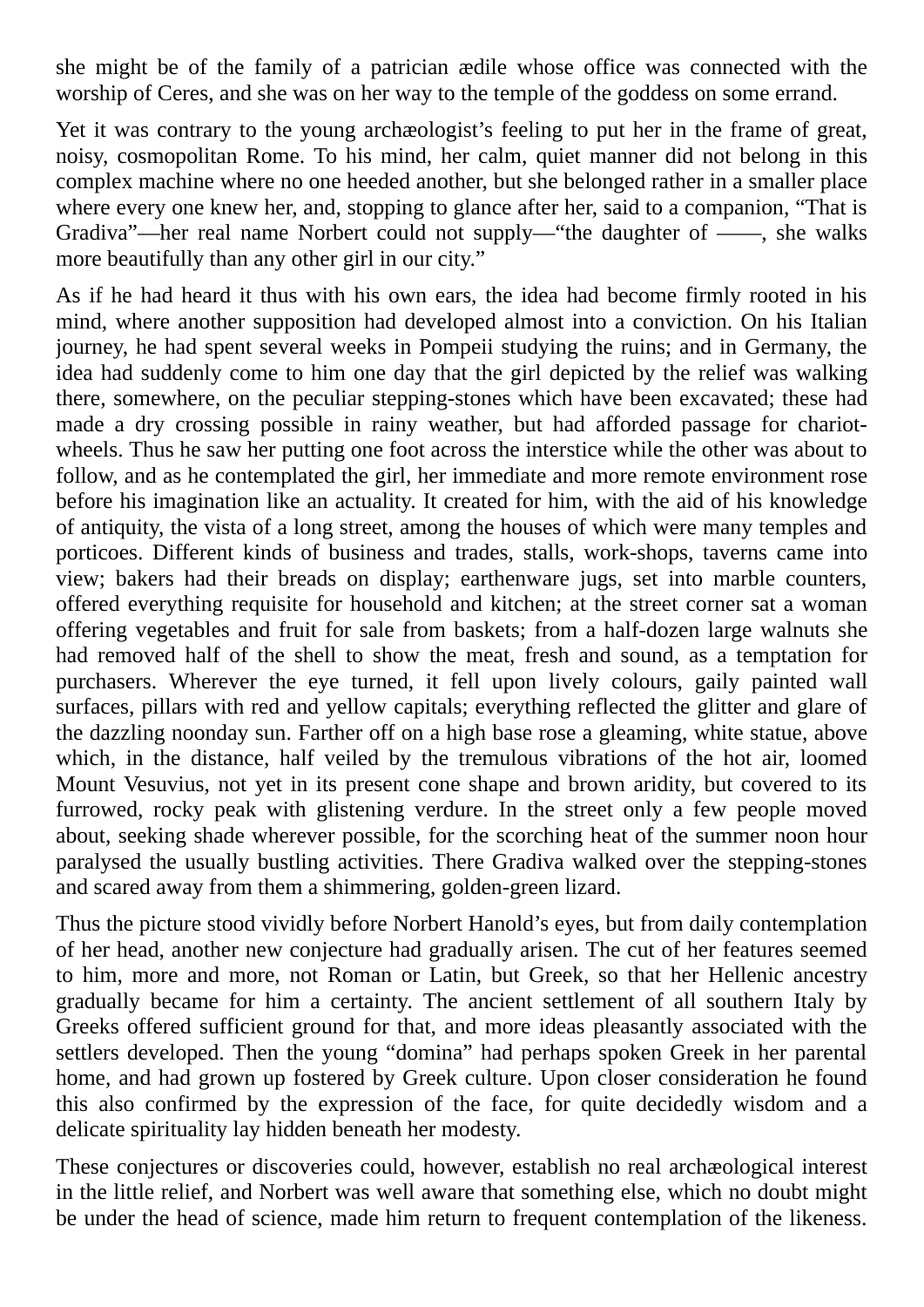For him it was a question of critical judgment as to whether the artist had reproduced Gradiva's manner of walking from life. About that he could not become absolutely certain, and his rich collection of copies of antique plastic works did not help him in this matter. The nearly vertical position of the right foot seemed exaggerated; in all experiments which he himself made, the movement left his rising foot always in a much less upright position; mathematically formulated, his stood, during the brief moment of lingering, at an angle of only forty-five degrees from the ground, and this seemed to him natural for the mechanics of walking, because it served the purpose best. Once he used the presence of a young anatomist friend as an opportunity for raising the question, but the latter was not able to deliver a definite decision, as he had made no observations in this connection. He confirmed the experience of his friend, as agreeing with his own, but could not say whether a woman's manner of walking was different from that of a man, and the question remained unanswered.

In spite of this, the discussion had not been without profit, for it suggested something that had not formerly occurred to him; namely, observation from life for the purpose of enlightenment on the matter. That forced him, to be sure, to a mode of action utterly foreign to him; women had formerly been for him only a conception in marble or bronze, and he had never given his feminine contemporaries the least consideration; but his desire for knowledge transported him into a scientific passion in which he surrendered himself to the peculiar investigation which he recognized as necessary. This was hindered by many difficulties in the human throng of the large city, and results of the research were to be hoped for only in the less frequented streets. Yet, even there, long skirts generally made the mode of walking undiscernible, for almost no one but housemaids wore short skirts and they, with the exception of a few, because of their heavy shoes could not well be considered in solving the question. In spite of this he steadfastly continued his survey in dry, as well as in wet weather; he perceived that the latter promised the quickest results, for it caused the ladies to raise their skirts. To many ladies, his searching glances directed at their feet must have inevitably been quite noticeable; sometimes a displeased expression of the lady observed showed that she considered his demeanour a mark of boldness or illbreeding; sometimes, as he was a young man of very captivating appearance, the opposite, a bit of encouragement, was expressed by a pair of eyes. Yet one was as incomprehensible to him as the other. Gradually his perseverance resulted in the collection of a considerable number of observations, which brought to his attention many differences. Some walked slowly, some fast, some ponderously, some buoyantly. Many let their soles merely glide over the ground; not many raised them more obliquely to a smarter position. Among all, however, not a single one presented to view Gradiva's manner of walking. That filled him with satisfaction that he had not been mistaken in his archæological judgment of the relief. On the other hand, however, his observations caused him annoyance, for he found the vertical position of the lingering foot beautiful, and regretted that it had been created by the imagination or arbitrary act of the sculptor and did not correspond to reality.

Soon after his pedestrian investigations had yielded him this knowledge, he had, one night, a dream which caused him great anguish of mind. In it he was in old Pompeii, and on the twenty-fourth of August of the year 79, which witnessed the eruption of Vesuvius. The heavens held the doomed city wrapped in a black mantle of smoke; only here and there the flaring masses of flame from the crater made distinguishable, through a rift,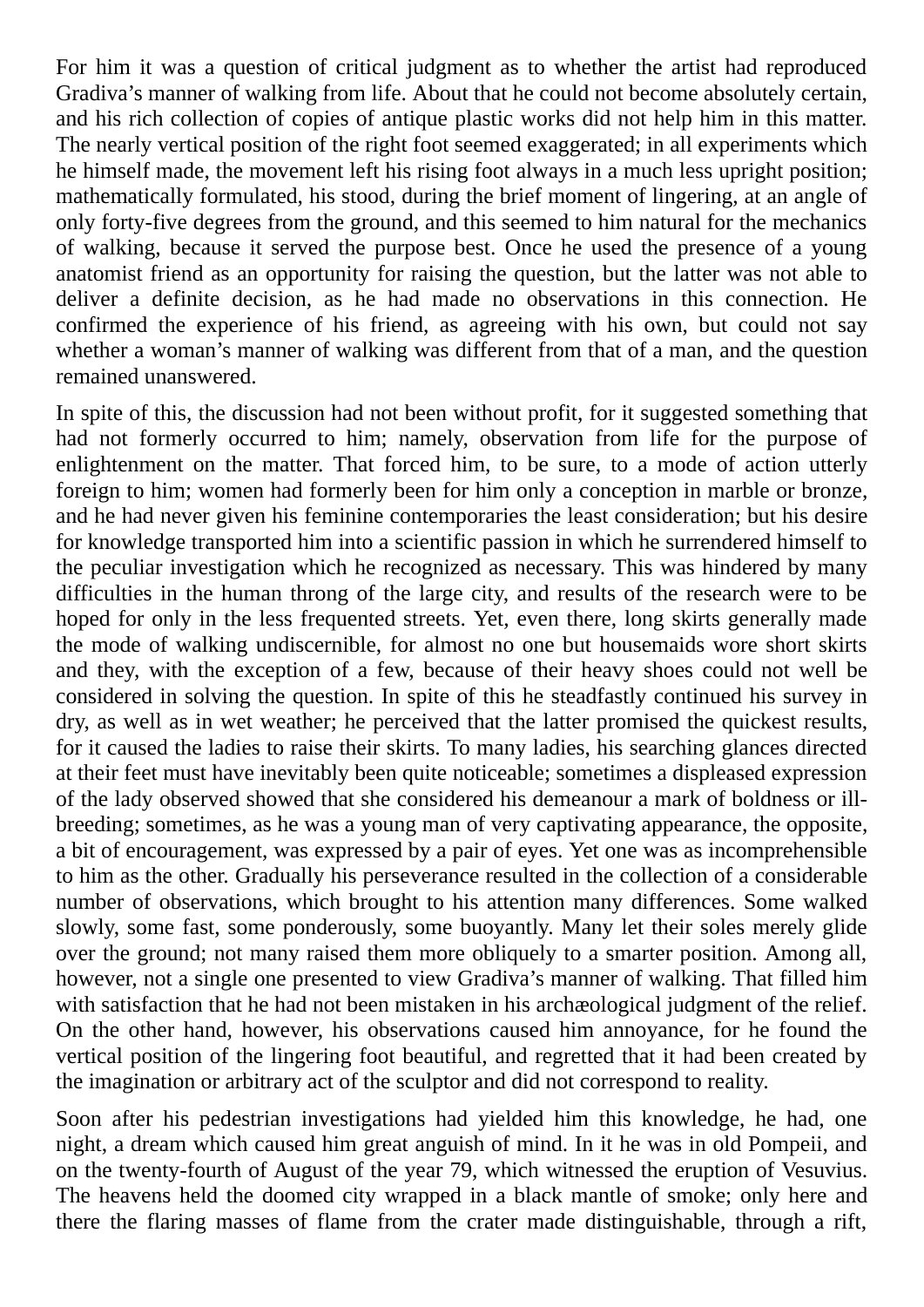something steeped in blood-red light; all the inhabitants, either individually or in confused crowd, stunned out of their senses by the unusual horror, sought safety in flight; the pebbles and the rain of ashes fell down on Norbert also, but, after the strange manner of dreams, they did not hurt him, and in the same way, he smelled the deadly sulphur fumes of the air without having his breathing impeded by them. As he stood thus at the edge of the Forum near the Jupiter temple, he suddenly saw Gradiva a short distance in front of him. Until then no thought of her presence there had moved him, but now suddenly it seemed natural to him, as she was, of course, a Pompeiian girl, that she was living in her native city and, without his having any suspicion of it, was his contemporary. He recognized her at first glance; the stone model of her was splendidly striking in every detail, even to her gait; involuntarily he designated this as "lente festinans." So with buoyant composure and the calm unmindfulness of her surroundings peculiar to her, she walked across the flagstones of the Forum to the Temple of Apollo. She seemed not to notice the impending fate of the city, but to be given up to her thoughts; on that account he also forgot the frightful occurrence, for at least a few moments, and because of a feeling that the living reality would quickly disappear from him again, he tried to impress it accurately on his mind. Then, however, he became suddenly aware that if she did not quickly save herself, she must perish in the general destruction, and violent fear forced from him a cry of warning. She heard it, too, for her head turned toward him so that her face now appeared for a moment in full view, yet with an utterly uncomprehending expression; and, without paying any more attention to him, she continued in the same direction as before. At the same time, her face became paler as if it were changing to white marble; she stepped up to the portico of the Temple, and then, between the pillars, she sat down on a step and slowly laid her head upon it. Now the pebbles were falling in such masses that they condensed into a completely opaque curtain; hastening quickly after her, however, he found his way to the place where she had disappeared from his view, and there she lay, protected by the projecting roof, stretched out on the broad step, as if for sleep, but no longer breathing, apparently stifled by the sulphur fumes. From Vesuvius the red glow flared over her countenance, which, with closed eyes, was exactly like that of a beautiful statue. No fear nor distortion was apparent, but a strange equanimity, calmly submitting to the inevitable, was manifest in her features. Yet they quickly became more indistinct as the wind drove to the place the rain of ashes, which spread over them, first like a grey gauze veil, then extinguished the last glimpse of her face, and soon, like a Northern winter snowfall, buried the whole figure under a smooth cover. Outside, the pillars of the Temple of Apollo rose, now, however, only half of them, for the grey fall of ashes heaped itself likewise against them.

When Norbert Hanold awoke, he still heard the confused cries of the Pompeiians who were seeking safety, and the dully resounding boom of the surf of the turbulent sea. Then he came to his senses; the sun cast a golden gleam of light across his bed; it was an April morning and outside sounded the various noises of the city, cries of venders, and the rumbling of vehicles. Yet the dream picture still stood most distinctly in every detail before his open eyes, and some time was necessary before he could get rid of a feeling that he had really been present at the destruction on the bay of Naples, that night nearly two thousand years ago. While he was dressing, he first became gradually free from it, yet he did not succeed, even by the use of critical thought, in breaking away from the idea that Gradiva had lived in Pompeii and had been buried there in 79. Rather, the former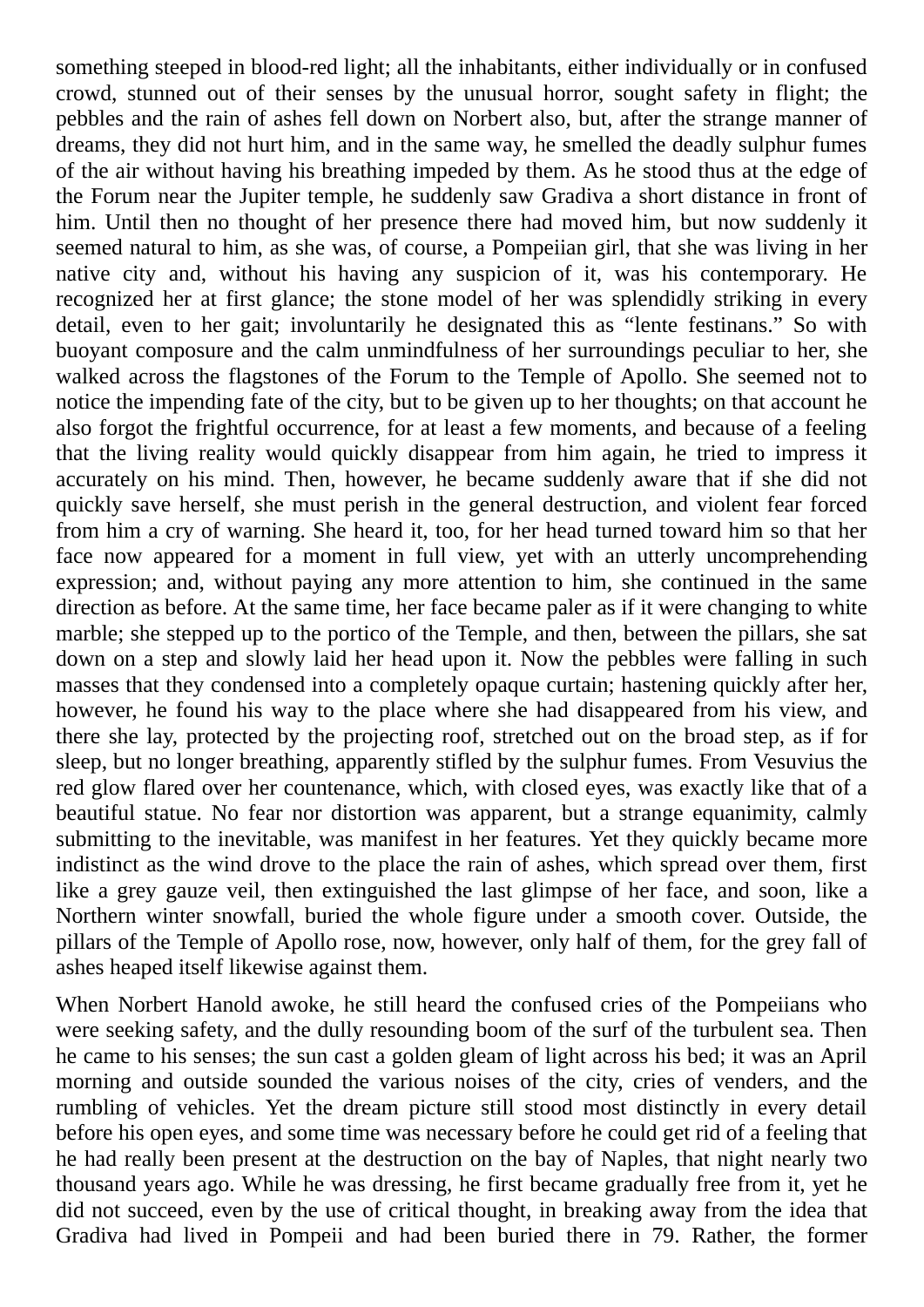conjecture had now become to him an established certainty, and now the second also was added. With woful feeling he now viewed in his living-room the old relief which had assumed new significance for him. It was, in a way, a tombstone by which the artist had preserved for posterity the likeness of the girl who had so early departed this life. Yet if one looked at her with enlightened understanding, the expression of her whole being left no doubt that, on that fateful night, she had actually lain down to die with just such calm as the dream had showed. An old proverb says that the darlings of the gods are taken from the earth in the full vigour of youth.

Without having yet put on a collar, in morning array, with slippers on his feet, Norbert leaned on the open window and gazed out. The spring, which had finally arrived in the north also, was without, but announced itself in the great quarry of the city only by the blue sky and the soft air, yet a foreboding of it reached the senses, and awoke in remote, sunny places a desire for leaf-green, fragrance and bird song; a breath of it came as far as this place; the market women on the street had their baskets adorned with a few, bright wild flowers, and at an open window, a canary in a cage warbled his song. Norbert felt sorry for the poor fellow for, beneath the clear tone, in spite of the joyful note, he heard the longing for freedom and the open.

Yet the thoughts of the young archæologist dallied but briefly there, for something else had crowded into them. Not until then had he become aware that in the dream he had not noticed exactly whether the living Gradiva had really walked as the piece of sculpture represented her, and as the women of to-day, at any rate, did not walk. That was remarkable because it was the basis of his scientific interest in the relief; on the other hand, it could be explained by his excitement over the danger to her life. He tried, in vain, however, to recall her gait.

Then suddenly something like a thrill passed through him; in the first moment he could not say whence. But then he realized; down in the street, with her back toward him, a female, from figure and dress undoubtedly a young lady, was walking along with easy, elastic step. Her dress, which reached only to her ankles, she held lifted a little in her left hand, and he saw that in walking the sole of her slender foot, as it followed, rose for a moment vertically on the tips of the toes. It appeared so, but the distance and the fact that he was looking down did not admit of certainty.

Quickly Norbert Hanold was in the street without yet knowing exactly how he had come there. He had, like a boy sliding down a railing, flown like lightning down the steps, and was running down among the carriages, carts and people. The latter directed looks of wonder at him, and from several lips came laughing, half mocking exclamations. He was unaware that these referred to him; his glance was seeking the young lady and he thought that he distinguished her dress a few dozen steps ahead of him, but only the upper part; of the lower half, and of her feet, he could perceive nothing, for they were concealed by the crowd thronging on the sidewalk.

Now an old, comfortable, vegetable woman stretched her hand toward his sleeve, stopped him and said, half grinning, "Say, my dear, you probably drank a little too much last night, and are you looking for your bed here in the street? You would do better to go home and look at yourself in the mirror."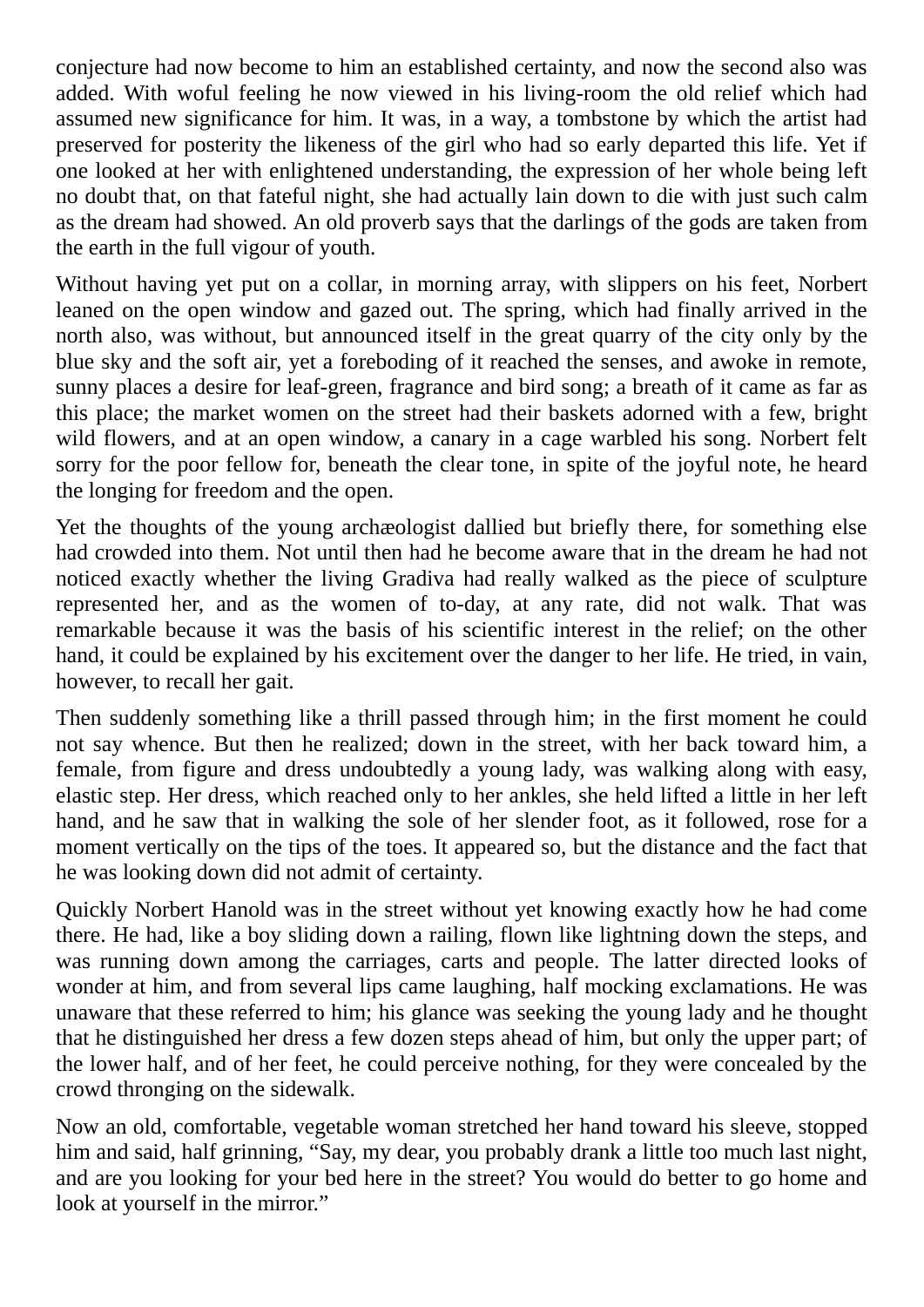A burst of laughter from those near by proved it true that he had shown himself in garb not suited to public appearance, and brought him now to realization that he had heedlessly run from his room. That surprised him because he insisted upon conventionality of attire and, forsaking his project, he quickly returned home, apparently, however, with his mind still somewhat confused by the dream and dazed by illusion, for he had perceived that, at the laughter and exclamation, the young lady had turned her head a moment, and he thought he had seen not the face of a stranger, but that of Gradiva looking down upon him.

Because of considerable property, Doctor Norbert Hanold was in the pleasant position of being unhampered master of his own acts and wishes and, upon the appearance of any inclination, of not depending for expert counsel about it on any higher court than his own decision. In this way he differed most favourably from the canary, who could only warble out, without success, his inborn impulse to get out of the cage into the sunny open. Otherwise, however, the young archæologist resembled the latter in many respects. He had not come into the world and grown up in natural freedom, but already at birth had been hedged in by the grating with which family tradition, by education and predestination, had surrounded him. From his early childhood no doubt had existed in his parents' house that he, as the only son of a university professor and antiquarian, was called upon to preserve, if possible to exalt, by that very activity the glory of his father's name; so this business continuity had always seemed to him the natural task of his future. He had clung loyally to it even after the early deaths of his parents had left him absolutely alone; in connection with his brilliantly passed examination in philology, he had taken the prescribed student trip to Italy and had seen in the original a number of old works of art whose imitations, only, had formerly been accessible to him. Nothing more instructive for him than the collections of Florence, Rome, Naples could be offered anywhere; he could furnish evidence that the period of his stay there had been used excellently for the enrichment of his knowledge, and he had returned home fully satisfied to devote himself with the new acquisitions to his science. That besides these objects from the distant past, the present still existed round about him, he felt only in the most shadowy way; for his feelings marble and bronze were not dead, but rather the only really vital thing which expressed the purpose and value of human life; and so he sat in the midst of his walls, books and pictures, with no need of any other intercourse, but whenever possible avoiding the latter as an empty squandering of time and only very reluctantly submitting occasionally to an inevitable party, attendance at which was required by the connections handed down from his parents. Yet it was known that at such gatherings he was present without eyes or ears for his surroundings, and as soon as it was any way permissible, he always took his leave, under some pretext, at the end of the lunch or dinner, and on the street he greeted none of those whom he had sat with at the table. That served, especially with young ladies, to put him in a rather unfavourable light; for upon meeting even a girl with whom he had, by way of exception, spoken a few words, he looked at her without a greeting as at a quite unknown person whom he had never seen. Although perhaps archæology, in itself, might be a rather curious science and although its alloy had effected a remarkable amalgamation with Norbert Hanold's nature, it could not exercise much attraction for others and afforded even him little enjoyment in life according to the usual views of youth. Yet with a perhaps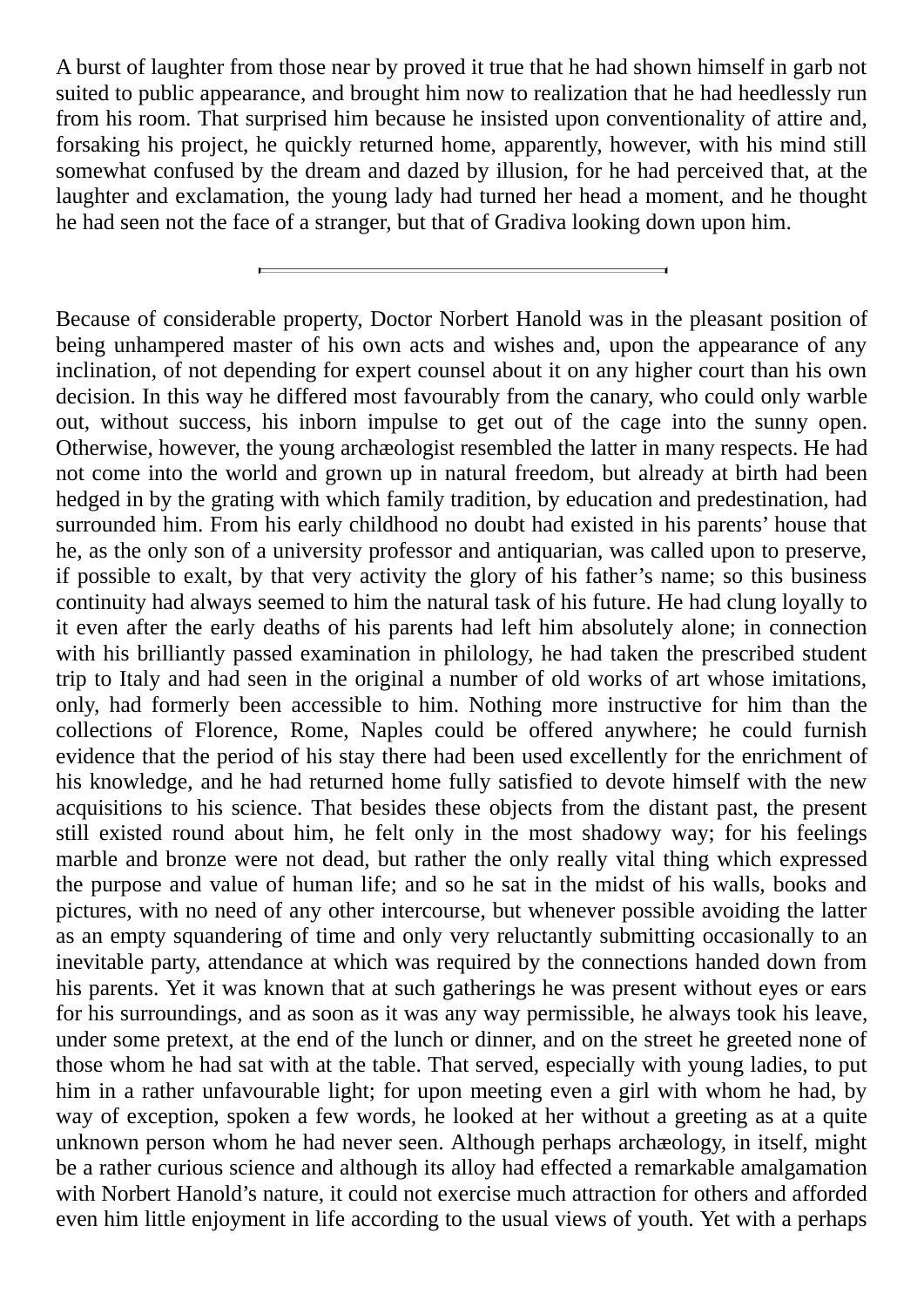kindly intent Nature had added to his blood, without his knowing of the possession, a kind of corrective of a thoroughly unscientific sort, an unusually lively imagination which was present not only in dreams, but often in his waking hours, and essentially made his mind not preponderantly adapted to strict research method devoid of interest. From this endowment, however, originated another similarity between him and the canary. The latter was born in captivity, had never known anything else than the cage which confined him in narrow quarters, but he had an inner feeling that something was lacking to him, and sounded from his throat his desire for the unknown. Thus Norbert Hanold understood it, pitied him for it, returned to his room, leaned again from the window and was thereupon moved by a feeling that he, too, lacked a nameless something. Meditation on it, therefore, could be of no use. The indefinite stir of emotion came from the mild, spring air, the sunbeams and the broad expanse with its fragrant breath, and formed a comparison for him; he was likewise sitting in a cage behind a grating. Yet this idea was immediately followed by the palliating one that his position was more advantageous than that of the canary, for he had in his possession wings which were hindered by nothing from flying out into the open at his pleasure.

But that was an idea which developed more upon reflection. Norbert gave himself up for a time to this occupation, yet it was not long before the project of a spring journey assumed definite shape. This he carried out that very day, packed a light valise, and before he went south by the night express, cast at nightfall another regretful departing glance on Gradiva, who, steeped in the last rays of the sun, seemed to step out with more buoyancy than ever over the invisible stepping-stones beneath her feet. Even if the impulse for travel had originated in a nameless feeling, further reflection had, however, granted, as a matter of course, that it must serve a scientific purpose. It had occurred to him that he had neglected to inform himself with accuracy about some important archæological questions in connection with some statues in Rome and, without stopping on the way, he made the journey of a day and a half thither.

Not very many personally experience the beauty of going from Germany to Italy in the spring when one is young, wealthy and independent, for even those endowed with the three latter requirements are not always accessible to such a feeling for beauty, especially if they (and alas they form the majority) are in couples on the days or weeks after a wedding, for such allow nothing to pass without an extraordinary delight, which is expressed in numerous superlatives; and finally they bring back home, as profit, only what they would have discovered, felt or enjoyed exactly as much by staying there. In the spring such dualists usually swarm over the Alpine passes in exactly opposite direction to the birds of passage. During the whole journey they billed and cooed around Norbert as if they were in a rolling dove-cot, and for the first time in his life he was compelled to observe his fellow beings more closely with eye and ear. Although, from their speech, they were all German country people, his racial identity with them awoke in him no feeling of pride, but rather the opposite one, that he had done reasonably well to bother as little as possible with the *homo sapiens* of Linnæan classification, especially in connection with the feminine half of this species; for the first time he saw also, in his immediate vicinity, people brought together by the mating impulse without his being able to understand what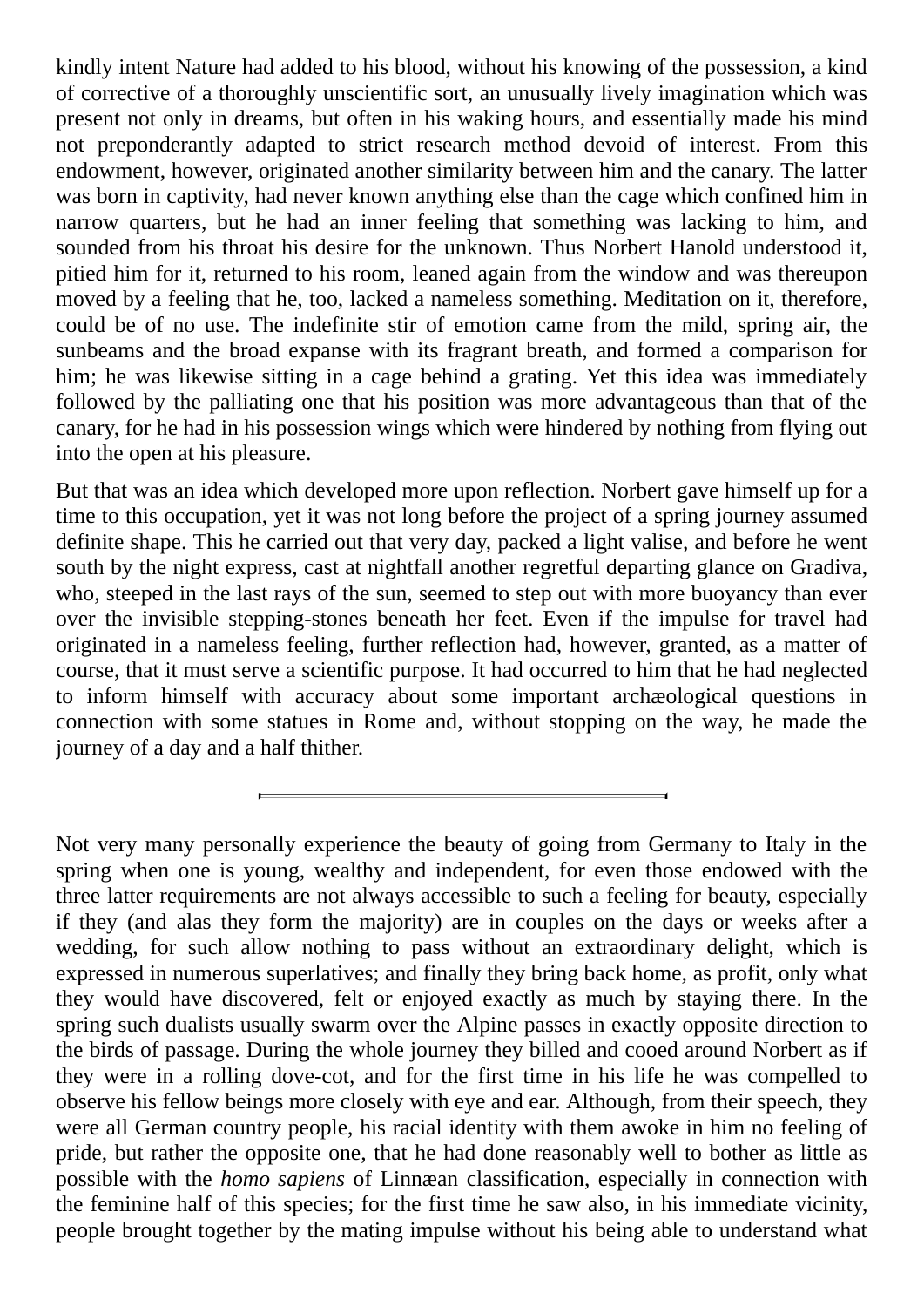had been the mutual cause. It remained incomprehensible to him why the women had chosen these men, and still more perplexing why the choice of the men had fallen upon these women. Every time he raised his eyes, his glance had to fall on the face of some one of them and it found none which charmed the eye by outer attraction or possessed indication of intellect or good nature. To be sure, he lacked a standard for measuring, for of course one could not compare the women of to-day with the sublime beauty of the old works of art, yet he had a dark suspicion that he was not to blame for this unkind view, but that in all expressions there was something lacking which ordinary life was in duty bound to offer. So he reflected for many hours on the strange impulses of human beings, and came to the conclusion that of all their follies, marriage, at any rate, took the prize as the greatest and most incomprehensible one, and the senseless wedding trips to Italy somehow capped the climax of this buffoonery.

Again, however, he was reminded of the canary that he had left behind in captivity, for he also sat here in a cage, cooped in by the faces of young bridal couples which were as rapturous as vapid, past which his glance could only occasionally stray through the window. Therefore it can be easily explained that the things passing outside before his eyes made other impressions on him than when he had seen them some years before. The olive foliage had more of a silver sheen; the solitary, towering cypresses and pines here and there were delineated with more beautiful and more distinctive outlines; the places situated on the mountain heights seemed to him more charming, as if each one, in a manner, were an individual with different expression; and Trasimene Lake seemed to him of a soft blue such as he had never noticed in any surface of water. He had a feeling that a Nature unknown to him was surrounding the railway tracks, as if he must have passed through these places before in continual twilight, or during a grey rainfall, and was now seeing them for the first time in their golden abundance of colour. A few times he surprised himself in a desire, formerly unknown to him, to alight and seek afoot the way to this or that place because it looked to him as if it might be concealing something peculiar or mysterious. Yet he did not allow himself to be misled by such unreasonable impulses, but the "diretissimo" took him directly to Rome where, already, before the entrance into the station, the ancient world with the ruins of the temple of Minerva Medica received him. When he had finally freed himself from his cage filled with "inseparables," he immediately secured accommodations in a hotel well known to him, in order to look about from there, without excessive haste, for a private house satisfactory to him.

Such a one he had not yet found in the course of the next day, but returned to his "albergo" again in the evening and went to sleep rather exhausted by the unaccustomed Italian air, the strong sun, much wandering about and the noise of the streets. Soon consciousness began to fade, but just as he was about to fall asleep he was again awakened, for his room was connected with the adjoining one by a door concealed only by a wardrobe, and into this came two guests, who had taken possession of it that morning. From the voices which sounded through the thin partition, they were a man and a woman who unmistakably belonged to that class of German spring birds of passage with whom he had yesterday journeyed hither from Florence. Their frame of mind seemed to give decidedly favourable testimony concerning the hotel cuisine, and it might be due to the good quality of a Castellin-romani wine that they exchanged ideas and feelings most distinctly and audibly in North German tongue: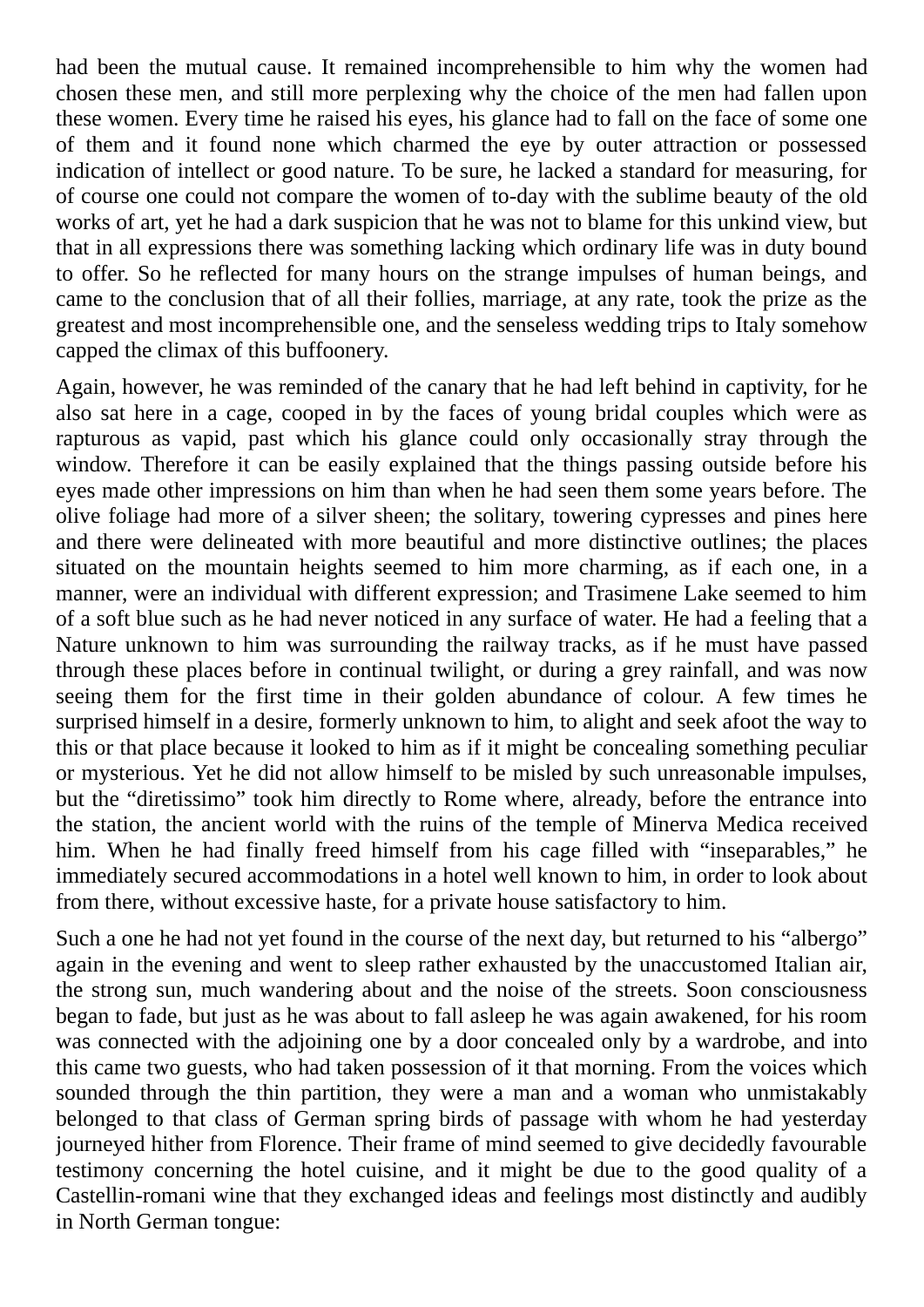"My only Augustus."

"My sweet Gretchen."

"Now again we have each other."

"Yes, at last we are alone again."

"Must we do more sight-seeing to-morrow?"

"At breakfast we shall look in *Baedeker* for what is still to be done."

"My only Augustus, to me you are much more pleasing than Apollo Belvedere."

"And I have often thought, my sweet Gretchen, that you are much more beautiful than the Capitoline Venus."

"Is the volcano that we want to climb near here?"

"No, I think we'll have to ride a few hours more in the train to get there."

"If it should begin to belch flame just as we got to the middle, what would you do?"

"Then my only thought would be to save you, and I would take you in my arms—so."

"Don't scratch yourself on that pin!"

"I can think of nothing more beautiful than to shed my blood for you."

"My only Augustus."

"My sweet Gretchen."

With that the conversation ceased, Norbert heard another ill-defined rustling and moving of chairs, then it became quiet and he fell back into a doze which transported him to Pompeii just as Vesuvius again began its eruption. A vivid throng of fleeing people caught him, and among them he saw Apollo Belvedere lift up the Capitoline Venus, take her away and place her safely upon some object in a dark shadow; it seemed to be a carriage or cart on which she was to be carried off, for a rattling sound was soon heard from that direction. This mythological occurrence did not amaze the young archæologist, but it struck him as remarkable that the two talked German, not Greek, to each other for, as they half regained their senses, he heard them say:

"My sweet Gretchen."

"My only Augustus."

But after that the dream picture changed completely. Absolute silence took the place of the confused sound, and instead of smoke and fire-glow, bright, hot sunlight rested on the ruins of the buried city. This likewise changed gradually, became a bed on whose white linen golden beams circled up to his eyes, and Norbert Hanold awoke in the scintillating spring morning of Rome.

Within him, also, however, something had changed; why, he could not surmise, but a strangely oppressive feeling had again taken possession of him, a feeling that he was imprisoned in a cage which this time was called Rome. As he opened the window, there screamed up from the street dozens of venders' cries far more shrill to his ear than those in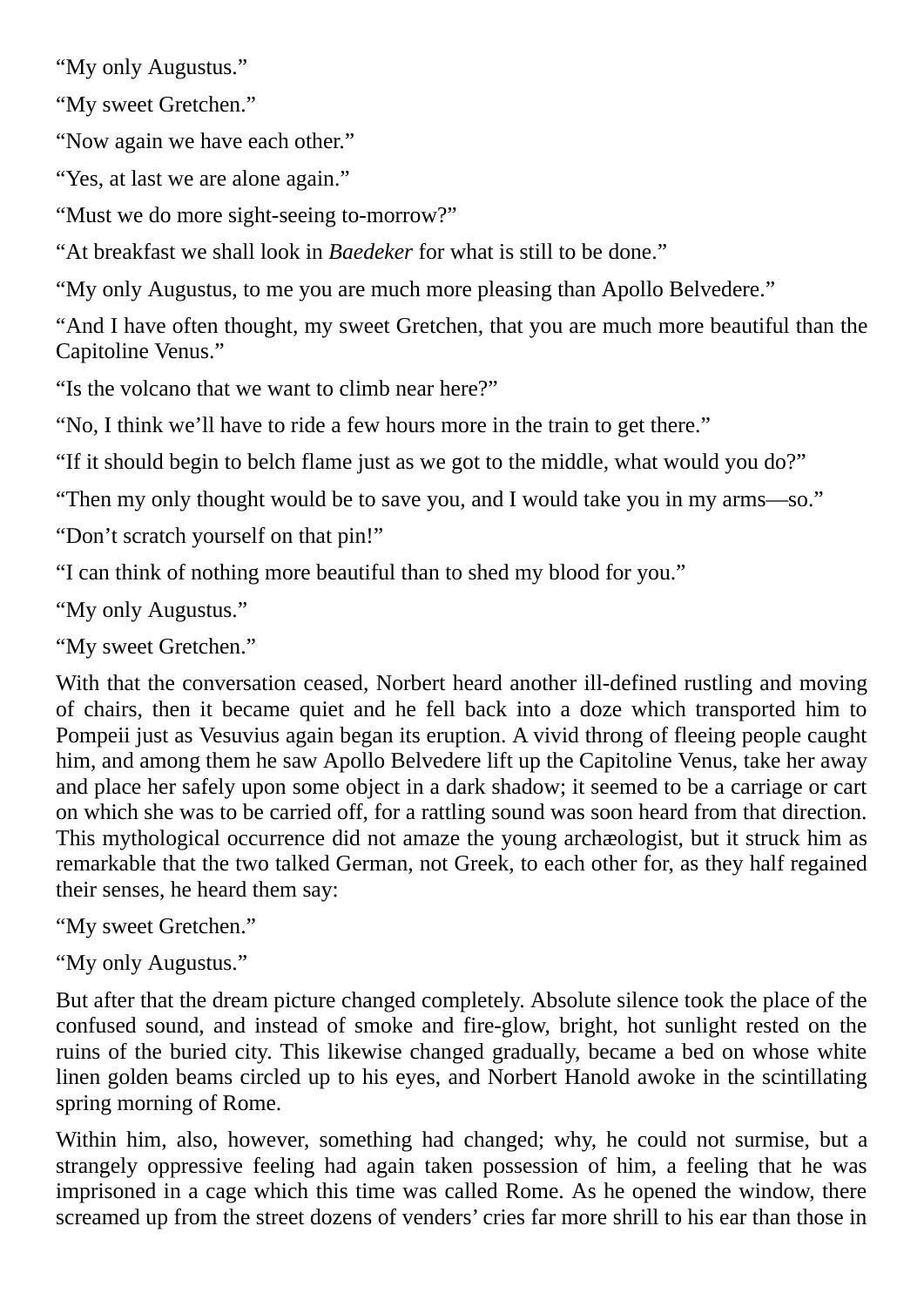his German home; he had come only from one noisy quarry to another, and a strangely uncanny horror of antique collections, of meeting there Apollo Belvedere or the Capitoline Venus, frightened him away. Thus, after brief consideration, he refrained from his intention of looking for a dwelling, hastily packed his valise again and went farther south by train. To escape the "inseparables," he did this in a third-class coach, expecting at the same time to find there an interesting and scientifically useful company of Italian folktypes, the former models of antique works of art. Yet he found nothing but the usual dirt, Monopol cigars which smelled horribly, little warped fellows beating about with arms and legs, and members of the female sex, in contrast to whom his coupled country-women seemed to his memory almost like Olympian goddesses.

Two days later Norbert Hanold occupied a rather questionable space called a "room" in "Hotel Diomed" beside the eucalyptus-guarded "ingresso" to the excavations of Pompeii. He had intended to stay in Naples for some time to study again more closely the sculptures and wall-paintings in the Museo Nazionale, but he had had an experience there similar to that in Rome. In the room for the collection of Pompeiian household furniture he found himself wrapped in a cloud of feminine, ultra-fashionable travel-costumes, which had doubtless all quickly replaced the virgin radiance of satin, silk or lace bridal finery; each one clung to the arm of a young or old companion, likewise faultlessly attired, according to men's fashion standards; and Norbert's newly gained insight into a field of knowledge formerly unknown to him had advanced so far as to permit him to recognize them at first glance; every man was Augustus, every girl was Gretchen. Only this came to light here by means of other forms of conversation tempered, moderated and modified by the ear of publicity.

"Oh, look, that was practical of them; we'll surely have to get a meat warmer like that, too."

"Yes, but for the food that my wife cooks it must be made of silver."

"How do you know that what I cook will taste so good to you?"

The question was accompanied by a roguish, arch glance and was answered in the affirmative, with a glance varnished with lacquer, "What you serve to me can be nothing but delicious."

"No; that surely is a thimble! Did the people of those days have needles?"

"It almost seems so, but you could not have done anything with that, my darling, it would be much too large even for your thumb."

"Do you really think that? And do you like slender fingers better than broad ones?"

"Yours I do not need to see; by touch I could discover them, in the deepest darkness, among all the others in the world."

"That is really awfully interesting. Do we still really have to go to Pompeii also?"

"No, that will hardly pay; there are only old stones and rubbish there; whatever was of value, *Baedeker* says, was brought here. I fear the sun there would be too hot for your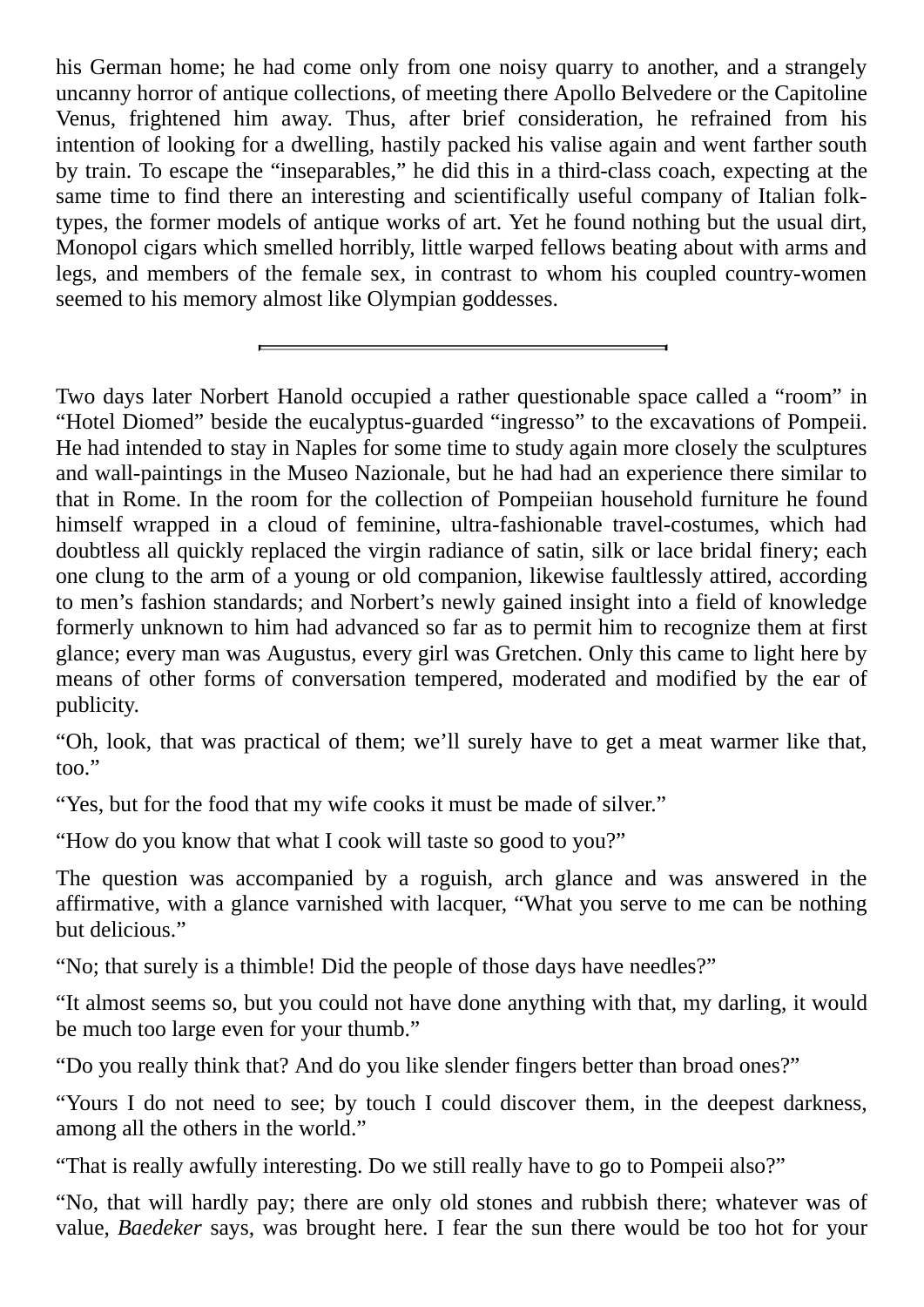delicate complexion, and I could never forgive myself that."

"What if you should suddenly have a negress for a wife?"

"No, my imagination fortunately does not reach that far, but a freckle on your little nose would make me unhappy. I think, if it is agreeable to you, we'll go to Capri to-morrow, my dear. There everything is said to be very comfortable, and in the wonderful light of the Blue Grotto I shall first realize completely what a great prize I have drawn in the lottery of happiness."

"You—if any one hears that, I shall be almost ashamed. But wherever you take me, it is agreeable to me, and makes no difference, for I have you with me."

Augustus and Gretchen over again, somewhat toned down and tempered for eye and ear. It seemed to Norbert Hanold that he had had thin honey poured upon him from all sides and that he had to dispose of it swallow by swallow. A sick feeling came over him, and he ran out of the Museo Nazionale to the nearest "osteria" to drink a glass of vermuth. Again and again the thought intruded itself upon his mind: Why did these hundredfold dualities fill the museums of Florence, Rome, Naples, instead of devoting themselves to their plural occupations in their native Germany? Yet from a number of chats and tender talks, it seemed to him that the majority of these bird couples did not intend to nest in the rubbish of Pompeii, but considered a side trip to Capri much more profitable, and thence originated his sudden impulse to do what they did not do. There was at any rate offered to him a chance to be freed from the main flock of this migration and to find what he was vainly seeking here in Italy. That was also a duality, not a wedding duality, but two members of the same family without cooing bills, silence and science, two calm sisters with whom only one could count upon satisfactory shelter. His desire for them contained something formerly unknown to him; if it had not been a contradiction in itself, he could have applied to this impulse the epithet "passionate"—and an hour later he was already sitting in a "carrozzella" which bore him through the interminable Portici and Resina. The journey was like one through a street splendidly adorned for an old Roman victor; to the right and left almost every house spread out to dry in the sun, like yellow tapestry hangings, a super-abundant wealth of "pasta di Napoli," the greatest dainty of the country, thick or thin macaroni, vermicelli, spaghetti, canelloni and fidelini, to which smoke of fats from cook-shops, dust-clouds, flies and fleas, the fish scales flying about in the air, chimney smoke and other day and night influences lent the familiar delicacy of its taste. Then the cone of Vesuvius looked down close by across brown lava fields; at the right extended the gulf of shimmering blue, as if composed of liquid malachite and lapis lazuli. The little nutshell on wheels flew, as if whirled forth by a mad storm and as if every moment must be its last, over the dreadful pavement of Torre del Greco, rattled through Torre dell'Annunziata, reached the Dioscuri, "Hotel Suisse" and "Hotel Diomed," which measured their power of attraction in a ceaseless, silent, but ferocious struggle, and stopped before the latter whose classic name, again, as on his first visit, had determined the choice of the young archæologist. With apparently, at least, the greatest composure, however, the modern Swiss competitor viewed this event before its very door. It was calm because no different water from what it used was boiled in the pots of its classic neighbour; and the antique splendours temptingly displayed for sale over there had not come to light again after two thousand years under the ashes, any more than the ones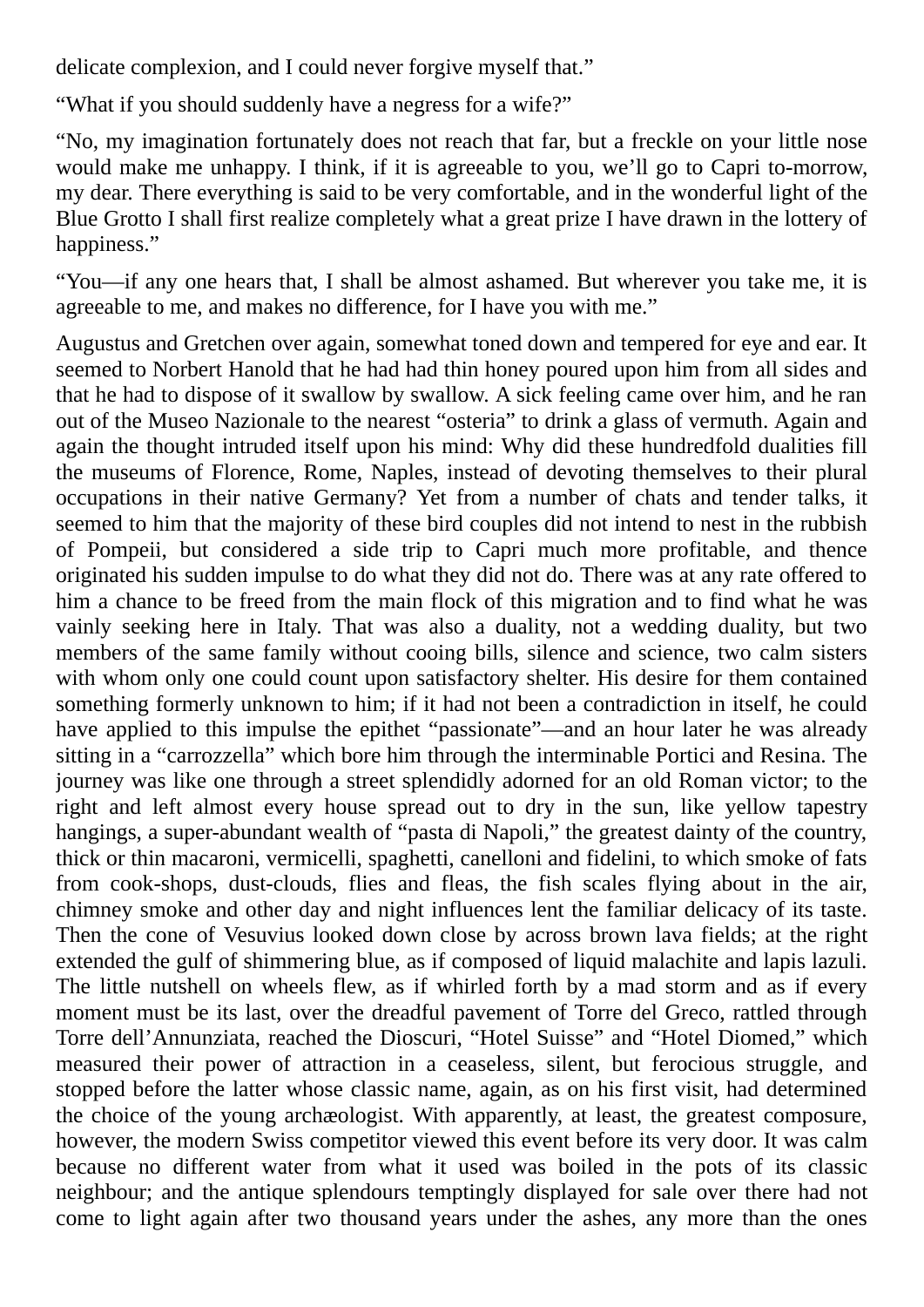which it had.

Thus Norbert Hanold, contrary to all expectations and intentions, had been transported in a few days from northern Germany to Pompeii, found the "Diomed" not too much filled with human guests, but on the other hand populously inhabited by the *musca domestica communis*, the common house-fly. He had never been subject to violent emotions; yet a hatred of these two-winged creatures burned within him; he considered them the basest evil invention of Nature, on their account much preferred the winter to the summer as the only time suited to human life, and recognized in them invincible proof against the existence of a rational world-system. Now they received him here several months earlier than he would have fallen to their infamy in Germany, rushed immediately about him in dozens, as upon a patiently awaited victim, whizzed before his eyes, buzzed in his ears, tangled themselves in his hair, tickled his nose, forehead and hands. Therein many reminded him of honeymoon couples, probably were also saying to each other in their language, "My only Augustus" and "My sweet Gretchen"; in the mind of the tormented man rose a longing for a "scacciamosche," a splendidly made fly-flapper like one unearthed from a burial vault, which he had seen in the Etruscan museum in Bologna. Thus, in antiquity, this worthless creature had likewise been the scourge of humanity, more vicious and more inevitable than scorpions, venomous snakes, tigers and sharks, which were bent upon only physical injury, rending or devouring the ones attacked; against the former one could guard himself by thoughtful conduct. From the common house-fly, however, there was no protection, and it paralysed, disturbed and finally shattered the psychic life of human beings, their capacity for thinking and working, every lofty flight of imagination and every beautiful feeling. Hunger or thirst for blood did not impel them, but solely the diabolical desire to torture; it was the "Ding an sich" in which absolute evil had found its incarnation. The Etruscan "scacciamosche," a wooden handle with a bunch of fine leather strips fastened to it, proved the following: they had destroyed the most exalted poetic thoughts in the mind of Æschylus; they had caused the chisel of Phidias to make an irremediable slip, had run over the brow of Zeus, the breast of Aphrodite, and from head to foot of all Olympian gods and goddesses; and Norbert felt in his soul that the service of a human being was to be estimated, above all, according to the number of flies which he had killed, pierced, burned up or exterminated in hecatombs during his life, as avenger of his whole race from remotest antiquity.

For the achievement of such fame, he lacked here the necessary weapon, and like the greatest battle hero of antiquity, who had, however, been alone and unable to do otherwise, he left the field, or rather his room, in view of the hundredfold overwhelming number of the common foe. Outside it dawned upon him that he had thereby done in a small way what he would have to repeat on a larger scale on the morrow. Pompeii, too, apparently offered no peacefully gratifying abode for his needs. To this idea was added, at least dimly, another, that his dissatisfaction was certainly caused not by his surroundings alone, but to a degree found its origin in him. To be sure, flies had always been very repulsive to him, but they had never before transported him into such raging fury as this. On account of the journey his nerves were undeniably in an excited and irritable condition, for which indoor air and overwork at home during the winter had probably begun to pave the way. He felt that he was out of sorts because he lacked something without being able to explain what, and this ill-humour he took everywhere with him; of course flies and bridal couples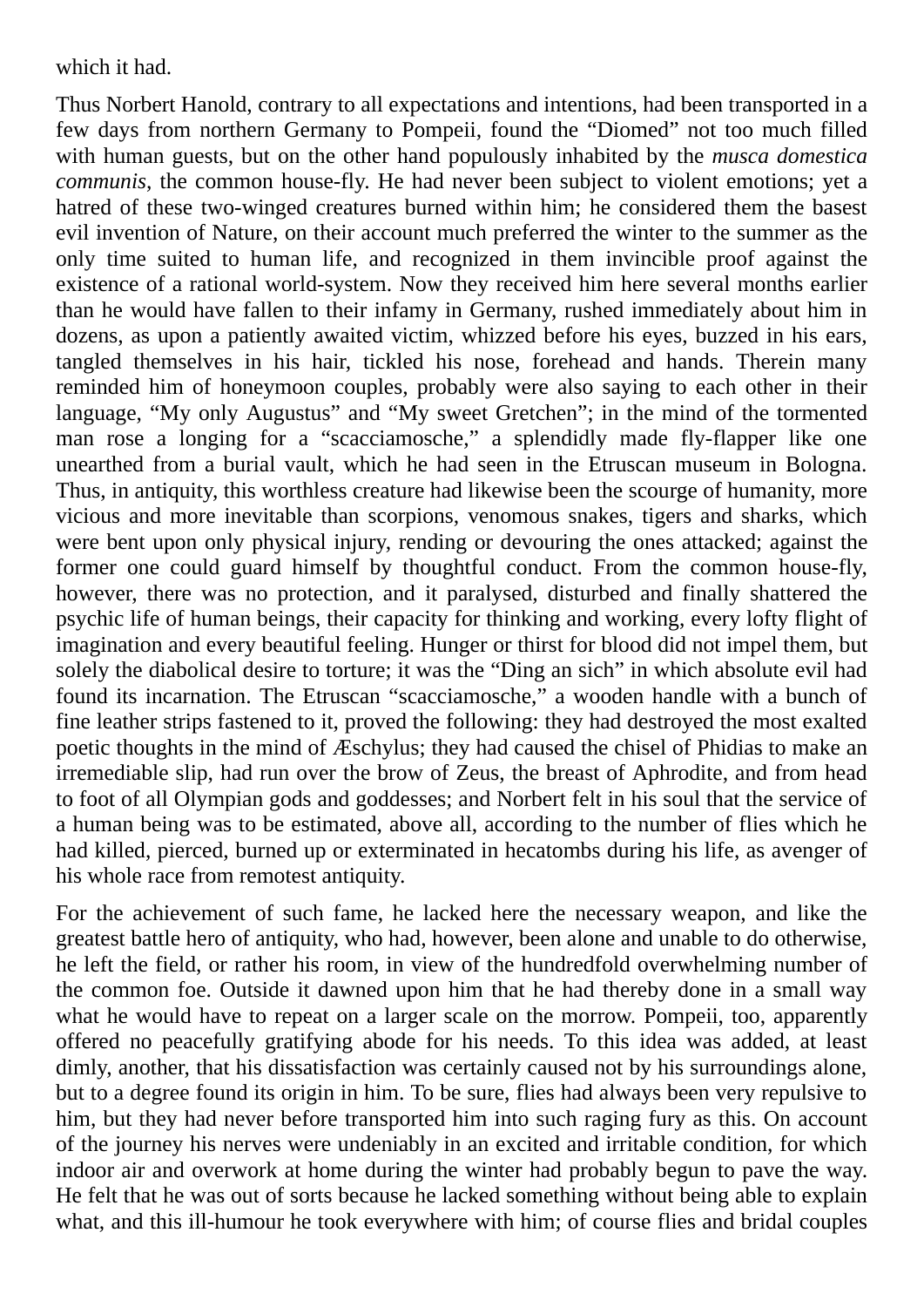swarming *en masse* were not calculated to make life agreeable anywhere. Yet if he did not wish to wrap himself in a thick cloud of self-righteousness, it could not remain concealed from him that he was travelling around Italy just as aimless, senseless, blind and deaf as they, only with considerably less capacity for enjoyment. For his travelling companion, science, had, most decidedly, much of an old Trappist about her, did not open her mouth when she was not spoken to, and it seemed to him that he was almost forgetting in what language he had communed with her.

It was now too late in the day to go into Pompeii through the "ingresso." Norbert remembered a circuit he had once made on the old city-wall, and attempted to mount the latter by means of all sorts of bushes and wild growth. Thus he wandered along for some distance a little above the city of graves, which lay on his right, motionless and quiet. It looked like a dead rubbish field already almost covered with shadow, for the evening sun stood in the west not far from the edge of the Tyrrhenian Sea. Round about, on the other hand, it still bathed all the hilltops and fields with an enchanting brilliancy of life, gilded the smoke-cone rising above the Vesuvius crater and clad the peaks and pinnacles of Monte Sant' Angelo in purple. High and solitary rose Monte Epomeo from the sparkling, blue sea glittering with golden light, from which Cape Misenum reared itself with dark outline, like a mysterious, titanic structure. Wherever the gaze rested, a wonderful picture was spread combining charm and sublimity, remote past and joyous present. Norbert Hanold had expected to find here what he longed for vaguely. Yet he was not in the mood for it, although no bridal couples and flies molested him on the deserted wall; even nature was unable to offer him what he lacked in his surroundings and within himself. With a calmness bordering closely on indifference, he let his eyes pass over the all-pervading beauty, and did not regret in the least that it was growing pale and fading away in the sunset, but returned to the "Diomed," as he had come, dissatisfied.

But as he had now, although with ill-success, been conveyed to this place through his indiscretion, he reached the decision overnight, to get from the folly he had committed at least one day of scientific profit, and went to Pompeii on the regular road as soon as the "ingresso" was opened in the morning. In little groups commanded by official guides, armed with red *Baedekers* or their foreign cousins, longing for secret excavations of their own, there wandered before and behind him the population of the two hotels. The still fresh, morning air was filled almost exclusively by English or Anglo-American chatter; the German couples were making each other mutually happy with German sweets and inspiration up there on Capri behind Monte Sant' Angelo at the breakfast table of the Pagano. Norbert remembered how to free himself soon, by well chosen words, combined with a good "mancia," from the burden of a "guida," and was able to pursue his purposes alone and unhindered. It afforded him some satisfaction to know that he possessed a faultless memory; wherever his glance rested, everything lay and stood exactly as he remembered it, as if only yesterday he had imprinted it in his mind by means of expert observation. This continually repeated experience brought, however, the added feeling that his presence there seemed really very unnecessary, and a decided indifference took possession of his eyes and his intellect more and more, as during the evening on the wall. Although, when he looked up, the pine-shaped smoke-cone of Vesuvius generally stood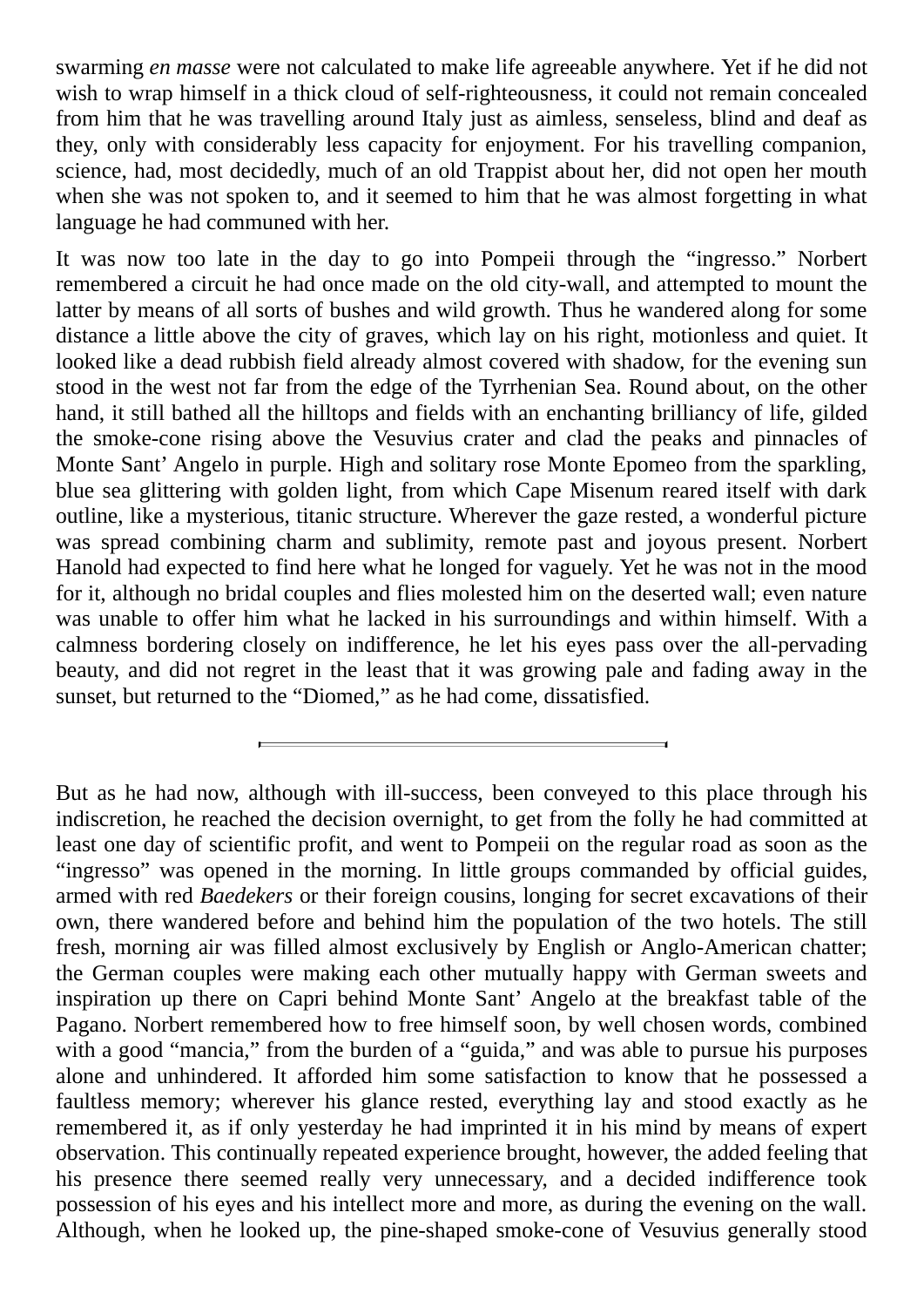before him against the blue sky, yet, remarkably, it did not once appear in his memory that he had dreamed some time ago that he had been present at the destruction of Pompeii by the volcanic eruption of 79. Wandering around for hours made him tired and half-sleepy, of course, yet he felt not the least suggestion of anything dreamlike, but there lay about him only a confusion of fragments of ancient gate arches, pillars and walls significant to the highest degree for archæology, but, viewed without the esoteric aid of this science, really not much else than a big pile of rubbish, neatly arranged, to be sure, but extremely devoid of interest; and although science and dreams were wont formerly to stand on footings exactly opposed, they had apparently here to-day come to an agreement to withdraw their aid from Norbert Hanold and deliver him over absolutely to the aimlessness of his walking and standing around.

So he had wandered in all directions from the Forum to the Amphitheatre, from the Porta di Stabia to the Porta del Vesuvio through the Street of Tombs as well as through countless others, and the sun had likewise, in the meanwhile, made its accustomed morning journey to the position where it usually changes to the more comfortable descent toward the sea. Thereby, to the great satisfaction of their misunderstood, hoarsely eloquent guides, it gave the English and American men and women, forced to go there by a traveller's sense of duty, a signal to become mindful of the superior comfort of sitting at the lunch-tables of the twin hotels; besides, they had seen with their own eyes everything that could be required for conversation on the other side of the ocean and channel; so the separate groups, satiated by the past, started on the return, ebbed in common movement down through the Via Marina, in order not to lose meals at the, to be sure somewhat euphemistically Lucullan, tables of the present, in the house of "Diomed" or of Mr. Swiss. In consideration of all the outer and inner circumstances, this was doubtless also the wisest thing that they could do, for the noon sun of May was decidedly well disposed toward the lizards, butterflies and other winged inhabitants or visitors of the extensive mass of ruins, but for the northern complexion of a Madame or Miss its perpendicular obtrusiveness was unquestionably beginning to become less kindly, and, supposedly in some causal connection with that, the "charmings" had already in the last hour considerably diminished, the "shockings" had increased in the same proportion, and the masculine "ah's" proceeding from rows of teeth even more widely distended than before had begun a noticeable transition to yawning.

It was remarkable, however, that simultaneously with their vanishing, what had formerly been the city of Pompeii assumed an entirely changed appearance, but not a living one; it now appeared rather to be becoming completely petrified in dead immobility. Yet out of it stirred a feeling that death was beginning to talk, although not in a manner intelligible to human ears. To be sure, here and there was a sound as if a whisper were proceeding from the stone which, however, only the softly murmuring south wind, Atabulus, awoke, he who, two thousand years ago, had buzzed in this fashion about the temples, halls and houses, and was now carrying on his playful game with the green, shimmering stalks on the low ruins. From the coast of Africa he often rushed across, casting forth wild, full blasts: he was not doing that to-day, but was gently fanning again the old acquaintances which had come to light again. He could not, however, refrain from his natural tendency to devastate, and blew with hot breath, even though lightly, on everything that he encountered on the way.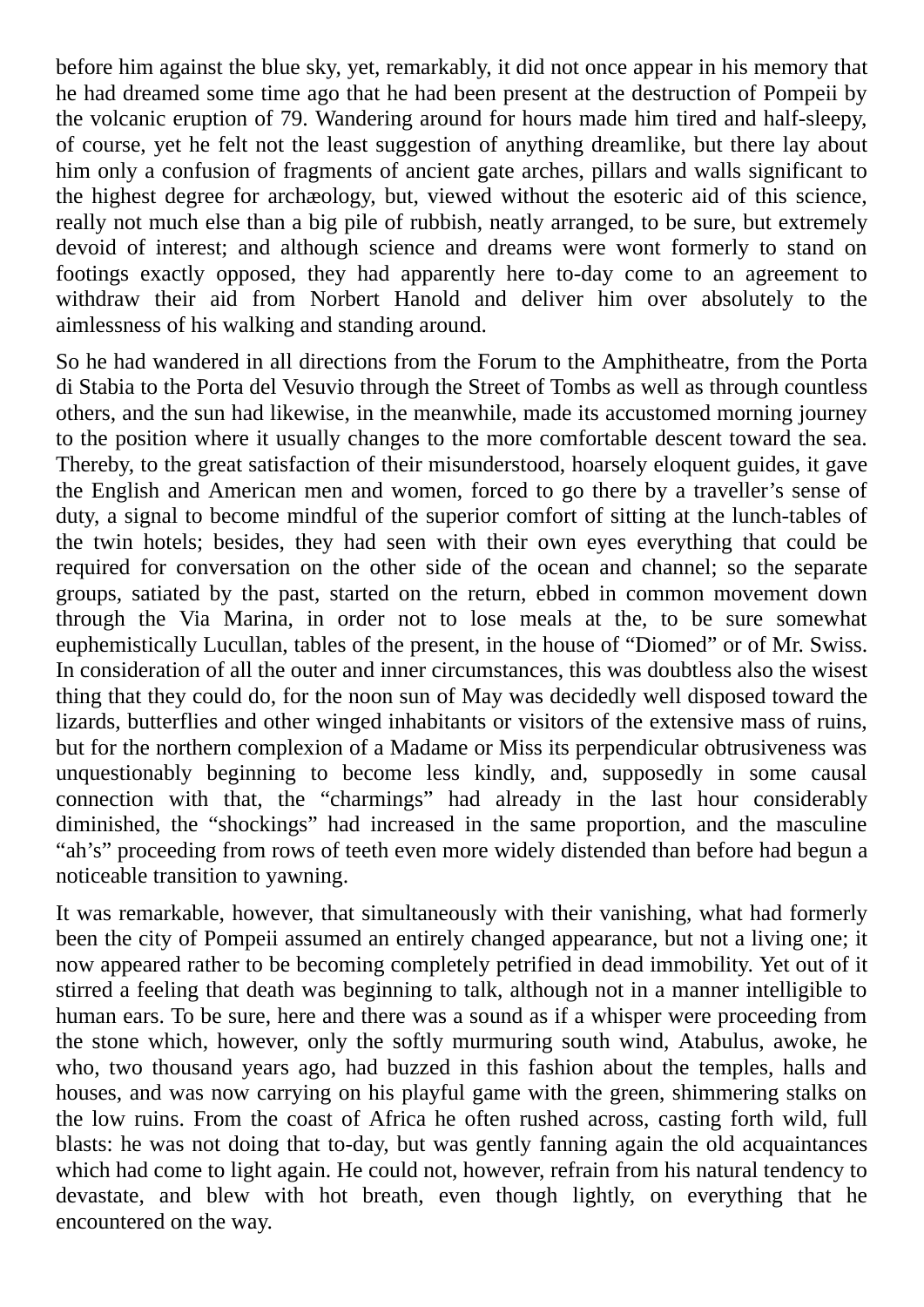In this, the sun, his eternally youthful mother, helped him. She strengthened his fiery breath, and accomplished, besides, what he could not, steeped everything with trembling, glittering, dazzling splendour. As with a golden eraser, she effaced from the edges of the houses on the *semitæ* and *crepidine viarum*, as the sidewalks were once called, every slight shadow, cast into all the vestibules, inner courts, peristyles and balconies her luminous radiance, or desultory rays where a shelter blocked her direct approach. Hardly anywhere was there a nook which successfully protected itself against the ocean of light and veiled itself in a dusky, silver web; every street lay between the old walls like long, rippling, white strips of linen spread out to bleach; and without exception all were equally motionless and mute, for not only had the last of the rasping and nasal tones of the English and American messengers disappeared, but the former slight evidences of lizard- and butterfly-life seemed also to have left the silent city of ruins. They had not really done so, but the gaze perceived no more movement from them.

As had been the custom of their ancestors out on the mountain slopes and cliff walls for thousands of years, when the great Pan laid himself to sleep, here, too, in order not to disturb him, they had stretched themselves out motionless or, folding their wings, had squatted here and there; and it seemed as if, in this place, they felt even more strongly the command of the hot, holy, noonday quiet in whose ghostly hour life must be silent and suppressed, because during it the dead awake and begin to talk in toneless spirit-language.

This changed aspect which the things round about had assumed really thrust itself less upon the vision than it aroused the emotions, or, more correctly, an unnamed sixth sense; this latter, however, was stimulated so strongly and persistently that a person endowed with it could not throw off the effect produced upon him. To be sure, of those estimable boarders already busy with their soup spoons at the two "alberghi" near the "ingresso," hardly a man or woman would have been counted among those thus invested, but Nature had once bestowed this great attention upon Norbert Hanold and he had to submit to its effects, not at all because he had an understanding with it, however, for he wished nothing at all and desired nothing more than that he might be sitting quietly in his study with an instructive book in his hand, instead of having undertaken this aimless spring journey. Yet as he had turned back from the Street of Tombs through the Hercules gate into the centre of the city, and at Casa di Sallustio had turned to the left, quite without purpose or thought, into the narrow "vicolo," suddenly that sixth sense was awakened in him; but this last expression was not really fitting, rather he was transported by it into a strangely dreamy condition, about half-way between a waking state and loss of senses. As if guarding a secret, everywhere round about him, suffused in light, lay deathly silence, so breathless that even his own lungs hardly dared to take in air. He stood at the intersection of two streets where the Vicolo Mercurio crossed the broader Strada di Mercurio, which stretched out to right and left; in answer to the god of commerce, business and trades had formerly had their abodes here; the street corners spoke silently of it; many shops with broken counters, inlaid with marble, opened out upon them; here the arrangement indicated a bakery, there, a number of large, convex, earthenware jugs, an oil or flour business. Opposite more slender, two-handled jars set into the counters showed that the space behind them had been a bar-room; surely in the evening, slaves and maids of the neighbourhood might have thronged here to get wine for their masters in their own jugs; one could see that the now illegible inscription inlaid with mosaic on the sidewalk in front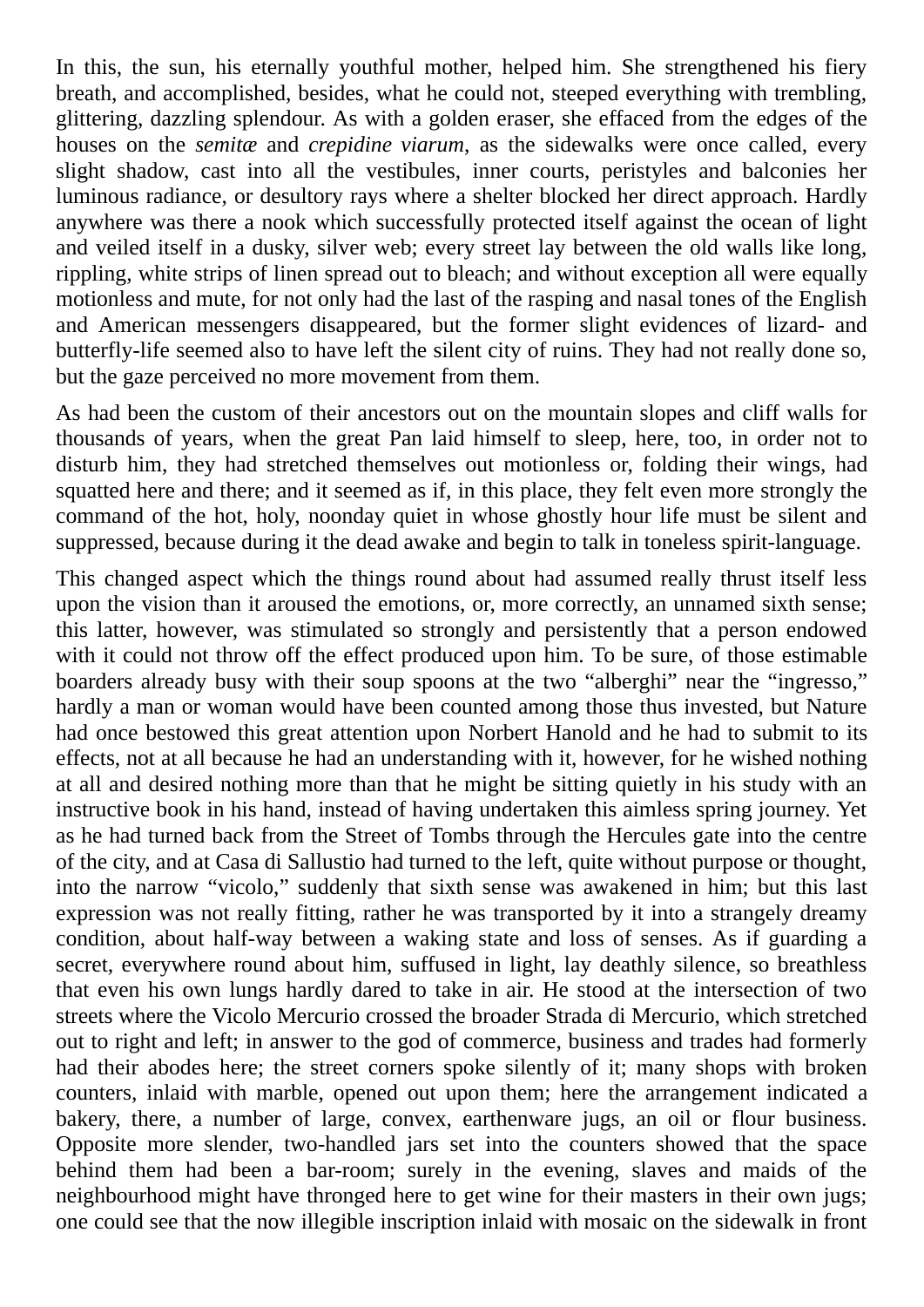of the shop was worn by many feet; probably it had held out to passers-by a recommendation of the excellent wine. On the outer wall, at about half the height of a man, was visible a "graffito" probably scratched into the plastering, with his finger-nail or an iron nail, by a schoolboy, perhaps derisively explaining the praise, in this way, that the owner's wine owed its peerlessness to a generous addition of water. For from the scratch there seemed raised before Norbert Hanold's eyes the word "caupo," or was it an illusion. Certainly he could not settle it. He possessed a certain skill in deciphering "graffiti" which were difficult, and had already accomplished widely recognized work in that field, yet at this time it completely failed him. Not only that, he had a feeling that he did not understand any Latin, and it was absurd of him to wish to read what a Pompeiian school youth had scratched into the wall two thousand years before.

Not only had all his science left him, but it left him without the least desire to regain it; he remembered it as from a great distance, and he felt that it had been an old, dried-up, boresome aunt, dullest and most superfluous creature in the world. What she uttered with puckered lips and sapient mien, and presented as wisdom, was all vain, empty pompousness, and merely gnawed at the dry rind of the fruit of knowledge without revealing anything of its content, the germ of life, or bringing anything to the point of inner, intelligent enjoyment. What it taught was a lifeless, archæological view, and what came from its mouth was a dead, philological language. These helped in no way to a comprehension with soul, mind and heart, as the saying is, but he, who possessed a desire for that, had to stand alone here, the only living person in the hot noonday silence among the remains of the past, in order not to see with physical eyes nor hear with corporeal ears. Then something came forth everywhere without movement and a soundless speech began; then the sun dissolved the tomblike rigidity of the old stones, a glowing thrill passed through them, the dead awoke, and Pompeii began to live again.

The thoughts in Norbert Hanold's mind were not really blasphemous, but he had an indefinite feeling deserving of that adjective, and with this, standing motionless, he looked before him down the Strada di Mercurio toward the city-wall. The angular lava-blocks of its pavement still lay as faultlessly fitted together as before the devastation, and each one was of a light-grey colour, yet such dazzling lustre brooded over them that they stretched like a quilted silver-white ribbon passing in faintly glowing void between the silent walls and by the side of column fragments.

#### Then suddenly—

With open eyes he gazed along the street, yet it seemed to him as if he were doing it in a dream. A little to the right something suddenly stepped forth from the Casa di Castore e Polluce, and across the lava stepping-stones, which led from the house to the other side of the Strada di Mercurio, Gradiva stepped buoyantly.

Quite indubitably it was she; even if the sunbeams did surround her figure as with a thin veil of gold, he perceived her in profile as plainly and as distinctly as on the bas-relief. Her head, whose crown was entwined with a scarf which fell to her neck, inclined forward a little; her left hand held up lightly the extremely voluminous dress and, as it reached only to her ankles, one could perceive clearly that in advancing, the right foot, lingering, if only for a moment, rose on the tips of the toes almost perpendicularly. Here, however, it was not a stone representation, everything in uniform colourlessness; the dress, apparently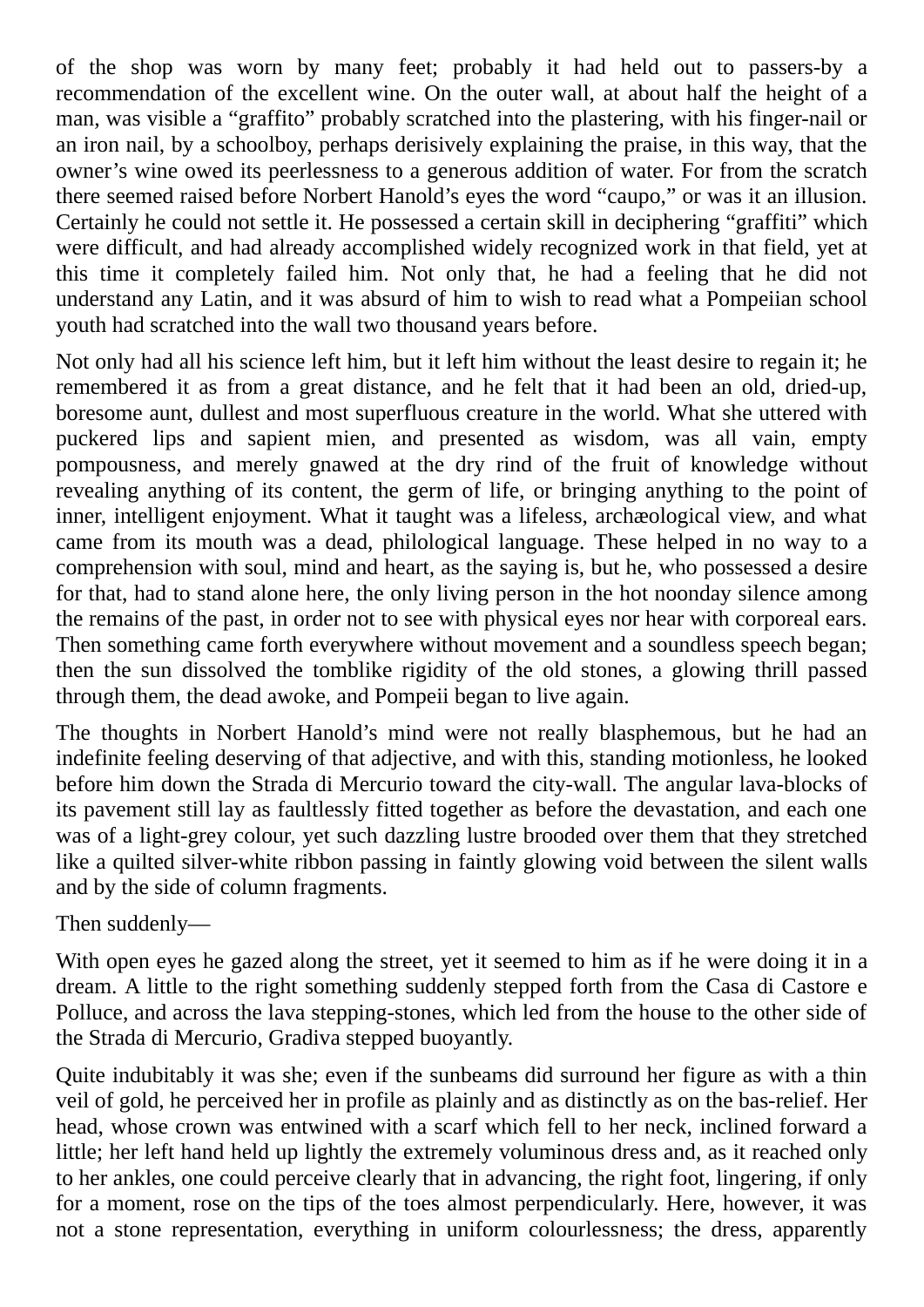made of extremely soft, clinging material, was not of cold marble-white, but of a warm tone verging faintly on yellow, and her hair, wavy under the scarf on her brow, and peeping forth at the temples, stood out, with golden-brown radiance, in bold contrast to her alabaster countenance.

As soon as he caught sight of her, Norbert's memory was clearly awakened to the fact that he had seen her here once already in a dream, walking thus, the night that she had lain down as if to sleep over there in the Forum on the steps of the Temple of Apollo. With this memory he became conscious, for the first time, of something else; he had, without himself knowing the motive in his heart, come to Italy on that account and had, without stop, continued from Rome and Naples to Pompeii to see if he could here find trace of her —and that in a literal sense—for, with her unusual gait, she must have left behind in the ashes a foot-print different from all the others.

Again it was a noonday dream-picture that passed there before him and yet also a reality. For that was apparent from an effect which it produced. On the last stepping-stone on the farther side, there lay stretched out motionless, in the burning sunlight, a big lizard, whose body, as if woven of gold and malachite, glistened brightly to Norbert's eyes. Before the approaching foot, however, it darted down suddenly and wriggled away over the white, gleaming lava pavement.

Gradiva crossed the stepping-stones with her calm buoyancy, and now, turning her back, walked along on the opposite sidewalk; her destination seemed to be the house of Adonis. Before it she stopped a moment, too, but passed then, as if after further deliberation, down farther through the Strada di Mercurio. On the left, of the more elegant buildings, there now stood only the Casa di Apollo, named after the numerous representations of Apollo excavated there, and, to the man who was gazing after her, it seemed again that she had also surely chosen the portico of the Temple of Apollo for her death sleep. Probably she was closely associated with the cult of the sun-god and was going there. Soon, however, she stopped again; stepping-stones crossed the street here, too, and she walked back again to the right side. Thus she turned the other side of her face toward him and looked a little different, for her left hand, which held up her gown, was not visible and instead of her curved arm, the right one hung down straight. At a greater distance now, however, the golden waves of sunlight floated around her with a thicker web of veiling, and did not allow him to distinguish where she had stopped, for she disappeared suddenly before the house of Meleager. Norbert Hanold still stood without having moved a limb. With his eyes, and this time with his corporeal ones, he had surveyed, step by step, her vanishing form. Now, at length, he drew a deep breath, for his breast too had remained almost motionless.

Simultaneously the sixth sense, suppressing the others completely, held him absolutely in its sway. Had what had just stood before him been a product of his imagination or a reality?

He did not know that, nor whether he was awake or dreaming, and tried in vain to collect his thoughts. Then, however, a strange shudder passed down his spine. He saw and heard nothing, yet he felt from the secret inner vibrations that Pompeii had begun to live about him in the noonday hour of spirits, and so Gradiva lived again, too, and had gone into the house which she had occupied before the fateful August day of the year 79.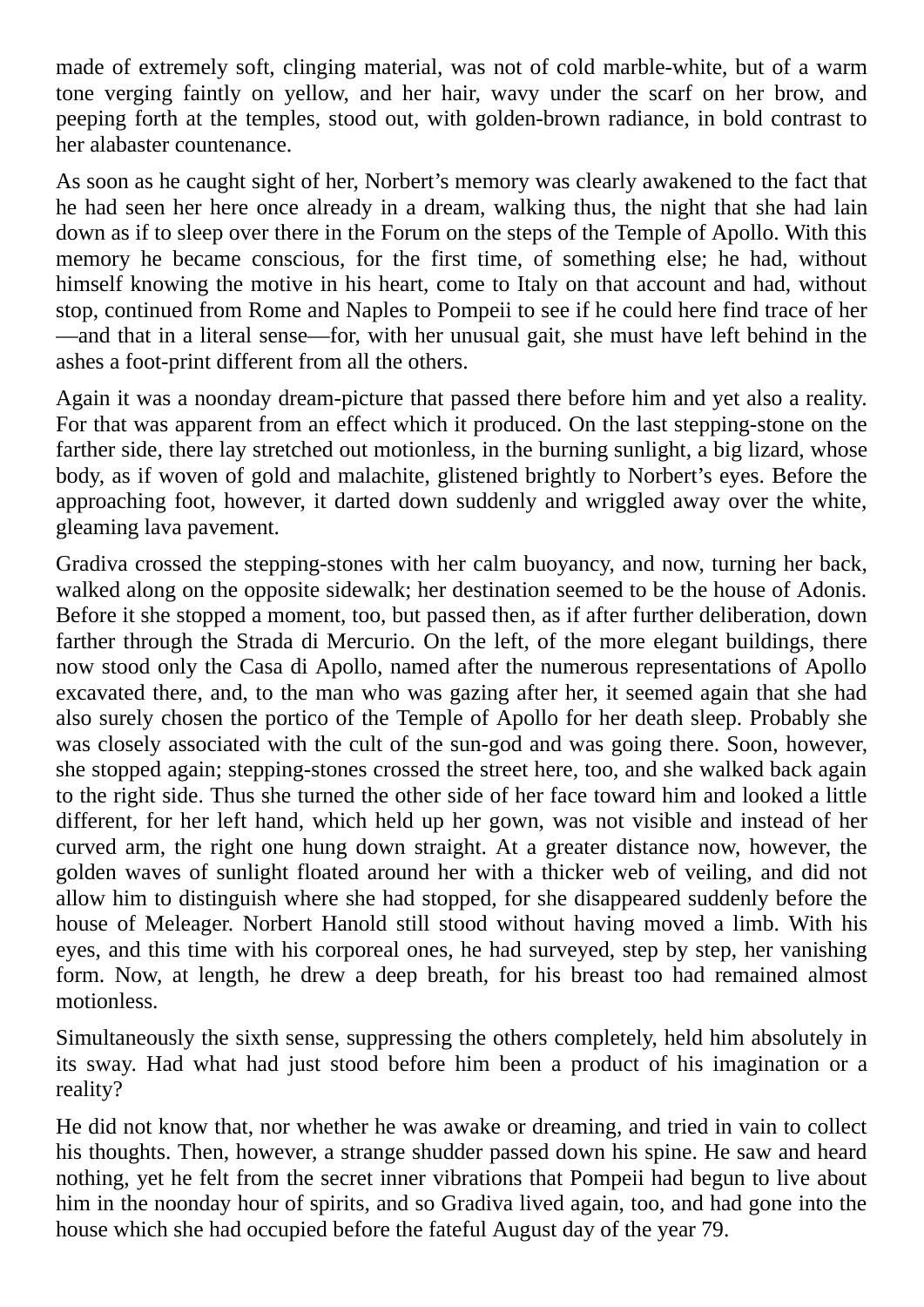From his former visit, he was acquainted with the Casa di Meleagro, had not yet gone there this time, however, but had merely stopped briefly in the Museo Nazionale of Naples before the wall paintings of Meleager and his Arcadian huntress companion, Atalanta, which had been found in the Strada di Mercurio in that house, and after which the latter had been named. Yet as he now again acquired the ability to move and walked toward it, he began to doubt whether it really bore its name after the slayer of the Caledonian boar. He suddenly recalled a Greek poet, Meleager, who, to be sure, had probably lived about a century before the destruction of Pompeii. A descendant of his, however, might have come here and built the house for himself. That agreed with something else that had awakened in his memory, for he remembered his supposition, or rather a definite conviction, that Gradiva had been of Greek descent. To be sure there mingled with his idea the figure of Atalanta as Ovid had pictured it in his *Metamorphoses*: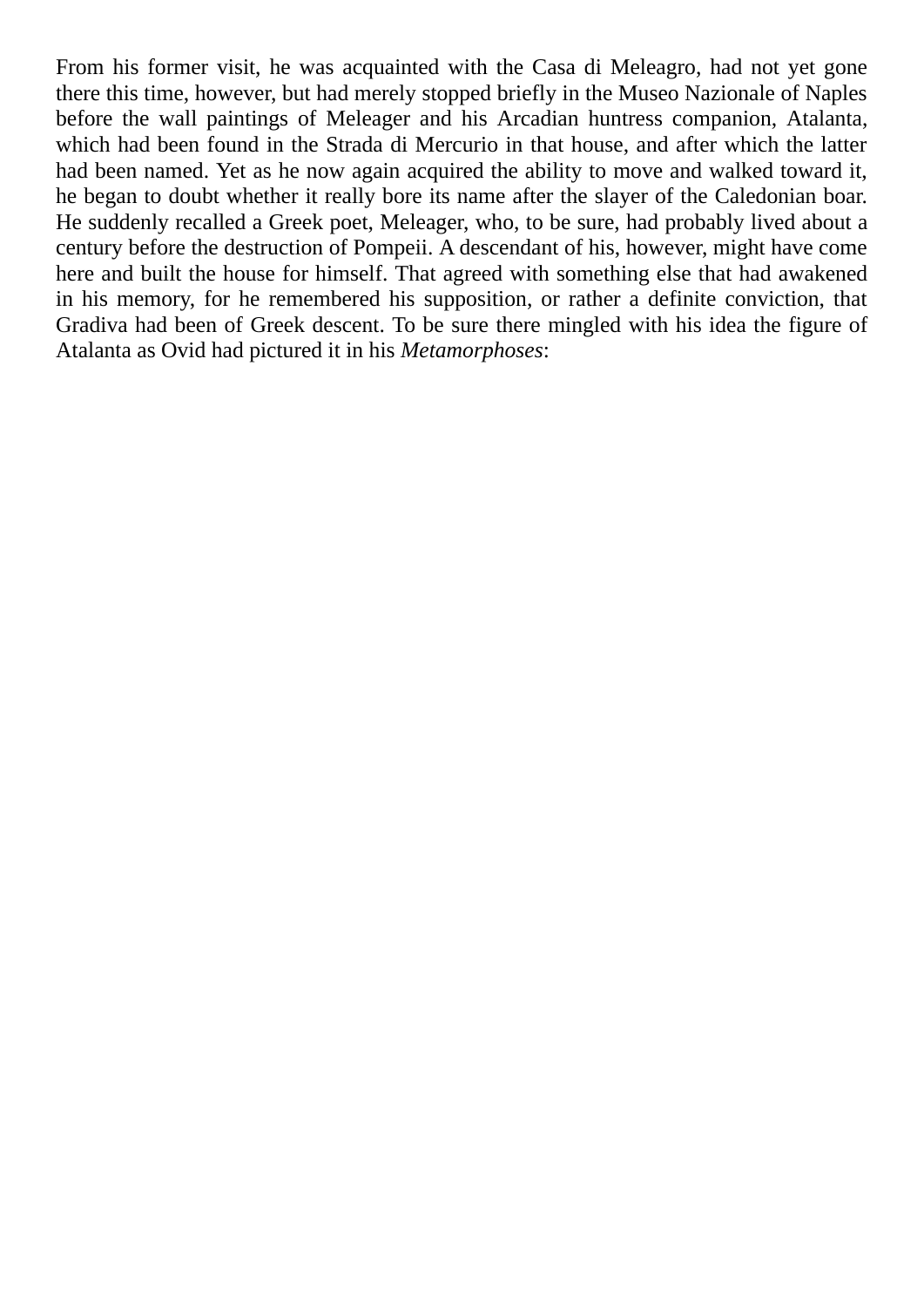#### —her floating vest

A polished buckle clasped—her careless locks In simple knot were gathered—

#### *Trans. by* HENRY KING.

He could not recall the verses word for word, but their content was present in his mind; and from his store of knowledge was added the fact that Cleopatra was the name of the young wife of Œneus' son, Meleager. More probably this had nothing to do with him, but with the Greek poet, Meleager. Thus, under the glowing sun of the Campagna, there was a mythological-literary-historical-archæological juggling in his head.

When he had passed the house of Castor and Pollux and that of the Centaur, he stood before the Casa di Meleagro from whose threshold there looked up at him, still discernible, the inlaid greeting "Ave." On the wall of the vestibule, Mercury was handing Fortuna a pouch filled with money; that probably indicated, allegorically, the riches and other fortunate circumstances of the former dweller. Behind this opened up the inner court, the centre of which was occupied by a marble table supported by three griffins.

Empty and silent, the room lay there, appearing absolutely unfamiliar to the man, as he entered, awaking no memory that he had already been here, yet he then recalled it, for the interior of the house offered a deviation from that of the other excavated buildings of the city. The peristyle adjoined the inner court on the other side of the balcony toward the rear —not in the usual way, but at the left side and on that account was of greater extent and more splendid appearance than any other in Pompeii. It was framed by a colonnade supported by two dozen pillars painted red on the lower, and white on the upper half. These lent solemnity to the great, silent space; here in the centre was a spring with a beautifully wrought enclosure, which served as a fish-pool. Apparently the house must have been the dwelling of an estimable man of culture and artistic sense.

Norbert's gaze passed around, and he listened. Yet nowhere about did anything stir, nor was the slightest sound audible. Amidst this cold stone there was no longer a breath; if Gradiva had gone into Meleager's house, she had already dissolved again into nothing. At the rear of the peristyle was another room, an *œcus*, the former dining-room, likewise surrounded on three sides by pillars painted yellow, which shimmered from a distance in the light, as if they were encrusted with gold. Between them, however, shone a red far more dazzling than that from the walls, with which no brush of antiquity, but young Nature of the present had painted the ground. The former artistic pavement lay completely ruined, fallen to decay and weather worn; it was May which exercised here again its most ancient dominion and covered the whole *œcus*, as it did at the time in many houses of the buried city, with red, flowering, wild poppies, whose seeds the winds had carried thither, and these had sprouted in the ashes. It was a wave of densely crowded blossoms, or so it appeared, although, in reality, they stood there motionless, for Atabulus found no way down to them, but only hummed away softly above. Yet the sun cast such flaming, radiant vibrations down upon them that it gave an impression of red ripples in a pond undulating hither and thither. Norbert Hanold's eyes had passed unheeding over a similar sight in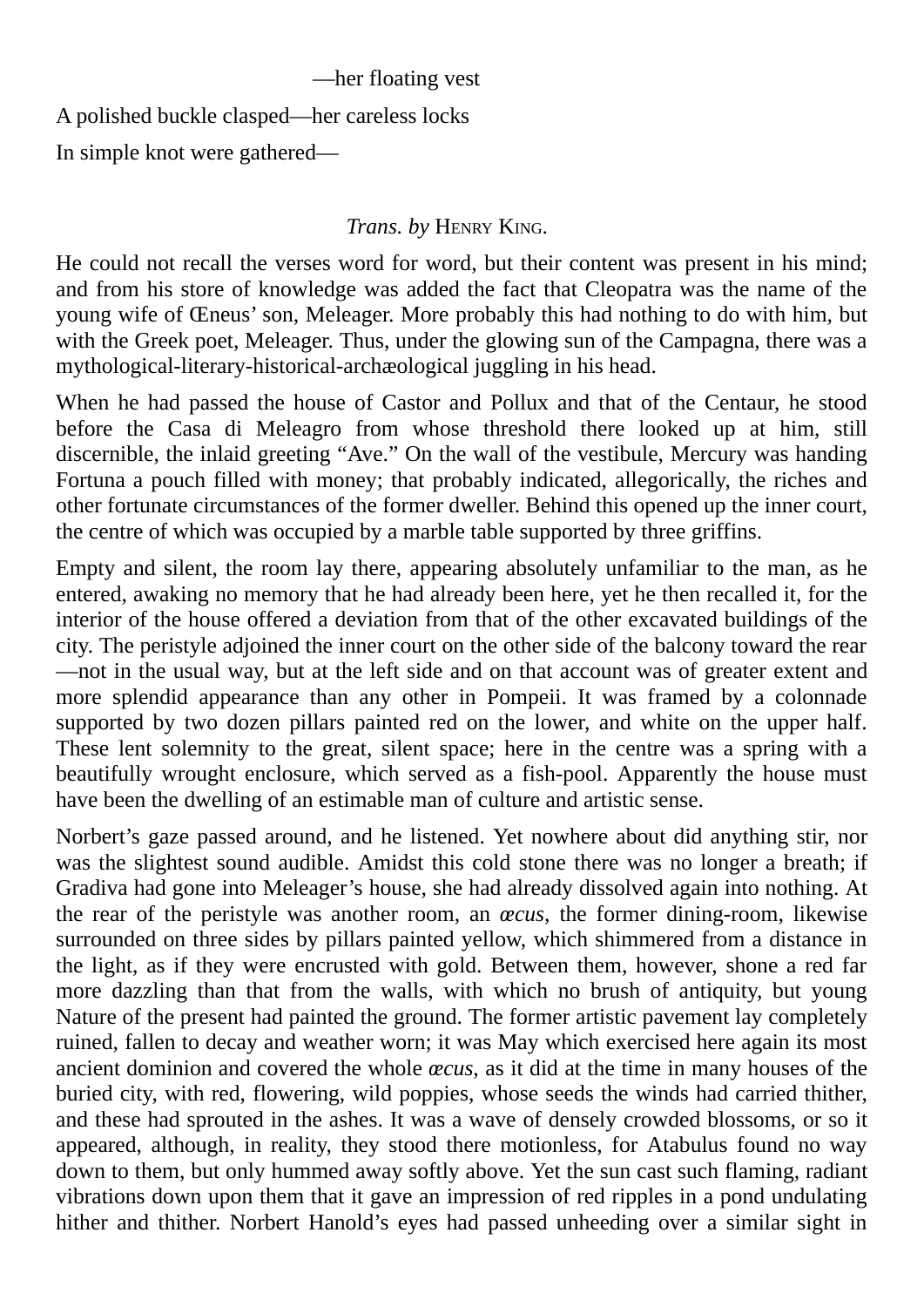other houses, but here he was strangely thrilled by it. The dream-flower grown at the edge of Lethe filled the space, and Hypnos lay stretched in their midst dispensing sleep, which dulls the senses, with the saps which night has gathered in the red chalices. It seemed to the man who had entered the dining-room through the portico of the peristyle as if he felt his temples touched by the invisible slumber wand of the old vanquisher of gods and men, but not with heavy stupor; only a dreamily sweet loveliness floated about his consciousness. At the same time, however, he still remained in control of his feet and stepped along by the wall of the former dining-room from which gazed old pictures: Paris, awarding the apple; a satyr, carrying in his hand an asp and tormenting a young Bacchante with it.

But there again suddenly, unforeseen—only about five paces away from him—in the narrow shadow cast down by a single piece of the upper part of the dining-room portico, which still remained in a state of preservation, sitting on the low steps between two of the yellow pillars was a brightly clad woman who now raised her head. In that way she disclosed to the unnoticed arrival, whose footstep she had apparently just heard, a full view of her face, which produced in him a double feeling, for it appeared to him at the same time unknown and yet also familiar, already seen or imagined; but by his arrested breathing and his heart palpitations, he recognized, unmistakably, to whom it belonged. He had found what he was looking for, what had driven him unconsciously to Pompeii; Gradiva continued her visible existence in the noonday spirit hour and sat here before him, as, in the dream, he had seen her on the steps of the Temple of Apollo. Spread out on her knees lay something white, which he was unable to distinguish clearly; it seemed to be a papyrus sheet, and a red poppy-blossom stood out from it in marked contrast.

In her face surprise was expressed; under the lustrous, brown hair and the beautiful, alabaster brow, two rarely bright, starlike eyes looked at him with questioning amazement. It required only a few moments for him to recognize the conformity of her features with those of the profile. They must be thus, viewed from the front, and therefore, at first glance, they had not been really unfamiliar to him. Near to, her white dress, by its slight tendency to yellow, heightened still more the warm colour; apparently it consisted of a fine, extremely soft, woollen material, which produced abundant folds, and the scarf around her head was of the same. Below, on the nape of the neck, appeared again the shimmering, brown hair artlessly gathered in a single knot; at her throat, under a dainty chin, a little gold clasp held her gown together.

Norbert Hanold dimly perceived that involuntarily he had raised his hand to his soft Panama hat and removed it; and now he said in Greek, "Are you Atalanta, the daughter of Jason, or are you a descendant of the family of the poet, Meleager?"

Without giving an answer, the lady addressed looked at him silently with a calmly wise expression in her eyes, and two thoughts passed through his mind; either her resurrected self could not speak, or she was not of Greek descent and was ignorant of the language. He therefore substituted Latin for it and asked: "Was your father a distinguished Pompeiian citizen of Latin origin?"

To this she was equally silent, only about her delicately curved lips there was a slight quiver as if she were repressing a burst of laughter. Now a feeling of fright came upon him; apparently she was sitting there before him like a silent image, a phantom to whom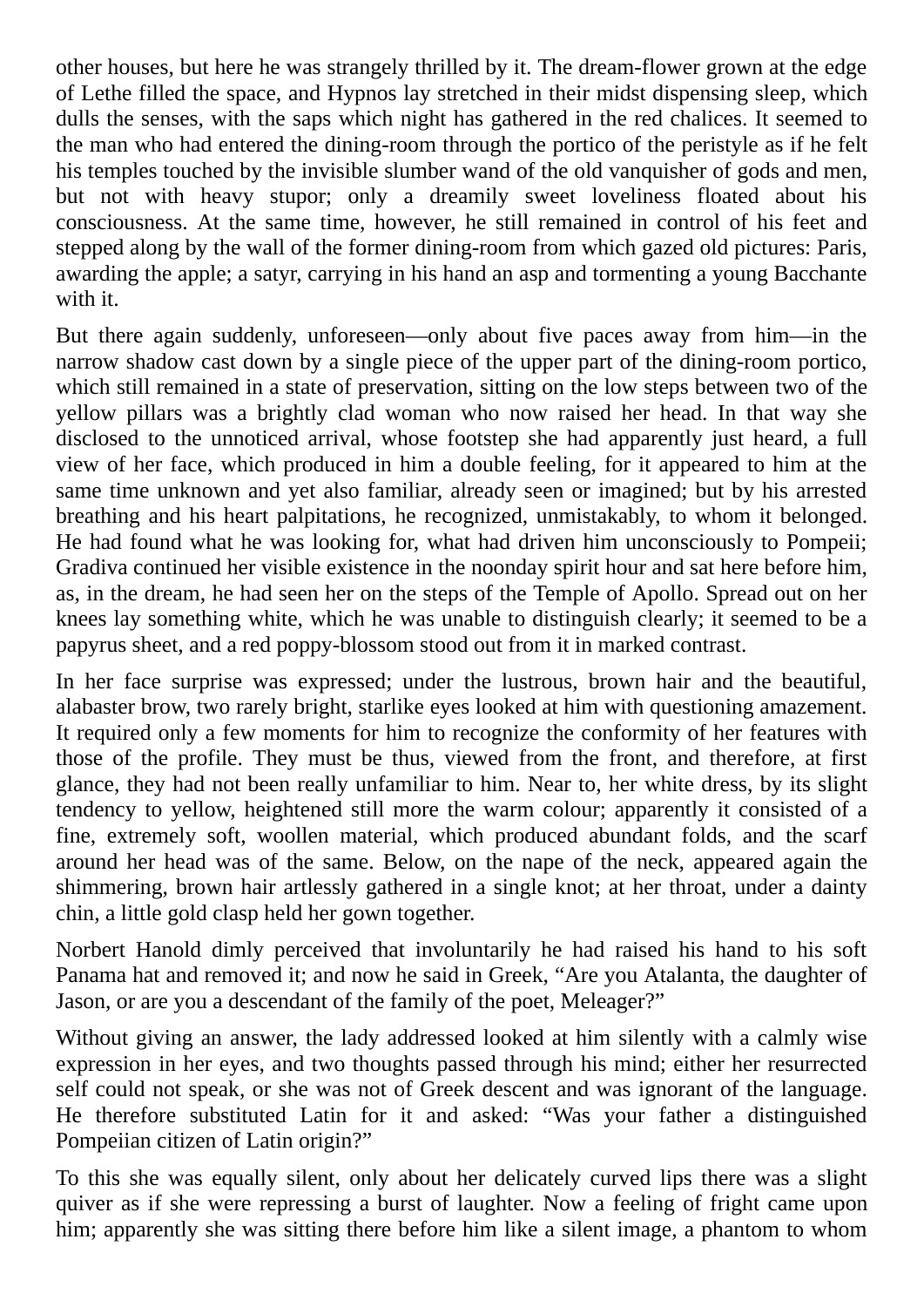speech was denied. Consternation at this discovery was stamped fully and distinctly upon his features.

Then, however, her lips could no longer resist the impulse; a real smile played about them and at the same time a voice sounded from between them, "If you wish to speak with me, you must do so in German."

That was really remarkable from the mouth of a Pompeiian woman who had died two centuries before, or would have been so for a person hearing it in a different state of mind. Yet every oddity escaped Norbert because of two waves of emotion which had rushed over him, one because Gradiva possessed the power of speech, and the other was one which had been forced from his inmost being by her voice. It sounded as clear as was her glance; not sharp, but reminiscent of the tones of a bell, her voice passed through the sunny silence over the blooming poppy-field, and the young archæologist suddenly realized that he had already heard it thus in his imagination, and involuntarily he gave audible expression to his feeling, "I knew that your voice sounded like that."

One could read in her countenance that she was seeking comprehension of something, but was not finding it. To his last remark she now responded, "How could you? You have never talked with me."

To him it was not at all remarkable that she spoke German, and, according to present usage, addressed him formally; as she did it, he understood completely that it could not have happened otherwise, and he answered quickly, "No—not talked—but I called to you when you lay down to sleep and stood near you then—your face was as calmly beautiful as if it were of marble. May I beg you—rest it again on the step in that way."

While he was speaking, something peculiar had occurred. A golden butterfly, faintly tinged with red on the inner edge of its upper wing, fluttered from the poppies toward the pillars, flitted a few times about Gradiva's head and then rested on the brown, wavy hair above her brow. At the same time, however, she rose, slender and tall, for she stood up with deliberate haste, curtly and silently directed at Norbert another glance, in which something suggested that she considered him demented; then, thrusting her foot forward, she walked out in her characteristic way along the pillars of the old portico. Only fleetingly visible for a while, she finally seemed to have sunk into the earth.

He stood up, breathless, as if stunned; yet with heavy understanding he had grasped what had occurred before his eyes. The noonday ghost hour was over, and in the form of a butterfly, a winged messenger had come up from the asphodel meadows of Hades to admonish the departed one to return. For him something else was associated with this, although in confused indistinctness. He knew that the beautiful butterfly of Mediterranean countries bore the name Cleopatra, and this had also been the name of Caledonian Meleager's young wife who, in grief over his death, had given herself as sacrifice to those of the lower world.

From his mouth issued a call to the girl who was departing, "Are you coming here again to-morrow in the noon hour?" Yet she did not turn around, gave no answer, and disappeared after a few moments in the corner of the dining-room behind the pillar. Now a compelling impulse suddenly incited him to hasten after her, but her bright dress was no longer visible anywhere; glowing with the hot sun's rays, the Casa di Meleagro lay about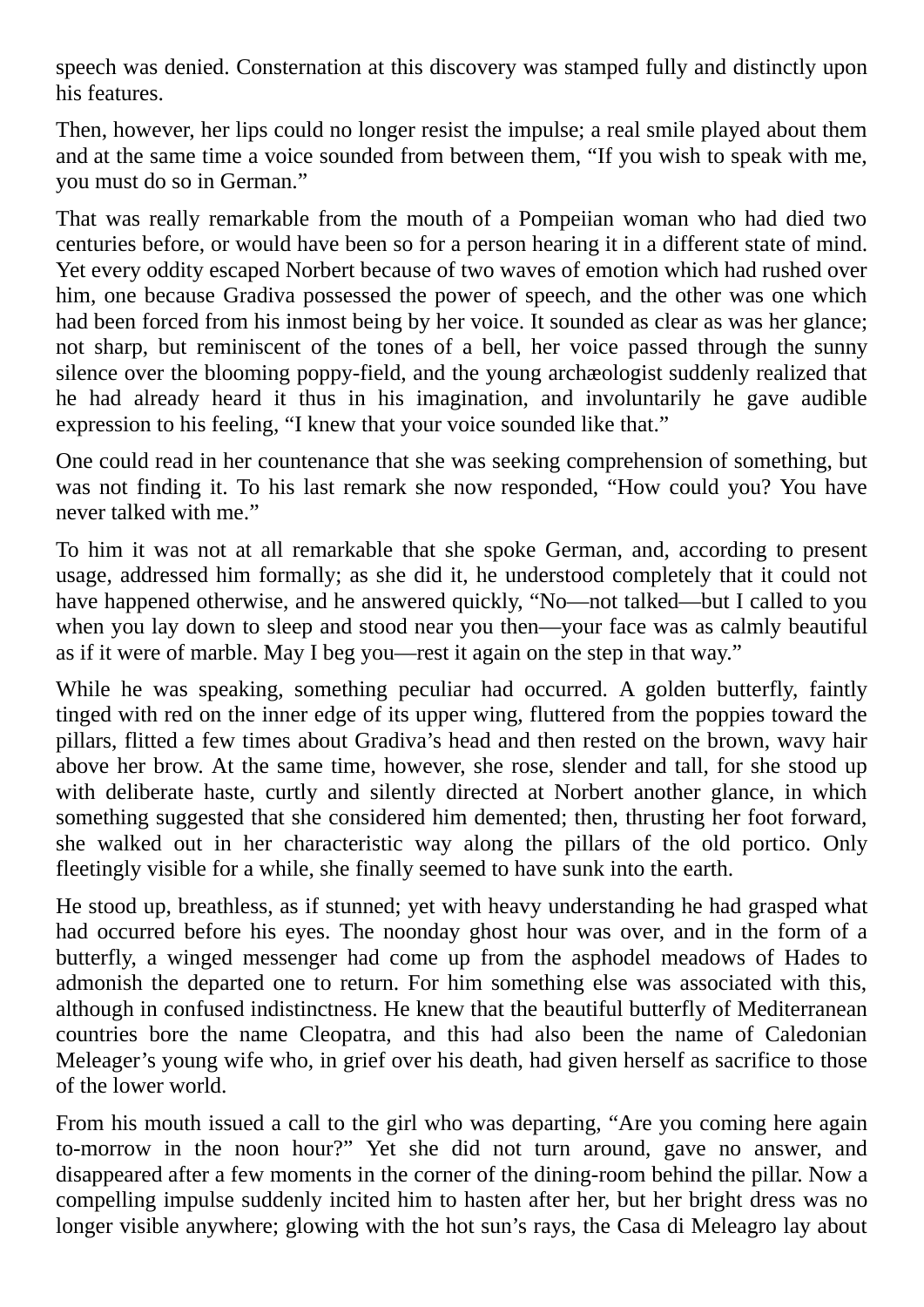him motionless and silent; only Cleopatra hovered on her red, shimmering, golden wings, making slow circles again above the multitude of poppies.

When and how he had returned to the "ingresso," Norbert Hanold could not recall; in his memory he retained only the idea that his appetite had peremptorily demanded to be appeased, though very tardily, at the "Diomed," and then he had wandered forth aimlessly on the first good street, had arrived at the beach north of Castellamare, where he had seated himself on a lava-block, and the sea-wind had blown around his head until the sun had set about half-way between Monte Sant' Angelo above Sorrento and Monte Epomeo on Ischia. Yet, in spite of this stay of at least several hours by the water, he had obtained from the fresh air there no mental relief, but was returning to the hotel in the same condition in which he had left it. He found the other guests busily occupied with dinner, had a little bottle of Vesuvio wine brought to him in a corner of the room, viewed the faces of those eating, and listened to their conversations. From the faces of all, as well as from their talk, it appeared to him absolutely certain that in the noon hour none of them had either met or spoken to a dead Pompeiian woman who had returned again briefly to life. Of course, all this had been a foregone conclusion, as they had all been at lunch at that time; why and wherefore, he himself could not state, yet after a while he went over to the competitor of the "Diomed," "Hotel Suisse," sat down there also in a corner, and, as he had to order something, likewise before a little bottle of Vesuvio, and here he gave himself over to the same kind of investigations with eye and ear. They led to the same results but also to the further conclusion that he now knew by sight all the temporary, living visitors of Pompeii. To be sure, this effected an increase of his knowledge which he could hardly consider an enrichment, but from it he experienced a certain satisfying feeling that, in the two hostelries, no guest, either male or female, was present with whom, by means of sight and hearing, he had not entered into a personal, even if one-sided, relation. Of course, in no way had the absurd supposition entered his mind that he might possibly meet Gradiva in one of the two hotels, but he could have taken his oath that no one was staying in them who possessed, in the remotest way, any trace of resemblance to her. During his observations, he had occasionally poured wine from his little bottle to his glass, and had drunk from time to time; and when, in this manner, the former had gradually become empty, he rose and went back to the "Diomed." The heavens were now strewn with countless, flashing, twinkling stars, but not in the traditionally stationary way, for Norbert gathered the impression that Perseus, Cassiopeia and Andromeda with some neighbours, bowing lightly hither and thither, were performing a singing dance, and below, on earth, too, it seemed to him that the dark shadows of the tree-tops and buildings did not stay in the same place. Of course on the ground of this region—unsteady from ancient times this could not be exactly surprising, for the subterranean glow lurked everywhere, after an eruption, and let a little of itself rise in the vines and grapes from which was pressed Vesuvio, which was not one of Norbert Hanold's usual evening drinks. He still remembered, however, even if a little of the circular movement of things might be ascribed to the wine, too, that since noon all objects had displayed an inclination to whirl softly about his head, and therefore he found, in the slight increase, nothing new, but only a continuation of the formerly existing conditions. He went up to his room and stood for a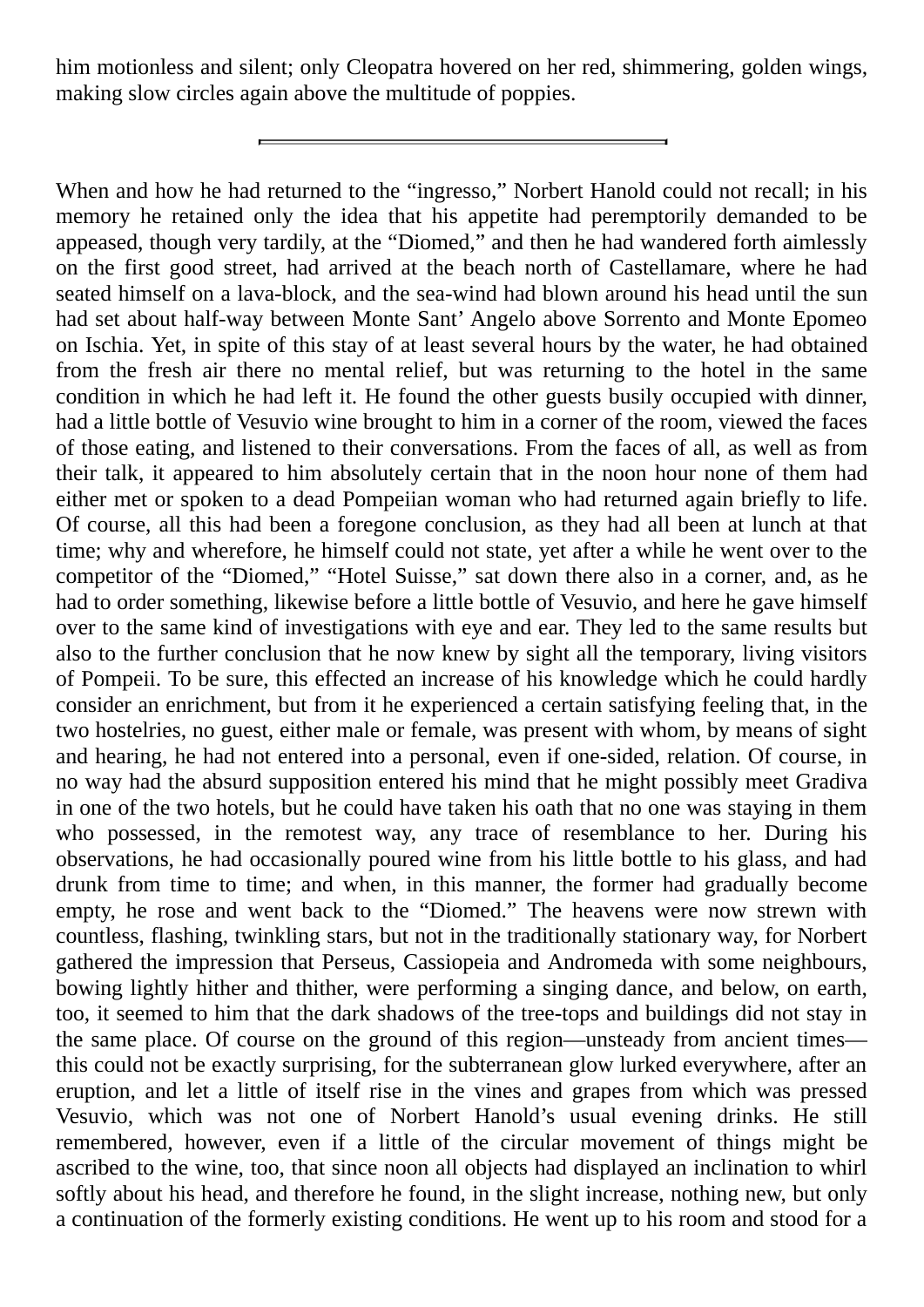little while at the open window, looking over toward the Vesuvius mound, above which now no cone of smoke spread its top, but rather something like the fluctuations of a dark, purple cloak flowed back and forth around it. Then the young archæologist undressed, without having lighted the light, and sought his couch. Yet, as he stretched himself out upon it, it was not his bed at the "Diomed," but a red poppy-field whose blossoms closed over him like a soft cushion heated by the sun. His enemy, the common house-fly, constrained by darkness to lethargic stupidity, sat fiftyfold above his head, on the wall, and only one moved, even in its sleepiness, by desire to torture, buzzed about his nose. He recognized it, however, not as the absolute evil, the century-old scourge of humanity, for before his eyes it poised like a red-gold Cleopatra.

When, in the morning, the sun, with lively assistance from the flies, awoke him, he could not recall what, besides strange, Ovid-like metamorphoses, had occurred during the night about his bed. Yet doubtless some mystic being, continuously weaving dream-webs, had been sitting beside him, for he felt his head completely overhung and filled with them, so that all ability to think lay inextricably imprisoned in it and only one thing remained in his consciousness; he must again be in Meleager's house at exactly noon. In this connection, however, a fear overcame him, for if the gatekeepers at the "ingresso" looked at him, they would not let him in. Anyway it was not advisable that he should expose himself to close observation by human eyes. To escape that, there was, for one well informed about Pompeii, a means which was, to be sure, against the rules, but he was not in a condition to grant to legal regulation a determination of his conduct. So he climbed again, as on the evening of his arrival, along the old city-wall, and upon it walked, in a wide semicircle, around the city of ruins to the solitary, unguarded Porta di Nola. Here it was not difficult to get down into the inside and he went, without burdening his conscience very much over the fact that by his autocratic deed he had deprived the administration of a two-lira entrance fee, which he could, of course, let it have later in some other way.

Thus, unseen, he had reached an uninteresting part of the city, never before investigated by any one and still mostly unexcavated; he sat down in a secluded, shady nook and waited, now and then drawing his watch to observe the progress of time. Once his glance fell upon something in the distance gleaming, silvery-white, rising from the ashes, but with his unreliable vision, he was unable to distinguish what it was. Yet involuntarily he was impelled to go up to it and there it stood, a tall, flowering asphodel-plant with white, belllike blossoms whose seeds the wind had carried thither from outside. It was the flower of the lower world, significant and, as he felt, destined to grow here for his purpose. He broke the slender stem and returned with it to his seat. Hotter and hotter the May sun burned down as on the day before, and finally approached its noonday position; so now he started out through the long Strada di Nola. This lay deathly still and deserted, as did almost all the others; over there to the west all the morning visitors were already crowding again to the Porta Marina and the soup-plates. Only the air, suffused with heat, stirred, and in the dazzling glare the solitary figure of Norbert Hanold with the asphodel branch appeared like that of Hermes, Psyche's escort, in modern attire, starting out upon the journey to conduct a departed soul to Hades.

Not consciously, yet following an instinctive impulse, he found his way through the Strada della Fortuna farther along to the Strada di Mercurio, and turning to the right arrived at the Casa di Meleagro. Just as lifelessly as yesterday, the vestibule, inner court and peristyle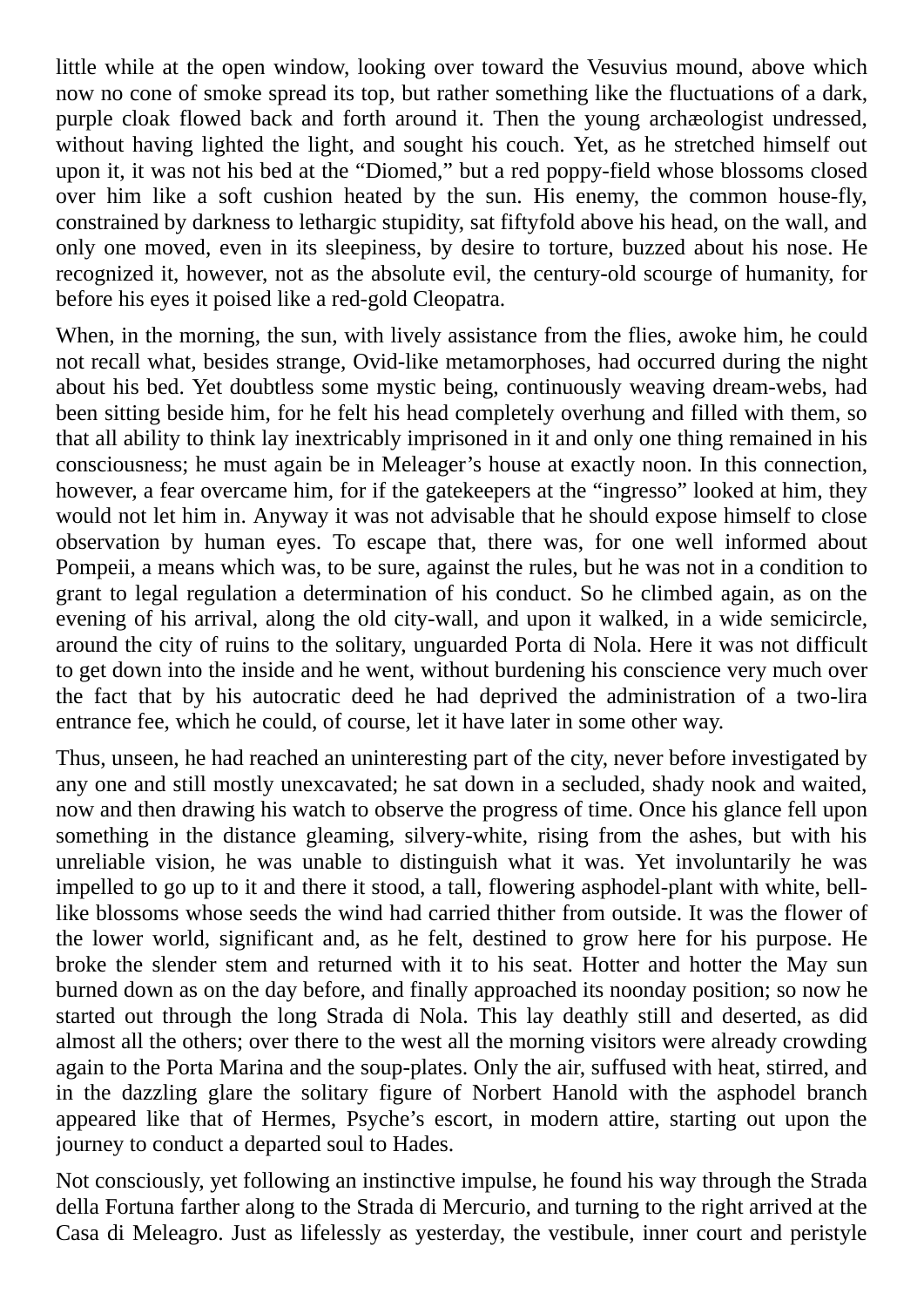received him, and between the pillars of the latter the poppies of the dining-room flamed across to him. As he entered, however, it was not clear to him whether he had been here yesterday or two thousand years ago to seek from the owner of the house some information of great importance to archæology; what it was, however, he could not state, and besides, it seemed to him, even though in contradiction to the above, that all the science of antiquity was the most purposeless and indifferent thing in the world. He could not understand how a human being could occupy himself with it, for there was only a single thing to which all thinking and investigation must be directed: what is the nature of the physical manifestation of a being like Gradiva, dead and alive at the same time, although the latter was true only in the noon hour of spirits—or had been the day before, perhaps the one time in a century or a thousand years, for it suddenly seemed certain that his return to-day was in vain. He did not meet the girl he was looking for, because she was not allowed to come again until a time when he too would have been dead for many years, and was buried and forgotten. Of course, as he walked now along by the wall below Paris awarding the apple, he perceived Gradiva before him, just as on yesterday, in the same gown, sitting between the same two yellow pillars on the same step. Yet he did not allow himself to be deceived by tricks of imagination, but knew that fancy alone was deceptively depicting before his eyes what he had really seen there the day before. He could not refrain, however, from stopping to indulge in the view of the shadowy apparition created by himself and, without his knowing it, there passed from his lips in a grieved tone the words, "Oh, that you were still alive!"

His voice rang out, but, after that, breathless silence again reigned among the ruins of the old dining-room. Yet soon another sounded through the vacant stillness, saying, "Won't you sit down too? You look exhausted."

Norbert Hanold's heart stood still a moment. His head, however, collected this much reason; a vision could not speak; or was an aural hallucination practising deception upon him? With fixed gaze, he supported himself against the pillar.

Then again asked the voice, and it was the one which none other than Gradiva possessed, "Are you bringing me the white flowers?"

Dizziness rushed upon him; he felt that his feet no longer supported him, but forced him to be seated; and he slid down opposite her on the step, against the pillar. Her bright eyes were directed toward his face, yet with a different look from the one with which she had gazed at him yesterday when she suddenly rose and went away. In that, something illhumoured and repellent had spoken; but it had disappeared, as if she had, in the meanwhile, arrived at a different view-point, and an expression of searching inquisitiveness or curiosity had taken its place. Likewise, she spoke with an easy familiarity. As he remained silent, however, to the last question also, she again resumed, "You told me yesterday that you had once called to me when I lay down to sleep and that you had afterwards stood near me; my face was as white as marble. When and where was that? I cannot remember it, and I beg you to explain more exactly."

Norbert had now acquired enough power of speech to answer, "In the night when you sat on the steps of the Temple of Apollo in the Forum and the fall of ashes from Vesuvius covered you."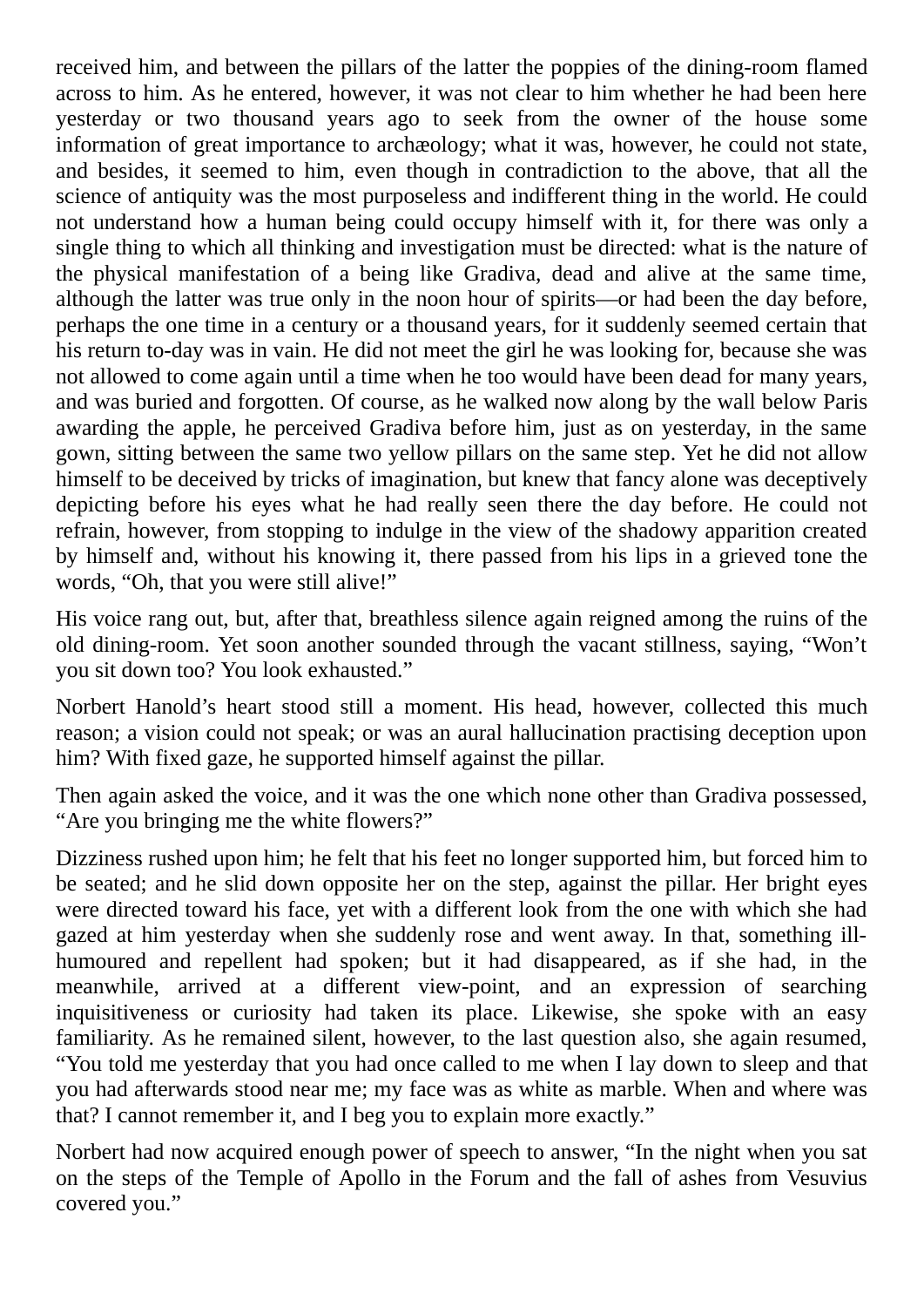"So—then. Yes, to be sure—that had not occurred to me, but I might have thought that it would be a case like that. When you said it yesterday, I was not expecting it, and I was utterly unprepared. Yet that happened, if I recall correctly, two thousand years ago. Were you living then? It seems to me you look younger." She spoke very seriously, but at the end a faint, extremely sweet smile played about her mouth. He hesitated in embarrassment and answered, stuttering slightly, "No, I really don't believe I was alive in the year 79—it was perhaps—yes, it surely is a psychic condition which is called a dream that transported me into the time of the destruction of Pompeii—but I recognized you again at first glance."

In the expression of the girl sitting opposite him, a few feet away, surprise was apparent, and she repeated in a tone of amazement, "You recognized me again? In the dream? By what?"

"At the very first; by your manner of walking."

"Had you noticed that? And have I a special manner of walking?"

Her astonishment had grown perceptibly. He replied, "Yes—don't you realize that? A more graceful one—at least among those now living—does not exist. Yet I recognized you immediately by everything else too, your figure, face, bearing and drapery, for everything agreed most minutely with the bas-relief of you in Rome."

"Ah, really—" she repeated in her former tone—"with the bas-relief of me in Rome. Yes, I hadn't thought of that either, and at this moment I don't know exactly—what is it—and you saw it there then?"

Now he told her that the sight of it had attracted him so that he had been highly pleased to get a plaster-cast of it in Germany, and that for years it had hung in his room. He observed it daily, and the idea had come to him that it must represent a young Pompeiian girl who was walking on the stepping-stones of a street in her native city; and the dream had confirmed it. Now he knew also that he had been impelled by it to travel here again to see whether he could find some trace of her; and as he had stood yesterday noon at the corner of Strada di Mercurio, she, herself, exactly like her image, had suddenly walked before him across the stepping-stones, as if she were about to go over into the house of Apollo. Then farther along she had recrossed the street and disappeared before the house of Meleager.

To this she nodded and said, "Yes, I intended to look up the house of Apollo, but I came here."

He continued, "On that account the Greek poet, Meleager, came to my mind, and I thought that you were one of his descendants and were returning—in the hour which you are allowed—to your ancestral home. When I spoke to you in Greek, however, you did not understand."

"Was that Greek? No, I don't understand it or I've probably forgotten it. Yet as you came again just now, I heard you say something that I could understand. You expressed the wish that some one might still be alive here. Only I did not understand whom you meant by that."

That caused him to reply that, at sight of her, he had believed that it was not really she, but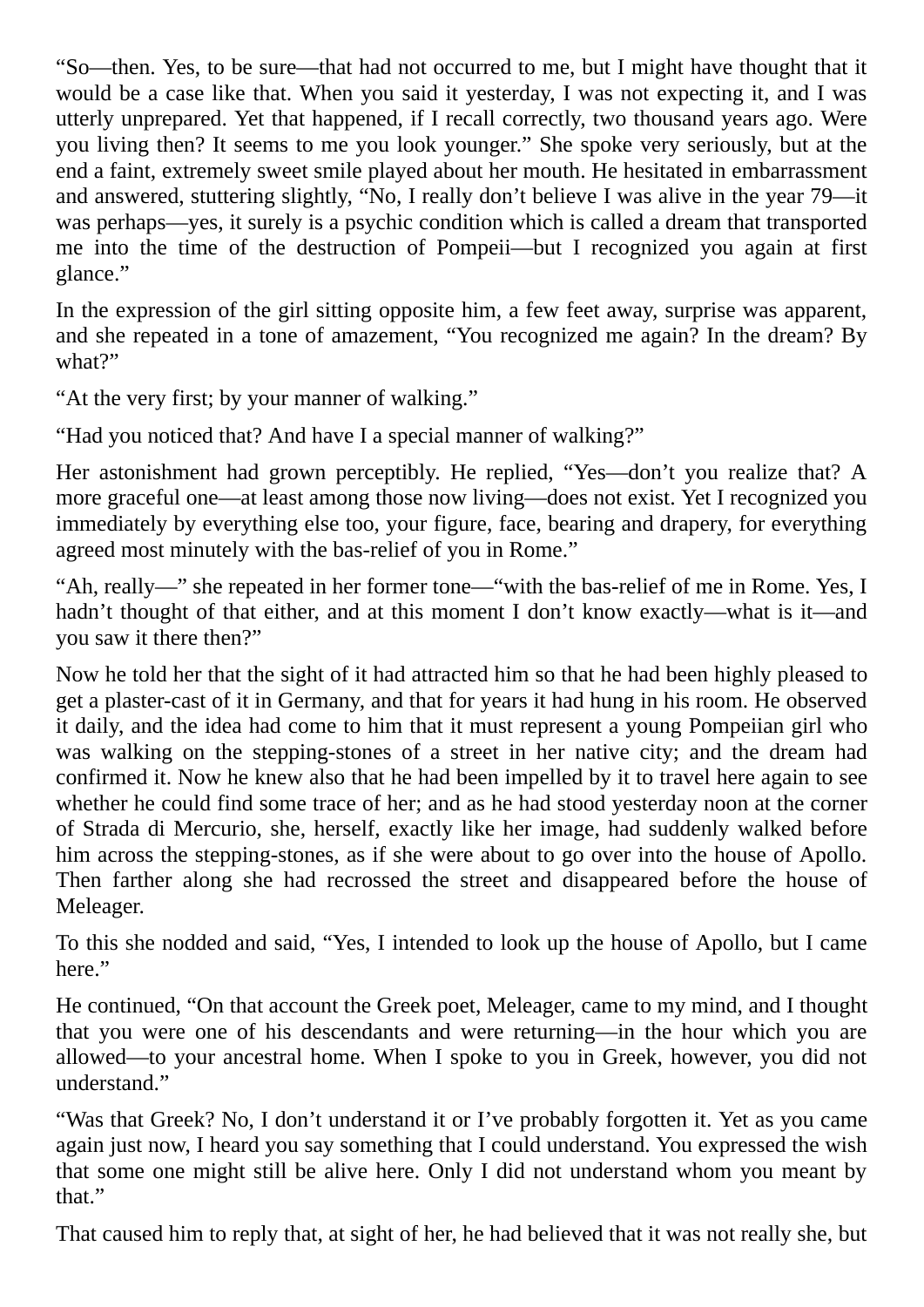that his imagination was deceptively putting her image before him in the place where he had met her yesterday. At that she smiled and agreed, "It seems that you have reason to be on your guard against an excess of imagination, although, when I have been with you, I never supposed so." She stopped, however, and added, "What is there peculiar about my way of walking, which you spoke of before?"

It was noteworthy that her aroused interest brought her back to that, and he said, "If I may ask——"

With that he stopped, for he suddenly remembered with fear that yesterday she had suddenly risen and gone away when he had asked her to lie down to sleep again on that step, as on that of the Temple of Apollo, and, associated darkly with this, there came to him the glance which she had directed upon him in departing. Yet now the calm, friendly expression of her eyes remained, and as he spoke no further, she said, "It was nice that your wish that some one might still be alive concerned me. If you wish to ask anything of me on that account, I will gladly respond."

That overcame his fear, and he replied, "It would make me happy to get a close view of you walking as you do in the bas-relief."

Willingly, without answering, she stood up and walked along between the wall and the pillars. It was the very buoyantly reposeful gait, with the sole raised almost perpendicularly, that was so firmly imprinted on his mind, but for the first time he saw that she wore, below the raised gown, not sandals, but light, sand-coloured shoes of fine leather. When she came back and sat down again silently, he involuntarily started to talk of the difference in her foot-covering from that of the bas-relief. To that she rejoined, "Time, of course, always changes everything, and for the present sandals are not suitable, so I put on shoes, which are a better protection against rain and dust; but why did you ask me to walk before you? What is there peculiar about it?"

Her repeated wish to learn this proved her not entirely free from feminine curiosity. He now explained that it was a matter of the peculiarly upright position of the rising foot, as she walked, and he added how for weeks he had tried to observe the gait of modern women on the streets in his native city. Yet it seemed that this beautiful way of walking had been completely lost to them, with the exception, perhaps, of a single one who had given him the impression that she walked in that way. To be sure, he had not been able to establish this fact because of the crowd about her, and he had probably experienced an illusion, for it had seemed to him that her features had resembled somewhat those of Gradiva.

"What a shame," she answered. "For confirmation of the fact would surely have been of great scientific importance, and if you had succeeded, perhaps you would not have needed to take the long journey here; but whom were you just speaking of? Who is Gradiva?"

"I have named the bas-relief that, because I didn't know your real name, and don't know it yet, either."

This last he added with some hesitancy, and she faltered a moment before replying to the indirect question. "My name is Zoë."

With pained tone the words escaped him: "The name suits you beautifully, but it sounds to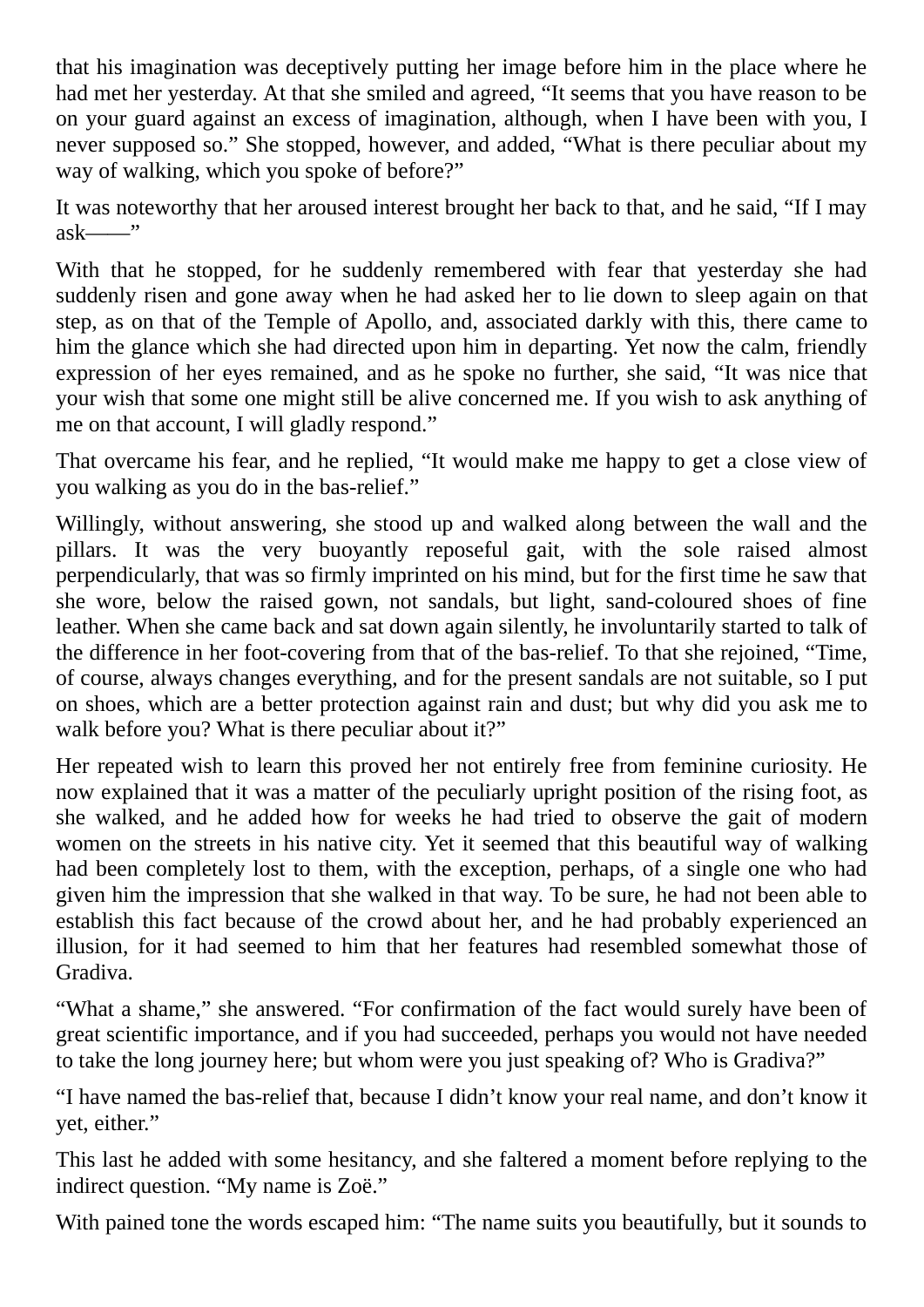me like bitter mockery, for 'Zoë' means 'life.'"

"One must adapt himself to the inevitable," she responded, "and I have long accustomed myself to being dead; but now my time is over for to-day; you have brought the graveflower with you to conduct me back. So give it to me."

As she rose and stretched forth her slender hand, he gave her the asphodel cluster, but was careful not to touch her fingers. Accepting the flowering branch she said, "I thank you. To those who are more fortunate one gives roses in spring, but for me the flower of oblivion is the right one from your hand. To-morrow I shall be allowed to come here again at this hour. If your way leads you again into the house of Meleager, we can sit together at the edge of the poppies, as we did to-day. On the threshold stands 'Ave,' and I say it to you 'Ave'!"

She went out and disappeared, as yesterday, at the turn in the portico, as if she had there sunk into the ground. Everything lay empty and silent again, but, from some distance, there once rang, short and clear, a sound like the merry note of a bird flying over the devastated city. This was stifled immediately, however. Norbert, who had remained behind, looked down at the step where she had just been sitting; there something white shimmered; it seemed to be the papyrus leaf which Gradiva had held on her knees yesterday and had forgotten to take with her to-day. Yet, as he shyly reached for it, he found it to be a little sketch-book with pencil drawings of the different ruins in several houses of Pompeii. The page next to the last showed a drawing of the griffin-table in the central court of the Casa di Meleagro, and on the last was the beginning of a reproduction of the view across the poppies of the dining-room through the row of pillars of the peristyle. That the departed girl made drawings in a sketch-book of the present mode was as amazing as had been the fact that she expressed her thoughts in German. Yet those were only insignificant prodigies beside the great one of her revivification, and apparently she used the midday hour of freedom to preserve for herself, in their present state, with unusual artistic talent, the surroundings in which she had once lived. The drawings testified to delicately cultivated powers of perception, as each of her words did to a clever intellect; and she had probably often sat by the old griffin-table, so that it was a particularly precious reminder.

Mechanically Norbert also went, with the little book, along the portico, and at the place where this turned he noticed in the wall a narrow cleft wide enough to afford, to an unusually slender figure, passage into the adjoining building, and even farther to the Vicolo del Fauno at the other side of the house. Suddenly, however, the idea flashed through his mind that Zoë-Gradiva did not sink into the ground here—that was essentially unreasonable, and he could not understand how he had ever believed it—but went, on this street, back to her tomb. That must be in the Street of Tombs, and rushing forth, he hastened out into the Strada di Mercurio and as far as the gate of Hercules; but when, breathless and reeking with perspiration, he entered this, it was already too late. The broad Strada di Sepolcri stretched out empty and dazzlingly white, only at its extremity, behind the glimmering curtain of radiance, a faint shadow seemed to dissolve uncertainly before the Villa of Diomede.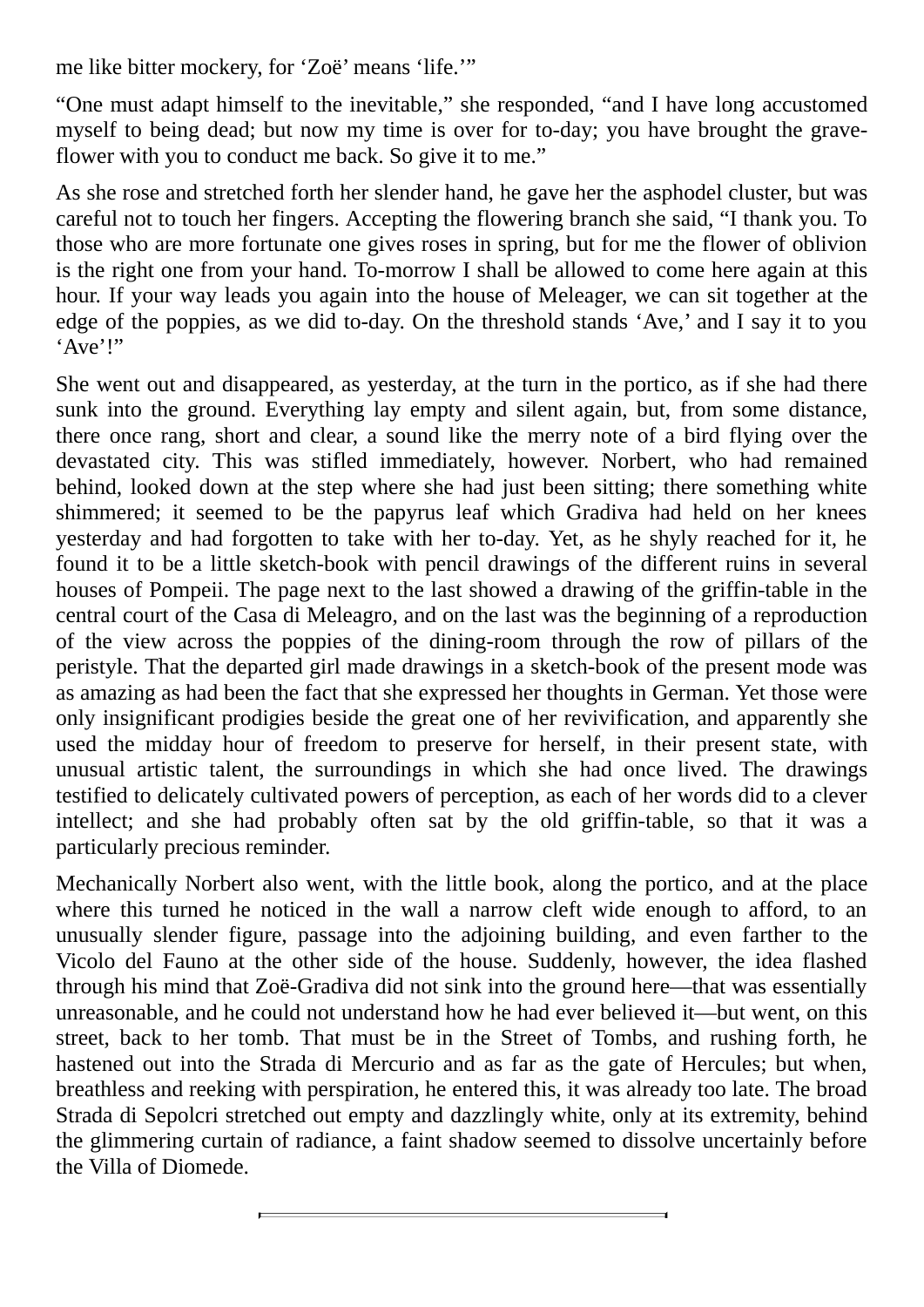Norbert Hanold passed the second half of the day with a feeling that Pompeii was everywhere, or at least wherever he stopped, veiled in a cloud of mist. It was not grey, gloomy and melancholy as formerly, but rather cheerful and vari-coloured to an extraordinary degree; blue, red and brown, chiefly a light-yellowish white and alabaster white, interwoven with golden threads of sunbeams. This injured neither his power of vision nor that of hearing, only, because of it, thinking was impossible, and that produced a cloud-wall whose effect rivalled the thickest mist. To the young archæologist it seemed almost as if hourly, in an invisible and not otherwise noticeable way, there was brought to him a little bottle of Vesuvio wine, which produced a continuous whirling in his head. From this he instinctively sought to free himself by the use of correctives, on the one hand drinking water frequently, and on the other hand moving about as much and as far as possible. His knowledge of medicine was not comprehensive, but it helped him to the diagnosis that this strange condition must arise from excessive congestion of blood in his head, perhaps associated with accelerated action of the heart; for he felt the latter something formerly quite unknown to him—occasionally beating fast against his chest. Otherwise, his thoughts, which could not penetrate into the outer world, were not in the least inactive within, or more exactly, there was only one thought there, which had come into sole possession and carried on a restless, though vain activity. It continually turned about the question of what physical nature Zoë-Gradiva might possess, whether during her stay in the house of Meleager she was a corporeal being or only an illusory representation of what she had formerly been. For the former, physical, physiological and anatomical facts seemed to argue that she had at her disposal organs of speech, and could hold a pencil with her fingers. Yet Norbert was overwhelmed with the idea that if he should touch her, even lightly place his hand on hers, he would then encounter only empty air. A peculiar impulse urged him to make sure of this, but an equally great timidity hindered him from even thinking of doing it. For he felt that the confirmation of either of the two possibilities must bring with it something inspiring fear. The corporeal existence of the hand would thrill him with horror, and its lack of substance would cause him deep pain.

Occupied vainly with this problem, which was impossible to solve scientifically without experiment, he arrived, in the course of his extensive wanderings that afternoon, at the foothills of the big mountain group of Monte Sant' Angelo, rising south from Pompeii, and here he unexpectedly came upon an elderly man, already grey-bearded, who, from his equipment with all sorts of implements, seemed to be a zoologist or botanist, and appeared to be making a search on a hot, sunny slope. He turned his head as Norbert came close to him, looked at the latter in surprise for a moment and then said, "Are you interested in *Faraglionensis*? I should hardly have supposed it, but it seems thoroughly probable that they are found, not only in the *Faraglioni* of Capri, but also dwell permanently on the mainland. The method suggested by my colleague, Eimer, is really good; I have already used it often with the best of success. Please remain quite still——"

The speaker stopped, stepped carefully forward a few paces and, stretched out motionless on the ground, held a little snare, made of a long grass-blade, before a narrow crevice in the rock, from which the blue, chatoyant little head of a lizard peeped. Thus the man remained without the slightest movement, and Norbert Hanold turned about noiselessly behind him and returned by the way he had come. It seemed to him dimly that he had already seen the face of the lizard-hunter once, probably in one of the two hotels; to this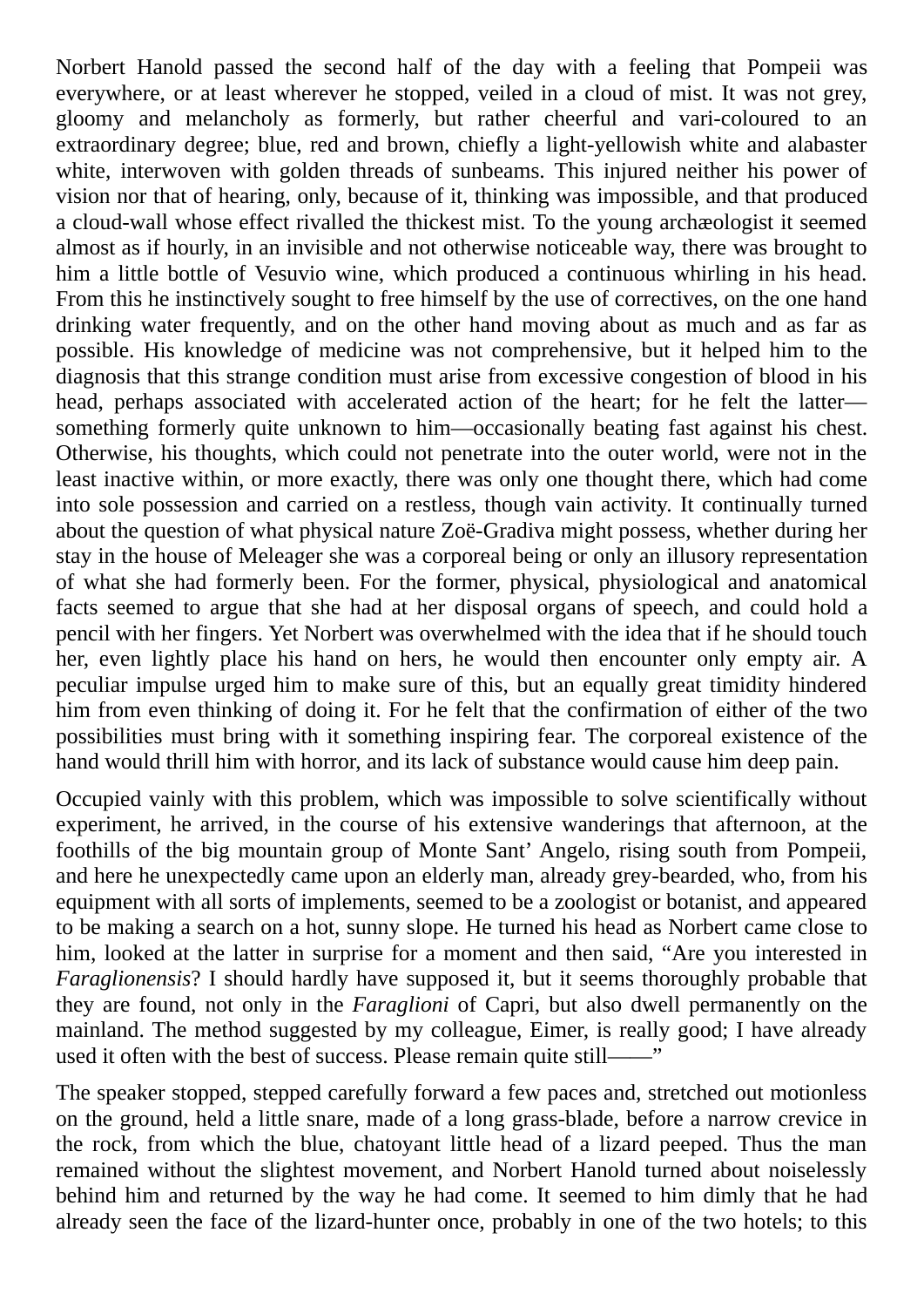fact the latter's manner pointed. It was hardly credible what foolishly remarkable purposes could cause people to make the long trip to Pompeii; happy that he had succeeded in so quickly ridding himself of the snare-layer, and being again able to direct his thoughts to the problem of corporeal reality or unreality, he started on the return. Yet a side street misled him once to a wrong turn and took him, instead of to the west boundary, to the east end of the extensive old city-wall; buried in thought, he did not notice the mistake until he had come right up to a building which was neither the "Diomed" nor the "Hotel Suisse." In spite of this it bore the sign of an hotel; near by he recognized the ruins of the large Pompeiian amphitheatre, and the memory came to him that near this latter there was another hotel, the "Albergo del Sole," which, on account of its remoteness from the station, was sought out by only a few guests, and had remained unknown to even him. The walk had made him hot; besides, the cloudy whirling in his head had not diminished; so he stepped in through the open door and ordered the remedy deemed useful by him for blood congestion, a bottle of lime-water. The room stood empty except, of course, for the flyvisitors gathered in full numbers, and the unoccupied host availed himself of the opportunity to recommend highly his house and the excavated treasures it contained. He pointed suggestively to the fact that there were, near Pompeii, people at whose places there was not a single genuine piece among the many objects offered for sale, but that all were imitations, while he, satisfying himself with a smaller number, offered his guests only things undoubtedly genuine. For he acquired no articles which he himself had not seen brought to the light of day, and, in the course of his eloquence, he revealed that he had also been present when they had found near the Forum the young lovers who had clasped each other in firm embrace when they realized their inevitable destruction, and had thus awaited death. Norbert had already heard of this discovery, but had shrugged his shoulders about it as a fabulous invention of some especially imaginative narrator, and he did so now, too, when the host brought in to him, as authentic proof, a metal brooch encrusted with green patina, which, in his presence, had been gathered with the remains of the girl from the ashes. When the arrival at the "Sun Hotel" took it in his own hand, however, the power of imagination exercised such ascendency over him that suddenly, without further critical consideration, he paid for it the price asked from English people, and, with his acquisition, hastily left the "Albergo del Sole," in which, after another turn, he saw in an open window, nodding down, an asphodel branch covered with white blossoms, which had been placed in a water-glass; and without needing any logical connection, it rushed through his mind, at the sight of the grave-flower, that it was an attestation of the genuineness of his new possession.

This he viewed with mingled feelings of excitement and shyness, keeping now to the way along the city-wall to Porta Marina. Then it was no fairy tale that a couple of young lovers had been excavated near the Forum in such an embrace, and there at the Apollo temple he had seen Gradiva lie down to sleep, but only in a dream; that he knew now quite definitely; in reality she might have gone on still farther from the Forum, met some one and died with him.

From the green brooch between his fingers a feeling passed through him that it had belonged to Zoë-Gradiva, and had held her dress closed at the throat. Then she was the beloved fiancée, perhaps the young wife of him with whom she had wished to die.

It occurred to Norbert Hanold to hurl the brooch away. It burned his fingers as if it had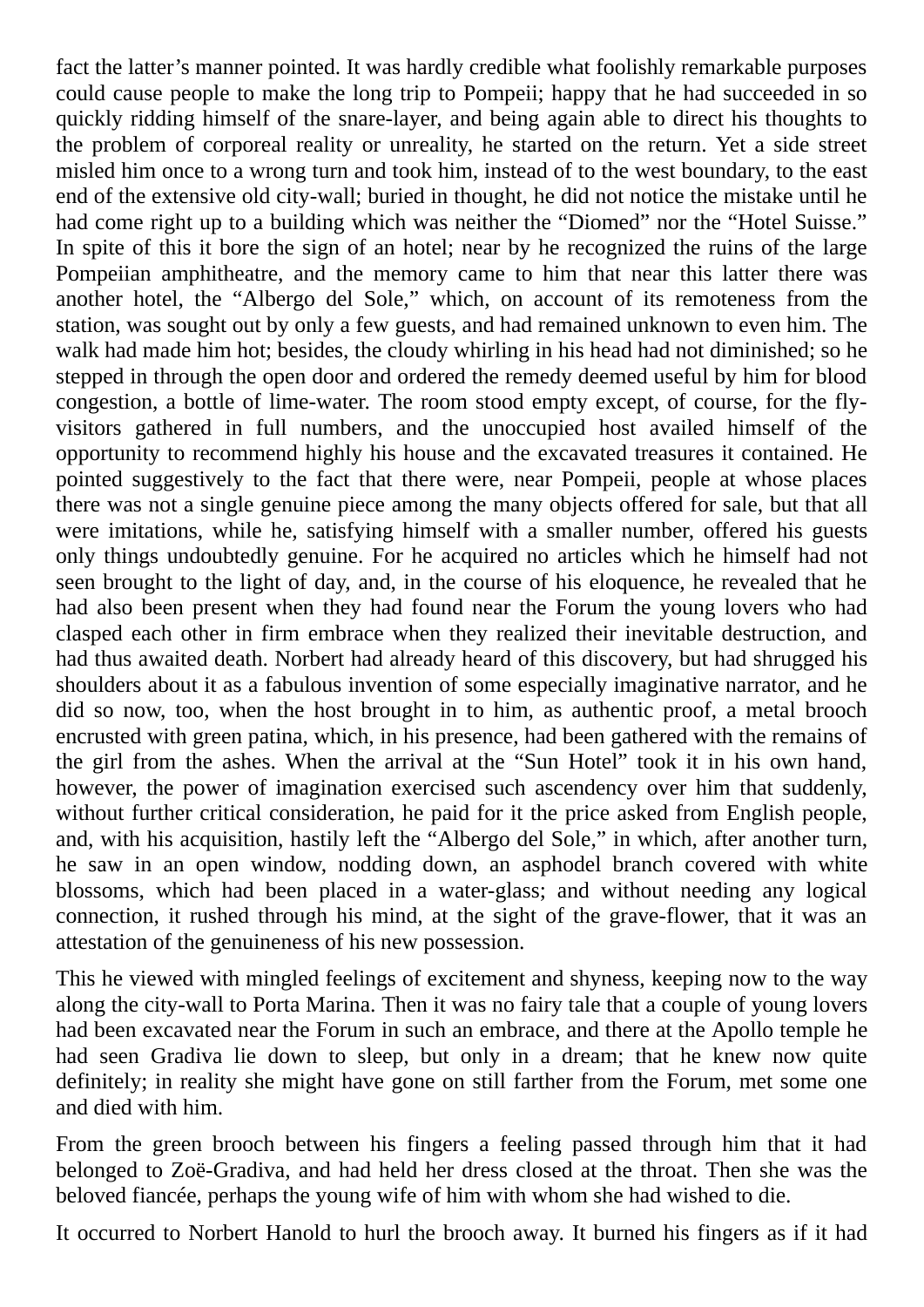become glowing, or more exactly, it caused him the pain such as he had felt at the idea that he might put his hand on that of Gradiva and encounter only empty air.

Reason, nevertheless, asserted the upper hand; he did not allow himself to be controlled by imagination against his will. However probable it might be, there was still lacking invincible proof that the brooch had belonged to her and that it had been she who had been discovered in the young man's arms. This judgment made it possible for him to breathe freely, and when at the dawn of twilight he reached the "Diomed," his long wandering had brought to his sound constitution need of physical refreshment. Not without appetite did he devour the rather Spartan evening meal which the "Diomed," in spite of its Argive origin, had adopted, and he then noticed two guests newly-arrived in the course of the afternoon. By appearance and language they marked themselves as Germans, a man and a woman; they both had youthful, attractive features endowed with intellectual expressions; their relation to each other could not be determined, yet, because of a certain resemblance, Norbert decided that they were brother and sister. To be sure the young man's fair hair differed in colour from her light-brown tresses. In her gown she wore a red Sorrento rose, the sight of which, as he looked across from his corner, stirred something in his memory without his being able to think what it was. The couple were the first people he had met on his journey who seemed possibly congenial. They talked with one another, over a little bottle, in not too plainly audible tones, nor in cautious whisperings, apparently sometimes about serious things and sometimes about gay things, for at times there passed over her face a half-laughing expression which was very becoming to her, and aroused the desire to participate in their conversation, or perhaps might have awakened it in Norbert, if he had met them two days before in the room otherwise populated only by Anglo-Americans. Yet he felt that what was passing through his mind stood in too strong contrast to the happy naïveté of the couple about whom there undeniably lay not the slightest cloud, for they doubtless were not meditating profoundly over the essential nature of a girl who had died two thousand years ago, but, without any weariness, were taking pleasure in an enigmatical problem of their life of the present. His condition did not harmonize with that; on the one hand he seemed superfluous to them, and on the other, he recoiled from an attempt to start an acquaintance with them, for he had a dark feeling that their bright, merry eyes might look through his forehead into his thoughts and thereby assume an expression as if they did not consider him quite in his right mind. Therefore he went up to his room, stood, as yesterday, at the window, looking over to the purple night-mantle of Vesuvius, and then he lay down to rest. Exhausted, he soon fell asleep and dreamed, but remarkably nonsensically. Somewhere in the sun Gradiva sat making a trap out of a blade of grass in order to catch a lizard, and she said, "Please stay quite still—my colleague is right; the method is really good, and she has used it with the greatest success."

Norbert Hanold became conscious in his dream that it was actually the most utter madness, and he cast about to free himself from it. He succeeded in this by the aid of an invisible bird, who seemingly uttered a short, merry call, and carried the lizard away in its beak; afterwards everything disappeared.

On awakening he remembered that in the night a voice had said that in the spring one gave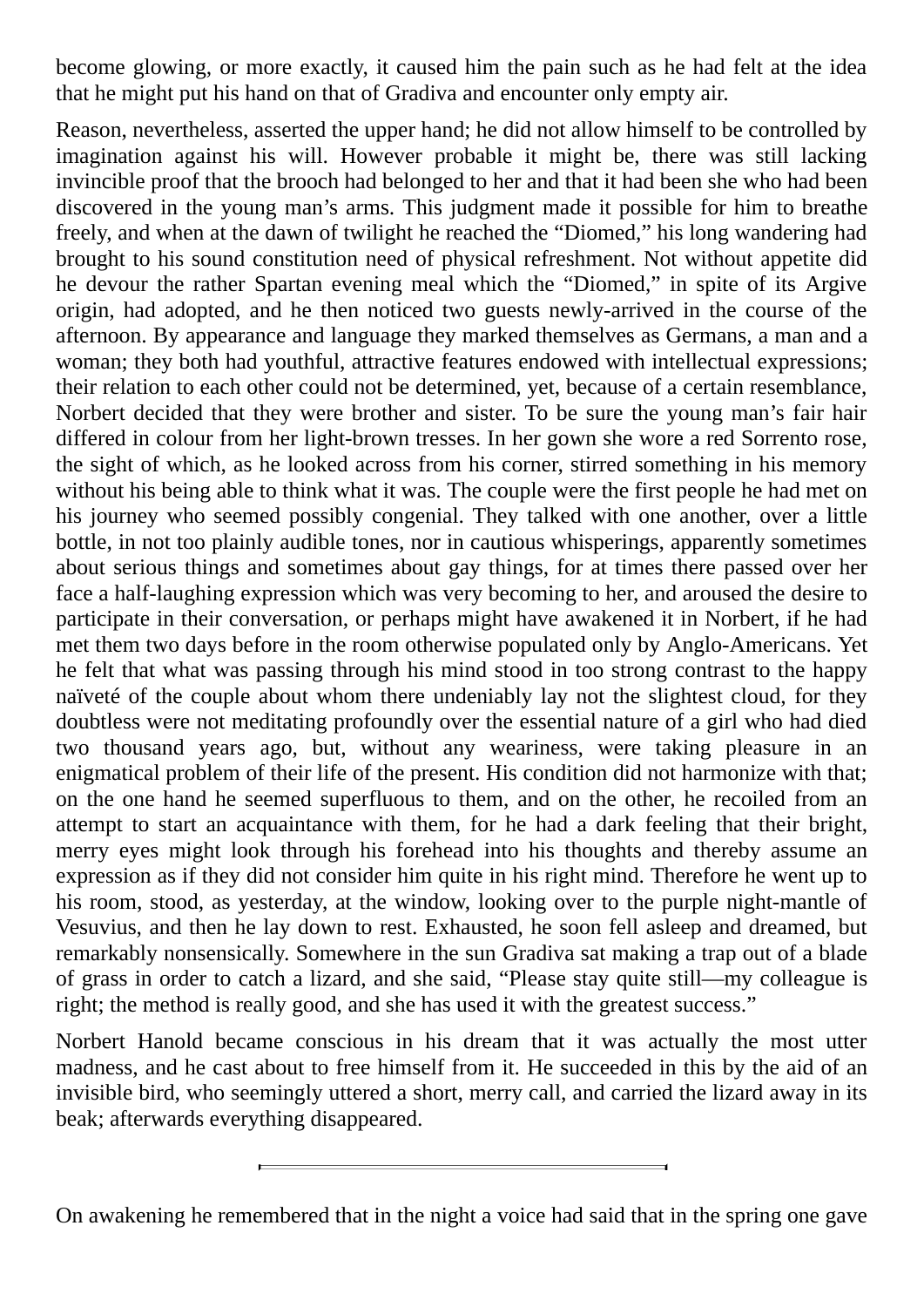roses, or rather this was recalled to him through his eyes, for his gaze, passing down from the window, came upon a bright bush of red flowers. They were of the same kind as those which the young lady had worn in her bosom, and when he went down he involuntarily plucked a couple and smelled of them. In fact, there must be something peculiar about Sorrento roses, for their fragrance seemed to him not only wonderful, but quite new and unfamiliar, and at the same time he felt that they had a somewhat liberating effect upon his mind. At least they freed him from yesterday's timidity before the gatekeepers, for he went, according to directions, in through the "ingresso" to Pompeii, paid double the amount of admission fee, and quickly struck out upon streets which took him from the vicinity of other visitors. The little sketch-book from the house of Meleager he carried along with the green brooch and the red roses, but the fragrance of the latter had made him forget to eat breakfast, and his thoughts were not in the present, but were directed exclusively to the noon hour, which was still far off; he had to pass the remaining interval, and for this purpose he entered now one house, now another, as a result of which activity the idea probably occurred to him that Gradiva had also walked there often before or even now sought these places out sometimes—his supposition that she was able to do it only at noon was tottering. Perhaps she was at liberty to do it in other hours of the day, possibly even at night in the moonlight. The roses strengthened this supposition strangely for him, when he inhaled, as he held them to his nose; and his deliberations, complaisant, and open to conviction, made advances to this new idea, for he could bear witness that he did not cling to preconceived opinions at all, but rather gave free rein to every reasonable objection, and such there was here without any doubt, not only logically, but desirably valid. Only the question arose whether, upon meeting her then, the eyes of others could see her as a corporeal being, or whether only his possessed the ability to do that. The former was not to be denied, claimed even probability for itself, transformed the desirable thing into quite the opposite, and transported him into a low-spirited, restless mood. The thought that others might also speak to her and sit down near her to carry on a conversation with her made him indignant; to that he alone possessed a claim, or at any rate a privilege, for he had discovered Gradiva, of whom no one had formerly known, had observed her daily, taken her into his life, to a degree, imparted to her his life-strength, and it seemed to him as if he had thereby again lent to her life that she would not have possessed without him. Therefore he felt that there devolved upon him a right, to which he alone might make a claim, and which he might refuse to share with anyone else.

The advancing day was hotter than the two preceding; the sun seemed to have set her mind to-day on a quite extraordinary feat, and made it regrettable, not only in an archæological, but also in a practical connection, that the water system of Pompeii had lain burst and dried up for two thousand years. Street fountains here and there commemorated it and likewise gave evidence of their informal use by thirsty passers-by, who had, in order to bend forward to the jet, leaned a hand on the marble railing and gradually dug out a sort of trough in the place, in the same way that dropping wears away stone; Norbert observed this at a corner of the Strada della Fortuna, and from that the idea occurred to him that the hand of Zoë-Gradiva, too, might formerly have rested here in that way, and involuntarily he laid his hand into the little hollow, yet he immediately rejected the idea, and felt annoyance at himself that he could have done it; the thought did not harmonize at all with the nature and bearing of the young Pompeiian girl of a refined family; there was something profane in the idea that she could have bent over so and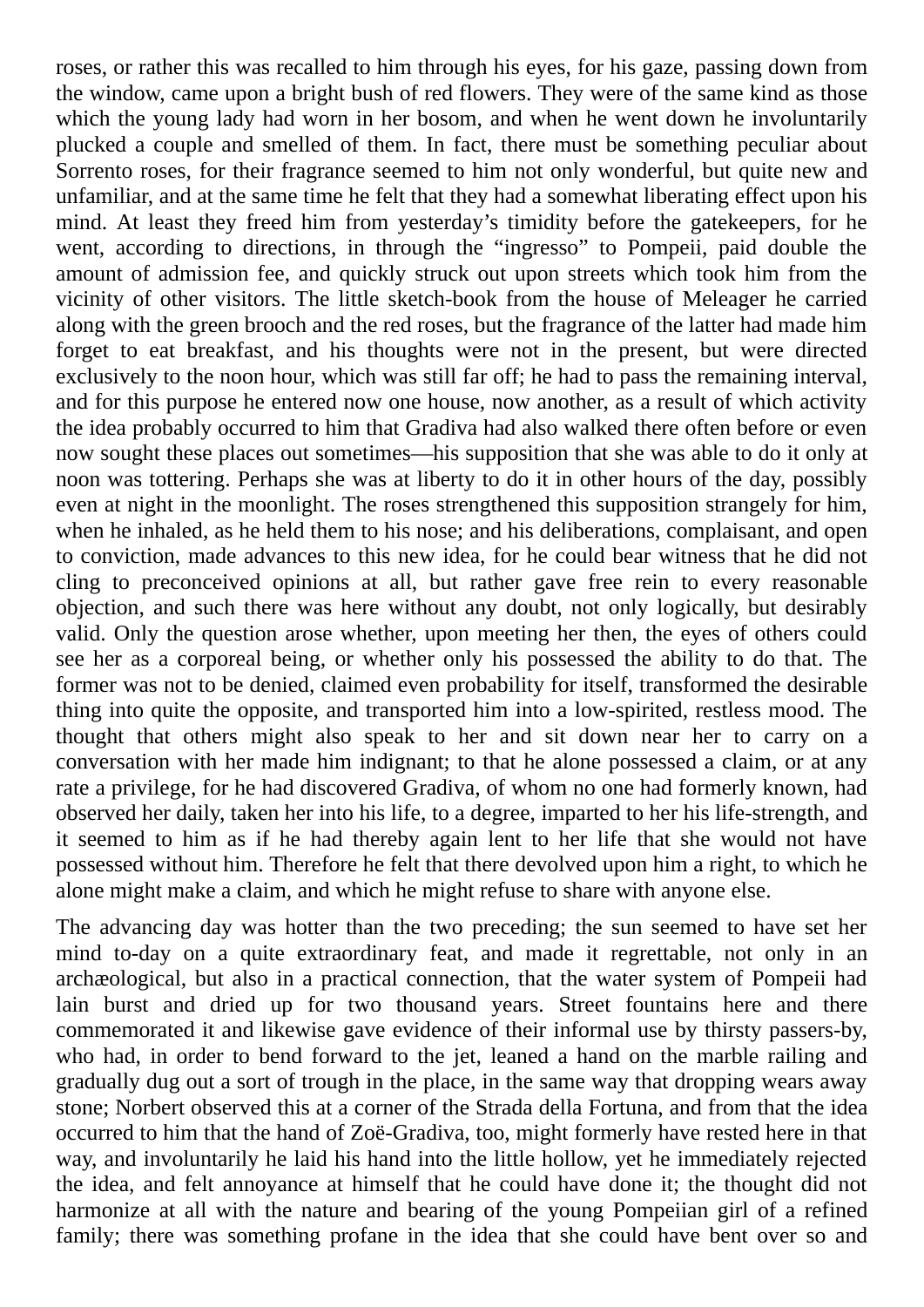placed her lips on the very pipe from which the plebeians drank with coarse mouths. In a noble sense, he had never seen anything more seemly than her actions and movements; he was frightened by the idea that she might be able to see by looking at him that he had had the incredibly unreasonable thought, for her eyes possessed something penetrating; a couple of times, when he had been with her, the feeling had seized him that she looked as if she were seeking for access to his inmost thoughts and were looking about them as if with a bright steel probe. He was obliged, therefore, to take great care that she might come upon nothing foolish in his mental processes.

It was now an hour until noon and in order to pass it, he went diagonally across the street into the Casa del Fauno, the most extensive and magnificent of all the excavated houses. Like no other, it possessed a double inner court and showed, in the larger one, on the middle of the ground, the empty base on which had stood the famous statue of the dancing faun after which the house had been named. Yet there stirred in Norbert Hanold not the least regret that this work of art, valued highly by science, was no longer here, but, together with the mosaic picture of the Battle of Alexander, had been transferred to the Museo Nazionale in Naples; he possessed no further intention nor desire than to let time move along, and he wandered about aimlessly in this place through the large building. Behind the peristyle opened a wider room, surrounded by numerous pillars, planned either as another repetition of the peristyle or as an ornamental garden; so it seemed at present for, like the dining-room of the Casa di Meleagro, it was completely covered with poppyblooms. Absent-mindedly the visitor passed through the silent dereliction.

Then, however, he stopped and rested on one foot; but he found himself not alone here; at some distance his glance fell upon two figures, who first gave the impression of only one, because they stood as closely as possible to each other. They did not see him, for they were concerned only with themselves, and, in that corner, because of the pillars, might have believed themselves undiscoverable by any other eyes. Mutually embracing each other, they held their lips also pressed together, and the unsuspected spectator recognized, to his amazement, that they were the young man and woman who had last evening seemed to him the first congenial people encountered on this trip. For brother and sister, their present position, the embrace and the kiss, it seemed to him had lasted too long. So it was surely another pair of lovers, probably a young bridal couple, an Augustus and Gretchen, too.

Strange to relate, however, the two latter did not, at the moment, enter Norbert's mind, and the incident seemed to him not at all ridiculous nor repulsive, rather it heightened his pleasure in them. What they were doing seemed to him as natural as it did comprehensible; his eyes clung to the living picture, more widely open than they ever had been to any of the most admired works of art, and he would have gladly devoted himself for a longer time to his observation. Yet it seemed to him that he had wrongfully penetrated into a consecrated place and was on the point of disturbing a secret act of devotion; the idea of being noticed there struck terror to his heart, and he quickly turned, went back some distance noiselessly on tiptoe and, when he had passed beyond hearing distance, ran out with bated breath and beating heart to the Vicolo del Fauno.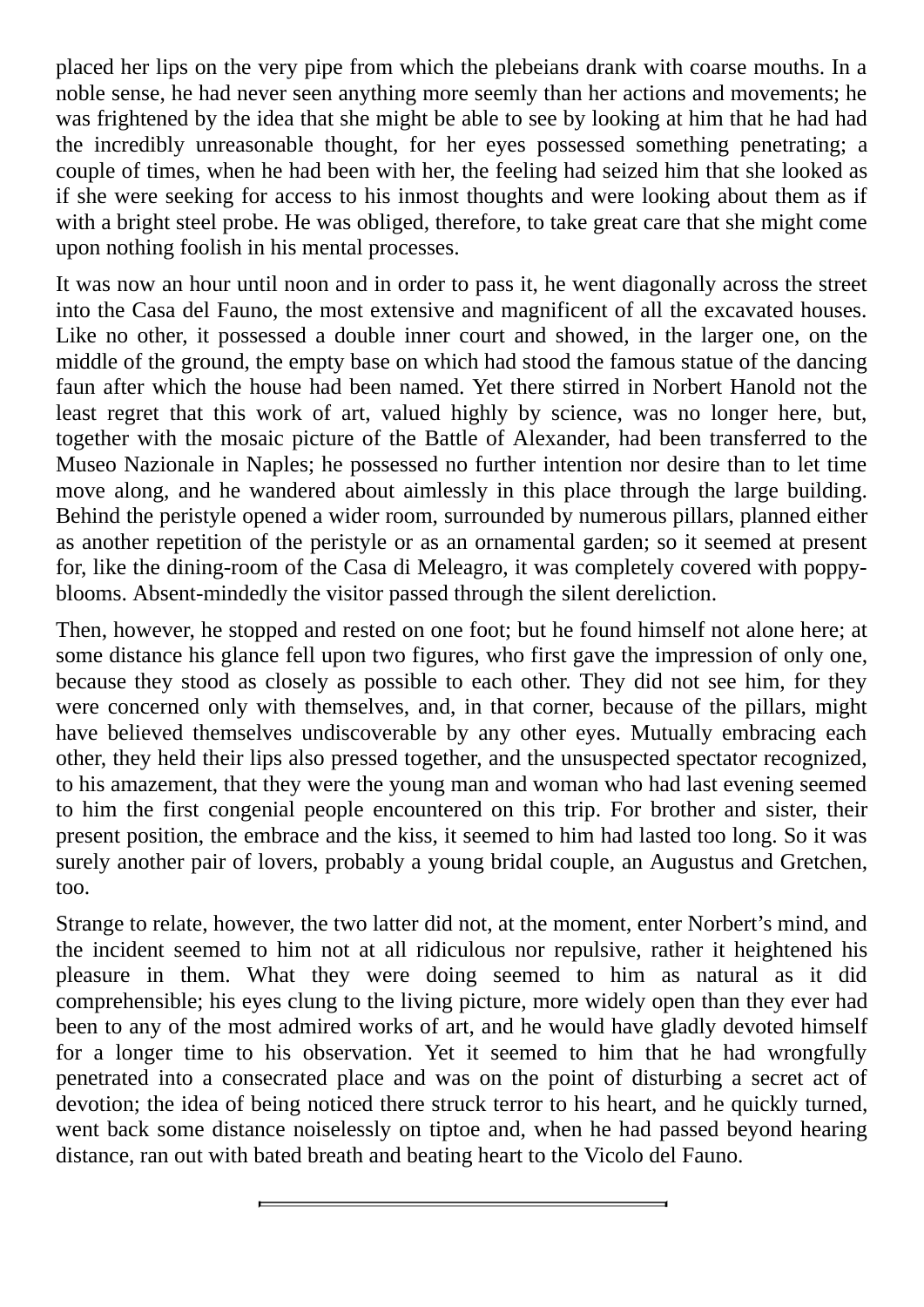When he arrived before the house of Meleager, he did not know whether it was already noon, and did not happen to question his watch about it, but remained before the door, standing looking down with indecision for some time at the "Ave" in the entrance. A fear prevented him from stepping in, and strangely, he was equally afraid of not meeting Gradiva within, and of finding her there; for, during the last few moments, he had felt quite sure that, in the first case, she would be staying somewhere else with some younger man, and, in the second case, the latter would be in company with her on the steps between the pillars. Toward the man, however, he felt a hate far stronger than against all the assembled common house-flies; until to-day he had not considered it possible that he could be capable of such violent inner excitement. The duel, which he had always considered stupid nonsense, suddenly appeared to him in a different light; here it became a natural right which the man injured in his own rights, or mortally insulted, made use of as the only available means to secure satisfaction or to part with an existence which had become purposeless. So he suddenly stepped forward to enter; he would challenge the bold man and would—this rushed upon him almost more powerfully—express unreservedly to her that he had considered her something better, more noble, and incapable of such vulgarity.

He was so filled to the brim with this rebellious idea that he uttered it, even though there was not apparently the least occasion for it, for, when he had covered the distance to the dining-room with stormy haste, he demanded violently, "Are you alone?" although appearances allowed of no doubt that Gradiva was sitting there on the steps, just as much alone as on the two previous days.

She looked at him amazed and replied, "Who should still be here after noon? Then the people are all hungry and sit down to meals. Nature has arranged that very happily for me."

His surging excitement could not, however, be allayed so quickly, and without his knowledge or desire, he let slip, with the conviction of certainty, the conjecture which had come over him outside; for he added, to be sure somewhat foolishly, that he could really not think otherwise.

Her bright eyes remained fixed upon his face until he had finished. Then she made a motion with one finger against her brow and said, "You——" After that, however, she continued, "It seems to me quite enough that I do not remain away from here, even though I must expect that you are coming here at this time; but the place pleases me, and I see that you have brought me my sketch-book that I forgot here yesterday. I thank you for your vigilance. Won't you give it to me?" The last question was well founded, for he showed no disposition to do so, but remained motionless. It began to dawn upon him that he had imagined and worked out a monstrous piece of nonsense, and had also given expression to it; in order to compensate, as far as possible, he now stepped forward hastily, handed Gradiva the book, and at the same time sat down near her on the step, mechanically. Casting a glance at his hand, she said, "You seem to be a lover of roses."

At these words he suddenly became conscious of what had caused him to pluck and bring them and he responded, "Yes,—of course, not for myself, have I—you spoke yesterday and last night, too, some one said it to me—people give them in spring."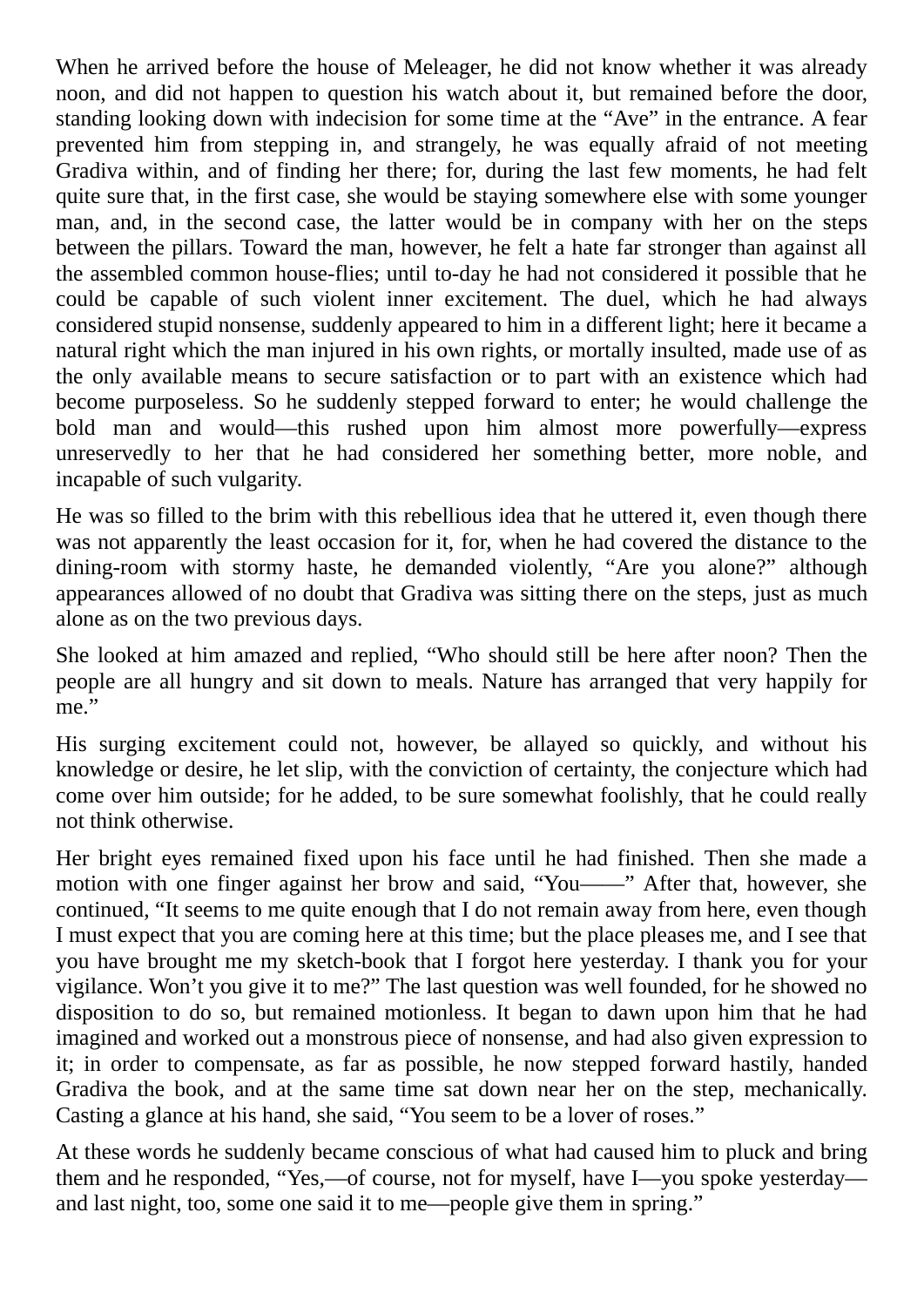She pondered briefly before she answered, "Ah, so—yes, I remember. To others, I meant, one does not give asphodel, but roses. That is polite of you; it seems your opinion of me is improved."

Her hand stretched out to receive the red flowers, and, handing them to her, he rejoined, "I believed at first that you could be here only during the noon hour, but it has become probable to me that you also, at some other time—that makes me very happy——"

"Why does it make you happy?"

Her face expressed lack of comprehension—only about her lips there passed a slight, hardly noticeable quiver. Confused, he offered, "It is beautiful to be alive; it has never seemed so much so to me before—I wished to ask you?" He searched in his breast pocket and added, as he drew out the object, "Has this brooch ever belonged to you?"

She leaned forward a little toward it, but shook her head. "No, I can't remember. Chronologically it would, of course, not be impossible, for it probably did not exist until this year. Did you find it in the sun perhaps? The beautiful green patina surely seems familiar to me, as if I had already seen it."

Involuntarily he repeated, "In the sun?—why in the sun?"

"'Sole' it is called here. It brings to light many things of that sort. Was the brooch said to have belonged to a young girl who is said to have perished, I believe, in the vicinity of the Forum, with a companion?"

"Yes, who held his arm about her——"

"Ah, so——"

The two little words apparently lay upon Gradiva's tongue as a favourite interjection, and she stopped after it for a moment before she added, "Did you think that on that account I might have worn it? and would that have made you a little—how did you say it before? unhappy?"

It was apparent that he felt extraordinarily relieved and it was audible in his answer, "I am very happy about it—for the idea that the brooch belonged to you made me—dizzy."

"You seem to have a tendency for that. Did you perhaps forget to eat breakfast this morning? That easily aggravates such attacks; I do not suffer from them, but I make provision, as it suits me best to be here at noon. If I can help you out of your unfortunate condition a little by sharing my lunch with you——"

She drew out of her pocket a piece of white bread wrapped in tissue paper, broke it, put half into his hand, and began to devour the other with apparent appetite. Thereby her exceptionally dainty and perfect teeth not only gleamed between her lips with pearly glitter, but in biting the crust caused also a crunching sound so that they gave the impression of being not unreal phantoms, but of actual, substantial reality. Besides, with her conjecture about the postponed breakfast, she had, to be sure, hit upon the right thing; mechanically he, too, ate, and felt from it a decidedly favourable effect on the clearing of his thoughts. So, for a little while, the couple did not speak further, but devoted themselves silently to the same practical occupation until Gradiva said, "It seems to me as if we had already eaten our bread thus together once two thousand years ago. Can't you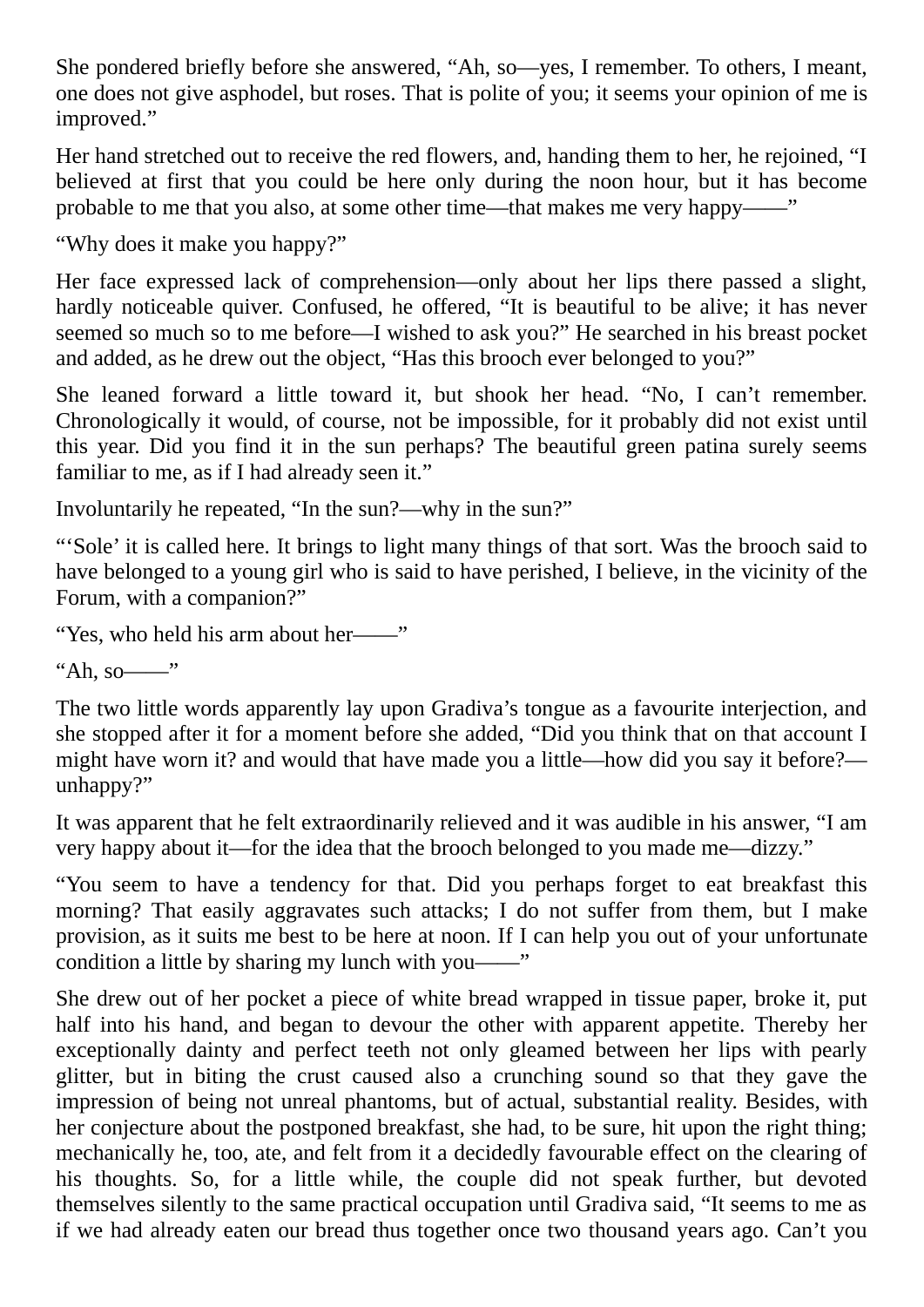remember it?"

He could not, but it seemed strange to him now that she spoke of so infinitely remote a past, for the strengthening of his mind by the nourishment had brought with it a change in his brain. The idea that she had been going around here in Pompeii such a long time ago would no longer harmonize with sound reason; everything about her seemed of the present, as if it could be scarcely more than twenty years old. The form and colour of her face, the especially charming, brown, wavy hair, and the flawless teeth; also, the idea that the bright dress, marred by no shadow of a spot, had lain countless years in the pumice ashes contained something in the highest degree inconsistent. Norbert was seized by a feeling of doubt whether he were really sitting here awake or were not more probably dreaming in his study, where, in contemplation of the likeness of Gradiva, he had been overcome by sleep, and had dreamed that he had gone to Pompeii, had met her as a person still living, and was dreaming further that he was still sitting so at her side in the Casa di Meleagro. For that she was really still alive or had been living again could only have happened in a dream—the laws of nature raised an objection to it-

To be sure, it was strange that she had just said that she had once shared her bread with him in that way two thousand years ago. Of that he knew nothing, and even in the dream could find nothing about it.

Her left hand lay with the slender fingers calmly on her knees. They bore the key to the solution of an inscrutable riddle-

Even in the dining-room of the Casa di Meleagro the boldness of the common house-fly was not deterred; on the yellow pillar opposite him he saw one running up and down in a worthless way in greedy quest; now it whizzed right past his nose.

He, however, had to make some answer to her question, if he did not remember the bread that he had formerly consumed with her, and he said suddenly, "Were the flies then as devilish as now, so that they tormented you to death?"

She glanced at him with utterly incomprehending astonishment and repeated, "The flies? Have you flies on your mind now?"

Then suddenly the black monster sat upon her hand, which did not reveal by the slightest quiver that she noticed it. Thereupon, however, there united in the young archæologist two powerful impulses to execute the same deed. His hand went up suddenly and clapped with no gentle stroke on the fly and the hand of his neighbour.

With this blow there came to him, for the first time, sense, consternation and also a joyous fear. He had delivered the stroke not through empty air, but on an undoubtedly real, living and warm, human hand which, for a moment apparently absolutely startled, remained motionless under his. Yet then she drew it away with a jerk, and the mouth above it said, "You are surely apparently crazy, Norbert Hanold."

The name, which he had disclosed to no one in Pompeii, passed so easily, assuredly and clearly from her lips that its owner jumped up from the steps, even more terrified. At the same time there sounded in the colonnade footsteps of people who had come near unobserved; before his confused eyes appeared the faces of the congenial pair of lovers from the Casa del Fauno, and the young lady cried, with a tone of greatest surprise, "Zoë!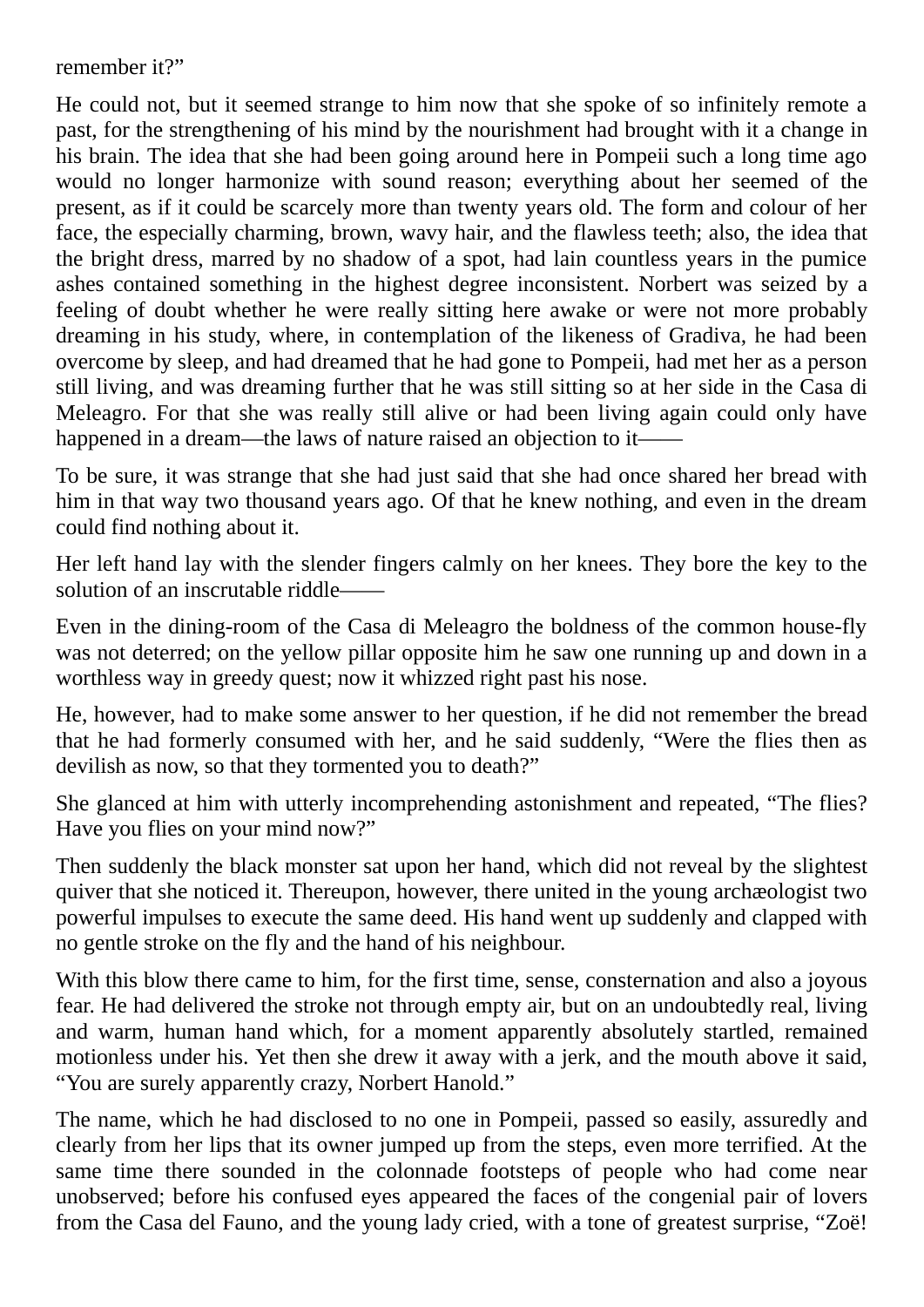You here, too? and also on your honeymoon? You have not written me a word about it, you know."

Norbert was again outside before Meleager's house in the Strada di Mercurio. How he had come there was not clear to him, it must have happened instinctively, and, caused by a lightning-like illumination in him, was the only thing that he could do not to present a thoroughly ridiculous figure to the young couple, even more to the girl greeted so pleasantly by them, who had just addressed him by his Christian and family names, and most of all to himself. For even if he grasped nothing, one fact was indisputable. Gradiva, with a warm, human hand, not unsubstantial, but possessing corporeal reality, had expressed an indubitable truth; his mind had, in the last two days, been in a condition of absolute madness; and not at all in a silly dream, but rather with the use of eyes and ears such as is given by nature to man for reasonable service. Like everything else, how such a thing had happened escaped his understanding, and only darkly did he feel that there must have also been in the game a sixth sense which, obtaining the upper hand in some way, had transformed something perhaps precious to the opposite. In order to get at least a little more light on the matter by an attempt at meditation, a remote place in solitary silence was absolutely required; at first, however, he was impelled to withdraw as quickly as possible from the sphere of eyes, ears and other senses, which use their natural functions as suits their own purpose.

As for the owner of that warm hand, she had, at any rate, from her first expression, been surprised by the unforeseen and unexpected visit at noon in the Casa di Meleagro in a not entirely pleasant manner. Yet, of this, in the next instant, there was no trace to be seen in her bright countenance; she stood up quickly, stepped toward the young lady and said, extending her hand, "It certainly is pleasant, Gisa; chance sometimes has a clever idea too. So this is your husband of two weeks? I am glad to see him, and, from the appearance of both of you, I apparently need not change my congratulations for condolence. Couples to whom that would be applied are at this time usually sitting at lunch in Pompeii; you are probably staying near the 'ingresso'; I shall look you up there this afternoon. No, I have not written you anything; you won't be offended at me for that, for you see my hand, unlike yours, is not adorned by a ring. The atmosphere here has an extremely powerful effect on the imagination, which I can see in you; it is better, of course, than if it made one too matter-of-fact. The young man who just went out is labouring also under a remarkable delusion; it seems to me that he believes a fly is buzzing in his head; well, everyone has, of course, some kind of bee in his bonnet. As is my duty, I have some knowledge of entomology and can, therefore, be of a little service in such cases. My father and I live in the 'Sole'; he, too, had a sudden and pleasing idea of bringing me here with him if I would be responsible for my own entertainment, and make no demands upon him. I said to myself that I should certainly dig up something interesting alone here. Of course I had not reckoned at all on the find which I made—I mean the good fortune of meeting you, Gisa; but I am talking away the time, as is usually the case with an old friend—— My father comes in out of the sun at two o'clock to eat at the 'Sole'; so I have to keep company there with his appetite and, therefore, I am sorry to say, must for the moment forego your society. You will, of course, be able to view the Casa di Meleagro without me; that I think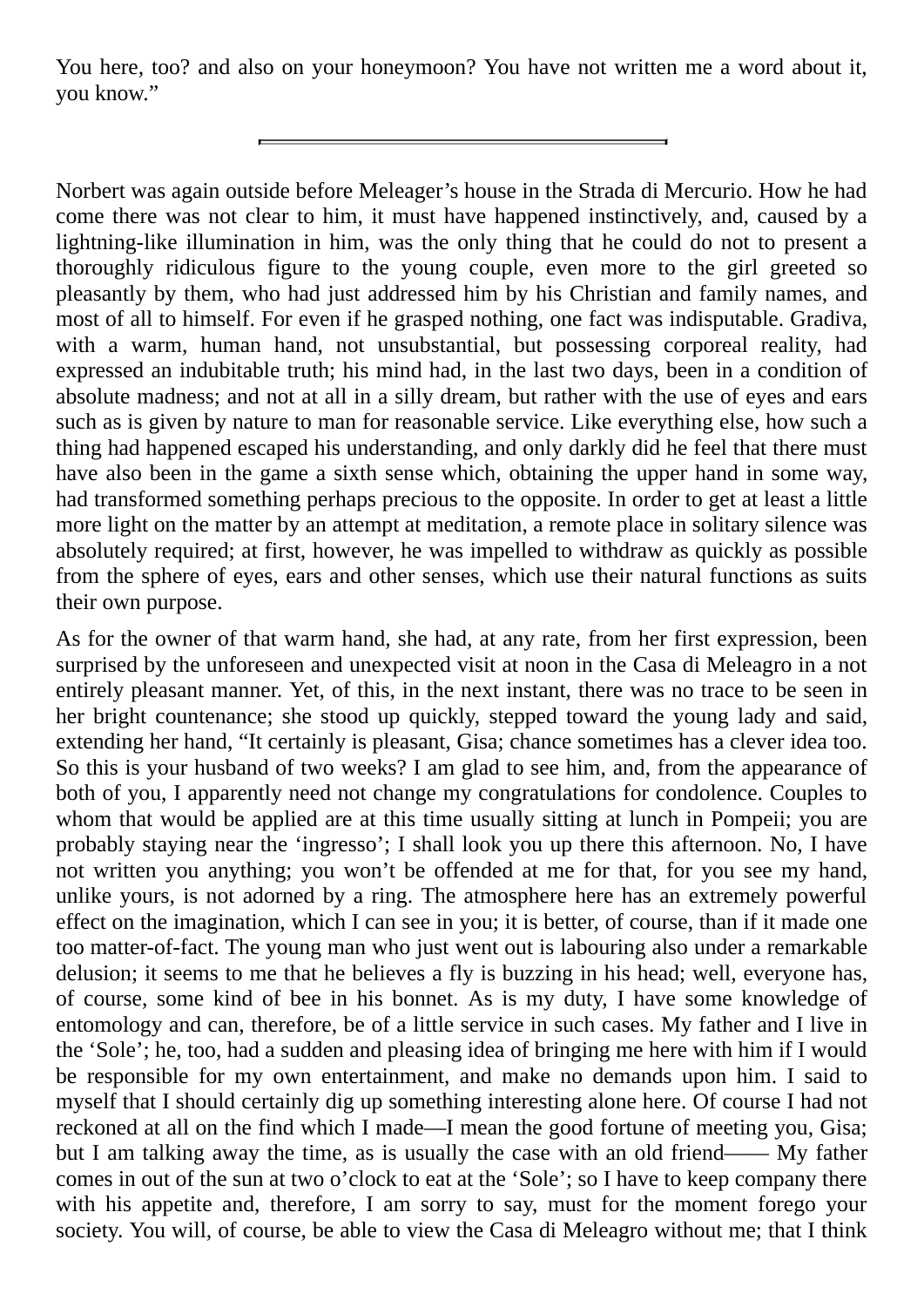likely, though I can't understand it, of course. Favorisca, signor! Arrivederci, Gisetta! That much Italian I have already learned, and one really does not need more. Whatever else is necessary one can invent—please, no, senza complimenti!"

This last entreaty of the speaker concerned a polite movement by which the young husband had seemed to wish to escort her. She had expressed herself most vividly, naturally and in a manner quite fitting to the circumstances of the unexpected meeting of a close friend, yet with extraordinary celerity, which testified to the urgency of the declaration that she could not at present remain longer. So not more than a few minutes had passed since the hasty exit of Norbert Hanold, when she also stepped from the house of Meleager into the Strada di Mercurio. This lay, because of the hour, enlivened only here and there by a cringing lizard, and for a few moments the girl, hesitating, apparently gave herself over to a brief meditation. Then she quickly struck out in the shortest way to the gate of Hercules, at the intersection of the Vicolo di Mercurio and the Strada di Sallustio, crossed the stepping-stones with the gracefully buoyant Gradiva-walk, and thus arrived very quickly at the two ruins of the side wall near the Porta Ercolanese. Behind this there stretched at some length the Street of Tombs, yet not dazzlingly white, nor overhung with glittering sunbeams, as twenty-four hours ago, when the young archæologist had thus gazed down over it with searching eyes. To-day the sun seemed to be overcome by a feeling that she had done a little too much good in the morning; she held a grey veil drawn before her, the condensation of which was visibly being increased, and, as a result, the cypresses, which grew here and there in the Strada di Sepolcri, rose unusually sharp and black against the heavens. It was a picture different from that of yesterday; the brilliance which mysteriously glittered over everything was lacking; the street also assumed a certain gloomy distinctness, and had at present a dead aspect which honoured its name. This impression was not diminished by an isolated movement at its end, but was rather heightened by it; there, in the vicinity of the Villa of Diomede, a phantom seemed to be looking for its grave, and disappeared under one of the monuments.

It was not the shortest way from the house of Meleager to the "Albergo del Sole," rather the exactly opposite direction, but Zoë-Gradiva must have also decided that time was not yet importuning so violently to lunch, for after a quite brief stop at the Hercules Gate, she walked farther along the lava-blocks of the Street of Tombs, every time raising the sole of her lingering foot almost perpendicularly.

The Villa of Diomede—named thus, for people of the present, after a monument which a certain freed-man, Marcus Arrius Diomedes, formerly promoted to the directorship of this city-section, had erected near by for his lady, Arria, as well as for himself and his relatives —was a very extensive building and concealed within itself a part of the history of the destruction of Pompeii not invented by imagination. A confusion of extensive ruins formed the upper part; below lay an unusually large sunken garden surrounded by a wellpreserved portico of pillars with scanty remnants of a fountain and a small temple in the middle; and farther along two stairways led down to a circular cellar-vault, lighted only dimly by gloomy twilight. The ashes of Vesuvius had penetrated into this also, and the skeletons of eighteen women and children had been found here; seeking protection they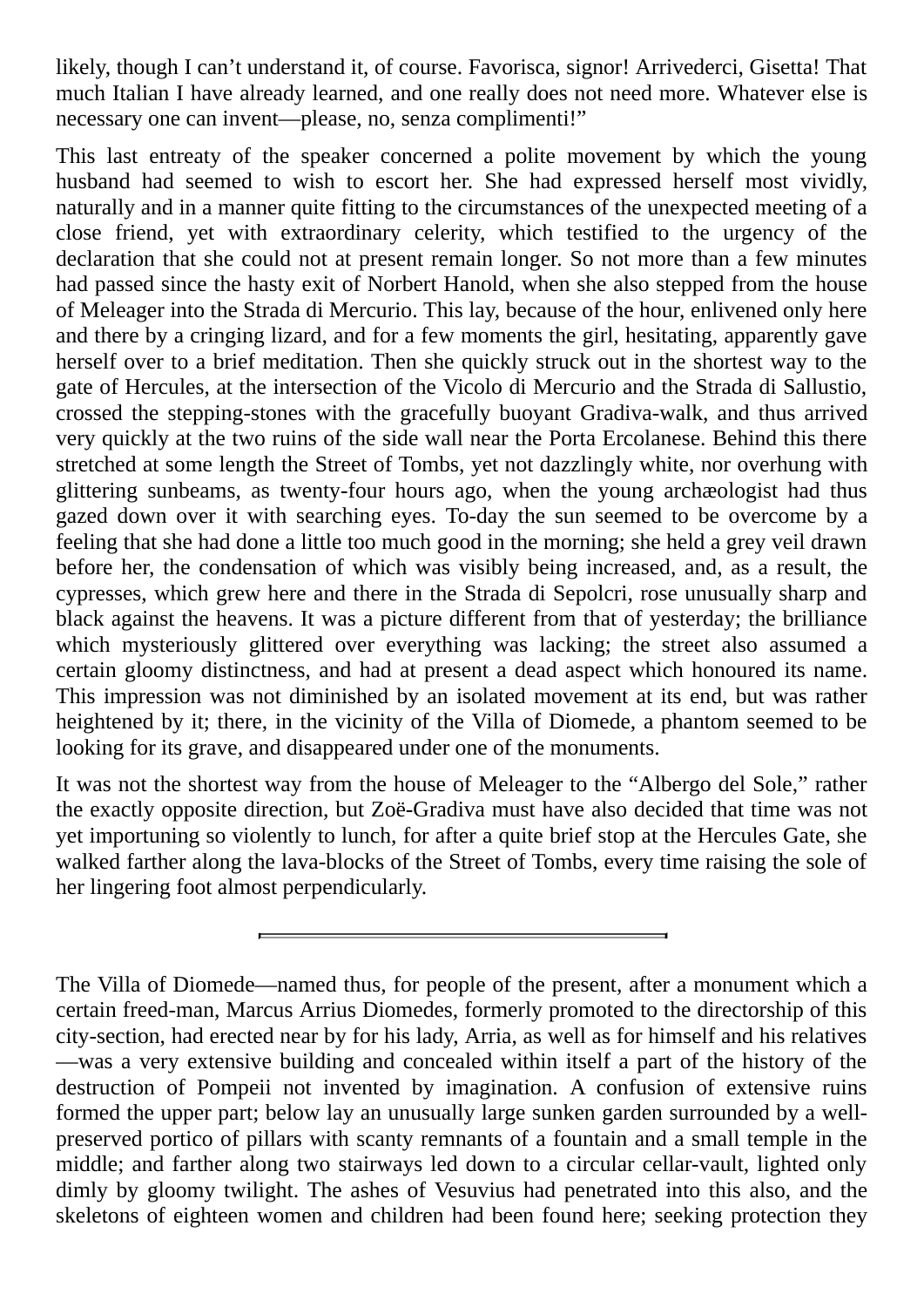had fled, with some hastily gathered provisions, into the half-subterranean space, and the deceptive refuge had become the tomb of all. In another place the supposed, nameless master of the house lay, also stretched out choked on the ground; he had wished to escape through the locked garden-door, for he held the key to it in his fingers. Beside him cowered another skeleton, probably that of a servant, who was carrying a considerable number of gold and silver coins. The bodies of the unfortunates had been preserved by the hardened ashes; in the museum at Naples there is under glass, the exact impression of the neck, shoulders and beautiful bosom of a young girl clad in a fine, gauzy garment.

The Villa of Diomede had, at one time, at least, been the inevitable goal of every dutiful Pompeii visitor, but now, at noon, in its rather roomy solitude, certainly no curiosity lingered in it, and therefore it had seemed to Norbert Hanold the place of refuge best suited to his newest mental needs. These longed most insistently for grave-like loneliness, breathless silence, and quiescent peace; against the latter, however, an impelling restlessness in his system raised counter-claims, and he had been obliged to force an agreement between the two demands, such that the mind tried to claim its own and yet gave the feet liberty to follow their impulse. So he had been wandering around through the portico since his entrance; he succeeded thus in preserving his bodily equilibrium, and he busied himself with changing his mental state into the same normal condition; that, however, seemed more difficult in execution than in intention; of course it seemed to his judgment unquestionable that he had been utterly foolish and irrational to believe that he had sat with a young Pompeiian girl, who had become more or less corporeally alive again, and this clear view of his madness formed incontestably an essential advance on the return to sound reason; but it was not yet restored entirely to normal condition, for, even if it had occurred to him that Gradiva was only a dead bas-relief, it was also equally beyond doubt that she was still alive. For that irrefutable proof was adduced; not he alone, but others also, saw her, knew that her name was Zoë and spoke with her, as with a being as much alive, in substance, as they. On the other hand, however, she knew his name too, and again, that could originate only from a supernatural power; this dual nature remained enigmatic even for the rays of understanding that were entering his mind. Yet to this incompatible duality there was joined a similar one in him, for he cherished the earnest desire to have been destroyed here in the Villa of Diomede two thousand years ago, in order that he might not run the risk of meeting Zoë-Gradiva again anywhere; at the same time, however, an extraordinary joyous feeling was stirring within him, because he was still alive and was therefore able to meet her again somewhere. To use a commonplace yet fitting simile, this was turning in his head like a mill-wheel, and through the long portico he ran around likewise without stopping, which did not aid him in the explanation of the contradictions. On the contrary, he was moved by an indefinite feeling that everything was growing darker and darker about and within him.

Then he suddenly recoiled, as he turned one of the four corners of the colonnade. A halfdozen paces away from him there sat, rather high up on a fragmentary wall-ruin, one of the young girls who had found death here in the ashes.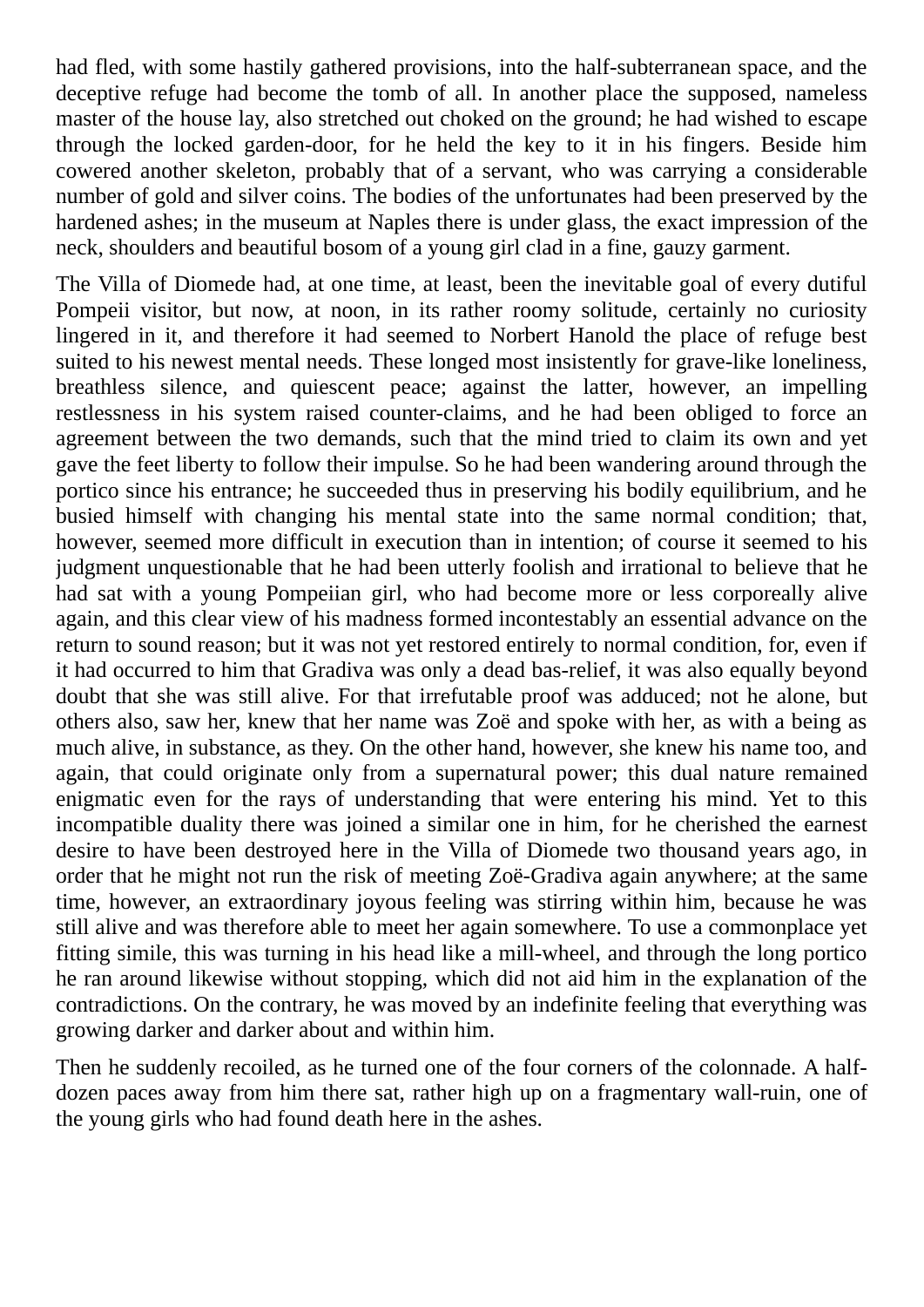No, that was nonsense, which his reason rejected. His eyes, too, and a nameless something else recognized that fact. It was Gradiva; she was sitting on a stone ruin as she had formerly sat on the step, only, as the former was considerably higher, her slender feet, which hung down free in the sand-colour shoes, were visible up to her dainty ankles.

With an instinctive movement, Norbert was at first about to run out between the pillars through the garden; what, for a half-hour, he had feared most of anything in the world had suddenly appeared, viewed him with bright eyes and with lips which, he felt, were about to burst into mocking laughter; yet they didn't, but the familiar voice rang out calmly from them, "You'll get wet outside."

Now, for the first time, he saw that it was raining; for that reason it had become so dark. That unquestionably was an advantage to all the plants about and in Pompeii, but that a human being in the place would be benefited by it was ridiculous, and for the moment Norbert Hanold feared, far more than danger of death, appearing ridiculous. Therefore he involuntarily gave up the attempt to get away, stood there, helpless, and looked at the two feet, which now, as if somewhat impatient, were swinging back and forth; and as this view did not have so clearing an effect upon his thoughts that he could find expression for them, the owner of the dainty feet again took up the conversation. "We were interrupted before; you were just going to tell me something about flies—I imagined that you were making scientific investigations here—or about a fly in your head. Did you succeed in catching and destroying the one on my hand?"

This last she said with a smiling expression about her lips, which, however, was so faint and charming that it was not at all terrifying. On the contrary, it now lent to the questioned man power of speech, but with this limitation, that the young archæologist suddenly did not know how to address her. In order to escape this dilemma, he found it best to avoid that and replied, "I was—as they say—somewhat confused mentally and ask pardon that I —the hand—in that way—how I could be so stupid, I can't understand—but I can't understand either how its owner could use my name in upbraiding me for my—my madness."

Gradiva's feet stopped moving and she rejoined, still addressing him familiarly, "Your power of understanding has not yet progressed that far, Norbert Hanold. Of course, I cannot be surprised, for you have long ago accustomed me to it. To make that discovery again I should not have needed to come to Pompeii, and you could have confirmed it for me a good hundred miles nearer."

"A hundred miles nearer"—he repeated, perplexed and half stuttering—"where is that?"

"Diagonally across from your house, in the corner house; in my window, in a cage, is a canary."

Like a memory from far away this last word moved the hearer, who repeated, "A canary"—and he added, stuttering more—"He—he sings?"

"They usually do, especially in spring when the sun begins to seem warm again. In that house lives my father, Richard Bertgang, professor of zoology."

Norbert Hanold's eyes opened to a width never before attained by them, and then he said, "Bertgang—then are you—are you—Miss Zoë Bertgang? But she looked quite different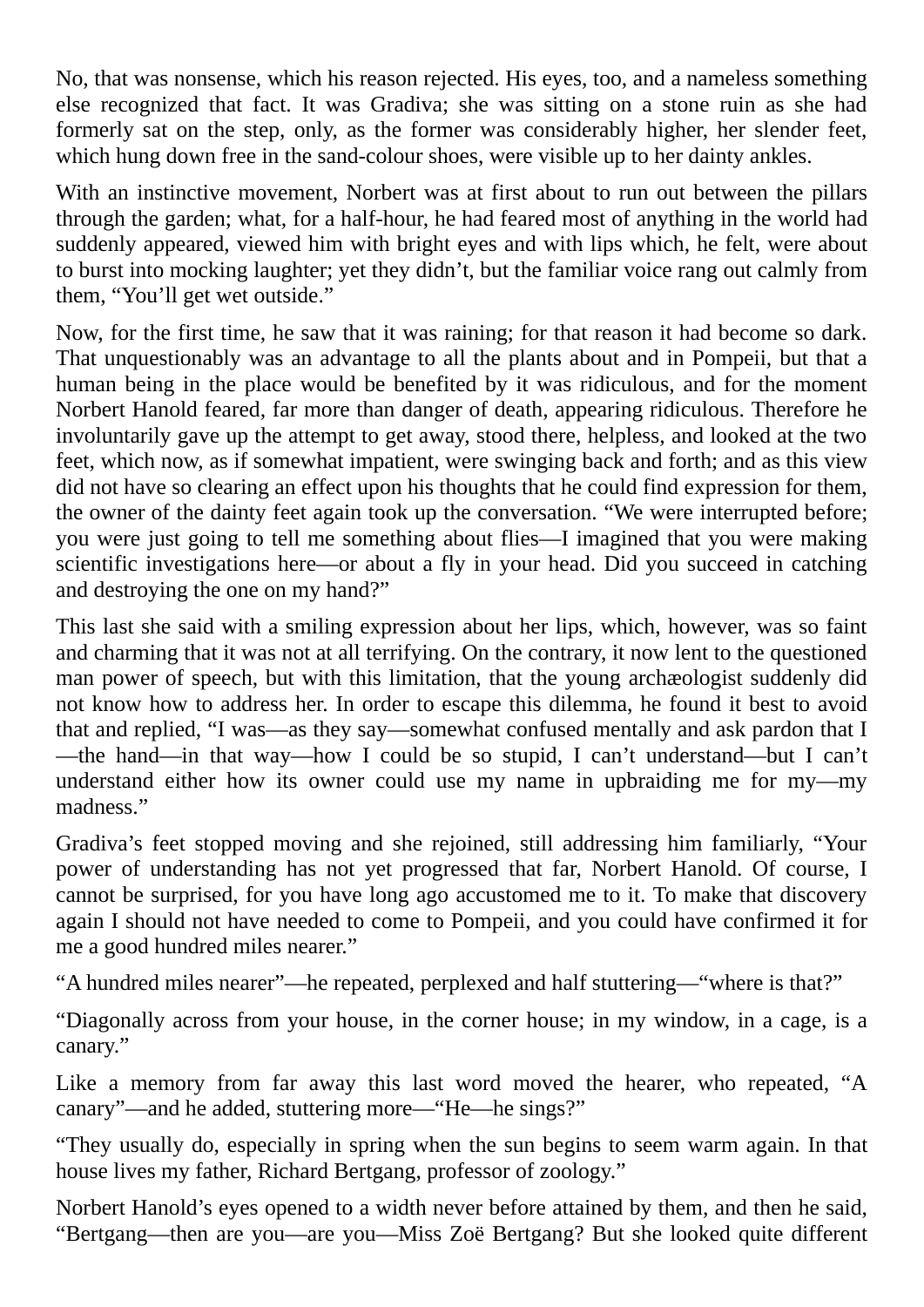The two dangling feet began again to swing a little, and Miss Zoë Bertgang said in reply, "If you find that form of address more suitable between us, I can use it too, you know, but the other came to me more naturally. I don't know whether I looked different when we used to run about before with each other as friends every day, and occasionally beat and cuffed each other, for a change, but if, in recent years, you had favoured me with even one glance, you might perhaps have seen that I have looked like this for a long time.—No, now, as they say, it's pouring pitchforks; you won't have a dry stitch."

 $, ,$ 

Not only had the feet of the speaker indicated a return of impatience, or whatever it might be, but also in the tones of her voice there appeared a little didactic, ill-humoured curtness, and Norbert had thereby been overwhelmed by a feeling that he was running the risk of slipping into the rôle of a big school-boy scolded and slapped in the face. That caused him to again seek mechanically for an exit between the pillars, and to the movement which showed this impulse Miss Zoë's last utterance, indifferently added, had reference; and, of course, in an undeniably striking way, because for what was now occurring outside of the shelter, "pouring" was really a mild term. A tropical cloudburst such as only seldom took pity on the summer thirst of the meadows of the Campagna, was shooting vertically and rushing as if the Tyrrhenian Sea were pouring from heaven upon the Villa of Diomede, and yet it continued like a firm wall composed of billions of drops gleaming like pearls and large as nuts. That, indeed, made escape out into the open air impossible, and forced Norbert Hanold to remain in the school-room of the portico while the young schoolmistress with the delicate, clever face made use of the hindrance for further extension of her pedagogical discussion by continuing, after a brief pause:—

"Then up to the time when people call us 'Backfisch,' for some unknown reason, I had really acquired a remarkable attachment for you and thought that I could never find a more pleasing friend in the world. Mother, sister, or brother I had not, you know; to my father a slow-worm in alcohol was far more interesting than I, and people (I count girls such) must surely have something with which they can occupy their thoughts and the like. Then you were that something, but when archæology overcame you, I made the discovery that you —excuse the familiarity, but your new formality sounds absurd to me—I was saying that I imagined that you had become an intolerable person, who had no longer, at least for me, an eye in his head, a tongue in his mouth, nor any of the memories that I retained of our childhood friendship. So I probably looked different from what I did formerly, for when, occasionally, I met you at a party, even last winter, you did not look at me and I did not hear your voice; in this, of course, there was nothing which marked me out especially, for you treated all the others in the same way. To you I was but air, and you, with your shock of light hair, which I had formerly pulled so often, were as boresome, dry and tongue-tied as a stuffed cockatoo and at the same time as grandiose as an—archæopteryx; I believe the excavated, antediluvian bird-monster is so called; but that your head harboured an imagination so magnificent as here in Pompeii to consider me something excavated and restored to life—I had not surmised that of you, and when you suddenly stood before me unexpectedly, it cost me some effort at first to understand what kind of incredible fancy your imagination had invented. Then I was amused, and, in spite of its madness, it was not entirely displeasing to me. For, as I said, I had not expected it of you."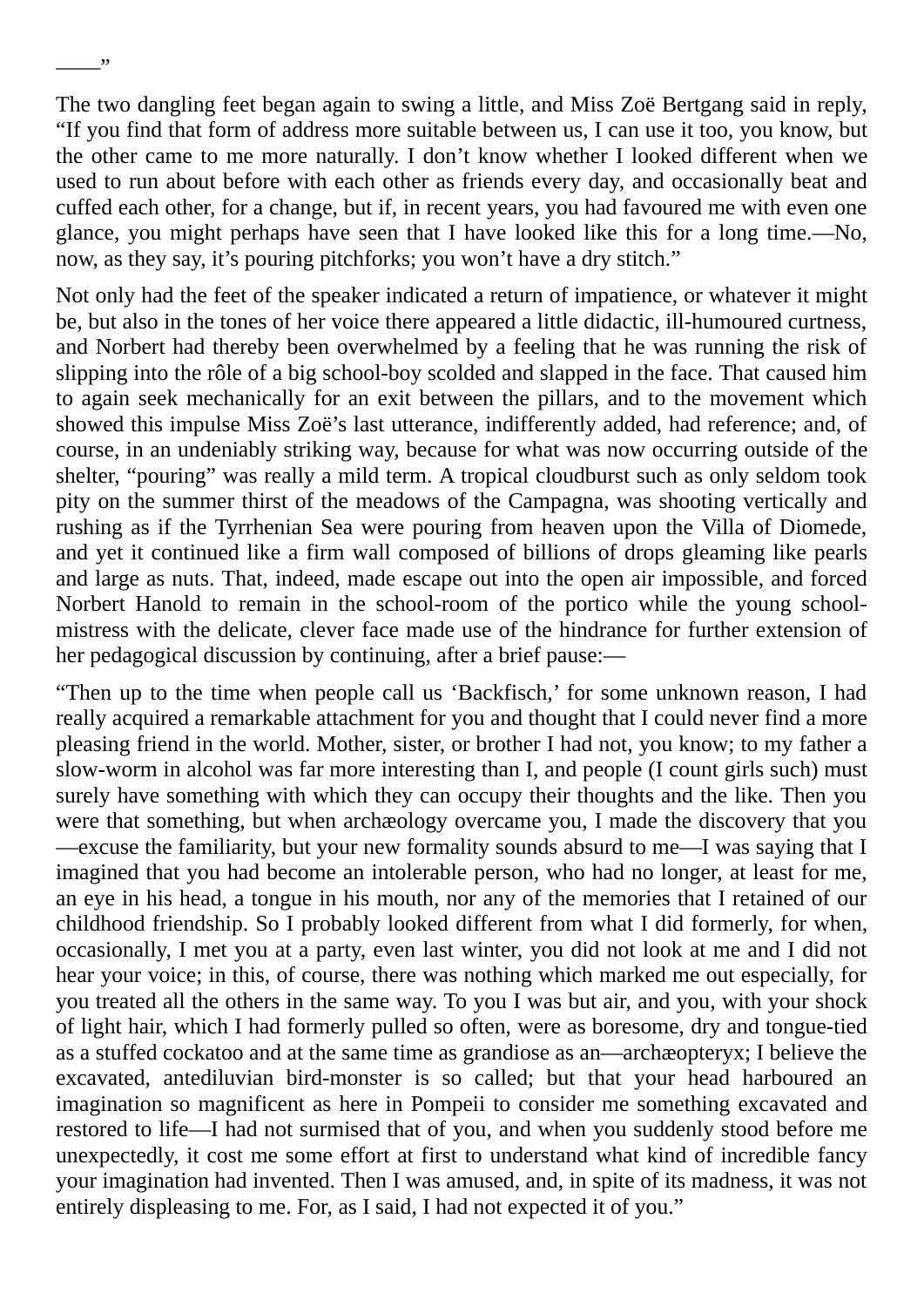With that, her expression and tone somewhat mollified at the end, Miss Zoë Bertgang finished her unreserved, detailed and instructive lecture, and it was indeed notable how exactly she then resembled the figure of Gradiva on the bas-relief, not only in her features, her form, her eyes, expressive of wisdom, and her charmingly wavy hair, but also in her graceful manner of walking which he had often seen; her drapery, too, dress and scarf of a cream-coloured, fine cashmere material which fell in soft, voluminous folds, completed the extraordinary resemblance of her whole appearance. There might have been much foolishness in the belief that a young Pompeiian girl, destroyed two thousand years ago by Vesuvius, could sometimes walk around alive again, speak, draw and eat bread, but even if the belief brought happiness, it assumed everywhere, in the bargain, a considerable amount of incomprehensibility; and in consideration of all the circumstances, there was incontestably present, in the judgment of Norbert Hanold, some mitigating ground for his madness in for two days considering Gradiva a resurrection.

Although he stood there dry under the portico roof, there was established, not quite ineptly, a comparison between him and a wet poodle, who has had a bucketful of water thrown on his head; but the cold shower-bath had really done him good. Without knowing exactly why, he felt that he was breathing much more easily. In that, of course, the change of tone at the end of the sermon—for the speaker sat as if in a pulpit-chair—might have helped especially; at least thereat a transfigured light appeared in his eyes, such as awakened hope for salvation through faith produces in the eyes of an ardently affected church-attendant; and as the rebuke was now over, and there seemed no necessity for fearing a further continuation, he succeeded in saying, "Yes, now I recognize—no, you have not changed at all—it is you, Zoë—my good, happy, clever comrade—it is most strange——"

"That a person must die to become alive again; but for archæologists that is of course necessary."

"No, I mean your name——"

"Why is it strange?"

The young archæologist showed himself familiar with not only the classical languages, but also with the etymology of German, and continued, "Because Bertgang has the same meaning as Gradiva and signifies 'the one splendid in walking.'"

Miss Zoë Bertgang's two sandal-like shoes were, for the moment, because of their movement, reminiscent of an impatiently see-sawing wagtail waiting for something; yet the possessor of the feet which walked so magnificently seemed not at present to be paying any attention to philological explanations; by her countenance she gave the impression of being occupied with some hasty plan, but was restrained from it by an exclamation of Norbert Hanold's which audibly emanated from deepest conviction, "What luck, though, that you are not Gradiva, but are like the congenial young lady!"

That caused an expression as of interested surprise to pass over her face, and she asked, "Who is that? Whom do you mean?"

"The one who spoke to you in Meleager's house."

"Do you know her?"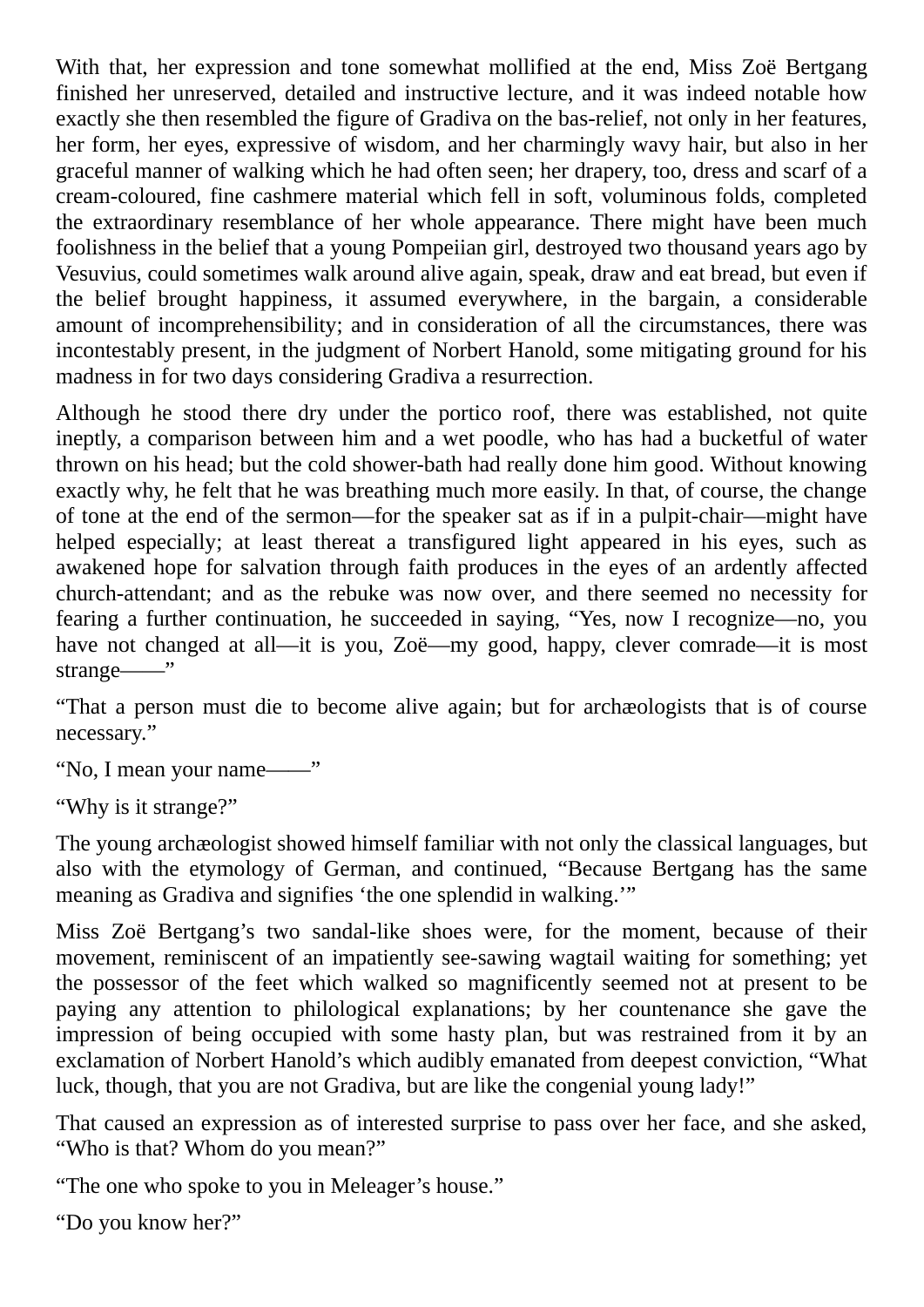"Yes, I had already seen her. She was the first person who seemed especially congenial to me."

"So? Where did you see her?"

"This morning, in the House of the Faun. There the couple were doing something very strange."

"What were they doing?"

"They did not see me and they kissed each other."

"That was really very reasonable, you know. Why else are they in Pompeii on their wedding trip?"

At one blow with the last word the former picture changed before Norbert Hanold's eyes, for the old wall-ruin lay there empty, because the girl, who had chosen it as a seat, teacher's chair and pulpit, had come down, or really flown, and with the same supple buoyancy as that of a wagtail swinging through the air, so that she already stood again on Gradiva-feet, before his glance had consciously caught up with her descent; and continuing her speech directly, she said, "Well, the rain has stopped; too severe rulers do not reign long. That is reasonable, too, you know, and thus everything has again become reasonable. I, not least of all, and you can look up Gisa Hartleben, or whatever new name she has, to be of scientific assistance to her about the purpose of her stay in Pompeii. I must now go to the 'Albergo del Sole,' for my father is probably waiting for me already at lunch. Perhaps we shall meet again sometime at a party in Germany or on the moon. Addio!"

Zoë Bertgang said this in the absolutely polite, but also equally indifferent tone of a most well-bred young lady, and, as was her custom, placing her left foot forward, raised the sole of the right almost perpendicularly to pass out. As she lifted her dress slightly with her left hand, because of the thoroughly wet ground outside, the resemblance to Gradiva was perfect and the man, standing hardly more than two arm-lengths away, noticed for the first time a quite insignificant deviation in the living picture from the stone one. The latter lacked something possessed by the former, which appeared at the moment quite clear, a little dimple in her cheek, which produced a slight, indefinable effect. It puckered and wrinkled a little and could therefore express annoyance or a suppressed impulse to laugh, possibly both together. Norbert Hanold looked at it and although from the evidence just presented to him he had completely regained his reason, his eyes had to again submit to an optical illusion. For, in a tone triumphing peculiarly over his discovery, he cried out, "There is the fly again!"

It sounded so strange that from the incomprehending listener, who could not see herself, escaped the question, "The fly—where?"

"There on your cheek!" and immediately the man, as he answered, suddenly twined an arm about her neck and snapped, this time with his lips, at the insect so deeply abhorrent to him, which vision juggled before his eyes deceptively in the little dimple. Apparently, however, without success, for right afterwards he cried again, "No, now it's on your lips!" and thereupon, quick as a flash, he directed thither his attempt to capture, now remaining so long that no doubt could survive that he succeeded in completely accomplishing his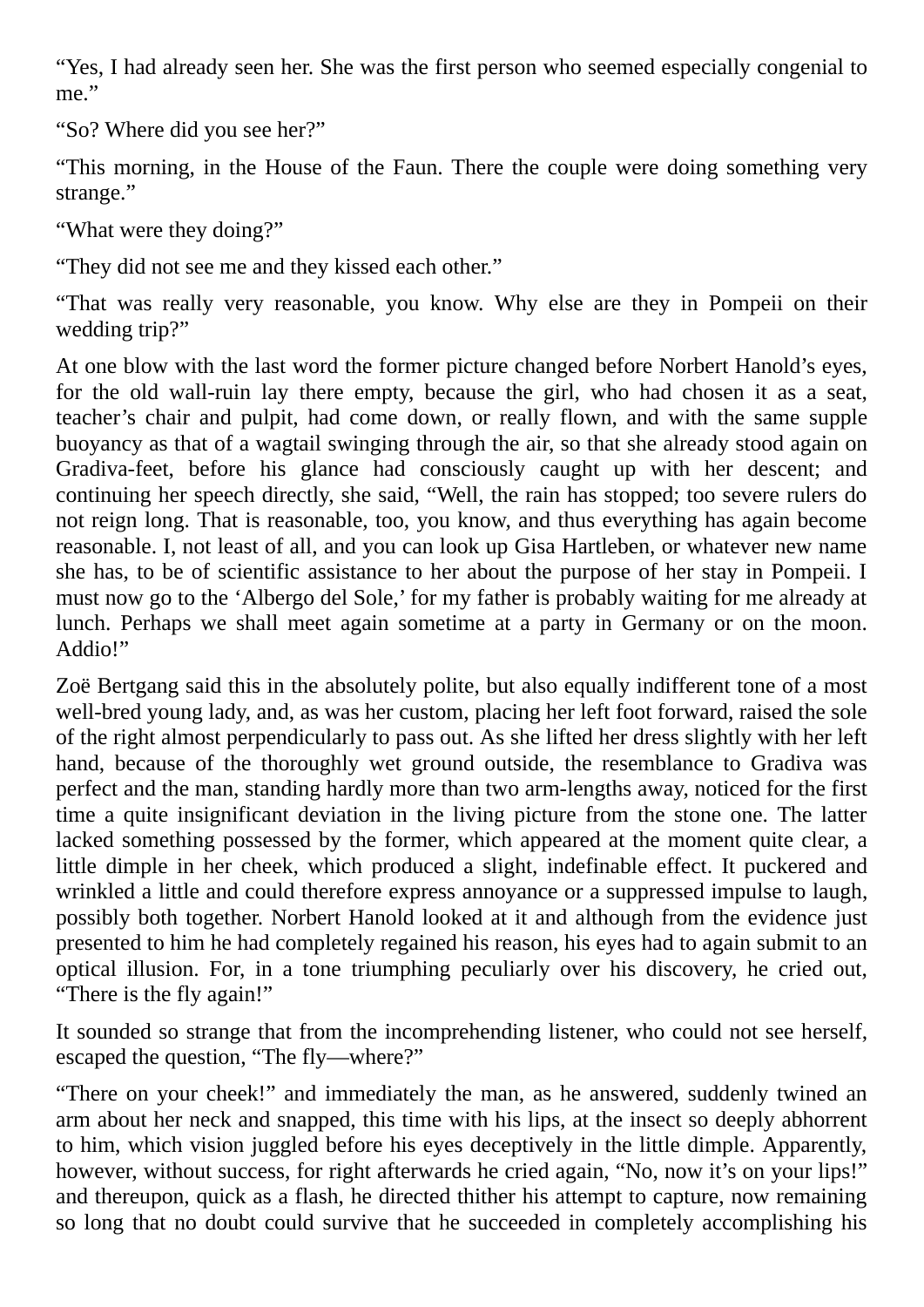purpose, and strange to relate the living Gradiva did not hinder him at all, and when her mouth, after about a minute, was forced to struggle for breath, restored to powers of speech, she did not say, "You are really crazy, Norbert Hanold," but rather allowed a most charming smile to play more visibly than before about her red lips; she had been convinced more than ever of the complete recovery of his reason.

The Villa of Diomede had two thousand years ago seen and heard horrible things in an evil hour, yet at the present it heard and saw, for about an hour, only things not at all suited to inspire horror. Then, however, a sensible idea became uppermost in Miss Zoë Bertgang's mind and as a result, she said, against her wishes, "Now, I must *really* go, or my poor father will starve. It seems to me you can to-day forego Gisa Hartleben's company at noon, for you have nothing more to learn from her and ought to be content with us in the 'Sun Hotel.'"

From this it was to be concluded that daring that hour something must have been discussed, for it indicated a helpful desire to instruct, which the young lady vented on Norbert. Yet, from the reminding words, he did not gather this, but something which, for the first time, he was becoming terribly conscious of; this was apparent in the repetition, "Your father—what will he——?"

Miss Zoë, however, interrupted, without any sign of awakened anxiety, "Probably he will do nothing; I am not an indispensable piece in his zoological collection; if I were, my heart would probably not have clung to you so unwisely. Besides, from my early years, I have been sure that a woman is of use in the world only when she relieves a man of the trouble of deciding household matters; I generally do this for my father, and therefore you can also be rather at ease about your future. Should he, however, by chance, in this case, have an opinion different from mine, we will make it as simple as possible. You go over to Capri for a couple of days; there, with a grass snare—you can practise making them on my little finger—catch a lizard *Faraglionensis*. Let it go here again, and catch it before his eyes. Then give him free choice between it and me, and you will have me so surely that I am sorry for you. Toward his colleague, Eimer, however, I feel to-day that I have formerly been ungrateful, for without his genial invention of lizard-catching I should probably not have come into Meleager's house, and that would have been a shame, not only for you, but for me too."

This last view she expressed outside of the Villa of Diomede and, alas, there was no person present on earth who could make any statements about the voice and manner of talking of Gradiva. Yet even if they had resembled those of Zoë Bertgang, as everything else about her did, they must have possessed a quite unusually beautiful and roguish charm.

By this, at least, Norbert Hanold was so strongly overwhelmed that, exalted to poetic flights, he cried out, "Zoë, you dear life and lovely present—we shall take our weddingtrip to Italy and Pompeii."

That was a decided proof of how different circumstances can also produce a transformation in a human being and at the same time unite with it a weakening of the memory. For it did not occur to him at all that he would thereby expose himself and his companion on the journey to the danger of receiving, from misanthropic, ill-humoured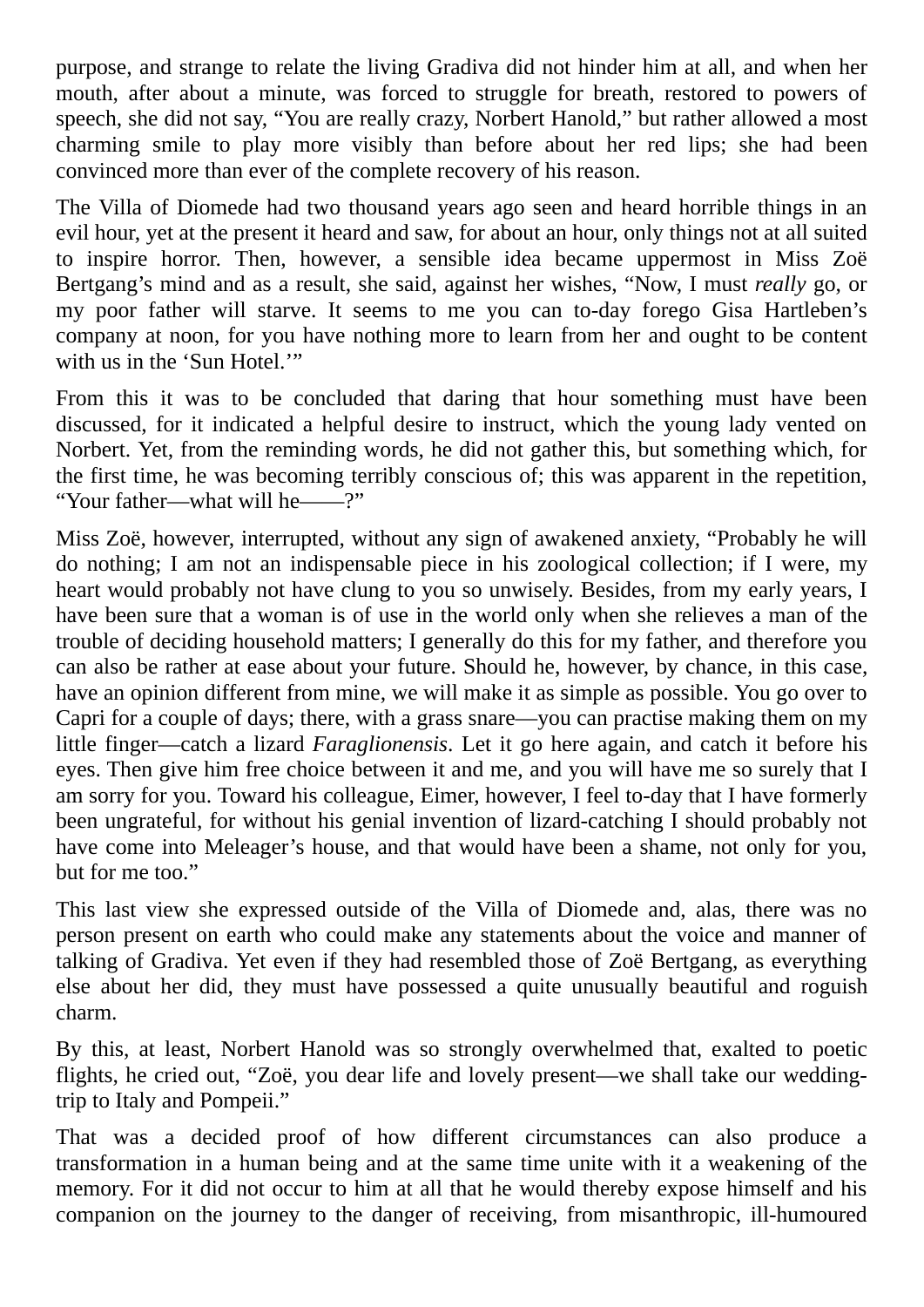railway companions, the names Augustus and Gretchen, but at the moment he was thinking so little about it that they walked along hand in hand through the old Street of Tombs in Pompeii. Of course this, too, did not stamp itself into their minds at present as such, for a cloudless sky shone and laughed again above it; the sun stretched out a golden carpet on the old lava-blocks; Vesuvius spread its misty pine-cone; and the whole excavated city seemed overwhelmed, not with pumice and ashes, but with pearls and diamonds, by the beneficent rain-storm.

The brilliance in the eyes of the young daughter of the zoologist rivalled these, but to the announced desire about the destination of their journey by her childhood friend who had, in a way, also been excavated from the ashes, her wise lips responded: "I think we won't worry about that to-day; that is a thing which may better be left by both of us to more and maturer consideration and future promptings. I, at least, do not yet feel quite alive enough now for such geographical decisions."

That showed that the speaker possessed great modesty about the quality of her insight into things about which she had never thought until to-day. They had arrived again at the Hercules Gate, where, at the beginning of the Strada Consolare, old stepping-stones crossed the street. Norbert Hanold stopped before them and said with a peculiar tone, "Please go ahead here." A merry, comprehending, laughing expression lurked around his companion's mouth, and, raising her dress slightly with her left hand, Gradiva *rediviva* Zoë Bertgang, viewed by him with dreamily observing eyes, crossed with her calmly buoyant walk, through the sunlight, over the stepping-stones, to the other side of the street.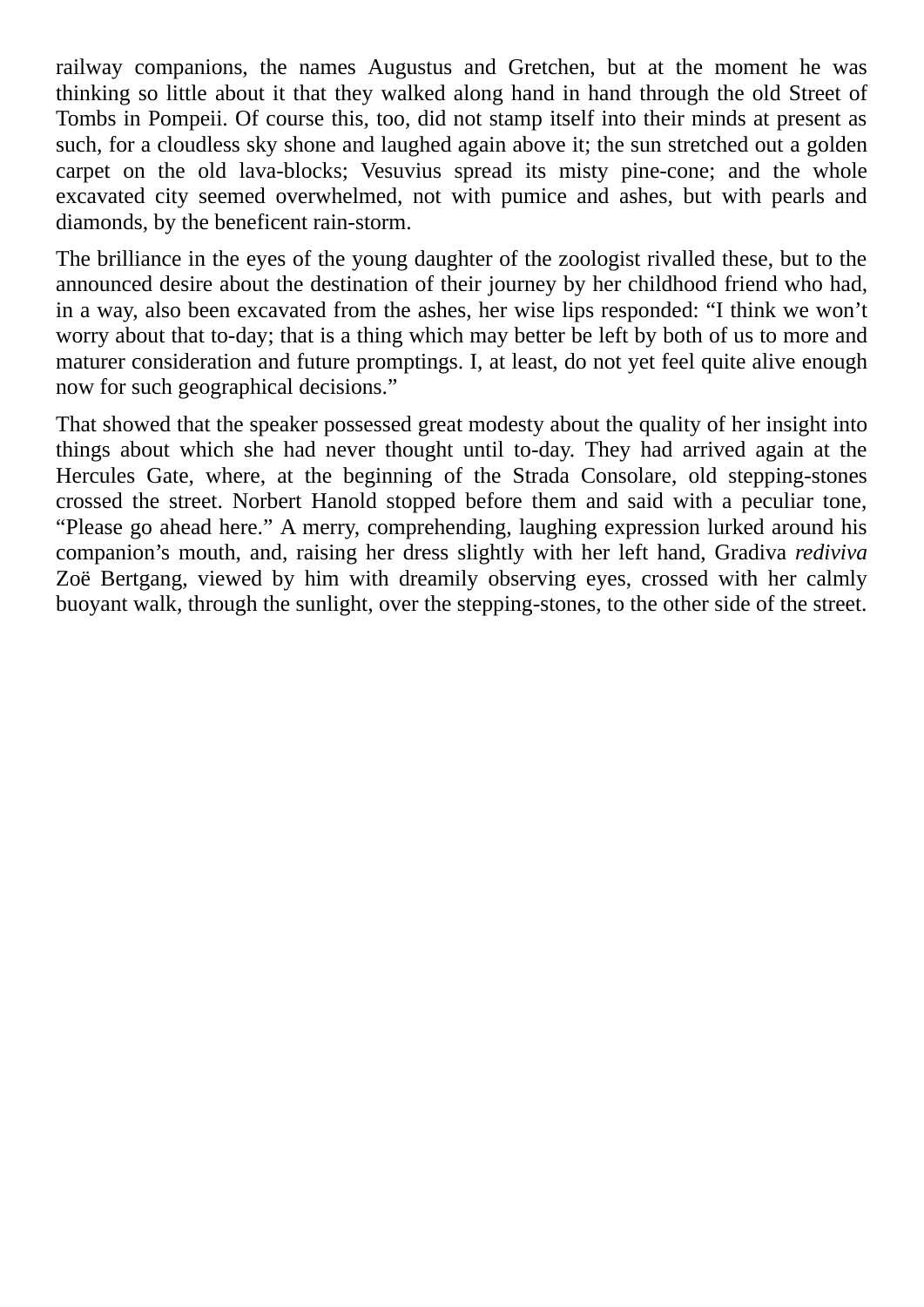## *PART II*

## DELUSION AND DREAM

IN

WILHELM JENSEN'S *GRADIVA* BY DR. SIGMUND FREUD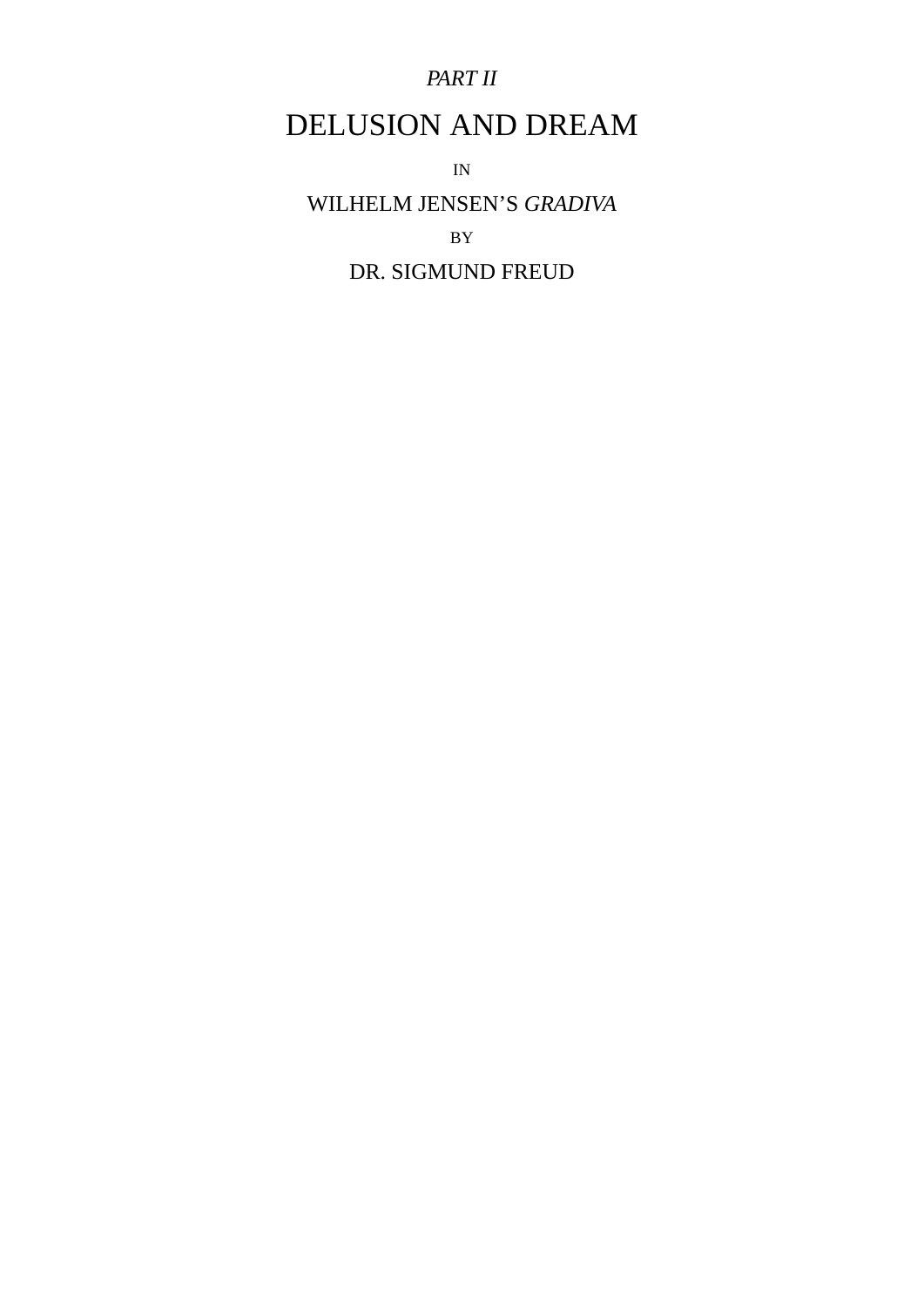DELUSION AND DREAM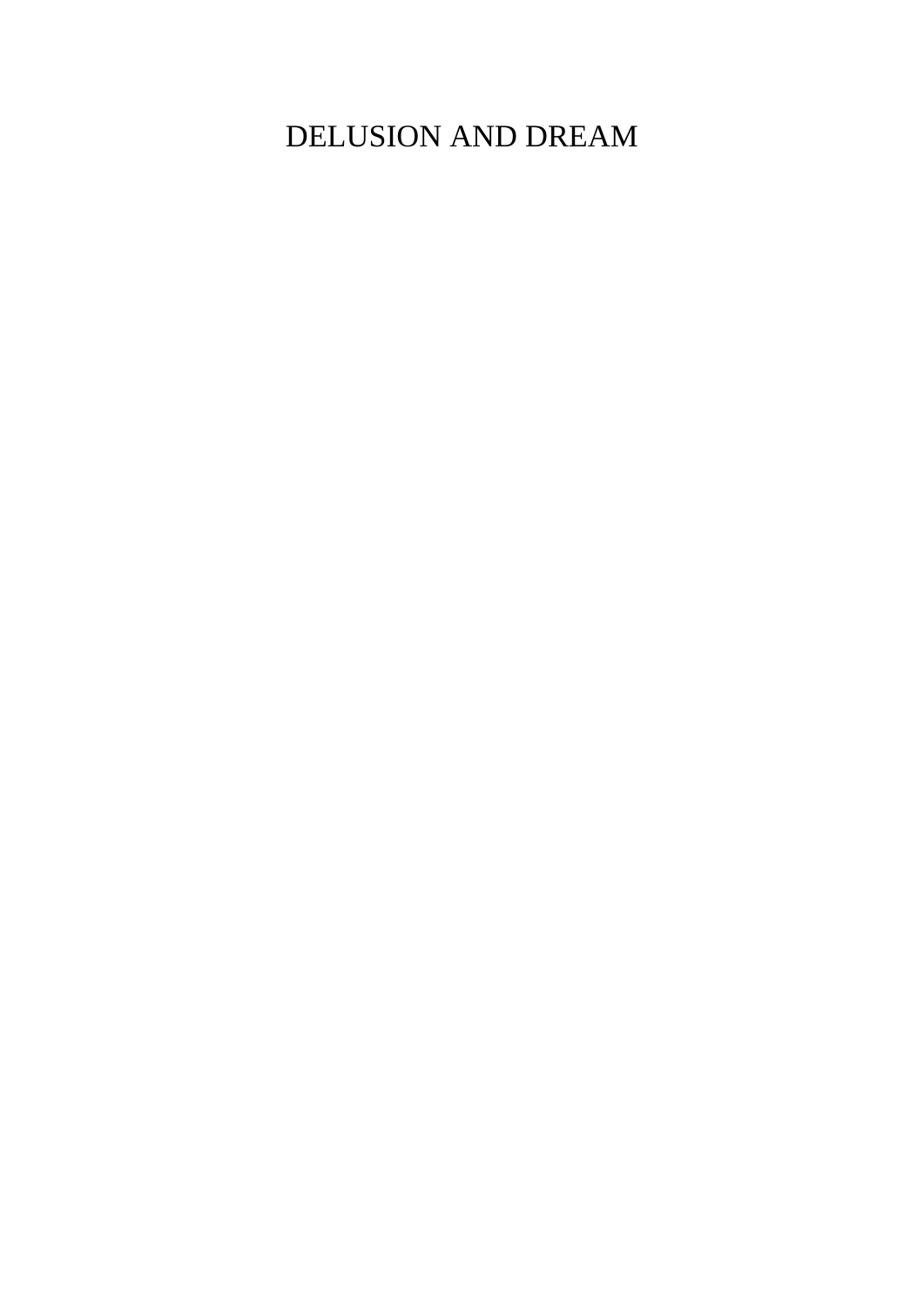In a circle of men who take it for granted that the basic riddle of the dream has been solved by the efforts of the present writer,<sup>[1]</sup> curiosity was aroused one day concerning those dreams which have never been dreamed, those created by authors, and attributed to fictitious characters in their productions. The proposal to submit this kind of dream to investigation might appear idle and stra[ng](#page-99-0)e; but from one view-point it could be considered justifiable. It is, to be sure, not at all generally believed that the dreamer dreams something senseful and significant. Science and the majority of educated people smile when one offers them the task of interpreting dreams. Only people still clinging to superstition, who give continuity, thereby, to the convictions of the ancients, will not refrain from interpreting dreams, and the writer of *Traumdeutung* has dared, against the protests of orthodox science, to take sides with the ancients and superstitious. He is, of course, far from accepting in dreams a prevision of the future, for the disclosure of which man has, from time immemorial, striven vainly. He could not, however, completely reject the connections of dreams with the future, for, after completing some arduous analysis, the dreams seemed to him to represent *the fulfilment of a wish* of the dreamer; and who could dispute that wishes are preponderantly concerned with the future?

I have just said that the dream is a fulfilled wish. Whoever is not afraid to toil through a difficult book, whoever does not demand that a complicated problem be insincerely and untruthfully presented to him as easy and simple, to save his own effort, may seek in the above-mentioned *Traumdeutung* ample proof of this statement, and may, until then, cast aside the objection that will surely be expressed against the equivalence of dreams and wish-fulfilment.

We have, however, anticipated. The question is not now one of establishing whether the meaning of a dream is, in every case, to be interpreted as the fulfilment of a wish, or, just as frequently, as an anxious expectation, an intention or deliberation, etc. The first question is, rather, whether the dream has any meaning at all, whether one should grant it the value of a psychic process. Science answers, *No*; it explains the dream as a purely physiological process, behind which one need not seek meaning, significance nor intention. Physical excitations play, during sleep, on the psychic instrument and bring into consciousness sometimes some, sometimes other ideas devoid of psychic coherence. Dreams are comparable only to convulsions, not to expressive movements.

In this dispute over the estimation of dreams, writers seem to stand on the same side with the ancients, superstitious people and the author of *Traumdeutung*. For, when they cause the people created by their imagination to dream, they follow the common experience that people's thoughts and feelings continue into sleep, and they seek only to depict the psychic states of their heroes through the dreams of the latter. Story-tellers are valuable allies, and their testimony is to be rated high, for they usually know many things between heaven and earth that our academic wisdom does not even dream of. In psychic knowledge, indeed, they are far ahead of us ordinary people, because they draw from sources that we have not yet made accessible for science. Would that this partizanship of literary workers for the senseful nature of dreams were only more unequivocal! Sharper criticism might object that writers take sides neither for nor against the psychic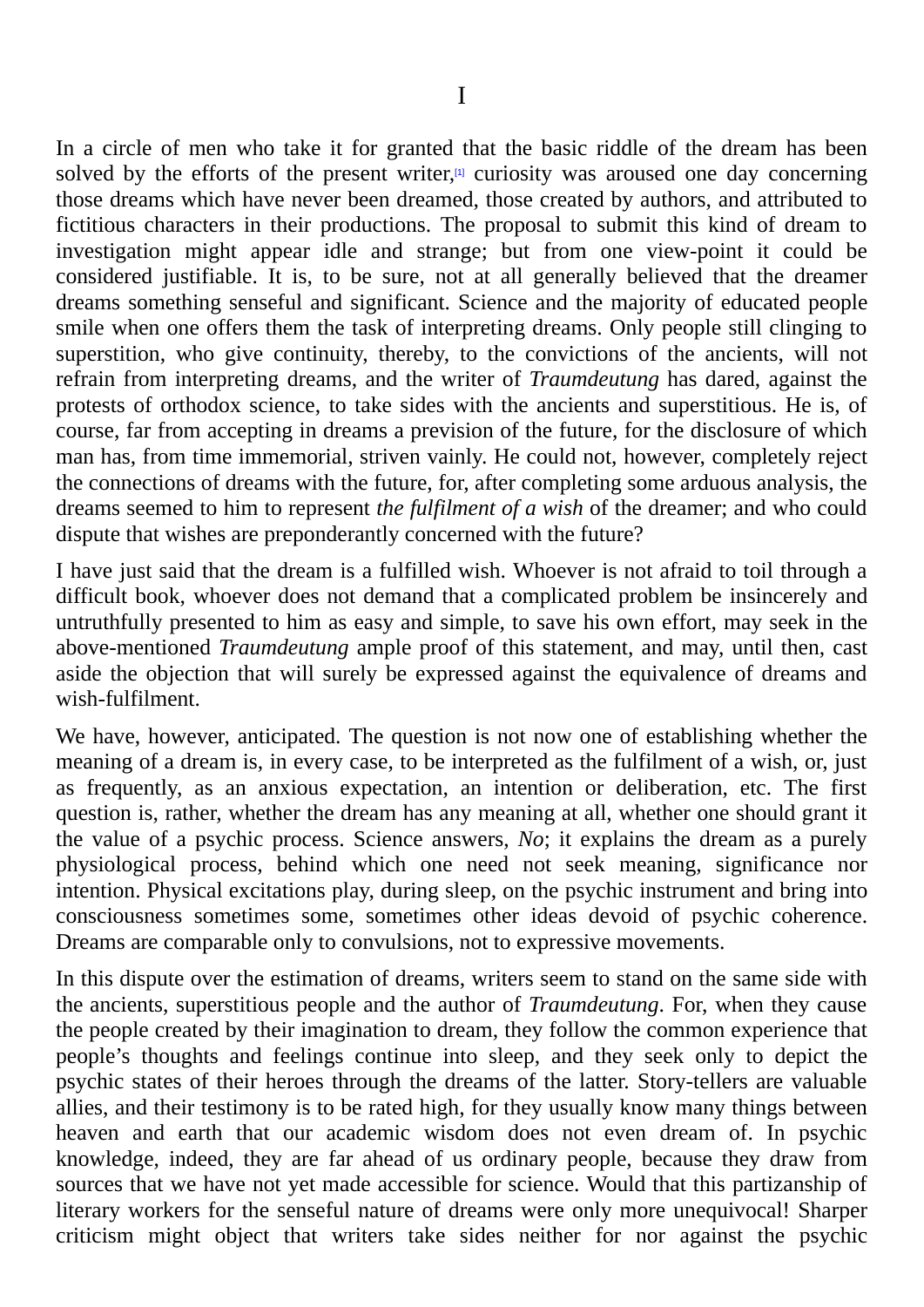significance of an isolated dream; they are satisfied to show how the sleeping psyche stirs under the stimuli which have remained active in it as off-shoots of waking life.

Our interest for the way in which story-tellers make use of dreams is not, however, made less intense by this disillusionment. Even if the investigation should teach nothing of the nature of dreams, it may perhaps afford us, from this angle, a little insight into the nature of creative literary production. Actual dreams are considered to be unrestrained and irregular formations, and now come the free copies of such dreams; but there is much less freedom and arbitrariness in psychic life than we are inclined to believe, perhaps none at all. What we, laity, call chance resolves itself, to an acknowledged degree, into laws; also, what we call arbitrariness in psychic life rests on laws only now dimly surmised. Let us see!

There are two possible methods for this investigation; one is engrossment with a special case, with the dream-creations of one writer in one of his works; the other consists in bringing together and comparing all the examples of the use of dreams which are found in the works of different story-tellers. The second way seems to be by far the more effective, perhaps the only justifiable one, for it frees us immediately from the dangers connected with the conception of "the writer" as an artistic unity. This unity falls to pieces in investigations of widely different writers, among whom we are wont to honour some, individually, as the most profound connoisseurs of psychic life. Yet these pages will be filled by an investigation of the former kind. It so happened, in the group of men who started the idea, that some one remembered that the bit of fiction which he had most recently enjoyed contained several dreams which looked at him with familiar expression and invited him to try on them the method of *Traumdeutung*. He admitted that the material and setting of the little tale had been partly responsible for the origin of his pleasure, for the story was unfolded in Pompeii, and concerned a young archæologist who had given up interest in life, for that in the remains of the classic past, and now, by a remarkable but absolutely correct détour, was brought back to life. During the perusal of this really poetic material, the reader experienced all sorts of feelings of familiarity and concurrence. The tale was Wilhelm Jensen's *Gradiva*, a little romance designated by its author himself "A Pompeian Fancy."

In order that my further references may be to familiar material, I must now ask my readers to lay aside this pamphlet, and replace it for some time with *Gradiva*, which first appeared in the book world in 1903. To those who have already read *Gradiva*, I will recall the content of the story in a short epitome, and hope that their memory will of itself restore all the charm of which the story is thereby stripped.

A young archæologist, Norbert Hanold, has discovered at Rome, in a collection of antiques, a bas-relief which attracts him so exceptionally that he is delighted to be able to get an excellent plaster-cast of it which he can hang up in his study in a German university-city and study with interest. The relief represents a mature young girl walking. She has gathered up her voluminous gown slightly, so that her sandalled feet become visible. One foot rests wholly on the ground; the other is raised to follow and touches the ground only with the tips of the toes while sole and heel rise almost perpendicularly. The unusual and especially charming walk represented had probably aroused the artist's attention, and now, after so many centuries, captivates the eye of our archæological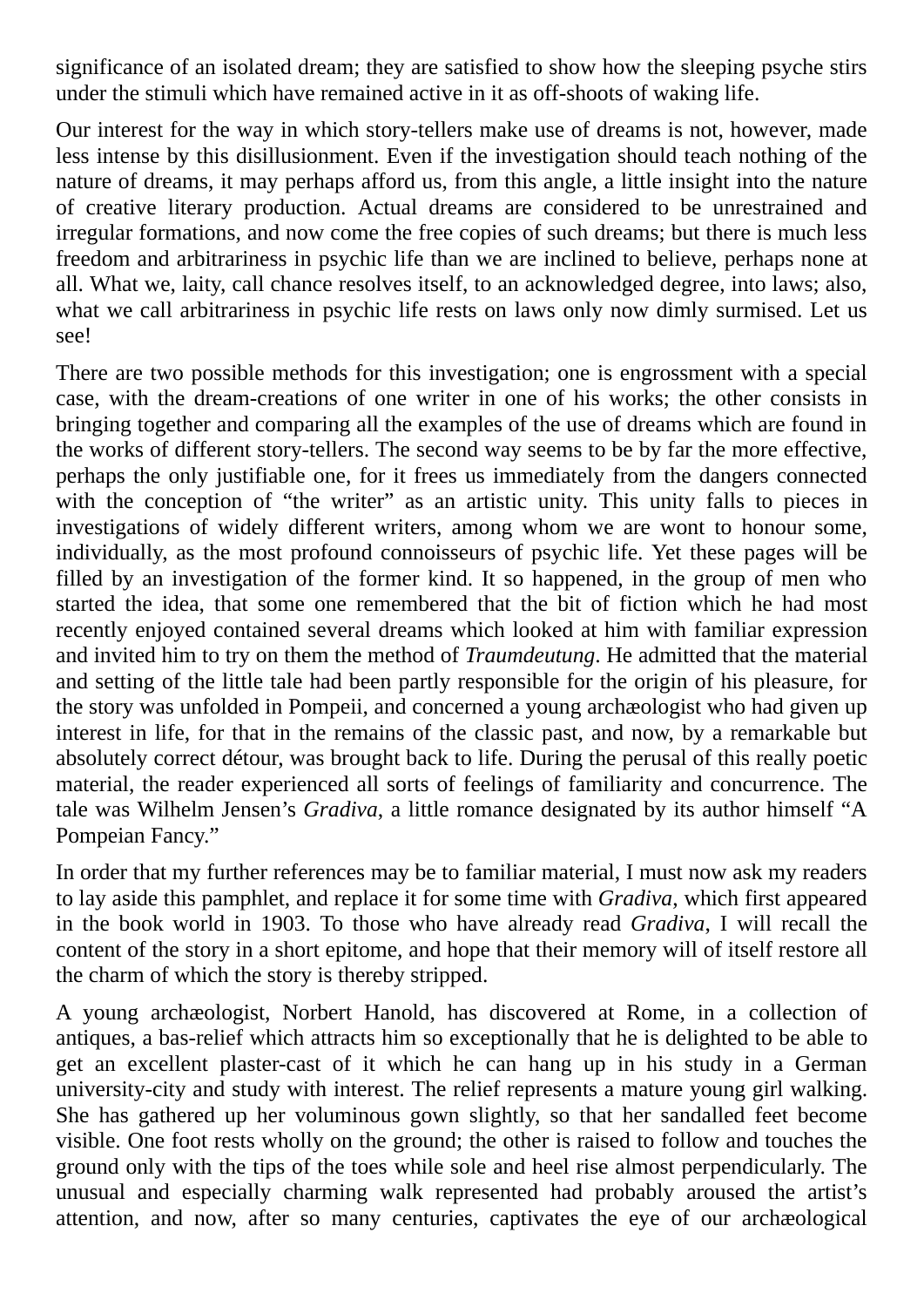observer.

This interest of the hero in the described bas-relief is the basic psychological fact of our story. It is not immediately explicable. "Doctor Norbert Hanold, docent of archæology, really found in the relief nothing noteworthy for his science." (*Gradiva*, p. 14.) "He could not explain what quality in it had aroused his attention; he knew only that he had been attracted by something and this effect of the first view had remained unchanged since then," but his imagination does not cease to be occupied with the relief. He finds in it a "sense of present time," as if the artist had fixed the picture on the street "from life." He confers upon the girl represented walking a name, Gradiva, "the girl splendid in walking," spins a yarn that she is the daughter of a distinguished family, perhaps of a "patrician ædile, whose office was connected with the worship of Ceres," and is on the way to the temple of the goddess. Then it is repulsive to him to place her in the mob of a metropolis; rather he convinces himself that she is to be transported to Pompeii, and is walking there somewhere on the peculiar stepping-stones which have been excavated; these made a dry crossing possible in rainy weather, and yet also afforded passage for chariot-wheels. The cut of her features seems to him Greek, her Hellenic ancestry unquestionable. All of his science of antiquity gradually puts itself at the service of this or other fancies connected with the relief.

Then, however, there obtrudes itself upon him a would-be scientific problem which demands solution. Now it is a matter of his passing a critical judgment "whether the artist had reproduced Gradiva's manner of walking from life." He cannot produce it in himself; in the search for the "real existence" of this gait, he arrives only at "observation from life for the purpose of enlightenment on the matter" (*G.* p. 18). This forces him, to be sure, to a mode of action utterly foreign to him. "Women had formerly been for him only a conception in marble or bronze, and he had never given his feminine contemporaries the least consideration." Society life has always seemed to him an unavoidable torture; young ladies whom he meets, in such connections, he fails to see and hear, to such a degree that, on the next encounter, he passes without greeting, which, of course, serves to place him in an unfavourable light with them. Now, however, the scientific task which he has imposed upon himself forces him in dry weather, but especially in wet weather, to observe diligently the feet of ladies and girls on the street, an activity which yields him many a displeased and many an encouraging glance from those observed. "Yet one was as incomprehensible to him as the other." (*G.* p. 19.) As a result of these careful studies, he finds that Gradiva's gait cannot be proved to exist really, a fact which fills him with regret and annoyance.

Soon afterwards he has a terribly frightful dream, which transports him to old Pompeii on the day of the eruption of Vesuvius, and makes him an eye-witness of the destruction of the city. "As he stood thus at the edge of the Forum near the Jupiter temple, he suddenly saw Gradiva a short distance in front of him. Until then no thought of her presence there had moved him, but now suddenly it seemed natural to him, as she was, of course, a Pompeiian girl, that she was living in her native city and, *without his having any suspicion of it, was his contemporary*." (*G.* p. 20.) Fear about her impending fate draws from him a cry of warning, in answer to which the unperturbed apparition turns her face toward him. Unconcerned, she continues her way to the portico of the temple, sits down there on a step and slowly rests her head upon it, while her face keeps growing paler, as if it were turning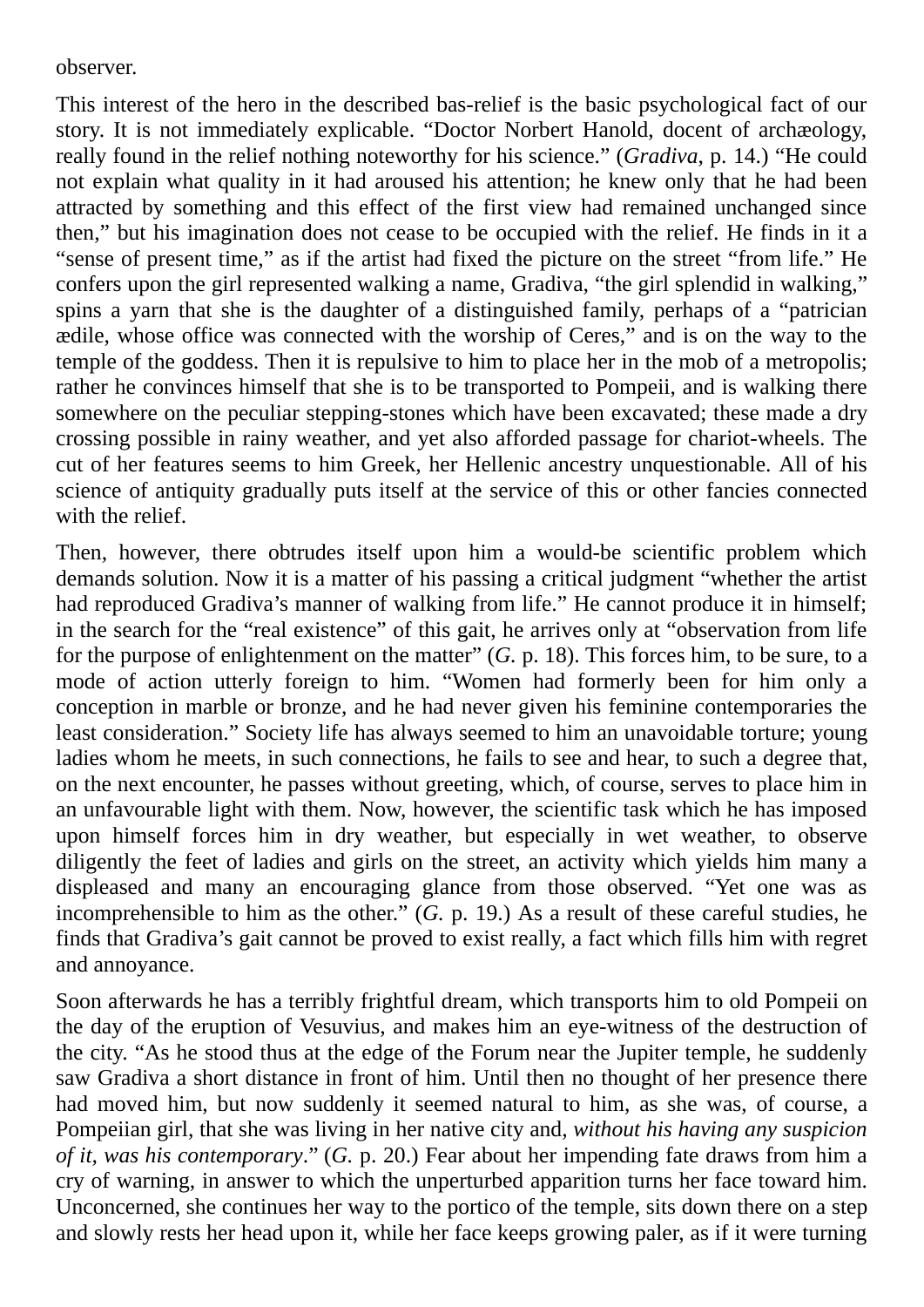to white marble. As he hastens after her, he finds her, with calm countenance, stretched out, as if sleeping, on the broad step; soon the rain of ashes buries her form.

When he awakes, he thinks he is still hearing the confused cries of the Pompeiians, who are seeking safety, and the dully resounding boom of the turbulent sea; but even after his returning senses have recognized these noises as the waking expressions of life in the noisy metropolis, he retains for some time the belief in the reality of what he has dreamed; when he has finally rid himself of the idea that he was really present, nearly two thousand years ago, at the destruction of Pompeii, there yet remains to him, as a firm conviction, the idea that Gradiva lived in Pompeii and was buried there in the year 79. His fancies about Gradiva, due to the after-effects of this dream, continue so that he now, for the first time, begins to mourn her as lost.

While he leans from his window, prepossessed with these ideas, a canary, warbling his song in a cage at an open window of the house opposite, attracts his attention. Suddenly something like a thrill passes through the man not yet completely awakened from his dream. He believes that he sees, in the street, a figure like that of his Gradiva, and even recognizes the gait characteristic of her; without deliberation he hastens to the street to overtake her, and the laughter and jeers of the people, at his unconventional morning attire, first drive him quickly back home. In his room, it is again the singing canary in the cage who occupies him and stimulates him to a comparison with himself. He, too, is sitting in a cage, he finds, yet it is easier for him to leave his cage. As if from added aftereffect of the dream, perhaps also under the influence of the mild spring air, he decides to take a spring trip to Italy, for which a scientific motive is soon found, even if "the impulse for travel had originated in a nameless feeling" (*G.* p. 28).

We will stop a moment at this most loosely motivated journey and take a closer look at the personality, as well as the activities of our hero. He seems to us still incomprehensible and foolish; we have no idea of how his special folly is to acquire enough human appeal to compel our interest. It is the privilege of the author of *Gradiva* to leave us in such a quandary; with his beauty of diction and his judicious selection of incident, he presently rewards our confidence and the undeserved sympathy which we still grant to his hero. Of the latter we learn that he is already destined by family tradition to be an antiquarian, has later, in isolation and independence, submerged himself completely in his science, and has withdrawn entirely from life and its pleasures. Marble and bronze are, for his feelings, the only things really alive and expressing the purpose and value of human life. Yet, perhaps with kind intent, Nature has put into his blood a thoroughly unscientific sort of corrective, a most lively imagination, which can impress itself not only on his dreams, but also on his waking life. By such separation of imagination and intellectual capacity, he is destined to be a poet or a neurotic, and he belongs to that race of beings whose realm is not of this world. So it happens that his interest is fixed upon a bas-relief which represents a girl walking in an unusual manner, that he spins a web of fancies about it, invents a name and an ancestry for it, and transports the person created by him into Pompeii, which was buried more than eighteen hundred years ago. Finally, after a remarkable anxiety-dream he intensifies the fancy of the existence and destruction of the girl named Gradiva into a delusion which comes to influence his acts. These performances of imagination would appear to us strange and inscrutable, if we should encounter them in a really living person. As our hero, Norbert Hanold, is a creature of an author, we should like to ask the latter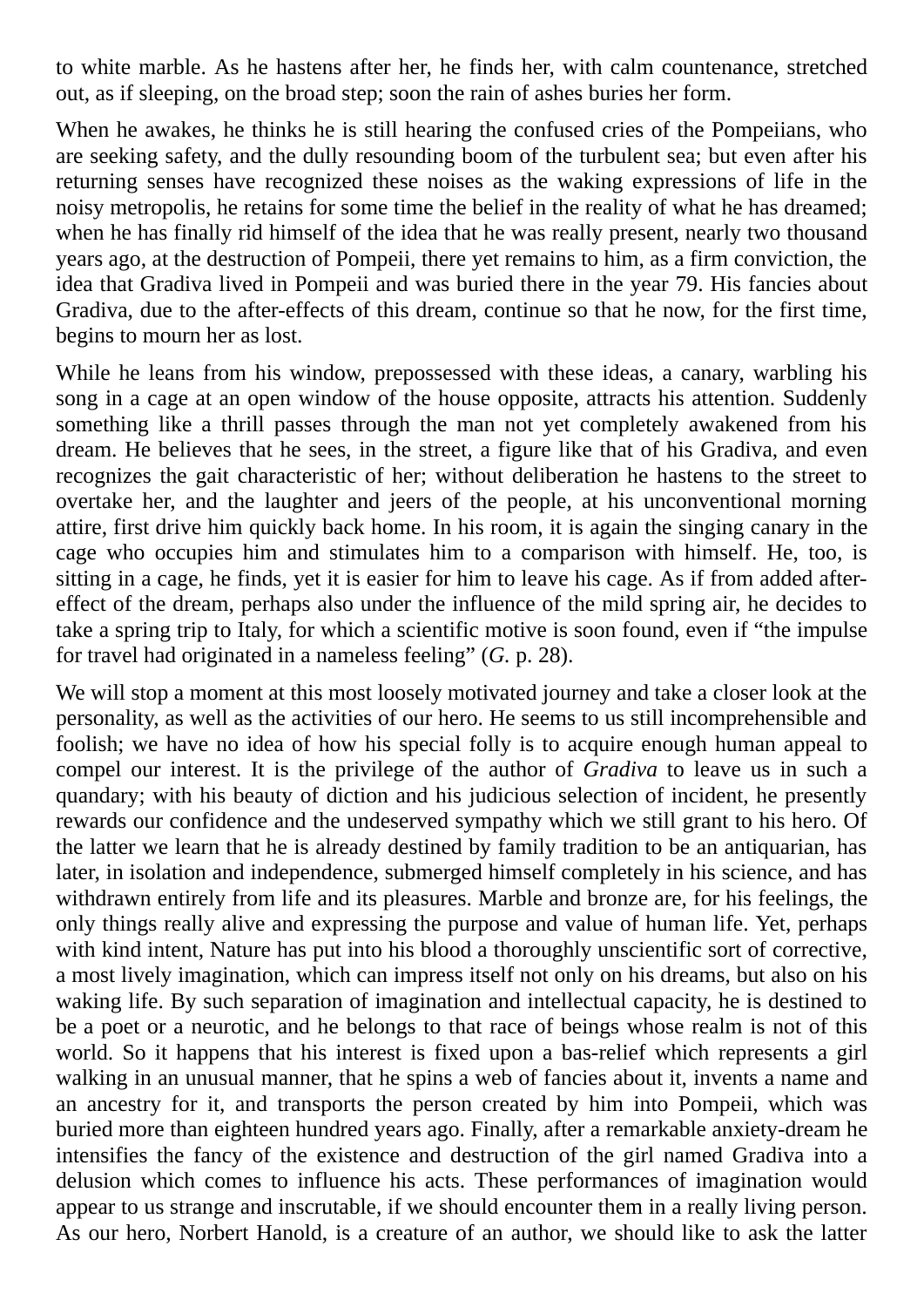timidly if his fancy has been determined by any power other than his own arbitrariness.

We left our hero just as he is apparently being moved by the song of a canary to take a trip to Italy, the motive for which is apparently not clear to him. We learn, further, that neither destination nor purpose are firmly established in his mind. An inner restlessness and dissatisfaction drive him from Rome to Naples and farther on from there; he encounters the swarm of honeymoon travellers, and, forced to notice the tender "Augustuses" and "Gretchens," is utterly unable to understand the acts and impulses of the couples. He arrives at the conclusion that, of all the follies of humanity, "marriage, at any rate, took the prize as the greatest and most incomprehensible one, and the senseless wedding trips to Italy somehow capped the climax of this buffoonery." (*G.* p. 30.) At Rome, disturbed in his sleep by the proximity of a loving couple, he flees, forthwith, to Naples, only to find there another "Augustus" and "Gretchen." As he believes that he understands from their conversation that the majority of those bird-couples does not intend to nest in the rubbish of Pompeii, but to take flight to Capri, he decides to do what they do not do, and finds himself in Pompeii, "contrary to expectations and intentions," a few days after the beginning of his journey—without, however, finding there the peace which he seeks.

The rôle which, until then, has been played by the honeymoon couples, who made him uneasy and vexed his senses, is now assumed by house-flies, in which he is inclined to see the incarnation of absolute evil and worthlessness. The two tormentors blend into one; many fly-couples remind him of honeymoon travellers, address each other probably, in their language, also as "My only Augustus" and "My sweet Gretchen."

Finally he cannot help admitting "that his dissatisfaction was certainly caused not by his surroundings alone, but to a degree found its origin in him." (*G.* p. 40.) He feels that he is out of sorts because he lacks something without being able to explain what.

The next morning he goes through the "ingresso" to Pompeii and, after taking leave of the guide, roams aimlessly through the city, notably, however, without remembering that he has been present in a dream some time before at the destruction of Pompeii. Therefore in the "hot, holy" hour of noon, which the ancients, you know, considered the ghost-hour, when the other visitors have taken flight and the heap of ruins, desolate and steeped in sunlight, lies before him, there stirs in him the ability to transport himself back into the buried life, but not with the aid of science. "What it taught was a lifeless, archæological view and what came from its mouth was a dead, philological language. These helped in no way to a comprehension with soul, mind and heart, as the saying is, but he, who possessed a desire for that, had to stand alone here, the only living person in the hot noonday silence, among the remains of the past, in order not to see with physical eyes nor hear with corporeal ears. Then—the dead awoke, and Pompeii began to live again." (*G.* p. 48.) While thus, by means of his imagination, he endows the past with life, he suddenly sees, indubitably, the Gradiva of his bas-relief step out of a house and buoyantly cross the lava stepping-stones, just as he had seen her in the dream that night when she had lain down to sleep on the steps of the Apollo temple. "With this memory he became conscious, for the first time, of something else; he had, without himself knowing the motive in his heart, come to Italy on that account, and had, without stop, continued from Rome and Naples to Pompeii to see if he could here find trace of her—and that in a literal sense—for, with her unusual gait, she must have left behind in the ashes a foot-print different from all the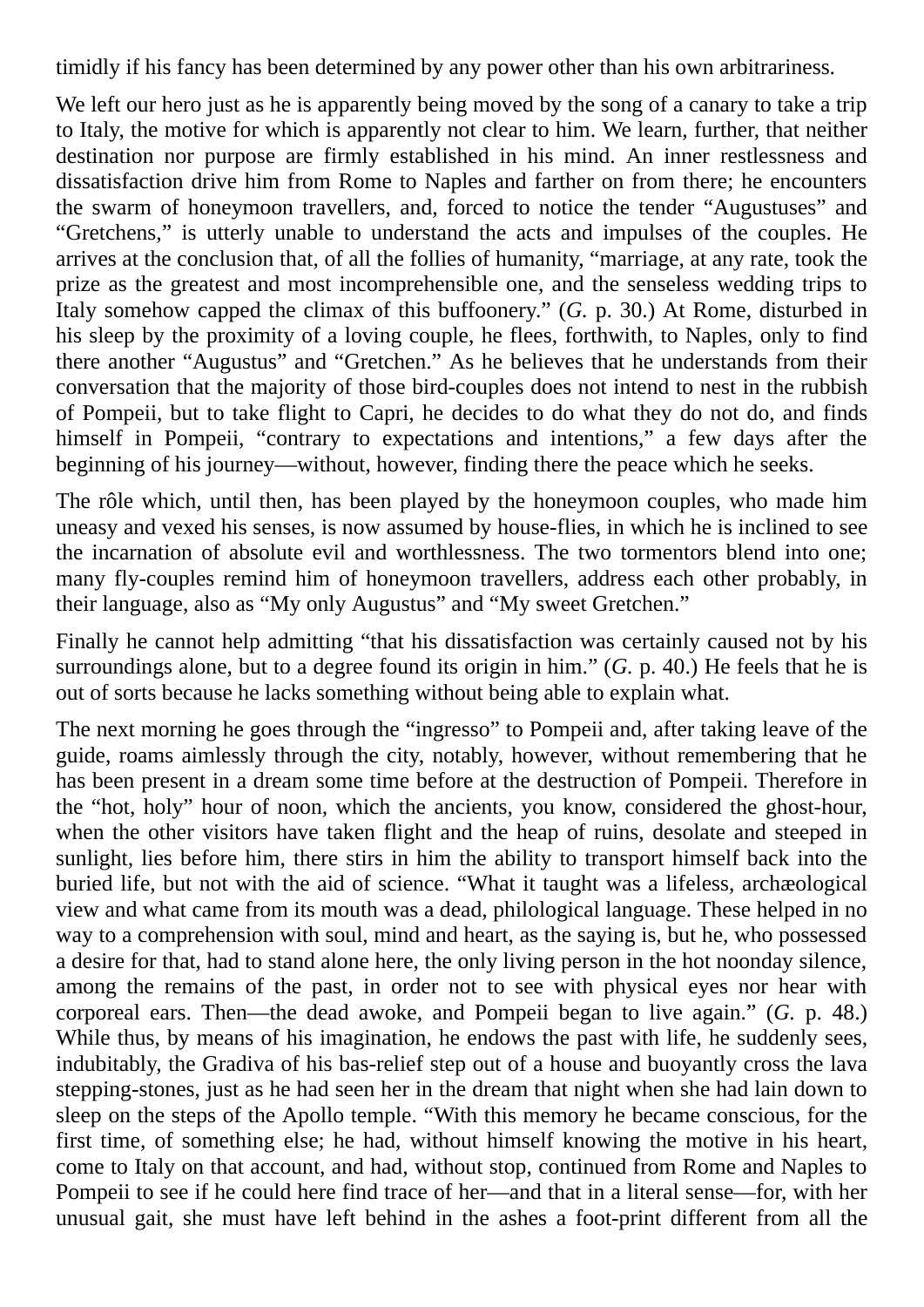others." (*G.* p. 50.)

The suspense, in which the author of *Gradiva* has kept us up to this point, mounts here, for a moment, to painful confusion. Not only because our hero has apparently lost his equilibrium, but also because, confronted with the appearance of Gradiva, who was formerly a plaster-cast and then a creation of imagination, we are lost. Is it a hallucination of our deluded hero, a "real" ghost, or a corporeal person? Not that we need to believe in ghosts to draw up this list. Jensen, who named his tale a "Fancy," has, of course, found no occasion, as yet, to explain to us whether he wishes to leave us in our world, decried as dull and ruled by the laws of science, or to conduct us into another fantastic one, in which reality is ascribed to ghosts and spirits. As *Hamlet* and *Macbeth* show, we are ready to follow him into such a place without hesitation. The delusion of the imaginative archæologist would need, in that case, to be measured by another standard. Yes, when we consider how improbable must be the real existence of a person who faithfully reproduces in her appearance that antique bas-relief, our list shrinks to an alternative: hallucination or ghost of the noon hour. A slight touch in the description eliminates the former possibility. A large lizard lies stretched out, motionless, in the sunlight; it flees, however, before the approaching foot of Gradiva and wriggles away over the lava pavement. So, no hallucination; something outside of the mind of our dreamer. But ought the reality of a *rediviva* to be able to disturb a lizard?

Before the house of Meleager Gradiva disappears. We are not surprised that Norbert Hanold persists in his delusion that Pompeii has begun to live again about him in the noon hour of spirits, and that Gradiva has also returned to life and gone into the house where she lived before the fateful August day of the year 79. There dart through his mind keen conjectures about the personality of the owner, after whom the house may have been named, and about Gradiva's relation to the latter; these show that his science has now given itself over completely to the service of his imagination. After entering this house, he again suddenly discovers the apparition, sitting on low steps between two yellow pillars. "Spread out on her knees lay something white, which he was unable to distinguish clearly; it seemed to be a papyrus sheet" (*G.* p. 55). Taking for granted his most recent suppositions about her ancestry, he speaks to her in Greek, awaiting timorously the determination of whether the power of speech may, perhaps, be granted to her in her phantom existence. As she does not answer, he changes the greeting to Latin. Then, from smiling lips, come the words, "If you wish to speak with me, you must do so in German."

What embarrassment for us, the readers! Thus the author of *Gradiva* has made sport of us and decoyed us, as if by means of the refulgence of Pompeiian sunshine, into a little delusion so that we may be milder in our judgment of the poor man, whom the real noonday sun actually burns; but we know now, after recovering from brief confusion, that Gradiva is a living German girl, a fact which we wish to reject as utterly improbable. Reflecting calmly, we now await a discovery of what connection exists between the girl and the stone representation of her, and of how our young archæologist acquired the fancies which hint at her real personality.

Our hero is not freed so quickly as we from the delusion, for, "Even if the belief brought happiness," says our author, "it assumed everywhere, in the bargain, a considerable amount of incomprehensibility." (*G.* p. 102.) Besides, this delusion probably has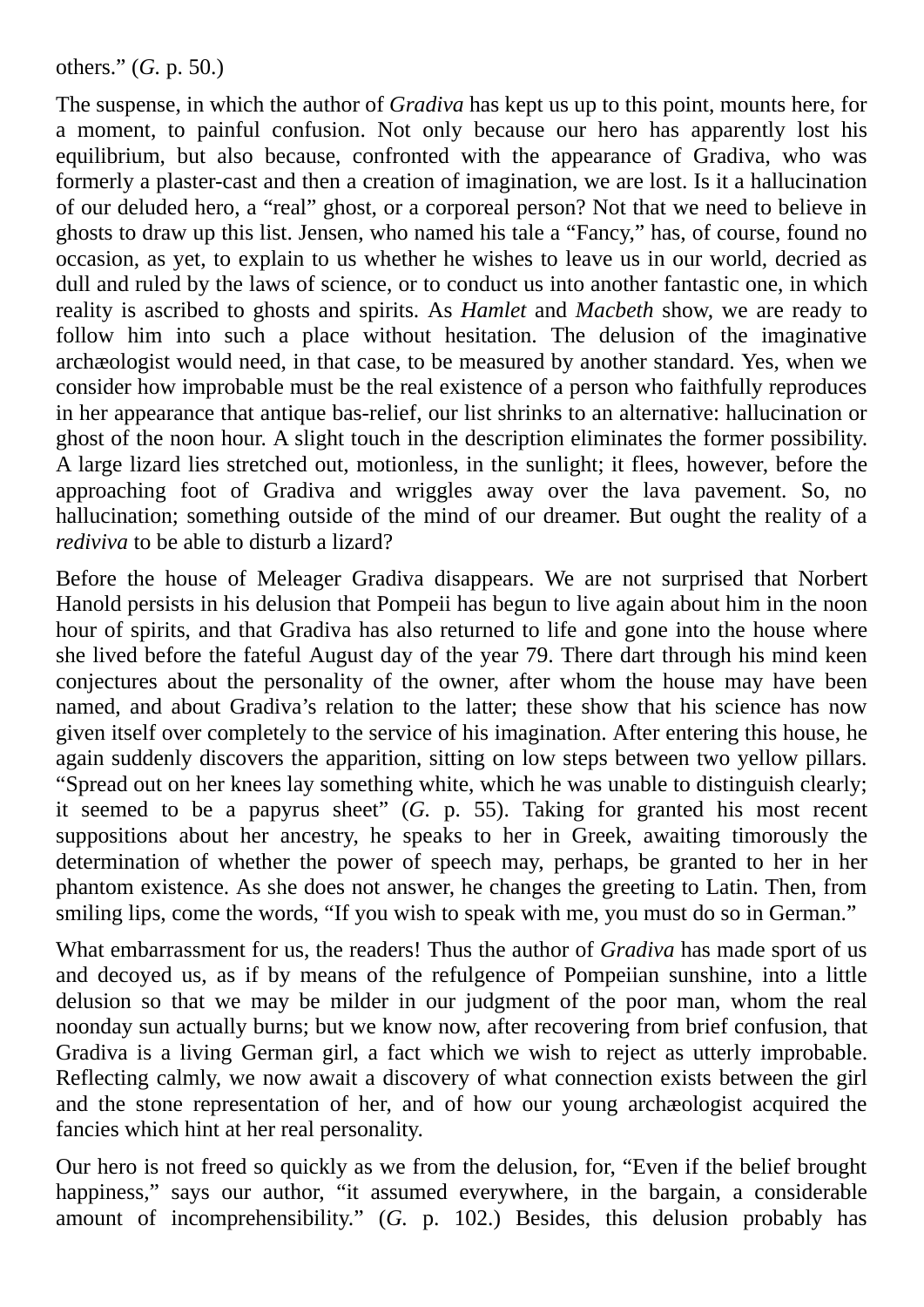subjective roots of which we know nothing, which do not exist for us. He doubtless needs trenchant treatment to bring him back to reality. For the present he can do nothing but adapt the delusion to the wonderful discovery which he has just made. Gradiva, who had perished at the destruction of Pompeii, can be nothing but a ghost of the noon hour, who returns to life for the noon hour of spirits; but why, after the answer given in German, does the exclamation escape him: "I knew that your voice sounded like that"? Not only we, but the girl, too, must ask, and Hanold must admit that he has never heard her voice before, but expected to hear it in the dream, when he called to her, as she lay down to sleep on the steps of the temple. He begs her to repeat that action, but she then rises, directs a strange glance at him, and, after a few steps, disappears between the pillars of the court. A beautiful butterfly had, shortly before that, fluttered about her a few times; in his interpretation it had been a messenger from Hades, who was to admonish the departed one to return, as the noon hour of spirits had passed. The call, "Are you coming here again tomorrow in the noon hour?" Hanold can send after the disappearing girl. To us, however, who venture a more sober interpretation, it will seem that the young lady found something improper in the request which Hanold had made of her, and therefore, insulted, left him, as she could yet know nothing of his dream. May not her delicacy of feeling have realized the erotic nature of the request, which was prompted, for Hanold, only by the connection with his dream?

After the disappearance of Gradiva, our hero examines all the guests at the "Hotel Diomed" table and soon also those of "Hotel Suisse," and can then assure himself that in neither of the only two lodgings known to him in Pompeii is a person to be found who possesses the most remote resemblance to Gradiva. Of course he had rejected, as unreasonable, the supposition that he might really meet Gradiva in one of the two hostelries. The wine pressed on the hot soil of Vesuvius then helps to increase the day's dizziness.

The only certainty about the next day is that Norbert must again be in Meleager's house at noon; and, awaiting the hour, he enters Pompeii over the old city-wall, a way which is against the rules. An asphodel cluster of white bell-flowers seems, as flower of the lower world, significant enough for him to pluck and carry away. All his knowledge of antiquity appears to him, however, while he is waiting, as the most purposeless and indifferent matter in the world, for another interest has acquired control of him, the problem, "what is the nature of the physical manifestation of a being like Gradiva, dead and alive at the same time, although the latter was true only in the noon hour of spirits?" (*G.* p. 64.) He is also worried lest to-day he may not meet the lady sought, because perhaps she may not be allowed to return for a long time, and when he again sees her between the pillars, he considers her appearance an illusion, which draws from him the grieved exclamation, "Oh, that you were still alive!" This time, however, he has evidently been too critical, for the apparition possesses a voice which asks him whether he wishes to bring her the white flower, and draws the man, who has again lost his composure, into a long conversation. Our author informs us, readers, to whom Gradiva has already become interesting as a living personality, that the ill-humoured and repellent glance of the day before has given way to an expression of searching inquisitiveness or curiosity. She really sounds him, demands, in explanation of his remark of the preceding day, when he had stood near her as she lay down to sleep, in this way learns of the dream in which she perished with her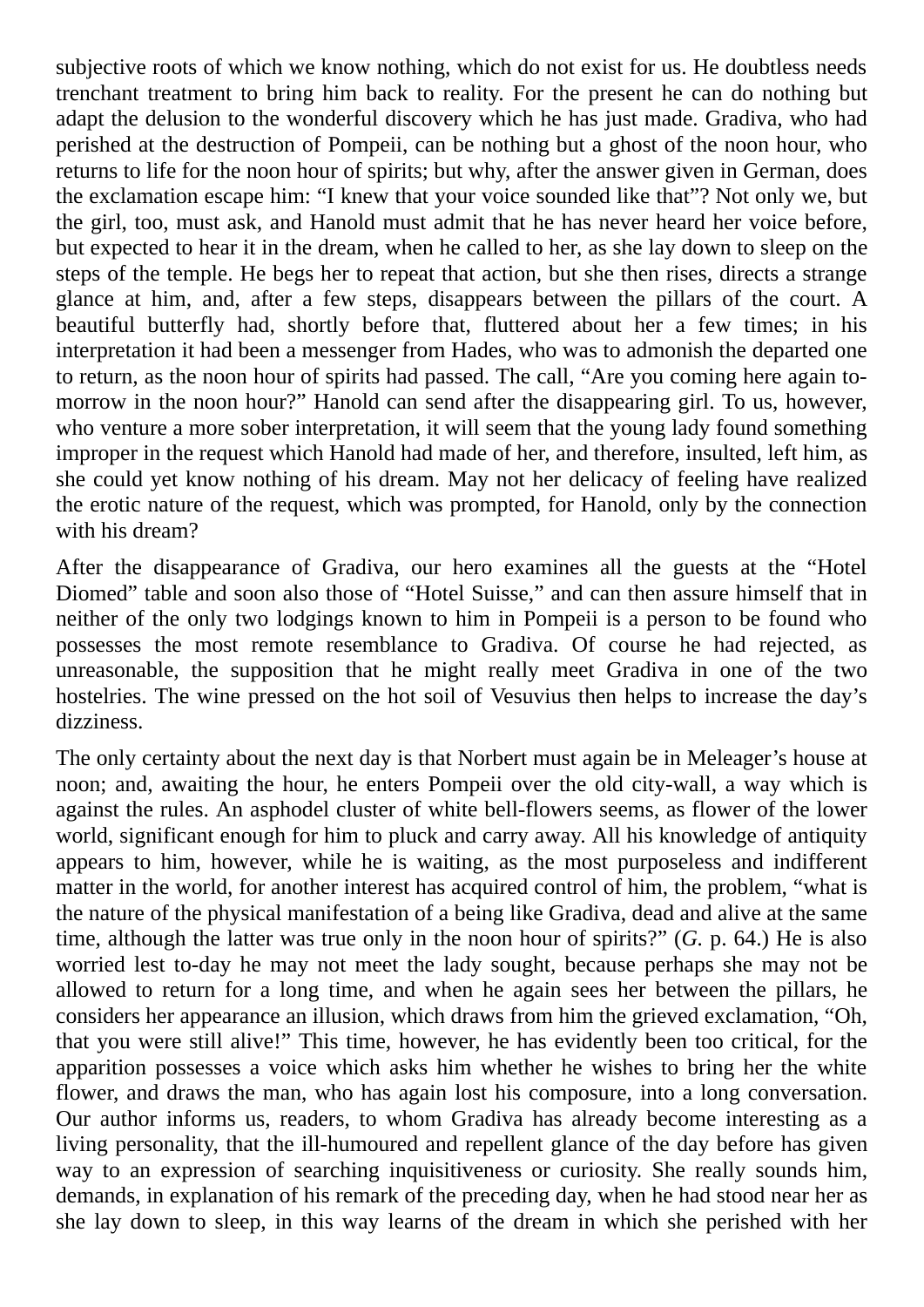native city, then of the bas-relief, and of the position of the foot, which attracted the young archæologist. Now she shows herself ready to demonstrate her manner of walking, whereby the substitution of light, sand-coloured, fine leather shoes for the sandals, which she explains as adaptation to the present, is established as the only deviation from the original relief of Gradiva. Apparently she is entering into his delusion, whose whole range she elicits from him, without once opposing him. Only once she seems to have been wrested from her rôle by a peculiar feeling when, his mind on the bas-relief, he asserts that he has recognized her at first glance. As, at this stage of the conversation, she, as yet, knows nothing of the relief, she must be on the point of misunderstanding Hanold's words, but she has immediately recovered herself again, and only to us will many of her speeches appear to have a double meaning, besides their significance in connection with the delusion, a real, present meaning, as, for example, when she regrets that he did not succeed in confirming the Gradiva-gait on the street. "What a shame; perhaps you would not have needed to take the long journey here." (*G.* p. 69.) She learns also that he has named the bas-relief of her "Gradiva," and tells him that her real name is Zoë!

"The name suits you beautifully, but it sounds to me like bitter mockery, for 'Zoë' means 'life."

"One must adapt himself to the inevitable," she responds. "And I have long accustomed myself to being dead."

With the promise to be at the same place again on the morrow, she takes leave of him, after she has obtained the asphodel cluster. "To those who are more fortunate one gives roses in spring, but for me the flower of oblivion is the right one from your hand." (*G.* p. 70.) Melancholy is suited to one so long dead, who has now returned to life for a few short hours.

We begin now to understand and to hope. If the young lady, in whose form Gradiva is again revived, accepts Hanold's delusion so completely, she does it probably to free him from it. No other course is open; by opposition, one would destroy that possibility. Even the serious treatment of a real condition of this kind could proceed no differently than to place itself first on the ground story of the delusion-structure, and investigate it then as thoroughly as possible. If Zoë is the right person, we shall soon learn how one cures delusions like those of our hero. We should also like to know how such a delusion originates. It would be very striking, and yet not without example and parallel, if the treatment and investigation of the delusion should coincide and, while it is being analysed, result in the explanation of its origin. We have a suspicion, of course, that our case might then turn out to be an "ordinary" love story, but one may not scorn love as a healing power for delusions; and was not our hero's captivation by the Gradiva-relief also a complete infatuation, directed, to be sure, at the past and lifeless?

After Gradiva's disappearance, there is heard once more a distant sound like the merry note of a bird flying over the city of ruins. The man who has remained behind picks up something white, which Gradiva has left, not a papyrus leaf, but a sketch-book with pencil drawings of Pompeii. We should say that the fact that she has forgotten the little book, in this place, is a pledge of her return, for we assert that one forgets nothing without a secret reason or a hidden motive.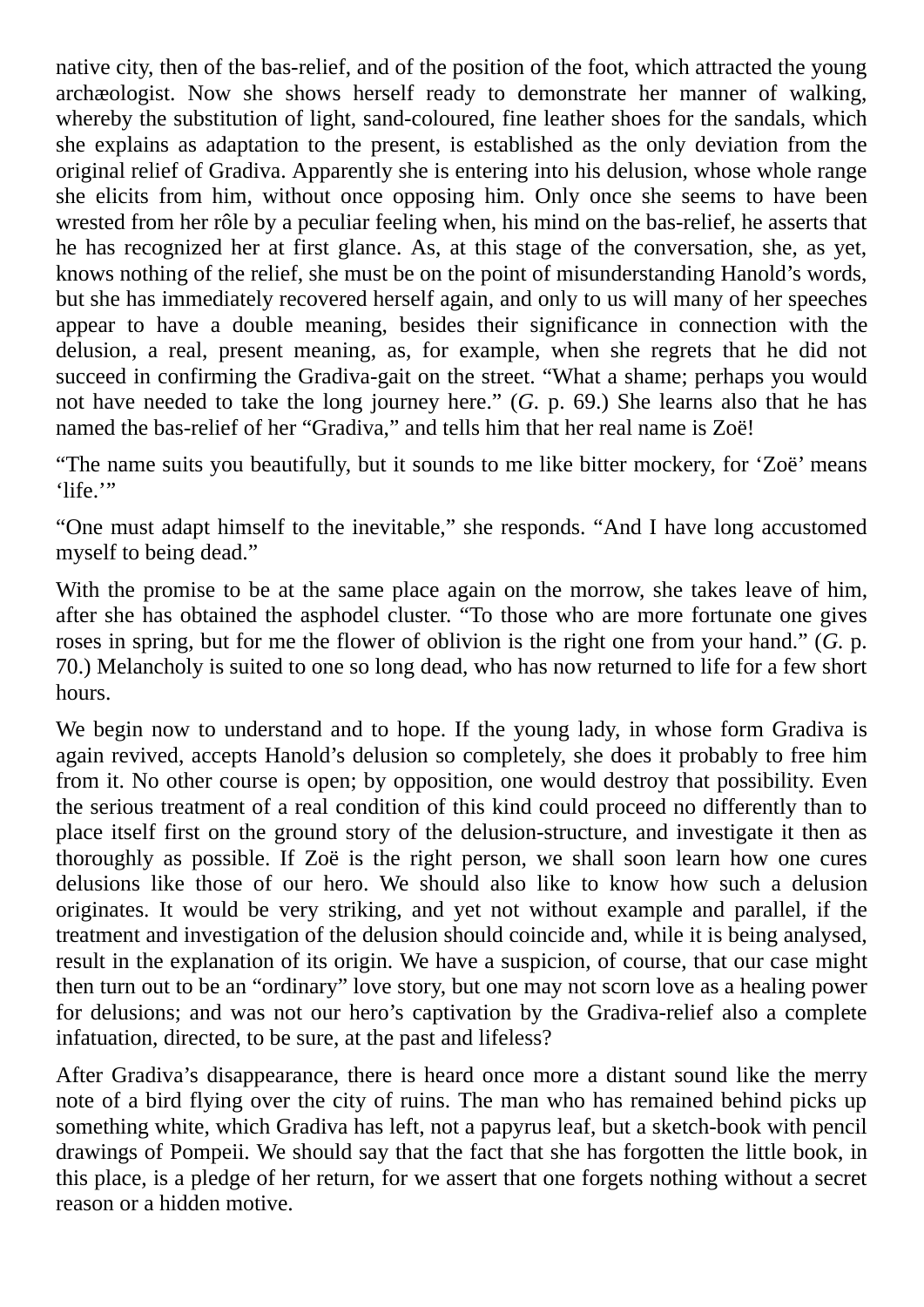The remainder of the day brings to our hero all sorts of remarkable discoveries and facts, which he neglects to fit together. In the wall of the portico where Gradiva disappeared, he notices to-day a narrow cleft, which is, however, wide enough to afford passage to an unusually slender figure. He recognizes the fact that Zoë-Gradiva does not need to sink into the ground here, an idea which is so senseless that he is now ashamed of the discarded belief, but that she uses this route to go back to her tomb. A faint shadow seems to him to dissolve at the end of the Street of Tombs, before the so-called Villa of Diomede. Dizzy, as on the previous day, and occupied with the same problem, he wanders now about Pompeii, wondering of what physical nature Zoë-Gradiva may be and whether one might feel anything if one touched her hand. A peculiar impulse urges him to undertake this experiment, and yet an equally great timidity in connection with the idea restrains him. On a hot, sunny slope he meets an older man who, from his equipment, must be a zoologist or a botanist, and seems to be busy catching things. The latter turns to him and says: "Are you interested in *Faraglionensis*? I should hardly have supposed it, but it seems thoroughly probable that they are found, not only in the *Faraglioni* of Capri, but also dwell permanently on the mainland. The method suggested by my colleague, Eimer, is really good; I have already used it often with the best of success. Please remain quite still." (*G.* p. 74.) The speaker stops talking then, and holds a little snare, made of a long grass-blade, before a narrow crevice, from which the blue, chatoyant, little head of a lizard peeps. Hanold leaves the lizard-hunter with the critical thought that it is hardly credible what foolishly remarkable purposes can cause people to make the long trip to Pompeii, in which criticism he does not, of course, include himself and his intention of seeking footprints of Gradiva in the ashes of Pompeii. The gentleman's face, moreover, seems familiar to him, as if he has noticed it casually in one of the two hotels; the man's manner of addressing him has also sounded as if directed at an acquaintance. As he continues his wandering, a side street leads him to a house not previously discovered by him; this proves to be the "Albergo del Sole." The hotel-keeper, who is not busy, avails himself of the opportunity to recommend highly his house and the excavated treasures in it. He asserts that he was present when there were found near the Forum the young lovers who, on realizing their inevitable destruction, had clasped each other in firm embrace and thus awaited death. Hanold has already heard of that before, and shrugged his shoulders over it, as a fabulous invention of some especially imaginative narrator, but to-day the words of the hotel-keeper awaken in him credulity, which soon stretches itself more when the former brings forth a metal brooch encrusted with green patina, which, in his presence, was gathered, with the remains of the girl, from the ashes. He secures this brooch without further critical consideration, and when, as he is leaving the hotel, he sees in an open window, nodding down, a cluster of white asphodel blossoms, the sight of the graveflower thrills him as an attestation of the genuineness of his new possession.

With this brooch, however, a new delusion takes possession of him or, rather, the old one continues for a while, apparently not a good omen for the treatment which has been started. Not far from the Forum a couple of young lovers were excavated in an embrace, and in the dream he saw Gradiva lie down to sleep in that very neighbourhood, at the Apollo temple. Was it not possible that in reality she went still farther from the Forum to meet there some one with whom she then died?

A tormenting feeling, which we can perhaps compare to jealousy, originates from this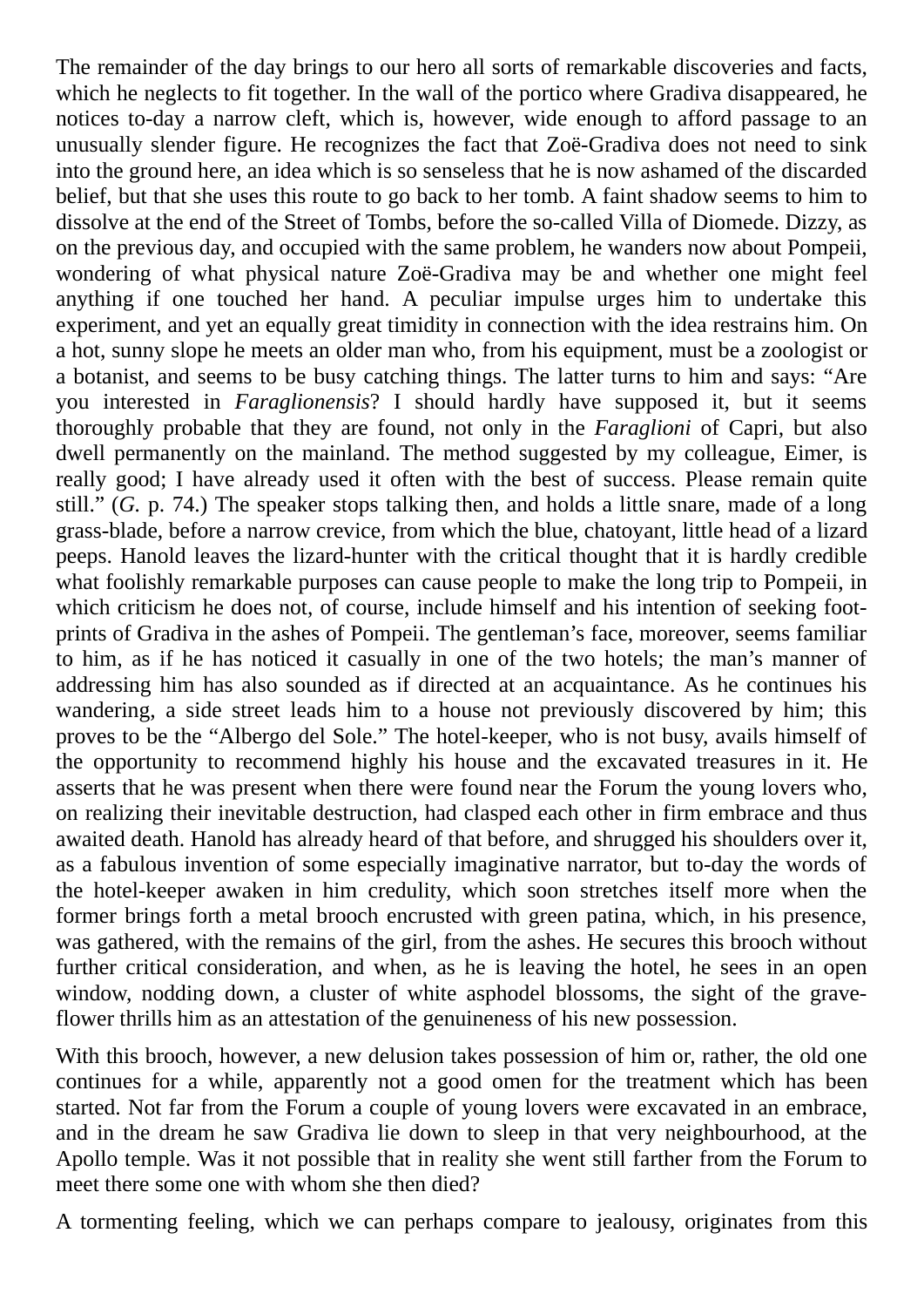supposition. He appeases it by referring to the uncertainty of the combination, and so far regains his senses as to be able to have his evening meal in "Hotel Diomed." His attention is attracted by two newly arrived guests, a man and a woman, whom, because of a certain resemblance, he considers brother and sister—in spite of the difference in the colour of their hair. They are the first people whom he has encountered on this trip who seem possibly congenial. A red Sorrento rose, which the young girl wears, awakes in him some memory—he cannot recall what. Finally he goes to bed and dreams; it is remarkable nonsense, but apparently concocted of the day's experiences. "Somewhere in the sun Gradiva sat making a trap out of a blade of grass, in order to catch a lizard, and she said, 'Please stay quite still—my colleague is right; the method is really good, and she has used it with greatest success!'" He resists the dream, even in his sleep, with the criticism that it is, of course, utter madness, and he succeeds in getting rid of it with the aid of an invisible bird, who utters a short, merry call and carries the lizard away in his beak.

In spite of all this ghostly visitation, he awakes rather cleared and settled mentally. A rosebush, which bears flowers of the kind that he noticed yesterday on the young lady, recalls to him that in the night some one said that in the spring one gave roses. He plucks some of the roses involuntarily, and there must be some association with these which has a liberating effect upon his mind. Rid of his aversion to human beings, he takes the customary road to Pompeii, laden with the roses, the brooch and the sketch-book, and occupied by the different problems relating to Gradiva. The old delusion has become full of flaws; he already doubts if she is permitted to stay in Pompeii in the noon hour only, and not at other times. Emphasis, on that account, is transferred to the object recently acquired, and the jealousy connected with it torments him in all sorts of disguises. He might almost wish that the apparition should remain visible to only his eyes and escape the notice of others; in that way, he might consider her his exclusive property. During his ramble awaiting the noon hour he has a surprising encounter. In the Casa del Fauno he happens upon two people who doubtless believe themselves undiscoverable in a nook, for they are embracing each other and their lips meet. With amazement he recognizes in them the congenial couple of yesterday evening; but for brother and sister their present position, the embrace and the kiss are of too long duration. So it is a couple of lovers, probably a young bridal couple, another Augustus and Gretchen. Strange to relate, the sight of this now arouses in him nothing but pleasure, and fearful, as if he had disturbed a secret act of devotion, he withdraws unobserved. A deference which has long been lacking in him has been restored.

Arriving at Meleager's house, he is afraid that he may find Gradiva in the company of another man, and becomes so excited about it that he can find no other greeting for her than the question: "Are you alone?" With difficulty she makes him realize that he has picked the roses for her; he confesses to her the latest delusion, that she is the girl who was found in the Forum in her lover's embrace and to whom the green brooch had belonged. Not without mockery, she inquires if he found the piece in the sun. The latter—here called "Sole"—brings to light many things of that sort. As cure for the dizziness which he admits, she proposes to him to share a lunch with her and offers him half of a piece of white bread wrapped in tissue paper; the other half of this she consumes with apparent appetite. Thereat her faultless teeth gleam between her lips and, in biting the crust, cause a slight crunching sound. To her remark, "It seems to me as if we had already eaten our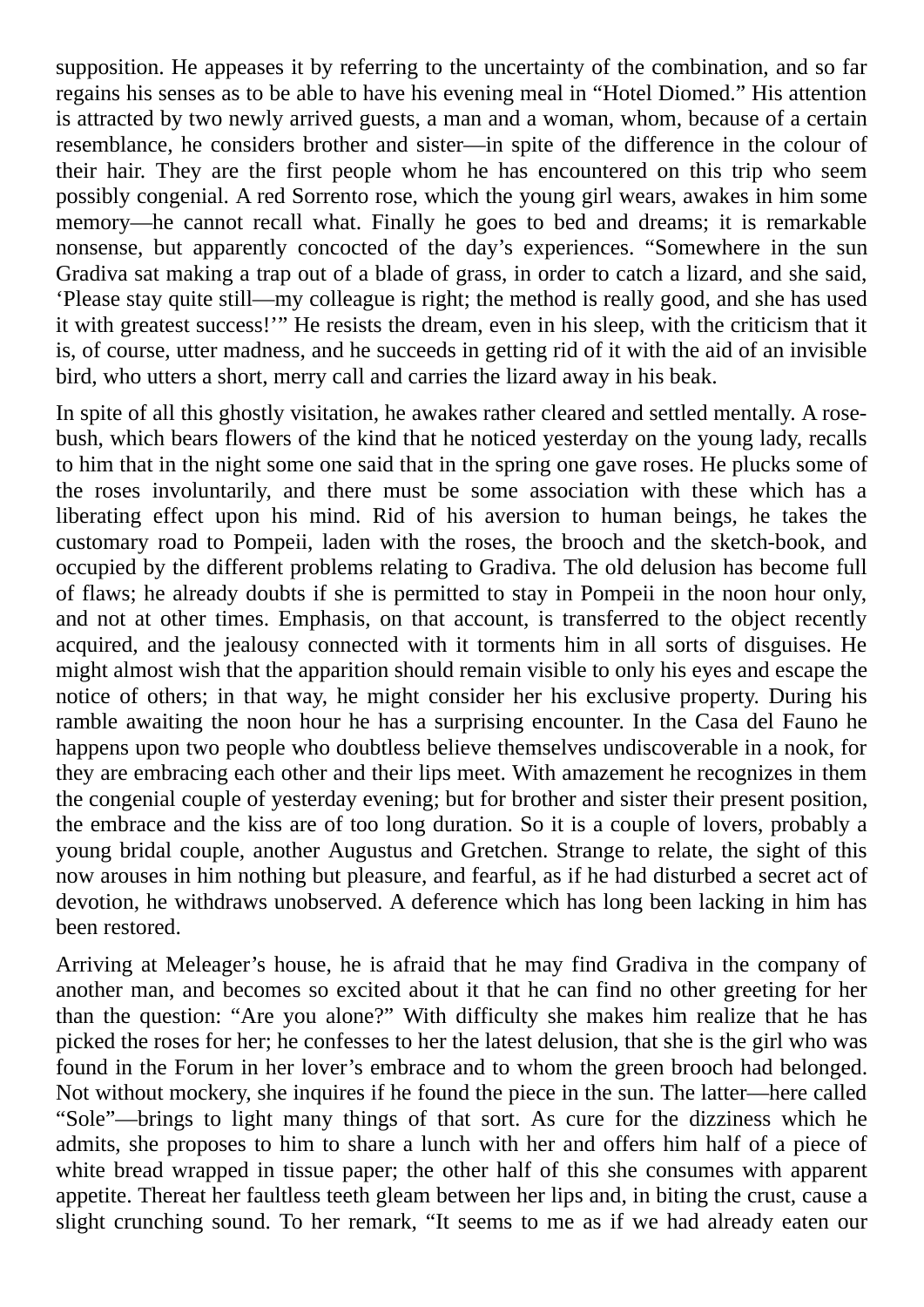bread thus together once two thousand years ago. Can't you remember it?" (*G.* p. 88.) he cannot answer, but the strengthening of his mind by the nourishment, and all the evidences of present time in her do not fail to have effect on him. Reason stirs in him and makes him doubt the whole delusion that Gradiva is only a noonday ghost; on the other hand, there is the objection that she, herself, has just said that she had already shared her repast with him two thousand years ago. As a means of settling this conflict there occurs to him an experiment which he executes with slyness and restored courage. Her left hand, with its slender fingers, is resting on her knees, and one of the house-flies, about whose boldness and worthlessness he formerly became so indignant, alights on this hand. Suddenly Hanold's hand rises and claps, with no gentle stroke, on the fly and on Gradiva's hand. This bold experiment affords him twofold success: first the joyous conviction that he actually touched a really living, warm hand, then, however, a reprimand, before which he starts up in terror from his seat on the step. For from Gradiva's lips come the words, after she has recovered from her amazement, "You are surely apparently crazy, Norbert Hanold."

Calling a person by name is recognized as the best method of awakening him, when he is sleeping, or of awakening a somnambulist. Unfortunately we are not permitted to observe the results, for Norbert Hanold, of Gradiva's calling his name, which he had told to no one in Pompeii. For at this critical moment, the congenial lovers appear from the Casa del Fauno and the young lady calls, in a tone of pleasant surprise, "Zoë! You here, too? and also on your honeymoon? You have not written me a word about it, you know." Before this new proof of the living reality of Gradiva, Hanold flees.

Zoë-Gradiva, too, is not most pleasantly surprised by the unexpected visit which disturbs her, it seems, in an important piece of work. Soon composed, she answers the question with a glib speech, in which she informs her friend, and especially us, about the situation; and thereby she knows how to get rid of the young couple. She extends her compliments, but she is not on her wedding-trip. "The young man who just went out is labouring also under a remarkable delusion; it seems to me that he believes a fly is buzzing in his head; well, every one has, of course, some kind of bee in his bonnet. As is my duty, I have some knowledge of entomology and can, therefore, be of a little service in such cases. My father and I live in the 'Sole'; he, too, had a sudden and pleasing idea of bringing me here with him if I would be responsible for my own entertainment and make no demands upon him. I said to myself that I should certainly dig up something interesting alone here. Of course I had not reckoned at all on the find which I made—I mean the good fortune of meeting you, Gisa." (*G.* p. 92.) Zoë now feels obliged to leave at once, to be company for her father at the "Sole." So she goes, after she has introduced herself to us as the daughter of the zoologist and lizard-catcher, and has admitted in ambiguous words her therapeutic intentions and other secret ones. The direction which she takes is not that of the "Sun Hotel," in which her father is awaiting her, but it seems to her, too, that in the region of the Villa of Diomede a shadowy form is seeking its burial-place and disappears under one of the monuments; therefore, with foot poised each time almost perpendicularly, she directs her steps to the Street of Tombs. Thither, in shame and confusion, Hanold has fled, and is wandering up and down in the portico of the court without stopping, occupied with settling the rest of his problem by mental efforts. One thing has become unimpeachably clear to him; that he was utterly foolish and irrational to believe that he communed with a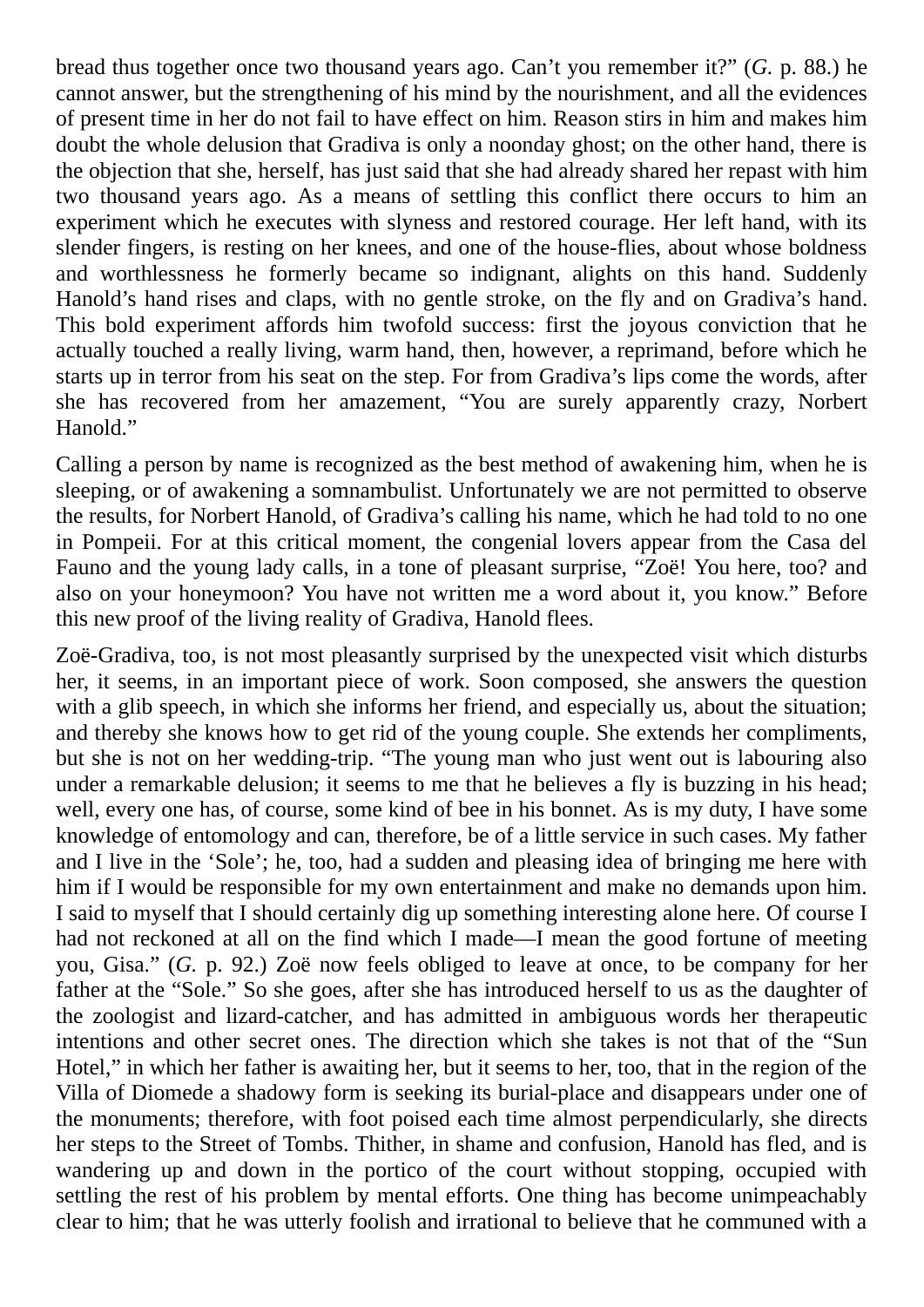young Pompeiian girl who had become more or less physically alive again; and this clear insight into his madness forms incontestably an essential bit of progress in the return to sound reason. On the other hand, however, this living girl, with whom other people also communicate, as with one of a corporeal reality like theirs, is Gradiva, and she knows his name; for the solution of this riddle his scarcely awakened reason is not strong enough. Emotionally, also, he is not calm enough to be equal to so difficult a task, for he would most gladly have been buried two thousand years ago in the Villa of Diomede, only to be sure of never meeting Zoë-Gradiva again. A violent longing to see her struggles meanwhile with the remnants of the inclination to flee, which has persisted in him.

Turning at one of the four corners of the colonnade, he suddenly recoils. On a fragmentary wall-ruin there sits one of the girls who met death here in the Villa of Diomede; but that attempt to take refuge again in the realm of madness is soon put aside; no, it is Gradiva, who has apparently come to give him the last bit of her treatment. She interprets rightly his first instinctive movement to flee, as an attempt to leave the place, and points out to him that he cannot escape, for outside a frightful cloudburst is in progress. The merciless girl begins the examination with the question as to what he intended in connection with the fly on her hand. He does not find courage to make use of a definite pronoun, but acquires the more valuable kind needed to put the deciding question.

"I was—as they say—somewhat confused mentally and ask pardon that I—the hand—in that way—how I could be so stupid, I can't understand—but I can't understand either how its owner could use my name in upbraiding me for my—my madness." (*G.* p. 98.)

"Your power of understanding has not yet progressed that far, Norbert Hanold. Of course, I cannot be surprised, for you have long ago accustomed me to it. To make that discovery again, I should not have needed to come to Pompeii, and you could have confirmed it for me a good hundred miles nearer."

"A good hundred miles nearer; diagonally across from your house, in the corner house; in my window, in a cage, is a canary," she discloses to the still bewildered man.

This last word touches the hero like a memory from afar. That is surely the same bird whose song has suggested to him the trip to Italy.

"In that house lives my father, Richard Bertgang, professor of zoology."

As his neighbour, therefore, she is acquainted with him and his name. It seems as if the disappointment of a superficial solution is threatening us—a solution unworthy of our expectations.

As yet Norbert Hanold shows no regained independence of thought, when he repeats, "Then are you—are you Miss Zoë Bertgang? But she looked quite different——"

Miss Bertgang's answer shows then that other relations besides those of neighbourliness have existed between them. She knows how to intercede for the familiar manner of address, which he has, of course, used to the noonday spirit, but withdrawn again from the living girl; she makes former privileges of use to her here. "If you find that form of address more suitable between us, I can use it too, you know, but the other came to me more naturally. I don't know whether I looked different when we used to run about before with each other as friends, every day, and occasionally beat and cuffed each other for a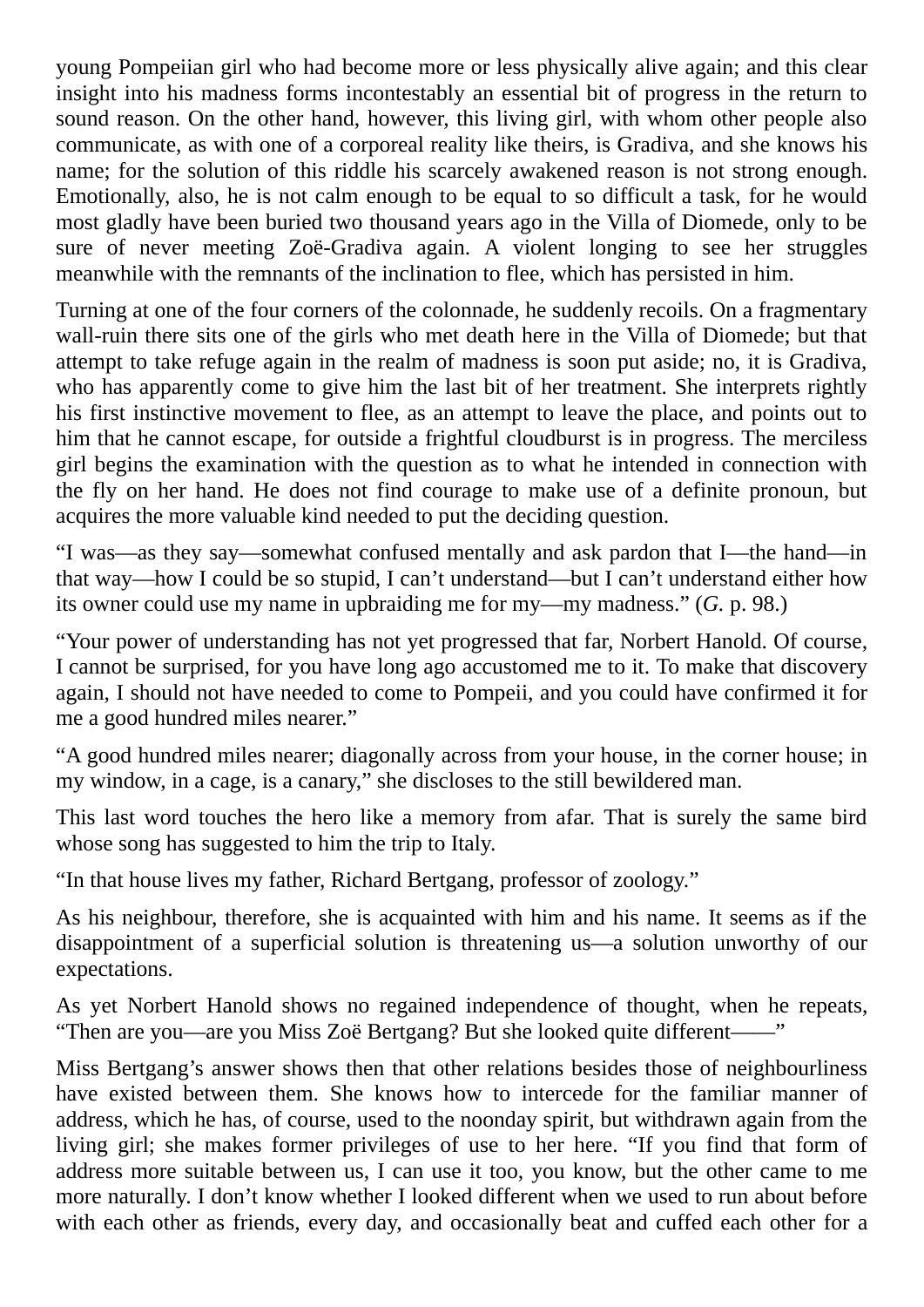change, but if, in recent years, you had favoured me with even one glance you might perhaps have seen that I have looked like this for a long time."

A childhood friendship had therefore existed between the two, perhaps a childhood love, from which the familiar form of address derived its justification. Isn't this solution perhaps as superficial as the one first supposed? The fact that it occurs to us that this childhood relation explains in an unexpected way so many details of what has occurred in the present intercourse between them makes the matter essentially deeper. Does it not seem that the blow on Zoë-Gradiva's hand which Norbert Hanold has so splendidly motivated by the necessity of solving, experimentally, the question of the physical existence of the apparition, is, from another standpoint, remarkably similar to a revival of the impulse for "beating and cuffing," whose sway in childhood Zoë's words have testified to? And when Gradiva puts to the archæologist the question whether it does not seem to him that they have once already, two thousand years ago, shared their luncheon, does not the incomprehensible question become suddenly senseful, when we substitute for the historical past the personal childhood, whose memories persist vividly for the girl, but seem to be forgotten by the young man? Does not the idea suddenly dawn upon us that the fancies of the young man about his Gradiva may be an echo of his childhood memories? Then they would, therefore, be no arbitrary products of his imagination, but determined, without his knowing it, by the existing material of childhood impressions already forgotten, but still active in him. We must be able to point out in detail the origin of these fancies, even if only by conjecture. If, for instance, Gradiva must be of pure Greek ancestry, the daughter of a respected man, perhaps of a priest of Ceres, that predisposes us fairly well for an after-effect of the knowledge of her Greek name—Zoë, and of her membership in the family of a professor of zoology. If, however, these fancies of Hanold's are transformed memories, we may expect to find in the disclosures of Zoë Bertgang, the suggestion of the sources of these fancies. Let us listen; she tells us of an intimate friendship of childhood; we shall soon learn what further development this childhood relation had in both.

"Then up to the time when people call us 'Backfisch,' for some unknown reason, I had really acquired a remarkable attachment for you, and thought that I could never find a more pleasing friend in the world. Mother, sister, or brother I had not, you know; to my father a slow-worm in alcohol was far more interesting than I, and people (I count girls such) must surely have something with which they can occupy their thoughts and the like. Then you were that something, but when archæology overcame you, I made the discovery that you—excuse the familiarity, but your new formality sounds absurd to me—I was saying that I imagined that you had become an intolerable person, who had no longer, at least for me, an eye in his head, a tongue in his mouth, nor any of the memories that I retained of our childhood friendship. So I probably looked different from what I did formerly, for when, occasionally, I met you at a party, even last winter, you did not look at me and I did not hear your voice; in this, of course, there was nothing that marked me out especially, for you treated all the others in the same way. To you I was but air, and you, with your shock of light hair, which I had formerly pulled so often, were as boresome, dry and tongue-tied as a stuffed cockatoo and at the same time as grandiose as an archæopteryx; I believe the excavated antediluvian bird-monster is so called; but that your head harboured an imagination so magnificent as here in Pompeii to consider me as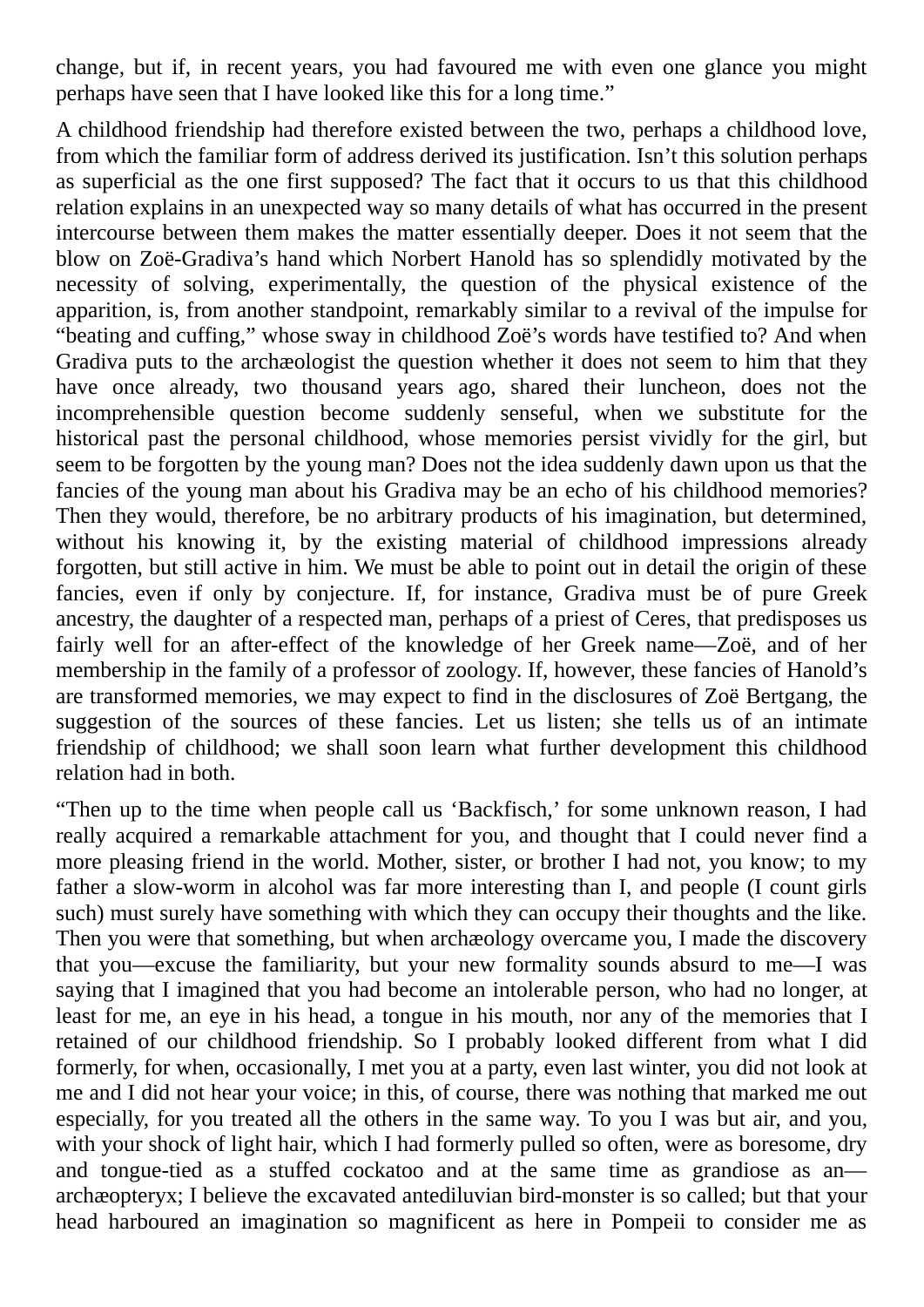something excavated and restored to life—I had not surmised that of you, and when you suddenly stood before me unexpectedly, it cost me some effort at first to understand what kind of incredible fancy your imagination had invented. Then I was amused and, in spite of its madness, it was not entirely displeasing to me. For, as I said, I had not expected it of you." (*G.* p. 101.)

So she thus tells us clearly enough what, with the years, has become of the childhood friendship for both of them. With her it expanded into an intense love affair, for one must have something, you know, to which one, that is, a girl, pins her affections. Miss Zoë, the incarnation of cleverness and clarity, makes her psychic life, too, quite transparent for us. If it is already the general rule for a normal girl that she first turns her affection to her father, she is especially ready to do it, she who has no one but her father in her family; but this father has nothing left for her; the objects of science have captured all his interest. So she has to look around for another person, and clings with especial fervour to the playmate of her youth. When he, too, no longer has any eyes for her, it does not destroy her love, rather augments it, for he has become like her father, like him absorbed by science and, by it, isolated from life and from Zoë. So it is granted to her to be faithful in unfaithfulness, to find her father again in her beloved, to embrace both with the same feeling as we may say, to make them both identical in her emotions. Where do we get justification for this little psychological analysis, which may easily seem autocratic? In a single, but intensely characteristic detail the author of the romance gives it to us. When Zoë pictures for us the transformation of the playmate of her youth, which seems so sad for her, she insults him by a comparison with the archæopteryx, that bird-monster which belongs to the archæology of zoology. So she has found a single concrete expression for identifying the two people; her resentment strikes the beloved as well as the father with the same word. The archæopteryx is, so to speak, the compromise, or intermediary representation in which the folly of her beloved coincides with her thought of an analogous folly of her father.

With the young man, things have taken a different turn. The science of antiquity overcame him and left to him interest only in the women of bronze and stone. The childhood friendship died, instead of developing into a passion, and the memories of it passed into such absolute forgetfulness that he does not recognize nor pay any attention to the friend of his youth, when he meets her in society. Of course, when we continue our observations, we may doubt if "forgetfulness" is the right psychological term for the fate of these memories of our archæologist. There is a kind of forgetting which distinguishes itself by the difficulty with which the memory is awakened, even by strong objective appeals, as if a subjective resistance struggled against the revival. Such forgetting has received the name "repression" in psychopathology; the case which Jensen has presented to us seems to be an example of repression. Now we do not know, in general, whether, in psychic life, forgetting an impression is connected with the destruction of its memory-trace; about repression we can assert with certainty that it does not coincide with the destruction, the obliteration, of the memory. The repressed material cannot, as a rule, break through, of itself, as a memory, but remains potent and effective. Some day, under external influence, it causes psychic results which one may accept as products of transformation or as remnants of forgotten memories; and if one does not view them as such, they remain incomprehensible. In the fancies of Norbert Hanold about Gradiva, we thought we recognized already the remnants of the repressed memories of his childhood friendship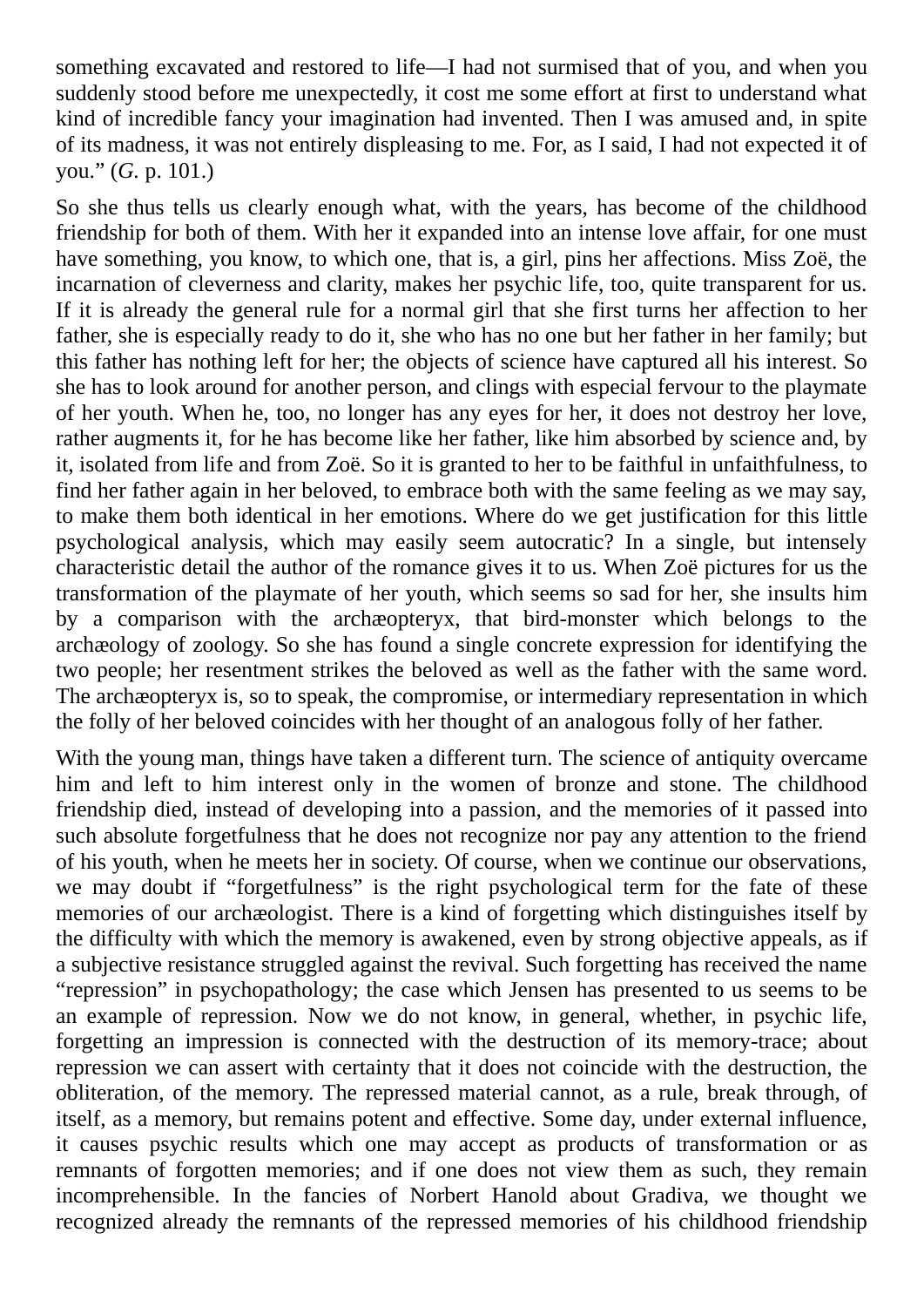with Zoë Bertgang. Quite legitimately one may expect such a recurrence of the repressed material, if the man's erotic feelings cling to the repressed ideas, if his erotic life has been involved in the repression. Then there is truth in the old Latin proverb which was perhaps originally aimed at expulsion through external influences, not at inner conflict: "You may drive out natural disposition with a two-pronged fork, but it will always return," but it does not tell all, announces only the fact of the recurrence of repressed material, and does not describe at all the most remarkable manner of this recurrence, which is accomplished as if by malicious treason; the very thing which has been chosen as a means of repression —like the "two-pronged fork" of the proverb—becomes the carrier of the thing recurring; in and behind the agencies of repression the material repressed finally asserts itself victoriously. A well-known etching by Félicien Rops illustrates this fact, which is generally overlooked and lacks acceptance, more impressively than many explanations could; and he does it in the typical case of the repression in the lives of saints and penitents. From the temptations of the world, an ascetic monk has sought refuge in the image of the crucified Saviour. Then, phantom-like, this cross sinks and, in its stead, there rises shining, the image of a voluptuous, unclad woman, in the same position of the crucifixion. Other painters of less psychological insight have, in such representations of temptation, depicted sin as bold and triumphant, near the Saviour on the cross. Rops, alone, has allowed it to take the place of the Saviour on the cross; he seems to have known that the thing repressed proceeds, at its recurrence, from the agency of repression itself.

If Norbert Hanold were a living person, who had, by means of archæology, driven love and the memory of his childhood friendship out of his life, it would now be legitimate and correct that an antique relief should awaken in him the forgotten memory of the girl beloved in his childhood; it would be his well-deserved fate to have fallen in love with the stone representation of Gradiva, behind which, by virtue of an unexplained resemblance, the living and neglected Zoë becomes effective.

Miss Zoë, herself, seems to share our conception of the delusion of the young archæologist, for the pleasure which she expresses at the end of her "unreserved, detailed and instructive lecture" is hardly based on anything other than her readiness to refer his entire interest in Gradiva to her person. This is exactly what she does not believe him capable of, and what, in spite of all the disguises of the delusion, she recognizes as such. Her psychic treatment of him has a beneficent effect; he feels himself free, as the delusion is now replaced by that of which it can be only a distorted and unsatisfactory copy. He immediately remembers and recognizes her as his good, cheerful, clever comrade who has not changed essentially; but he finds something else most strange—

"That a person must die to become alive again," says the girl, "but for archæologists that is of course necessary." (*G.* p. 102.) She has apparently not yet pardoned him for the détour which he made from the childhood friendship through the science of antiquity to this relation which has recently been established.

"No, I mean your name—Because Bertgang has the same meaning as Gradiva and signifies 'the one splendid in walking.'" (*G.* p. 102.)

Even we are not prepared for that. Our hero begins to rise from his humility and to play an active rôle. He is, apparently, entirely cured of his delusion, lifted far above it, and proves this by tearing asunder the last threads of the web of delusion. Patients, also, who have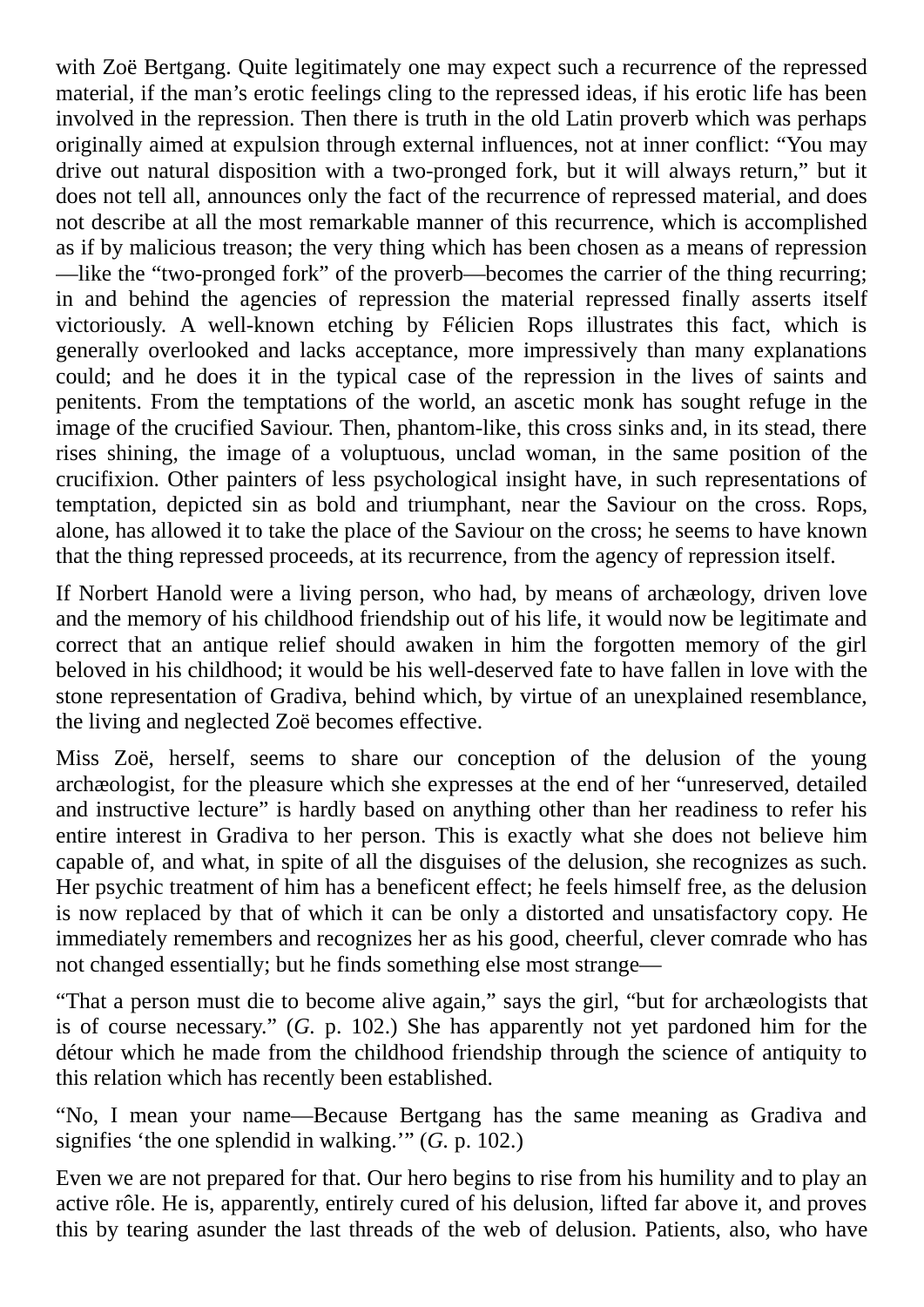been freed from the compulsion of their delusion, by the disclosure of the repression behind it, always act in just that way. When they have once understood, they themselves offer the solutions for the last and most significant riddles of their strange condition in suddenly emerging ideas. We had already believed, of course, that the Greek ancestry of the mythical Gradiva was an after-effect of the Greek name, Zoë, but with the name, Gradiva, we had ventured nothing; we had supposed it the free creation of Norbert Hanold's imagination, and behold! this very name now shows itself to be a remnant, really a translation of the repressed family-name of the supposedly forgotten beloved of his youth.

The derivation and solution of the delusion are now completed. What follows may well serve as a harmonious conclusion of the tale. In regard to the future, it can have only a pleasant effect on us, if the rehabilitation of the man, who formerly had to play the lamentable rôle of one needing to be cured, progresses, and he succeeds in awakening in the girl some of the emotions which he formerly experienced. Thus it happens that he makes her jealous by mentioning the congenial young lady, who disturbed them in Meleager's house, and by the acknowledgment that the latter was the first girl who had impressed him much. When Zoë is then about to take a cool departure, with the remark that now everything is reasonable again, she herself not least of all, that he might look up Gisa Hartleben, or whatever her name might now be, and be of scientific assistance to her about the purpose of her stay in Pompeii, but she has to go now to the "Albergo del Sole" where her father is already waiting for her at lunch, perhaps they may see each other again some time at a party in Germany or on the moon, he seizes upon the troublesome fly as a means of taking possession of her cheek, first, and then of her lips, and assumes the aggressive, which is the duty of a man in the game of love. Only once more does a shadow seem to fall on their happiness, when Zoë reminds him that now she must really go to her father, who will otherwise starve in the "Sole." "Your father—what will he——?" (*G.* p. 106.)

But the clever girl knows how to silence the apprehension quickly. "Probably he will do nothing; I am not an indispensable piece in his zoological collection; if I were, my heart would probably not have clung to you so unwisely." Should the father, however, by way of exception, in this case, have an opinion different from hers, there is a sure method. Hanold needs only to go over to Capri, there catch a *lacerta faraglionensis*, for which purpose he may practise the technique on her little finger, then set the animal free again here, catch it before the eyes of the zoologist and give him the choice of the *faraglionensis* on the mainland or his daughter, a proposal in which mockery, as one may easily note, is combined with bitterness, an admonition to the betrothed, also, not to follow too closely the model after which his beloved has chosen him. Norbert Hanold sets us at rest on this matter, as he expresses, by all sorts of apparently trivial symptoms, the great transformation which has come over him. He voices the intention of taking a wedding trip with his Zoë to Italy and Pompeii, as if he had never been indignant at the newly married travellers, Augustus and Gretchen. His feelings towards this happy couple, who so unnecessarily travelled more than one hundred miles from their German home, have entirely disappeared from his memory. Certainly the author is right when he cites such weakening of memory as the most valuable mark of a mental change. Zoë replies to the announced desire about the destination of their journey, "*by her childhood friend who had,*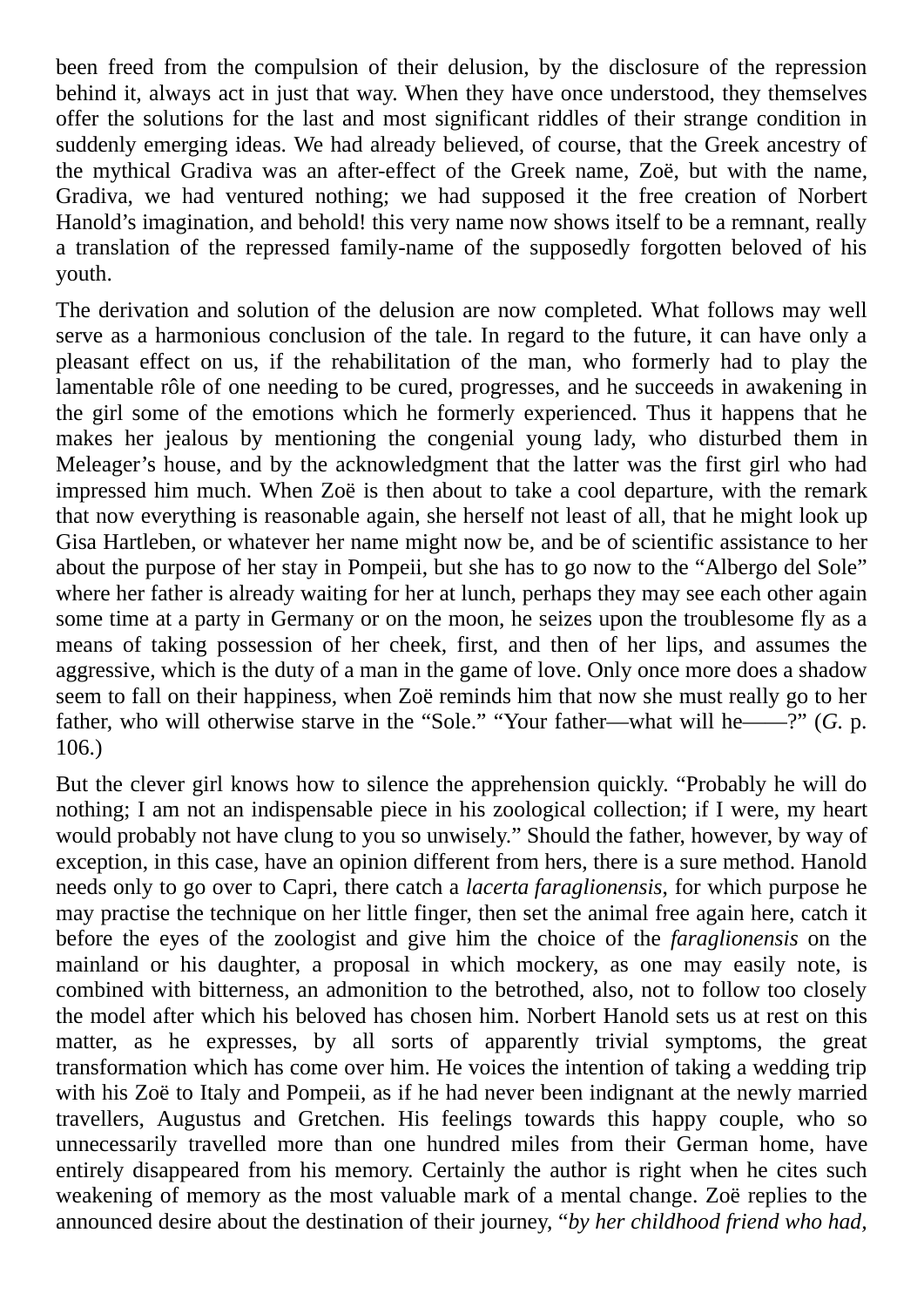*in a way, also been excavated from the ashes*," (*G.* p. 108), that she does not yet feel quite alive enough for such geographical decision.

Beautiful reality has now triumphed over the delusion. Yet an honour still awaits the latter before the two leave Pompeii. When they have arrived at the Hercules Gate, where, at the beginning of the Strada Consolare, old stepping-stones cross the street, Norbert Hanold stops and asks the girl to go ahead. She understands him and, "raising her dress slightly with her left hand, Gradiva *rediviva* Zoë Bertgang, viewed by him with dreamily observing eyes, crossed with her calmly buoyant walk, through the sunlight, over the stepping-stones." With the triumph of eroticism, what was beautiful and valuable in the delusion is now acknowledged.

With the last comparison of "the childhood friend excavated from the ashes," the author of the story has, however, put into our hand the key of the symbolism which the delusion of the hero made use of in the disguise of the repressed memory. There is no better analogy for repression, which at the same time makes inaccessible and conserves something psychic, than the burial which was the fate of Pompeii, and from which the city was able to arise again through work with the spade. Therefore in his imagination the young archæologist had to transport to Pompeii the original figure of the relief which reminded him of the forgotten beloved of his youth. Jensen, however, had a good right to linger over the significant resemblance which his fine sense traced out between a bit of psychic occurrence in the individual and a single historical event in the history of man.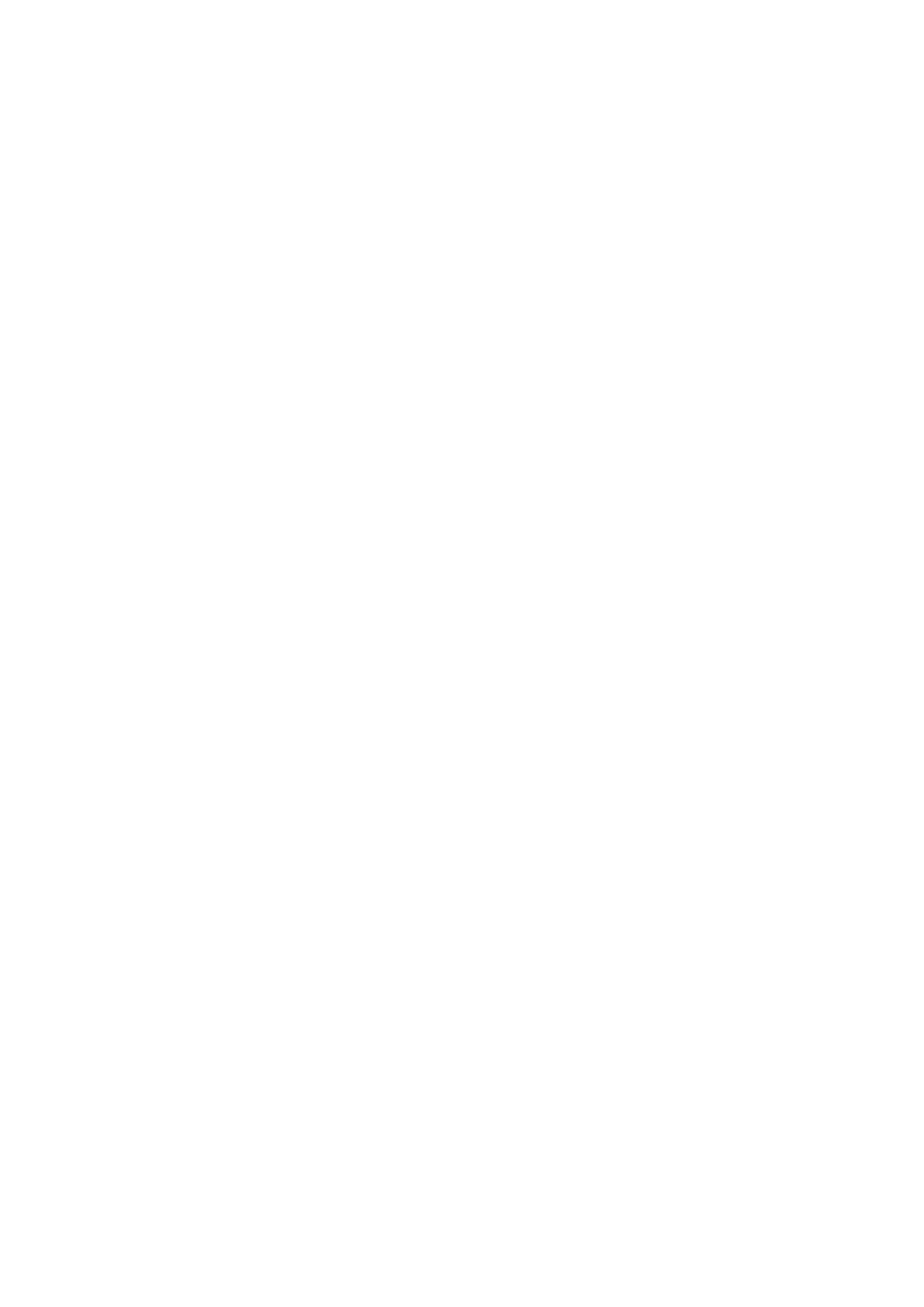It was really our intention to investigate with the aid of definite analytic method only the two or three dreams which are found in the tale *Gradiva*; how did it happen then that we allowed ourselves to be carried away with the analysis of the whole story and the examination of the psychic processes of the two chief characters? Well, that was no superfluous work, but a necessary preparation. Even when we wish to understand the real dreams of an actual person, we must concern ourselves intensively with the character and the fortunes of this person, not only the experiences shortly before the dream, but also those of the remote past. I think, however, that we are not yet free to turn to our real task, but must still linger over the piece of fiction itself, and perform more preparatory work.

Our readers will, of course, have noticed with surprise that till now we have considered Norbert Hanold and Zoë Bertgang in all their psychic expressions and activities, as if they were real individuals and not creatures of an author, as if the mind of their creator were absolutely transparent, not a refractory and cloudy medium; and our procedure must seem all the more surprising when the author of *Gradiva* expressly disavows the portrayal of reality by calling his tale a "Fancy." We find, however, that all his pictures copy reality so faithfully that we should not contradict if *Gradiva* were called not a "Fancy," but a study in psychiatry. Only in two points has Wilhelm Jensen made use of his license, to create suppositions which do not seem to have roots in the earth of actual law: first, when he has the young archæologist find a genuinely antique bas-relief which, not only in the detail of the position of the foot in walking, but in all details, the shape of the face, and the bearing, copies a person living much later, so that he can consider the physical manifestation of this person to be the cast endowed with life; second, when the hero is caused to meet the living girl in Pompeii, whither his fancy has transported the dead girl, while he separates himself, by the journey to Pompeii, from the living girl, whom he has noticed on the street of his home city; this second instance is no tremendous deviation from the possibilities of life; it asks aid only of chance, which undeniably plays a part in so many human fates, and, moreover, makes it reasonable, for this chance reflects again the destiny which has decreed that through flight one is delivered over to the very thing that one is fleeing from. More fantastic, and originating solely in the author's arbitrariness, seems the first supposition which brings in its train the detailed resemblance of the cast to the living girl, where moderation might have limited the conformity to the one trait of the position of the foot in walking. One might then have tried to let one's own imagination play in order to establish connection with reality. The name Bertgang might point to the fact that the women of that family had been distinguished, even in ancient times, by the characteristic of a beautiful gait, and by heredity the German Bertgang was connected with those Romans, a woman of whose family had caused the ancient artist to fix in a bas-relief the peculiarity of her walk. As the individual variations of human structure are, however, not independent of one another, and as the ancient types, which we come upon in the collections, are actually always emerging again in our midst, it would not be entirely impossible that a modern Bertgang should repeat again the form of her ancient forbear, even in all the other traits of her physique. Inquiry of the author of the story for the sources of this creation might well be wiser than such speculation; a good prospect of solving again a bit of supposed arbitrariness would probably then appear. As, however, we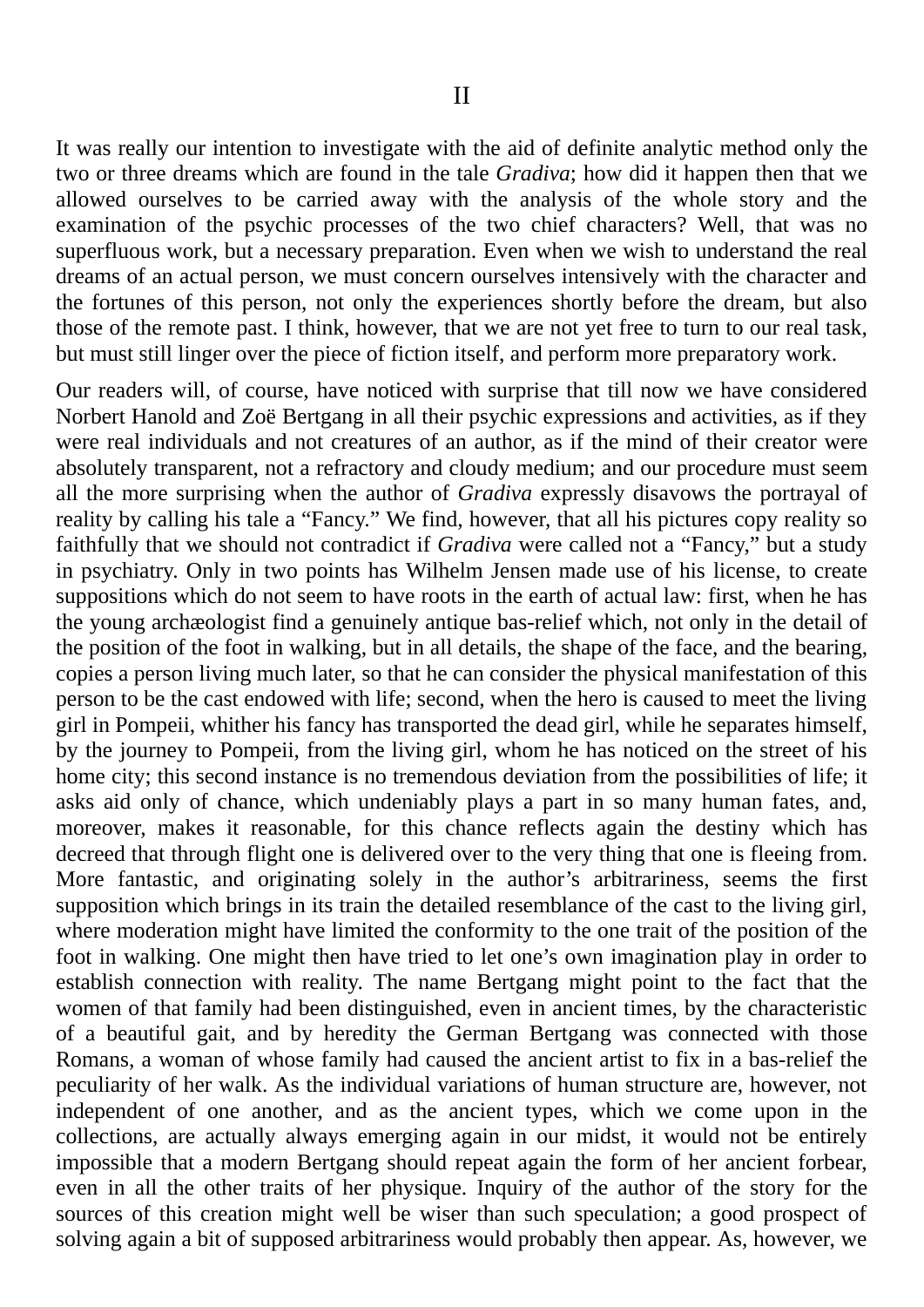have not access to the psychic life of the author, we leave to him the undiminished right of building up a thoroughly valid development on an improbable supposition, a right which Shakespeare, for example, has asserted in *King Lear*.

Otherwise, we wish to repeat, Wilhelm Jensen has given us an absolutely correct study in psychiatry, in which we may measure our understanding of psychic life, a story of illness and cure adapted to the inculcation of certain fundamental teachings of medical psychology. Strange enough that he should have done this! What if, in reply to questioning, he should deny this intention? It is so easy to draw comparisons and to put constructions on things. Are we not rather the ones who have woven secret meanings, which were foreign to him, into the beautiful poetic tale? Possibly; we shall come back to that later. As a preliminary, however, we have tried to refrain from interpretations with that tendency, by reproducing the story, in almost every case, from the very words of the writer; and we have had him furnish text as well as commentary, himself. Any one who will compare our text with that of *Gradiva* will have to grant this.

Perhaps in the judgment of the majority we are doing a poor service for him when we declare his work a study in psychiatry. An author is to avoid all contact with psychiatry, we are told, and leave to physicians the portrayal of morbid psychic conditions. In reality no true author has ever heeded this commandment. The portrayal of the psychic life of human beings is, of course, his most especial domain; he was always the precursor of science and of scientific psychology. The borderline between normal and morbid psychic conditions is, in a way, a conventional one, and, in another way, in such a state of flux that probably every one of us oversteps it many times in the course of a day. On the other hand, psychiatry would do wrong to wish to limit itself continually to the study of those serious and cloudy illnesses which arise from rude disturbances of the delicate psychic apparatus. It has no less interest in the lesser and adjustable deviations from the normal which we cannot yet trace back farther than disturbances in the play of psychic forces; indeed, it is by means of these that it can understand normal conditions, as well as the manifestations of serious illness. Thus the author cannot yield to the psychiatrist nor the psychiatrist to the author, and the poetic treatment of a theme from psychiatry may result correctly without damage to beauty.

The imaginative representation of the story of illness and its treatment, which we can survey better after finishing the story and relieving our own suspense, is really correct. Now we wish to reproduce it with the technical expressions of our science, in doing which it will not be necessary to repeat what has already been related.

Norbert Hanold's condition is called a "delusion" often enough by the author of the story, and we also have no reason to reject this designation. We can mention two chief characteristics of "delusion," by which it is not, of course, exhaustively described, but is admittedly differentiated from other disturbances. It belongs first to that group of illnesses which do not directly affect the physical, but express themselves only by psychic signs, and it is distinguished secondly by the fact that "fancies" have assumed control, that is, are believed and have acquired influence on actions. If we recall the journey to Pompeii to seek in the ashes the peculiarly-formed foot-prints of Gradiva, we have in it a splendid example of an act under the sway of the delusion. The psychiatrist would perhaps assign Norbert Hanold's delusion to the great group of paranoia and designate it as a "fetichistic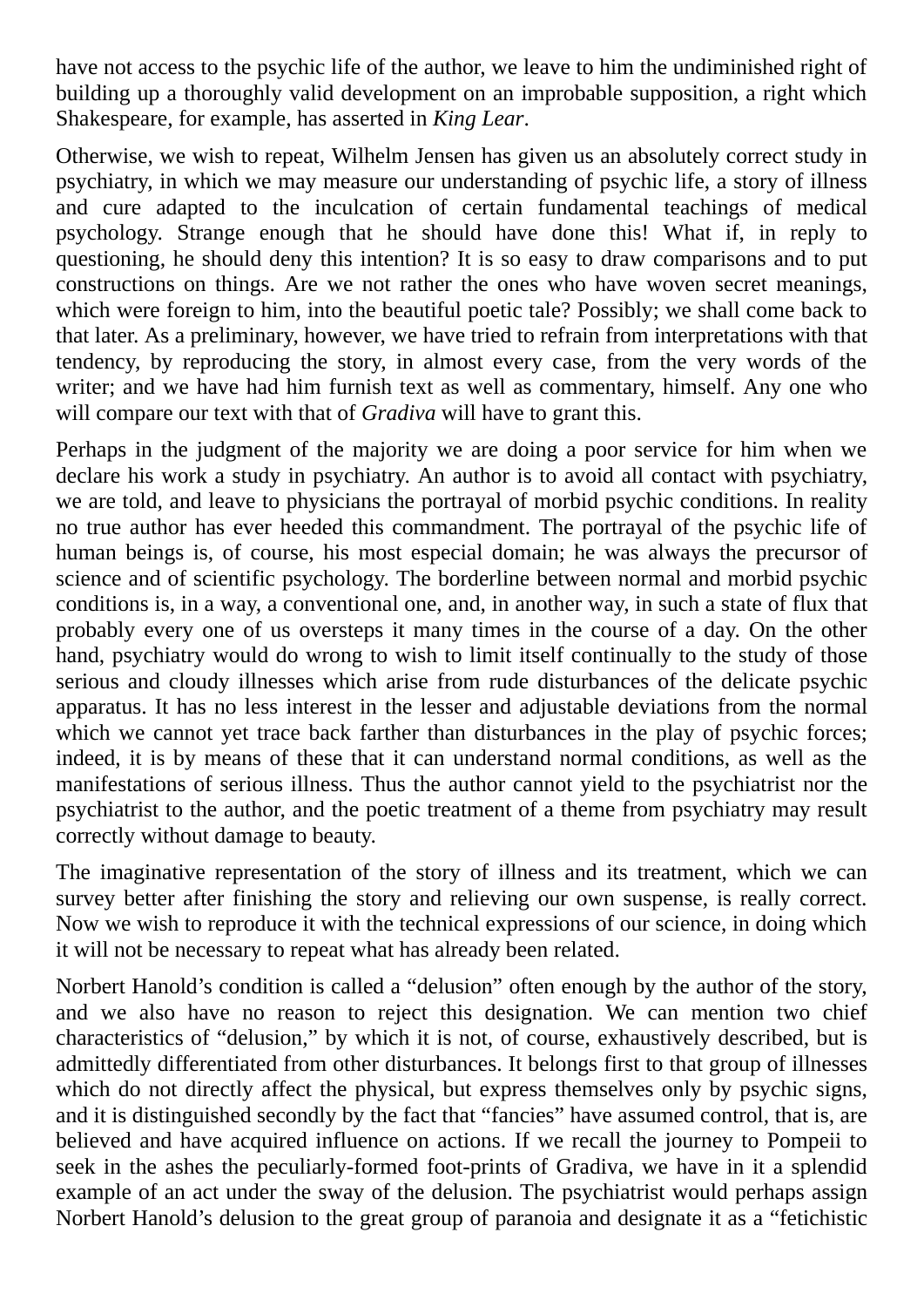erotomania," because falling in love with the bas-relief would be the most striking thing to him and because, to his conception, which coarsens everything, the interest of the young archæologist in the feet and foot-position of women must seem suspiciously like fetichism. All such names and divisions of the different kinds of delusion are, however, substantially useless and awkward.¤

<span id="page-72-0"></span>The old-school psychiatrist would, moreover, stamp our hero as a dégénéré, because he is a person capable, on account of such strange predilections, of developing a delusion, and would investigate the heredity wh[ic](#page-99-0)h has unrelentingly driven him to such a fate. In this, however, Jensen does not follow him; with good reason, he brings us nearer to the hero to facilitate for us æsthetic sympathy with him; with the diagnosis "dégénéré," whether or not it may be justifiable to us scientifically, the young archæologist is at once moved farther from us, for we, readers, are, of course, normal people and the measure of humanity. The essential facts of heredity and constitution in connection with this condition also concern the author of *Gradiva* little; instead, he is engrossed in the personal, psychic state which can give rise to such a delusion.

In an important point, Norbert Hanold acts quite differently from ordinary people. He has no interest in the living woman; science, which he serves, has taken this interest from him and transferred it to women of stone or bronze. Let us not consider this an unimportant peculiarity; it is really the basis of the story, for one day it happens that a single such basrelief claims for itself all the interest which would otherwise belong only to the living woman, and thereby originates the delusion. Before our eyes there is then unfolded the story of how this delusion is cured by a fortunate set of circumstances, the interest transferred back again from the cast to the living girl. The author of the story does not allow us to trace the influences because of which our hero begins to avoid women; he only suggests to us that such conduct is not explained by his predisposition which is invested with a rather fanciful—we might add, erotic—need. We learn later also that in his childhood he did not avoid other children; he was then friendly with the little girl, was inseparable from her, shared with her his lunches, cuffed her, and was pulled around by her. In such attachment, such a combination of tenderness and aggression, is expressed the incomplete eroticism of child life, which expresses its activities first spitefully and then irresistibly and which, during childhood, only physicians and writers usually recognize as eroticism. Our author gives us to understand clearly that he has those intentions, for he suddenly causes to awaken in his hero, with suitable motive, a lively interest in the gait and foot-position of women, an interest which, in science, as well as among the ladies of his home-city, must bring him into disrepute as a foot-fetichist, and is to us, however, necessarily derived from the memory of his childhood playmate. The girl, to be sure, was characterized, as a child, by the beautiful walk with her foot almost perpendicular as she stepped out, and through the portrayal of this very gait an antique bas-relief later acquired for Norbert Hanold great significance. Let us add, moreover, immediately, that the author of *Gradiva* stands in complete agreement with science in regard to the derivation of the remarkable manifestation of fetichism. Since the investigations by Binet we really try to trace fetichism back to erotic impressions of childhood.

The condition of continued avoidance of women gives the personal qualification, as we say, the disposition for the formation of a delusion; the development of psychic disturbance begins at the moment when a chance impression awakens the forgotten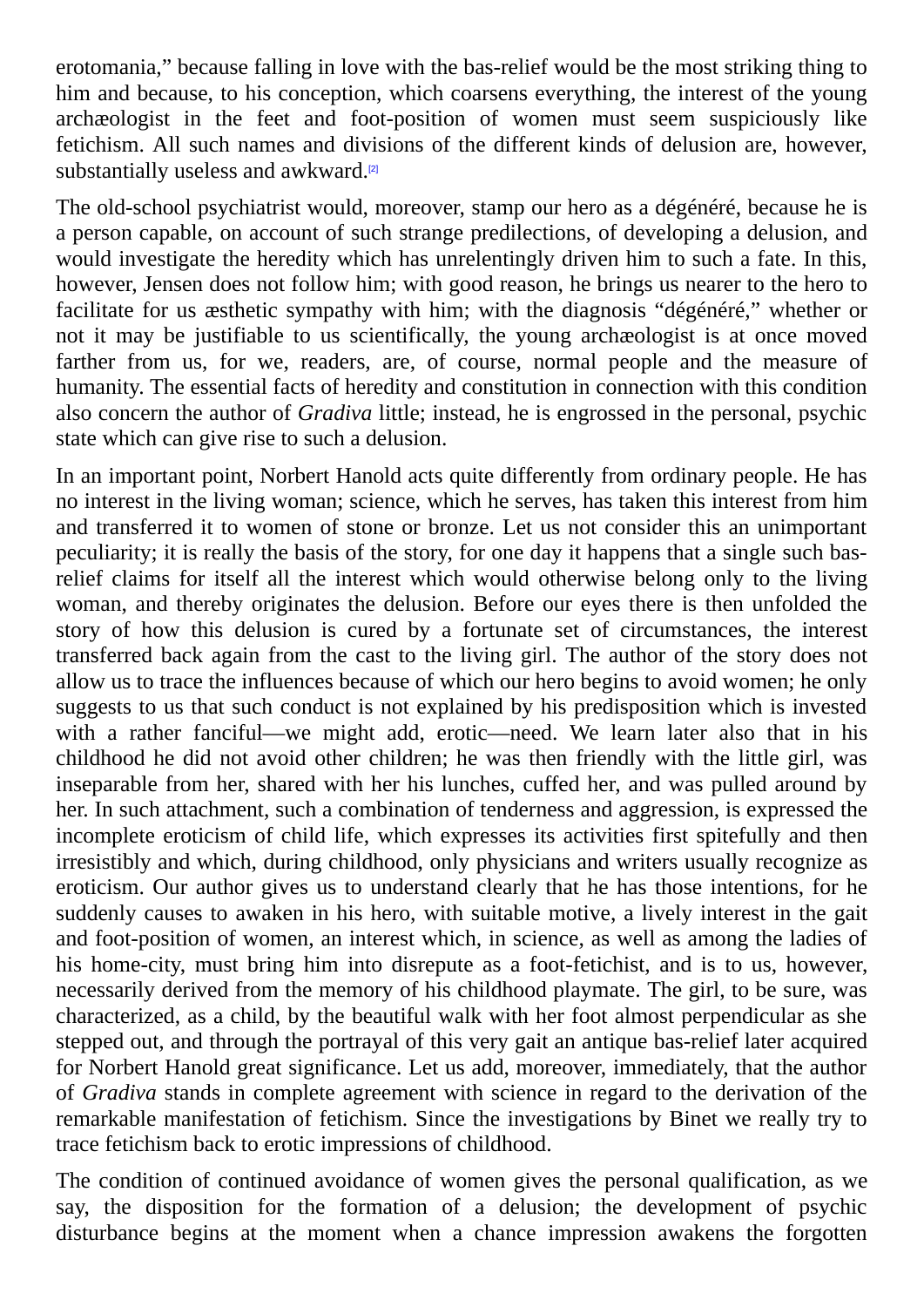childhood experiences which are emphasized in an erotic way that is at least traceable. Awakened is really not the right term, however, when we consider the further results. We must reproduce our author's correct representation in a mode of expression artistically correct, and psychological. On seeing the relief Norbert Hanold does not remember that he has seen such a foot-position in the friend of his youth; he certainly does not remember and yet every effect of the relief proceeds from such connection with the impression of his childhood. The childhood-impression, stirred, becomes active, so that it begins to show activity, though it does not appear in consciousness, but remains "unconscious," a term which we now use unavoidably in psychopathology. This term "unconscious" we should now like to see withdrawn from all the conflicts of philosophers and natural philosophers, which have only etymological significance. For psychic processes which are active and yet at the same time do not come through into the consciousness of the person referred to, we have at present no better name and we mean nothing else by "unconsciousness." If many thinkers wish to dispute as unreasonable the existence of such an unconscious, we think they have never busied themselves with analogous psychic phenomena, and are under the spell of the common idea that everything psychic which is active and intensive becomes, thereby, at the same time, conscious, and they have still to learn what our author knows very well, that there are, of course, psychic processes, which, in spite of the fact that they are intensive and show energetic activities, remain far removed from consciousness.

We said once that the memories of the childhood relations with Zoë are in a state of "repression" with Norbert Hanold; and we have called them "unconscious memories." Here we must, of course, turn our attention to the relation between the two technical terms which seem to coincide in meaning. It is not hard to clear this up. "Unconscious" is the broader term, "repressed" the narrower. Everything that is repressed is unconscious; but we cannot assert that everything unconscious is repressed. If Hanold, at the sight of the relief, had remembered his Zoë's manner of walking, then a formerly unconscious memory would have become immediately active and conscious, and thus would have shown that it was not formerly repressed. "Unconscious" is a purely descriptive term, in many respects indefinite and, so to speak, static; "repressed" is a dynamic expression which takes into consideration the play of psychic forces and the fact that there is present an effort to express all psychic activities, among them that of becoming conscious again, but also a counterforce, a resistance, which might hinder a part of these psychic activities, among these, also, getting into consciousness. The mark of the repressed material is that, in spite of its intensity, it cannot break through into consciousness. In Hanold's case, therefore, it was a matter, at the appearance of the bas-relief on his horizon, of a repressed unconscious, in short of a repression.

The memories of his childhood association with the girl who walks beautifully are repressed in Norbert Hanold, but this is not yet the correct view of the psychological situation. We remain on the surface so long as we treat only of memories and ideas. The only valuable things in psychic life are, rather, the emotions. All psychic powers are significant only through their fitness to awaken emotions. Ideas are repressed only because they are connected with liberations of emotions, which are not to come to light; it would be more correct to say that repression deals with the emotions, but these are comprehensible to us only in connection with ideas. Thus, in Norbert Hanold, the erotic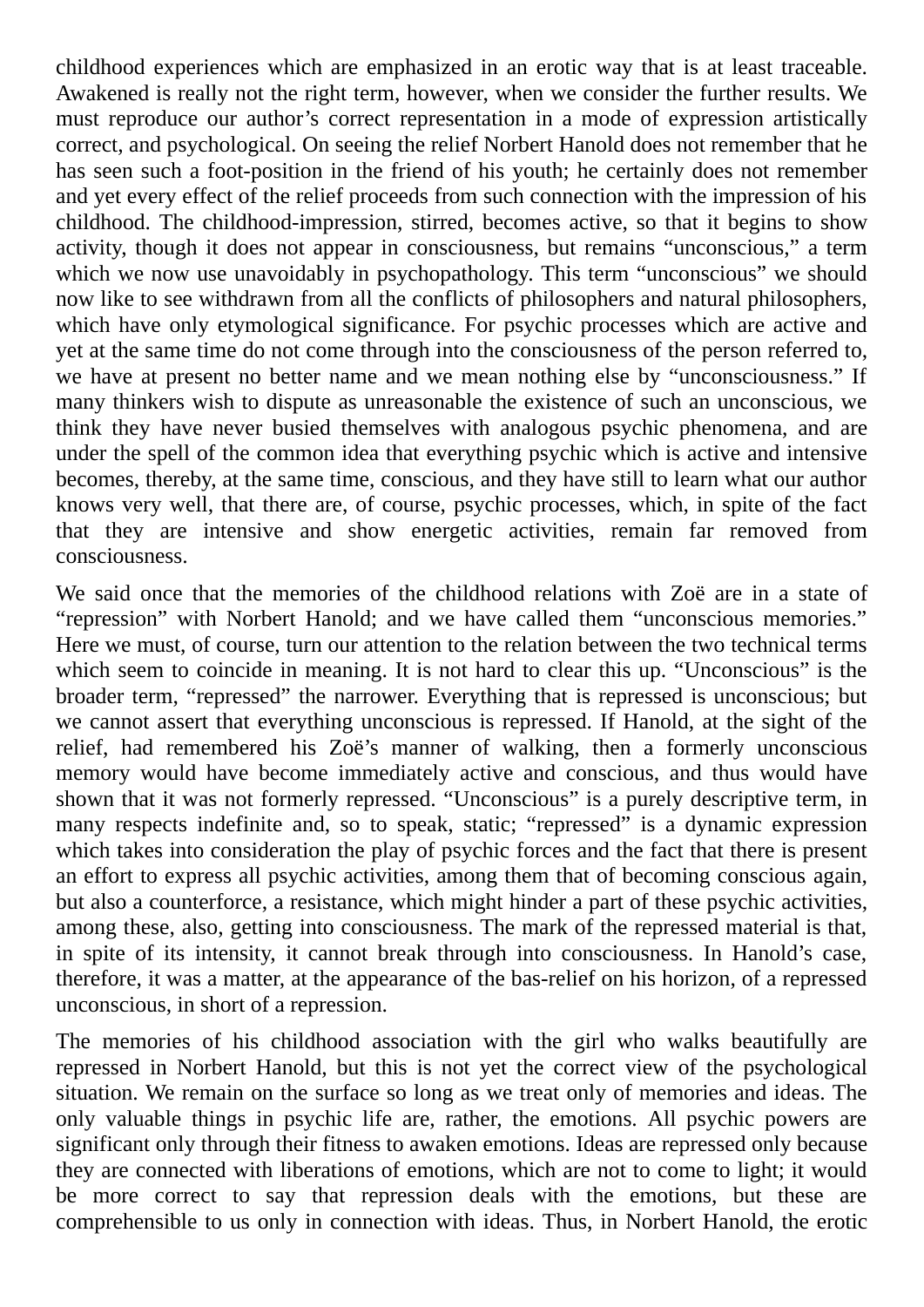feelings are repressed, and, as his eroticism neither knows nor has known another object than Zoë Bertgang of his youth, the memories of her are forgotten. The antique bas-relief awakens the slumbering eroticism in him and makes the childhood memories active. On account of a resistance in him to the eroticism, these memories can become active only as unconscious. What now happens in him is a struggle between the power of eroticism and the forces that are repressing it; the result of this struggle is a delusion.

Our author has omitted to give the motive whence originates the repression of the erotic life in his hero; the latter's interest in science is, of course, only the means of which the repression makes use; the physician would have to probe deeper here, perhaps in this case without finding the foundation. Probably, however, the author of *Gradiva*, as we have admiringly emphasized, has not hesitated to represent to us how the awakening of the repressed eroticism results from the very sphere of the means which are serving the repression. It is rightly an antique, the bas-relief of a woman, through which our archæologist is snatched and admonished out of his alienation from love to pay the debt with which we are charged by our birth.

The first manifestations of the process now stimulated by the bas-relief are fancies which play with the person represented by it. The model appears to him to be something "of the present," in the best sense, as if the artist had fixed the girl walking on the street from life. The name, Gradiva, which he forms from the epithet of the war-god advancing to battle, Mars Gradivus, he lends to the ancient girl; with more and more definitions he endows her with a personality. She may be the daughter of an esteemed man, perhaps of a patrician, who is associated with the temple service of a divinity; he believes that he reads Greek ancestry in her features, and finally this forces him to transport her far from the confusion of a metropolis to more peaceful Pompeii, where he has her walking over the lava stepping-stones which make possible the crossing of the street. These feats of fancy seem arbitrary enough and yet again harmlessly unsuspicious. Even when from them is produced, for the first time, the impulse to act, when the archæologist, oppressed by the problem whether such foot-position corresponds to reality, begins observations from life, in looking at the feet of contemporary women and girls, this act covers itself by conscious, scientific motives, as if all the interest in the bas-relief of Gradiva had originated in his professional interest in archæology. The women and girls on the street, whom he uses as objects for his investigation, must, of course, assume a different, coarsely erotic conception of his conduct, and we must admit that they are right. For us, there is no doubt that Hanold knows as little about his motives as about the origin of his fancies concerning Gradiva. These latter are, as we shall learn later, echoes of his memories of the beloved of his youth, remnants of these memories, transformations and disfigurements of them, after they have failed to push into consciousness in unchanged form. The so-called æsthetic judgment that the relief represents "something of the present" is substituted for the knowledge that such a gait belongs to a girl known to him and crossing streets *in the present*; behind the impression "from life" and the fancy about her Greek traits, is hidden the memory of her name, Zoë, which, in Greek, means *life*; Gradiva is, as the man finally cured of the delusion tells us, a good translation of her family-name, Bertgang, which means *splendid or magnificent in walking*; the decisions about her father arise from the knowledge that Zoë Bertgang is the daughter of an esteemed university instructor, which is probably translated into the antique as temple service. Finally his imagination transports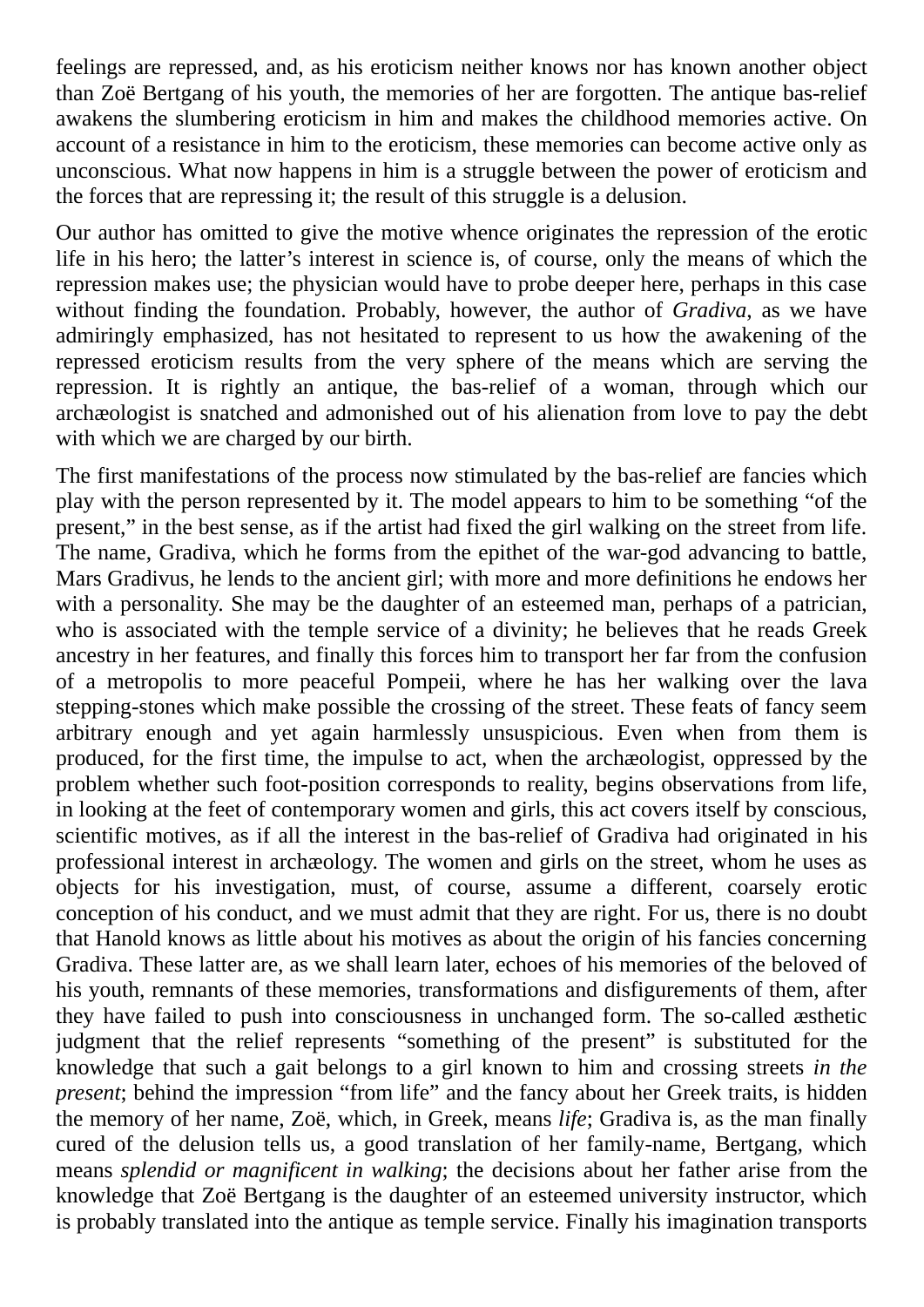her to Pompeii not "because her calm, quiet manner seems to require it," but because, in his science, there is found no other nor better analogy to the remarkable condition in which he has traced out, by vague reconnoitring, his memories of his childhood friendship. If he once covered up what was so close to him, his own childhood, with the classic past, then the burial of Pompeii, this disappearance, with the preservation of the past, offers a striking resemblance to the *repression* of which he has knowledge by means of so-called "endopsychic" perceptions. The same symbolism, therefore, which the author has the girl use consciously at the end of the tale, is working in him.

"I said to myself that I should certainly dig up something interesting alone here. Of course, I had not reckoned at all on the find which I made." (*G.* p. 92.) At the end (*G.* p. 108), the girl answers to the announced desire about the destination of their journey, "by her childhood friend who had, in a way, also been excavated from the ashes."

Thus we find at the very beginning of the performances of Hanold's fancies and actions, a twofold determination, a derivation from two different sources. One determination is the one which appears to Hanold, himself; the other, the one which discloses itself to us upon re-examination of his psychic processes. One, the conscious one, is related to the person of Hanold; the other is the one entirely unconscious to him. One originates entirely from the series of associations connected with archæological science; the other, however, proceeds from the repressed memories which have become active in him, and the emotional impulses attached to them. The one seems superficial, and covers up the other, which masks itself behind the former. One might say that the scientific motivation serves the unconscious eroticism as cloak, and that science has placed itself completely at the service of the delusion, but one may not forget, either, that the unconscious determination can effect nothing but what is at the time satisfactory to the scientific conscious. The symptoms of delusion—fancies as well as acts—are results of a compromise between two psychic streams, and in a compromise the demands of each of the two parties are considered; each party has been obliged to forego something that he wished to carry out. Where a compromise has been established, there was a struggle, here the conflict assumed by us between the suppressed eroticism and the forces which keep it alive in the repression. In the formation of a delusion this struggle is never ended.

Attack and resistance are renewed after every compromise-formation, which is, so to speak, never fully satisfactory. This our author also knows and therefore he causes a feeling of discontent, a peculiar restlessness, to dominate his hero in this phase of the disturbance, as preliminary to and guarantee of further developments.

These significant peculiarities of the twofold determination for fancies and decisions, of the formation of conscious pretexts for actions, for the motivation of which the repressed has given the greater contribution, will, in the further progress of the story, occur to us oftener, and perhaps more clearly; and this rightfully, for in this Jensen has grasped and represented the never-failing, chief characteristic of the morbid psychic processes. The development of Norbert Hanold's delusion progresses in a dream, which, caused by no new event, seems to proceed entirely from his psychic life, which is occupied by a conflict. Yet let us stop before we proceed to test whether the author of *Gradiva*, in the formation of his dreams, meets our expectation of a deeper understanding. Let us first ask what psychiatry has to say about his ideas of the origin of a delusion, how it stands on the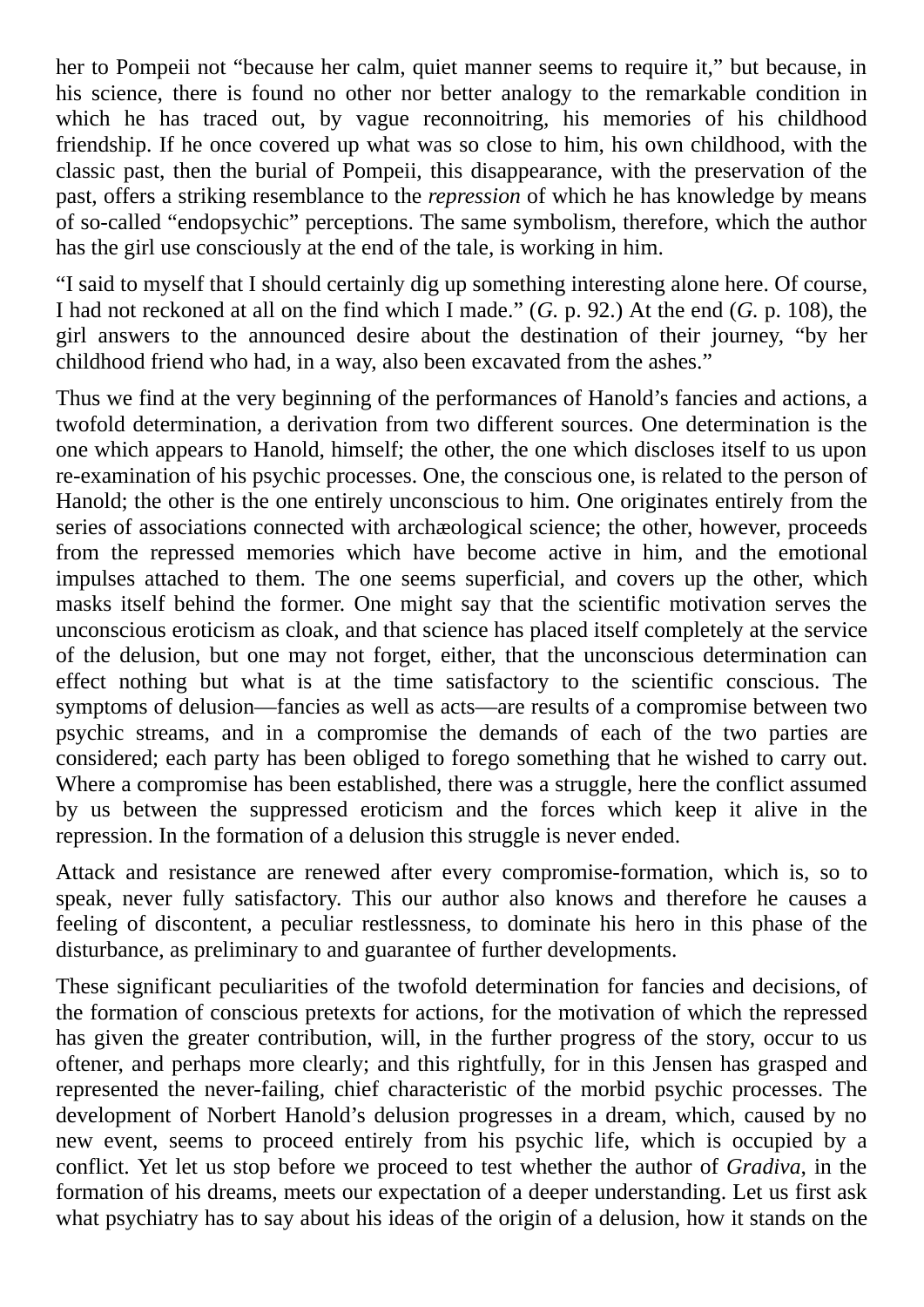matter of the rôle of repression and the unconscious, of conflict and compromiseformation. Briefly, can our author's representation of the genesis of a delusion stand before the judgment of science?

And here we must give the perhaps unexpected answer that, unfortunately, matters are here actually just reversed; science does not stand before the accomplishment of our author. Between the essential facts of heredity and constitution, and the seemingly complete creations of delusion, there yawns a breach which we find filled up by the writer of *Gradiva*. Science does not yet recognize the significance of repression nor the fact that it needs the unconscious for explanation to the world of psychopathological phenomena; it does not seek the basis of delusion in psychic conflict, and does not regard its symptoms as a compromise-formation. Then our author stands alone against all science? No, not that —if the present writer may reckon his own works as science. For he, himself, has for some years interceded—and until recently almost alone<sup>[3]</sup>—for the views which he finds here in *Gradiva* by W. Jensen, and he has presented them in technical terms. He has pointed out exhaustively, for the conditions known as hysteria and obsession, the suppression of impulses and the repression of the ideas, thr[ou](#page-99-1)gh which the suppressed impulse is represented, as a characteristic condition of psychic disturbance, and he has repeated the same view soon afterwards for many kinds of delusion.<sup>[4]</sup> Whether the impulses which are, for this reason, considered are always components of the sex-impulse, or might be of a different nature, is a problem of indifference in the analysis of *Gradiva*, as, in the case chosen by the author, it is a matter only of the suppress[io](#page-99-2)n of the erotic feeling. The views concerning psychic conflict, and the formation of symptoms by compromises between the two psychic forces which are struggling with each other, the present writer has found valid in cases professionally treated and actually observed, in exactly the same way that he was able to observe it in Norbert Hanold, the invention of our author.<sup>[5]</sup> The tracing back of neurotic, especially of hysterically morbid activities to the influence of unconscious thoughts, P. Janet, the pupil of the great Charcot, had undertaken before the present writer, and in conjunction with Josef Breuer in Vienna.®

<span id="page-76-0"></span>It had actually occurred to the present writer, when, in the years following 1893, he devoted himself to investigations of the origin of psychic disturbances, to seek confirmation of his results from authors, and t[he](#page-99-3)refore it was no slight surprise to him to learn that in *Gradiva*, published in 1903, an author gave to his creation the very foundation which the former supposed that he, himself, was finding authority for, as new, from his experiences as a physician. How did the author come upon the same knowledge as the physician, at least upon a procedure which would suggest that he possessed it?

Norbert Hanold's delusion, we said, acquires further development through a dream, which he has in the midst of his efforts to authenticate a gait like Gradiva's in the streets of his home-city. The content of this dream we can outline briefly. The dreamer is in Pompeii on that day which brought destruction to the unfortunate city, experiences the horrors without himself getting into danger, suddenly sees Gradiva walking there and immediately understands, as quite natural, that, as she is, of course, a Pompeiian, she is living in her native city and "without his having any suspicion of it, was his contemporary." He is seized with fear for her, calls to her, whereupon she turns her face toward him momentarily. Yet she walks on without heeding him at all, lies down on the steps of the Apollo temple, and is buried by the rain of ashes, after her face has changed colour as if it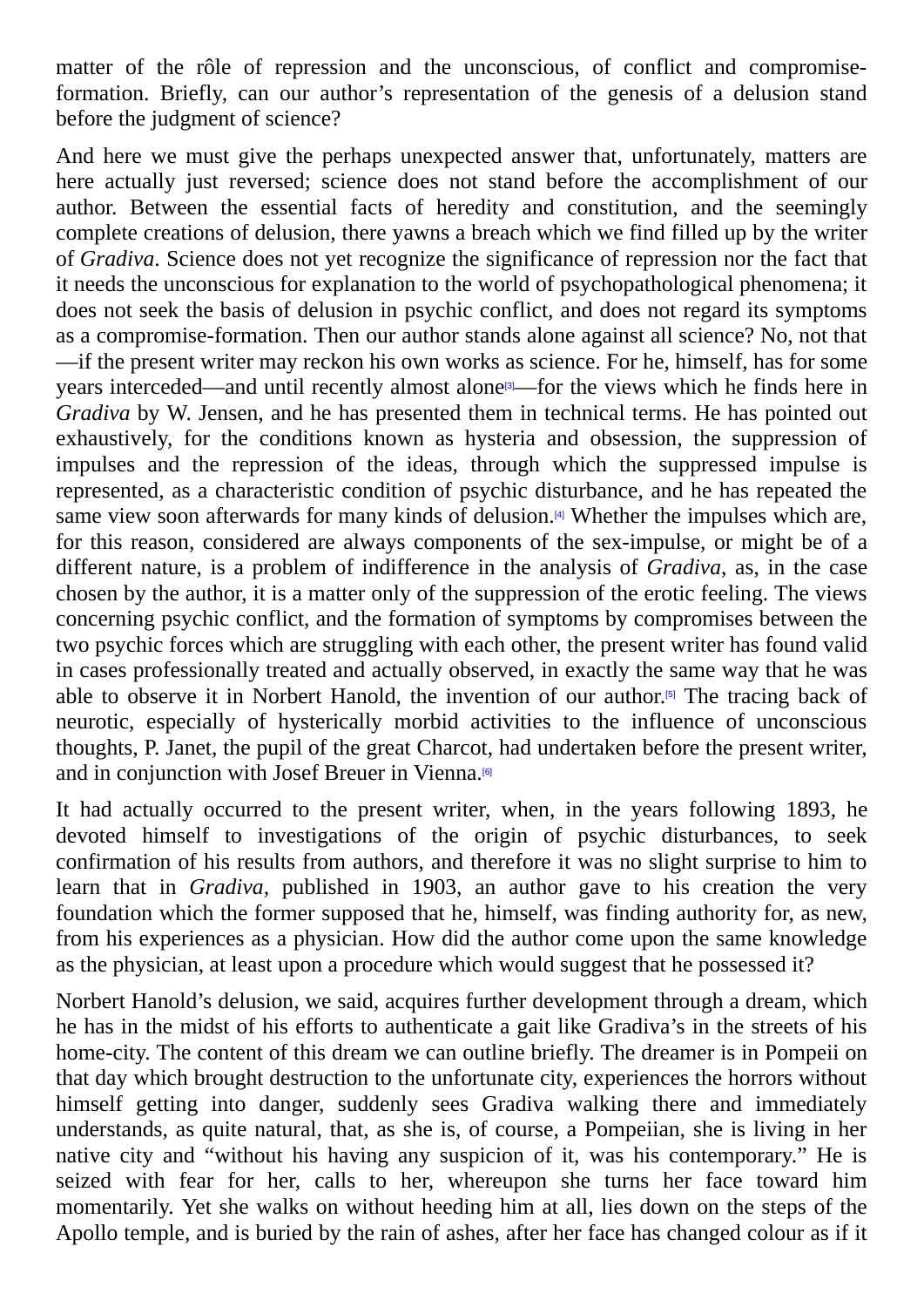were turning to white marble, until it completely resembles a bas-relief. On awakening, he interprets the noise of the metropolis, which reaches his ear, as the cries for help of the desperate inhabitants of Pompeii and the booming of the turbulent sea. The feeling that what he has dreamed has really happened to him persists for some time after his awakening, and the conviction that Gradiva lived in Pompeii and died on that fatal day remains from this dream as a new, supplementary fact for his delusion.

<span id="page-77-0"></span>It is less easy for us to say what the author of *Gradiva* intended by this dream, and what caused him to connect the development of this delusion directly with a dream. Assiduous investigation of dreams has, to be sure, gathered enough examples of the fact that mental disturbance is connected with and proceeds from dreams,<sup>n</sup> and even in the life-history of certain eminent men, impulses for important deeds and decisions are said to have been engendered by dreams; but our comprehension does not gain much by these analogies; let us hold, therefore, to our case, the case of the archæolog[is](#page-99-4)t, Norbert Hanold, a fiction of our author. At which end must one lay hold of such a dream to introduce meaning into it, if it is not to remain an unnecessary adornment of fiction? I can imagine that the reader exclaims at this place: "The dream is, of course, easy to explain—a simple anxiety-dream, caused by the noise of the metropolis, which is given the new interpretation of the destruction of Pompeii, by the archæologist busied with his Pompeiian girl!" On account of the commonly prevailing disregard of the activities of dreams, one usually limits the demands for dream-explanations so that one seeks for a part of the dream-content an external excitation which covers itself by means of the content. This external excitation for the dream would be given by the noise which wakens the sleeper; the interest in this dream would be thereby terminated. Would that we had even one reason to suppose that the metropolis had been noisier than usual on this morning! If, for example, our author had not omitted to inform us that Hanold had that night, contrary to his custom, slept by an open window! What a shame that our author didn't take the trouble! And if an anxietydream were only so simple a thing! No, this interest is not terminated in so simple a way.

The connection with the external, sensory stimulus is not at all essential for the dreamformation. The sleeper can neglect this excitation from the outer world; he may be awakened by it without forming a dream, he may also weave it into his dream, as happens here, if it is of no use to him from any other motive; and there is an abundance of dreams for whose content such a determination by a sensory excitation of the sleeper cannot be shown. No, let us try another way.

Perhaps we can start from the residue which the dream leaves in Hanold's waking life. It had formerly been his fancy that Gradiva was a Pompeiian. Now this assumption becomes a certainty and the second certainty is added that she was buried there in the year 79.<sup>89</sup> Sorrowful feelings accompany this progress of the formation of the delusion like an echo of the fear which had filled the dream. This new grief about Gradiva will seem to us not exactly comprehensible; Gradiva would now have been dead for many centuries even [if](#page-99-5) she had been saved in the year 79 from destruction. Or ought one to be permitted to squabble thus with either Norbert Hanold or his creator? Here, too, no way seems to lead to explanation. We wish, nevertheless, to remark that a very painful, emotional stress clings to the augmentation which the delusion derives from this dream.

<span id="page-77-1"></span>Otherwise, however, our perplexity is not dispelled. This dream does not explain itself; we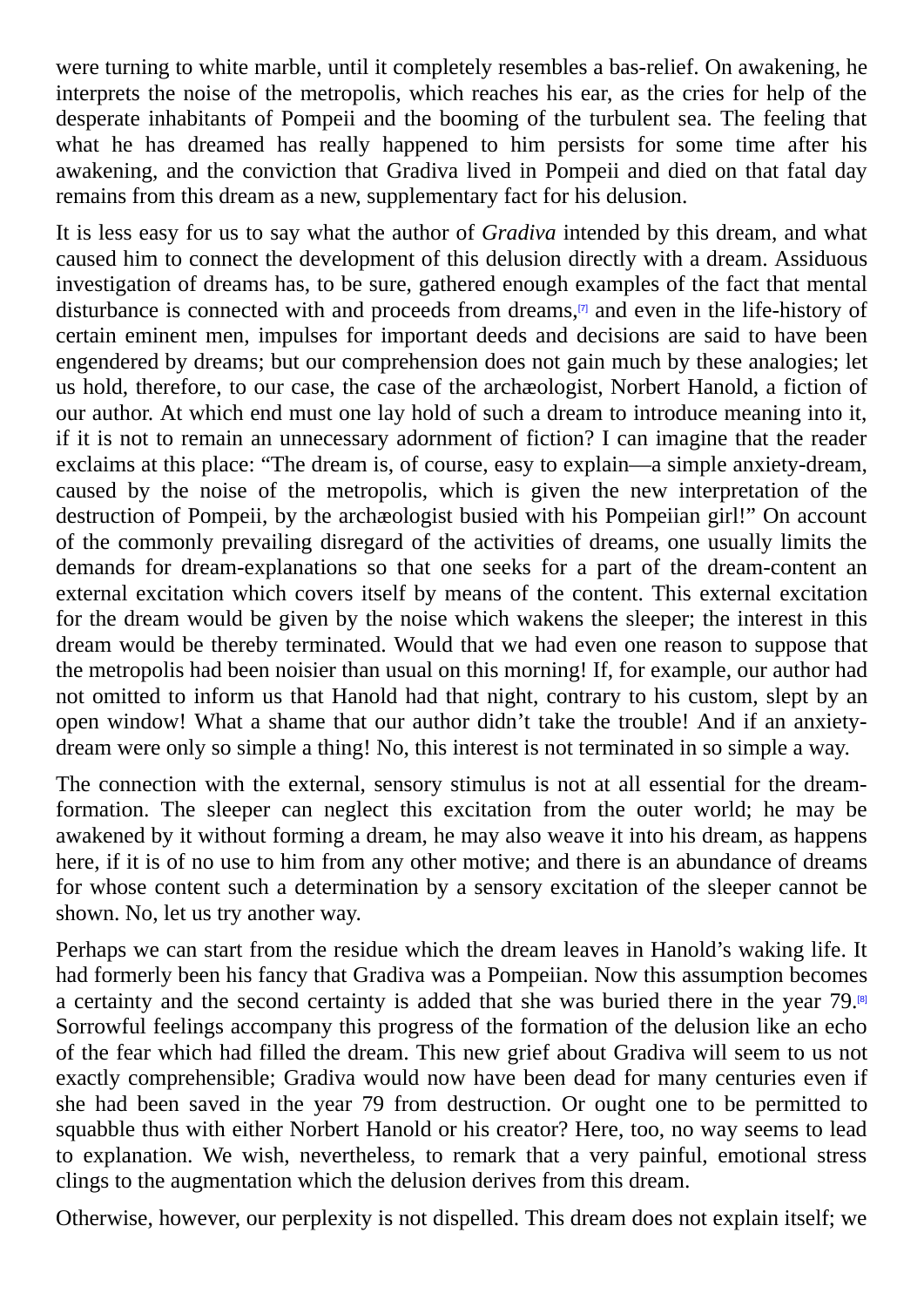must decide to borrow from *Traumdeutung* by the present writer, and to use some of the rules given there for the solution of dreams.

One of these rules is that a dream is regularly connected with the day before the dream. Our author seems to wish to intimate that he has followed this rule by connecting the dream directly with Hanold's "pedestrian investigations." Now the latter means nothing but a search for Gradiva whom he expects to recognize by her characteristic manner of walking. The dream ought, therefore, to contain a reference to where Gradiva is to be found. It really does contain it by showing her in Pompeii, but that is no news for us.

Another rule says: If, after the dream, the reality of the dream-pictures continues unusually long so that one cannot free himself from the dream, this is not a kind of mistake in judgment called forth by the vividness of the dream-pictures, but is a psychic act in itself, an assurance which refers to the dream-content, that something in it is as real as it has been dreamed to be, and one is right to believe this assurance. If we stop at these two rules, we must decide that the dream gives real information about the whereabouts of Gradiva, who is being sought. We now know Hanold's dream; does the application of these two rules lead to any sensible meaning?

Strange to say, yes. This meaning is disguised only in a special way so that one does not recognize it immediately. Hanold learns in the dream that the girl sought lives in the city and in his own day. That is, of course, true of Zoë Bertgang, only that in his dream the city is not the German university-city, but Pompeii, the time not the present, but the year 79, according to our reckoning. It is a kind of disfigurement by displacement; not Gradiva is transported to the present, but the dreamer to the past; but we are also given the essential and new fact *that he shares locality and time with the girl sought*. Whence, then, this dissimulation and disguise which must deceive us as well as the dreamer about the peculiar meaning and content of the dream? Well, we have already means at hand to give us a satisfactory answer to this question.

Let us recall all that we have heard about the nature and origin of fancies, these preliminaries of delusion. They are substitution for and remnants of different repressed memories, which a resistance does not allow to push into consciousness, which, however, become conscious by heeding the censor of resistance, by means of transformations and disfigurements. After this compromise is completed, the former memories have become fancies, which may easily be misunderstood by the conscious person, that is, may be understood to be the ruling psychic force. Now let us suppose that the dream-pictures are the so-called physiological delusion-products of a man, the compromise-results of that struggle between what is repressed and what is dominant, which exist probably even in people absolutely normal in the daytime. Then we understand that we have to consider the dream something disfigured behind which there is to be sought something else, not disfigured, but, in a sense, something offensive, like Hanold's repressed memories behind his fancies. One expresses the admitted opposition by distinguishing what the dreamer remembers on waking, as *manifest dream-content*, from what formed the basis of the dream before the censor's disfigurement, *the latent dream-thoughts*. To interpret a dream, then, means to translate the manifest dream-content into the latent dream-thoughts, which make retrogressive the disfigurement that had to be approved by the resistance censor. When we turn these deliberations to the dream which is occupying us, we find that the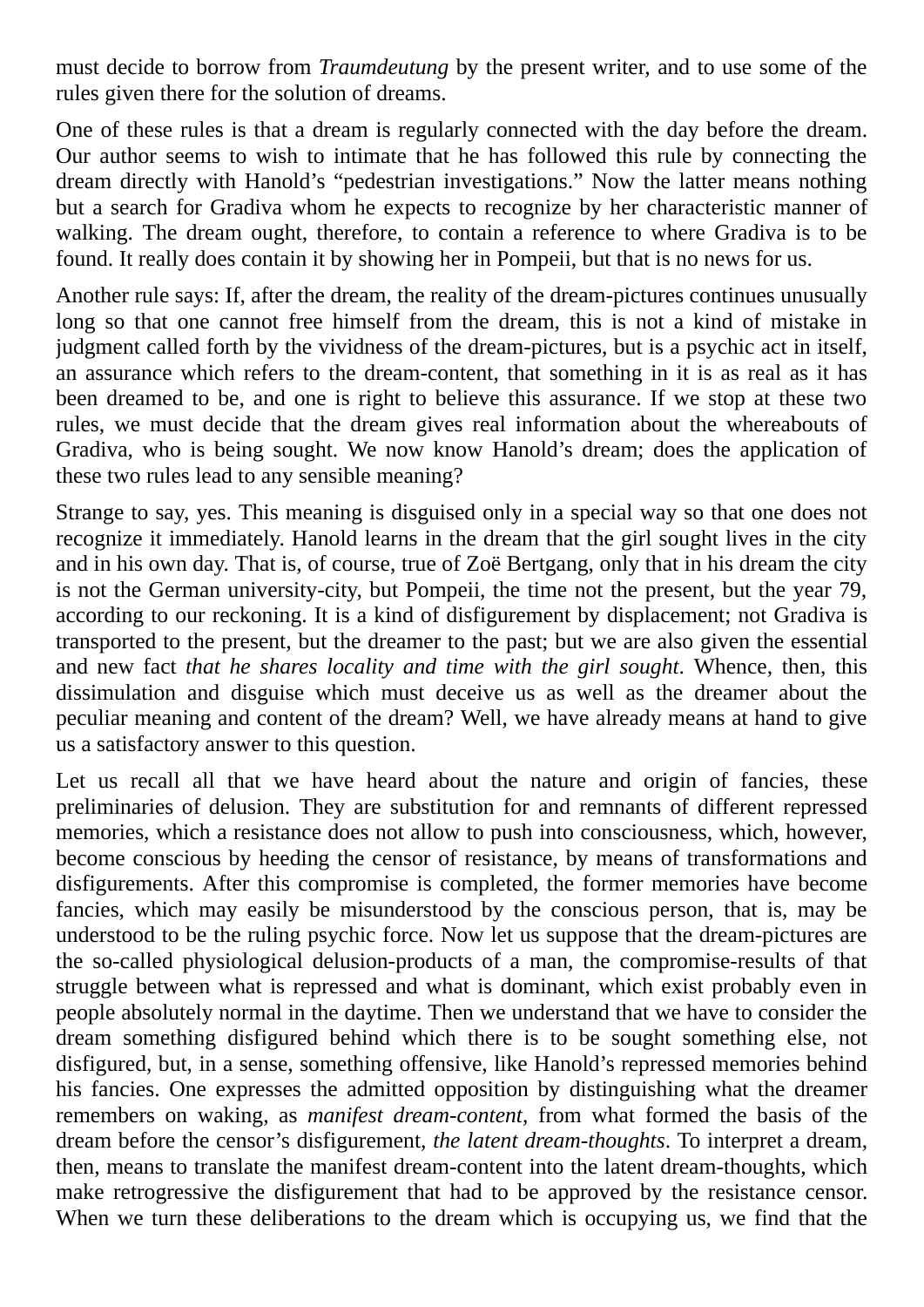latent dream-thoughts must have been as follows: "The girl who has that beautiful walk, whom you are seeking, lives really in this city with you;" but in this form the thought could not become conscious; in its way there stood the fact that a fancy had established, as a result of a former compromise, the idea that Gradiva was a Pompeiian girl, and therefore nothing remained, if the actual fact of her living in the same locality and at the same time was to be perceived, but to assume the disfigurement: you are living in Pompeii at the time of Gradiva; and this then is the idea which the manifest dream-content realizes and represents as a present time which he is living in.

A dream is rarely the representation, one might say the staging, of a single thought, but generally of a number of them, a web of thoughts. In Hanold's dream there is conspicuous another component of the content, whose disfigurement is easily put aside so that one may learn the latent idea represented by it. This is the end of the dream to which the assurance of reality can also be extended. In the dream the beautiful walker, Gradiva, is transformed into a bas-relief. That is, of course, nothing but an ingenious and poetic representation of the actual procedure. Hanold had, indeed, transferred his interest from the living girl to the bas-relief; the beloved had been transformed into a stone relief. The latent dreamthoughts, which remain unconscious, wish to transform the relief back into the living girl; in connection with the foregoing they speak to him somewhat as follows: "You are, of course, interested in the bas-relief of Gradiva only because it reminds you of the present, here-living Zoë." But this insight would mean the end of the delusion, if it could become conscious.

Is it our duty to substitute unconscious thoughts thus for every single bit of the manifest dream-content? Strictly speaking, yes; in the interpretation of a dream which had actually been dreamed, we should not be allowed to avoid this duty. The dreamer would then have to give us an exhaustive account. It is easily understood that we cannot enforce such a demand in connection with the creature of our author; we will not, however, overlook the fact that we have not yet submitted the chief content of this dream to the work of interpretation and translation.

Hanold's dream is, of course, an anxiety-dream. Its content is fearful; anxiety is felt by the dreamer in sleep, and painful feelings remain after it. That is not of any great help for our attempt at explanation; we are again forced to borrow largely from the teachings of dreaminterpretation. This admonishes us not to fall into the error of deriving the fear that is felt in a dream from the content of a dream, not to use the dream-content like the content of ideas of waking life. It calls to our attention how often we dream the most horrible things without feeling any trace of fear. Rather the true fact is a quite different one, which cannot be easily guessed, but can certainly be proved. The fear of the anxiety-dream corresponds to a sex-feeling, a libidinous emotion, like every neurotic fear, and has, through the process of repression, proceeded from the libido.<sup>[9]</sup> In the interpretation of dreams, therefore, one must substitute for fear sexual excitement. The fear which has thus come into existence, exercises now—not regularly, but often—a selective influence on the dream-content and brings into the dream ideational [ele](#page-99-6)ments which seem suitable to this fear for the conscious and erroneous conception of the dream. This is, as has been said, by no means regularly the case, for there are anxiety dreams in which the content is not at all frightful, in which, therefore, one cannot explain consciously the anxiety experienced.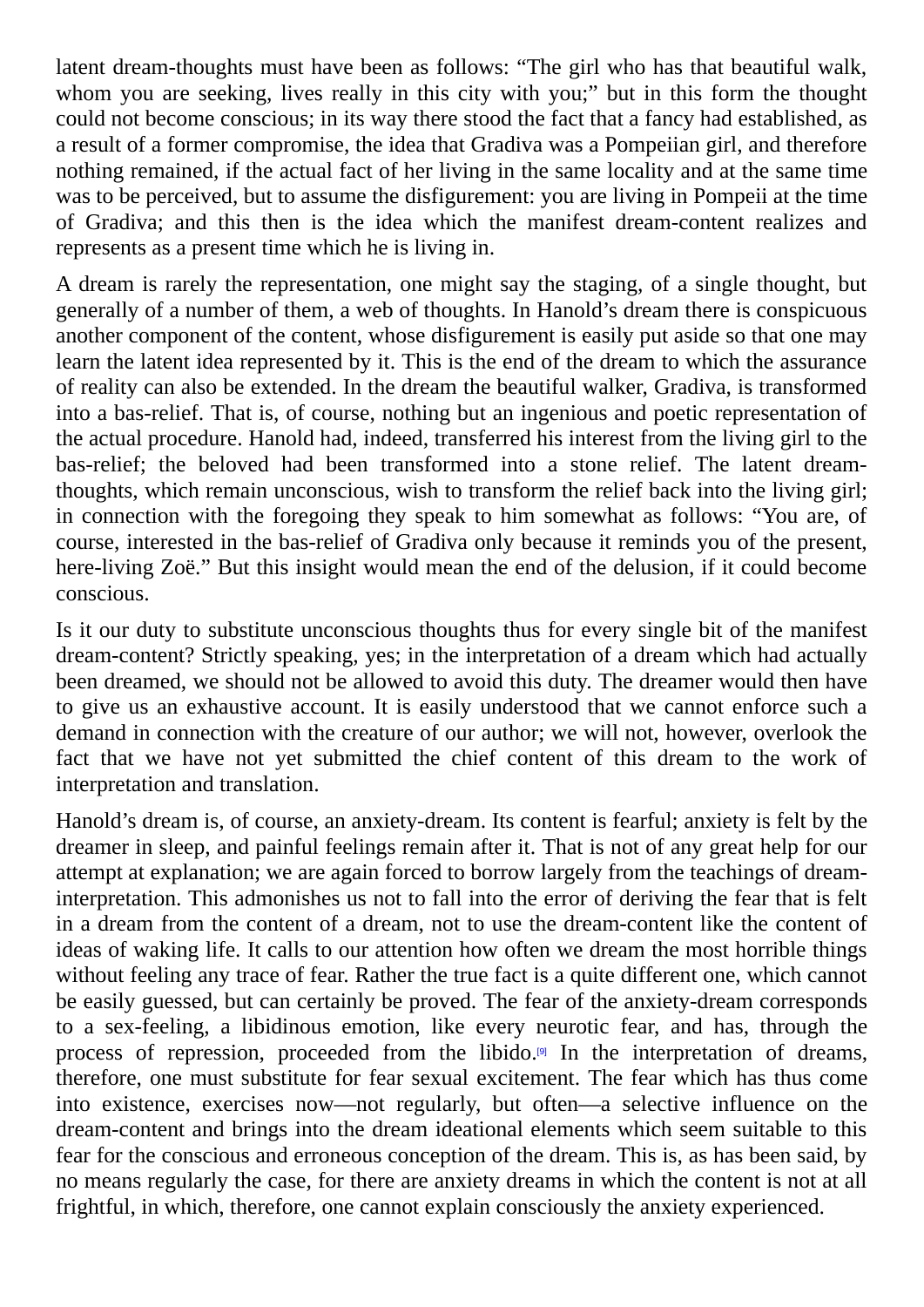I know that this explanation of fear in dreams sounds of fear in dreams sounds of  $\mu$ can only advise making friends with it. It would, moreover, be remarkable if Norbert Hanold's dream allowed itself to be connected with this conception of fear and to be explained by it. We should then say that in the dreamer, at night, the erotic desire stirs, makes a powerful advance to bring his memory of the beloved into consciousness and thus snatch him from the delusion, experiences rejection and transformation into fear, which now, on its part, brings the fearful pictures from the academic memory of the dreamer into the dream-content. In this way the peculiar unconscious content of the dream, the amorous longing for the once known Zoë, is transformed into the manifest-content of the destruction of Pompeii and the loss of Gradiva.

I think that sounds quite plausible so far. One might justly demand that if erotic wishes form the undisfigured content of this dream, then one must be able to point out, in the transformed dream, at least a recognizable remnant of them hidden somewhere. Well, perhaps even this will come about with the help of a suggestion which appears later in the story. At the first meeting with the supposed Gradiva, Hanold remembers this dream and requests the apparition to lie down again as he has seen her. [10] Thereupon the young lady rises, indignant, and leaves her strange companion, in whose delusion-ridden speech she has heard the suggestion of an improper erotic wish. I think we may adopt Gradiva's interpretation; even from a real dream one cannot always d[em](#page-99-7)and more definiteness for the representation of an erotic wish.

Thus the application of some rules of dream-interpretation have been successful on Hanold's first dream, in making this dream comprehensible to us in its chief features, and in fitting it into the sequence of the story. Then it must probably have been produced by its author with due consideration for these rules. One could raise only one more question: why the author should introduce a dream for further development of the delusion. Well, I think that is very cleverly arranged and again keeps faith with reality. We have already heard that in actual illness the formation of a delusion is very often connected with a dream, but after our explanation of the nature of dreams, we need find no new riddle in this fact. Dreams and delusion spring from the same source, the repressed; the dream is, so to speak, the physiological delusion of the normal human being. Before the repressed has become strong enough to push itself up into waking life as delusion, it may easily have won its first success under the more favourable circumstances of sleep, in the form of a dream having after-effects. During sleep, with the diminution of psychic activity, there enters a slackening in the strength of the resistance, which the dominant psychic forces oppose to the repressed. This slackening is what makes the dream-formation possible and therefore the dream becomes, for us, the best means of approach to knowledge of the unconscious psyche. Only the dream usually passes rapidly with the re-establishment of the psychic revival of waking life, and the ground won by the unconscious is again vacated.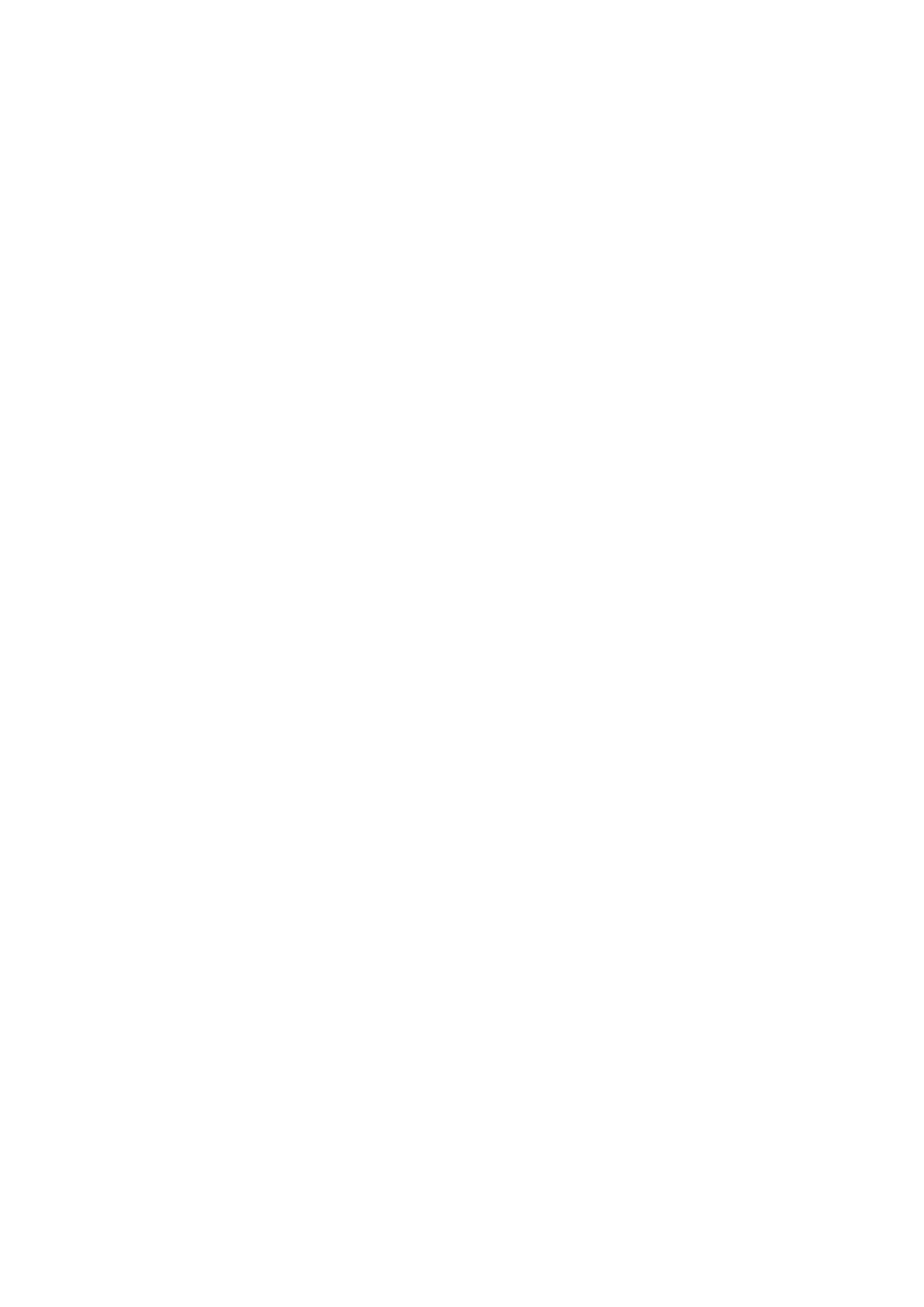In the further course of the story there is another dream, which can tempt us, even more perhaps than the first, to try to interpret it and fit it into the psychic life of the hero; but we save little if we leave the representation of the author of *Gradiva* here, to hasten directly to this second dream, for whoever wishes to interpret the dream of another, cannot help concerning himself, as extensively as possible, with every subjective and objective experience of the dreamer. Therefore it would be best to hold to the thread of the story and provide this with our commentaries as we progress.

The new delusion of the death of Gradiva at the destruction of Pompeii in the year 79 is not the only after-effect of the first dream analysed by us. Directly afterwards Hanold decides upon a trip to Italy, which finally takes him to Pompeii. Before this, however, something else has happened to him; leaning from his window, he thinks he sees on the street a figure with the bearing and walk of his Gradiva, hastens after her, in spite of his scanty attire, does not overtake her, but is driven back by the jeers of the people on the street. After he has returned to his room, the song of a canary whose cage hangs in the window of the opposite house calls forth in him a mood such as if he wished to get from prison into freedom, and the spring trip is immediately decided upon and accomplished.

Our author has put this trip of Hanold's in an especially strong light, and has given to the latter partial clearness about his subjective processes. Hanold has, of course, given himself a scientific purpose for his journey, but this is not substantial. Yet he knows that the "impulse to travel has originated in a nameless feeling." A peculiar restlessness makes him dissatisfied with everything he encounters and drives him from Rome to Naples, from there to Pompeii, without his mood's being set right, even at the last halting-place. He is annoyed by the foolishness of honeymoon travellers, and is enraged over the boldness of house-flies, which populate the hotels of Pompeii; but finally he does not deceive himself over the fact that "his dissatisfaction was certainly not caused by his surroundings alone, but, to a degree, found its origin in him." He considers himself over-excited, feels "that he was out of sorts because he lacked something without being able to explain what, and this ill-humour he took everywhere with him." In such a mood he is enraged even at his mistress, science; as he wanders for the first time in the glow of the midday sun through Pompeii, all his science had left him without the least desire to rediscover it; "he remembered it as from a great distance, and he felt that it had been an old, dried-up, boresome aunt, dullest and most superfluous creature in the world." (*G.* p. 48.)

In this uncomfortable and confused state of mind, one of the riddles which are connected with this journey is solved for him at the moment when he first sees Gradiva walking through Pompeii; "he became conscious, for the first time, that he had, without himself knowing the motive in his heart, come to Italy on that account and had, without stop, continued from Rome and Naples to Pompeii to see if he could here find trace of her—and that in a literal sense—for, with her unusual gait, she must have left behind in the ashes a foot-print different from all the others." (*G.* p. 50.)

As our author has put so much care into the delineation of this trip, it must be worth our while to explain its relation to Hanold's delusion and its place in the sequence of events.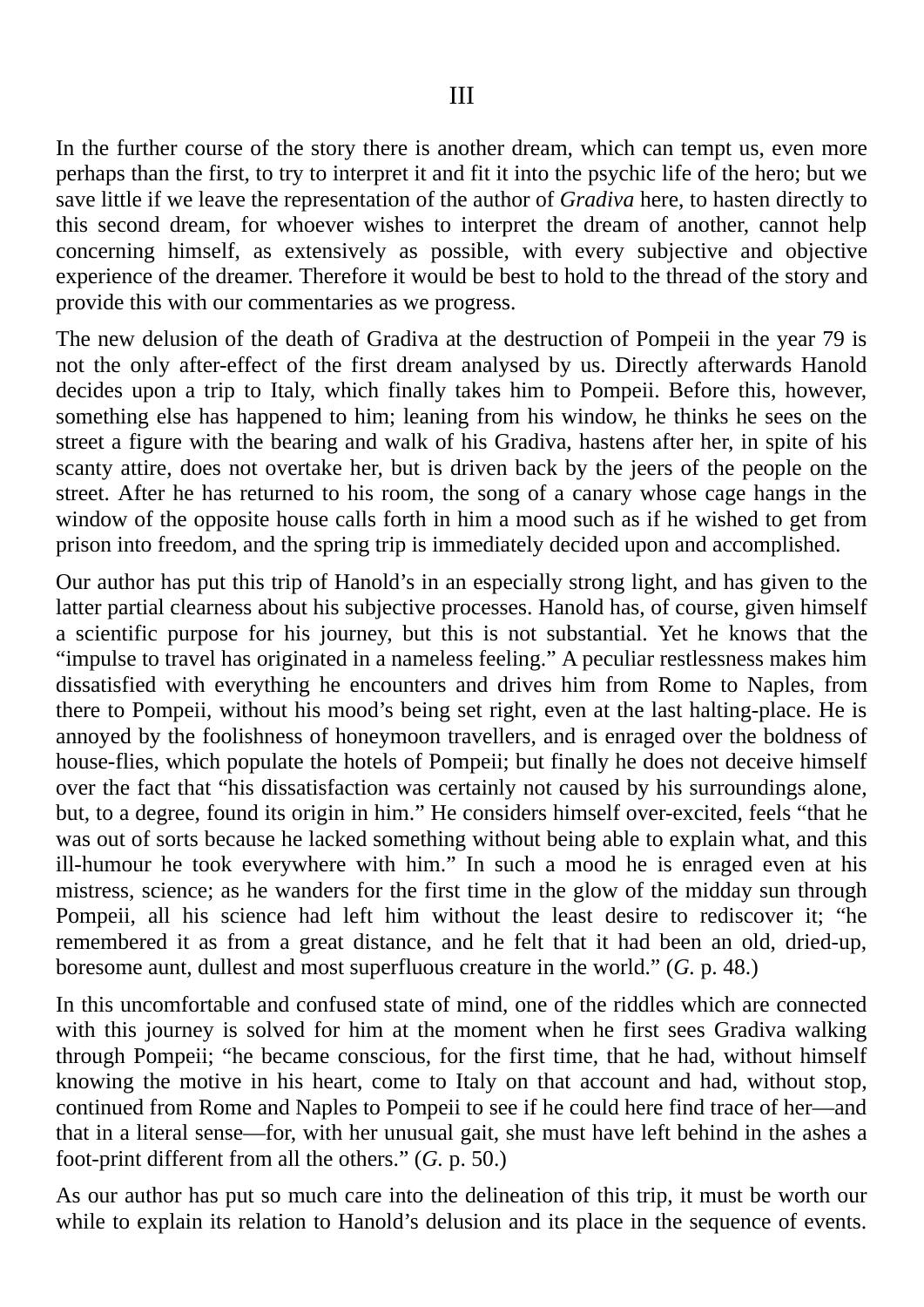The journey is undertaken for motives which the character does not at first recognize and does not admit until later, motives which our author designates directly as "unconscious." This is certainly true to life; one does not need to have a delusion to act thus; rather it is an everyday occurrence, even for normal people, that they are deceived about the motives of their actions and do not become conscious of them until subsequently, when a conflict of several emotional currents re-establishes for them the condition for such confusion. Hanold's trip, therefore, was intended, from the beginning, to serve the delusion, and was to take him to Pompeii to continue there the search for Gradiva. Let us remember that before, and directly after the dream, this search filled his mind and that the dream itself was only a stifled answer of his consciousness to the question of the whereabouts of Gradiva. Some force which we do not recognize, however, next prevents the plan of the delusion from becoming conscious, so that only insufficient pretexts, which can be but partially revived, remain as a conscious motivation for the trip. The author gives us another riddle by having the dream, the discovery of the supposed Gradiva on the street, and the decision to make the journey because of the influence of the singing canary follow one another like chance occurrences without inner coherence.

With the help of the explanations which we gather from the later speeches of Zoë Bertgang, this obscure part of the tale is illuminated for our understanding. It was really the original of Gradiva, Miss Zoë, herself, whom Hanold saw from his window walking on the street (*G.* p. 23), and whom he would soon have overtaken. The statement of the dreamer—"she is really living now in the present, in the same city with you,"—would, therefore, by a lucky chance, have experienced an irrefutable corroboration, before which his inner resistance would have collapsed. The canary, however, whose song impelled Hanold to go away, belonged to Zoë, and his cage was in her window, in the house diagonally opposite from Hanold's (*G.* p. 98). Hanold, who, according to the girl's arraignment, was endowed with negative hallucination, understood the art of not seeing nor recognizing people, and must from the beginning have had unconscious knowledge of what we do not discover until later. The signs of Zoë's proximity, her appearance on the street, and her bird's song so near his window intensify the effect of the dream, and in this condition, so dangerous for his resistance to the eroticism, he takes flight. The journey arises from the recovery of the resistance after that advance of erotic desire in the dream, an attempt at flight from the living and present beloved. It means practically a victory for repression, which, this time, in the delusion keeps the upper hand, as, in his former action, the "pedestrian investigations" of women and girls, the eroticism had been victorious. Everywhere, however, the indecision of the struggle, the compromise nature of the results was evident; the trip to Pompeii, which is to take him away from the living Zoë leads, at any rate, to her substitute, Gradiva. The journey, which is undertaken in defiance of the most recent dream-thoughts, follows, however, the order of the manifest dream-content to Pompeii. Thus delusion triumphs anew every time that eroticism and resistance struggle anew.

This conception of Hanold's trip, as a flight from the erotic desire for the beloved, who is so near, which is awakening in him, harmonizes, however, with the frame of mind portrayed in him during his stay in Italy. The rejection of the eroticism, which dominates him, expresses itself there in his abhorrence of honeymoon travellers. A little dream in the "albergo" in Rome, caused by the proximity of a couple of German lovers, "Augustus"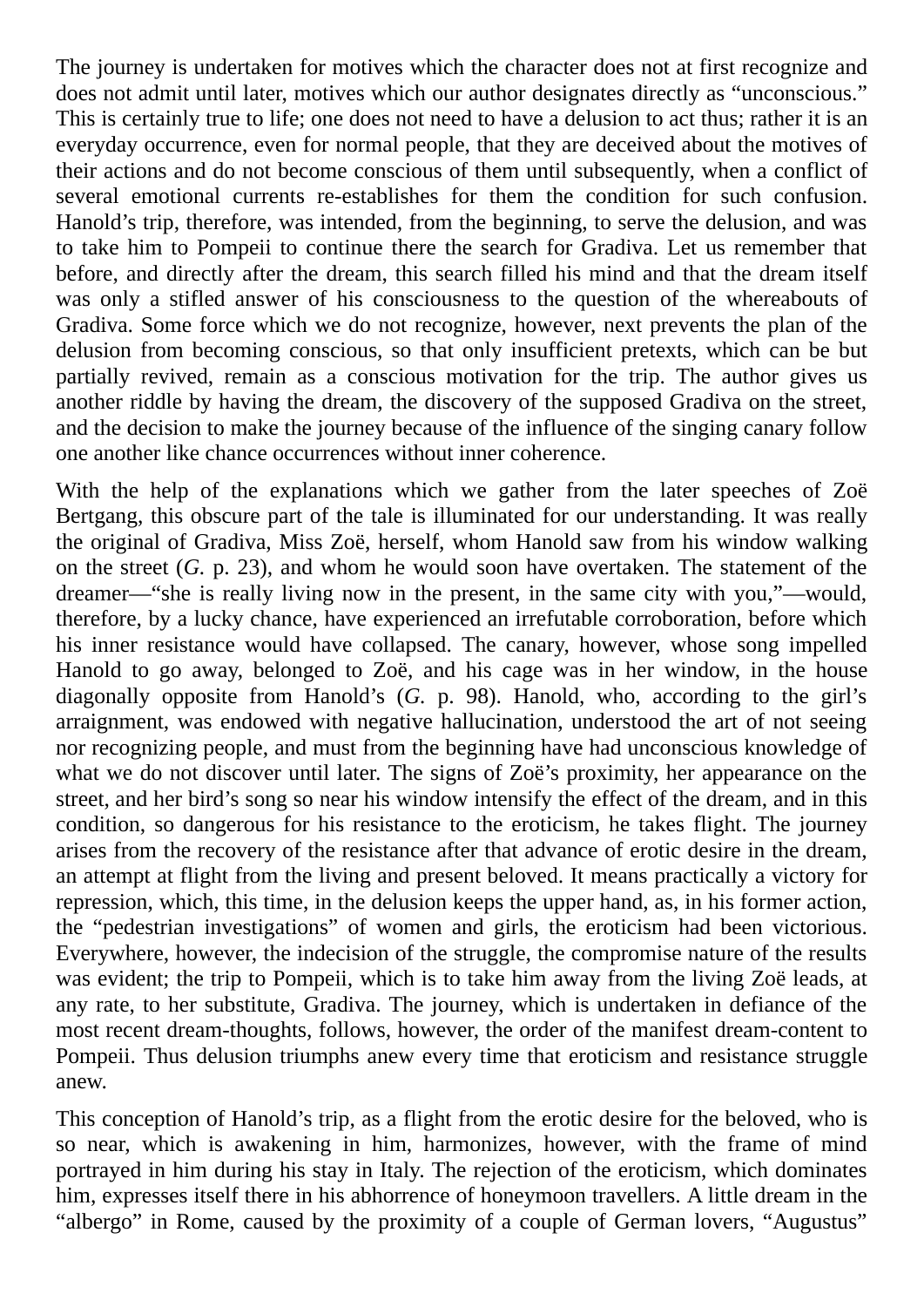and "Gretchen," whose evening conversation he is forced to overhear through the thin partition, casts a further light on the erotic tendencies of his first great dream. The new dream transports him again to Pompeii where Vesuvius is just having another eruption, and thus refers to the dream which continues active during his trip; but among the imperilled people he sees this time—not as before himself and Gradiva—but Apollo Belvedere and the Capitoline Venus,—doubtless ironic exaltation of the couple in the adjoining room. Apollo lifts Venus, carries her away, and lays her on an object in the dark, which seems to be a carriage or a cart, for a "rattling sound" comes from it. Otherwise the dream needs no special skill for its interpretation. (*G.* p. 32.)

Our author, whom we have long relied on not to make a single stroke in his picture idly and without purpose, has given us another bit of testimony for the non-sexual force dominating Hanold on the trip. During hours of wandering in Pompeii, it happens that "remarkably, it did not once appear in his memory that he had dreamed some time ago that he had been present at the destruction of Pompeii by the volcanic eruption of 79." (*G.* p. 42.) At sight of Gradiva he first suddenly remembers this dream, and at the same time the motive of the delusion for his puzzling journey becomes conscious. Then what other meaning could there be for forgetting the dream, this repression-boundary between the dream and the psychic condition of the journey, than that the journey is not the result of the direct instigation of the dream, but of the rejection of this latter, as the emanation from a psychic force which desires no knowledge of the secret meaning of the dream?

On the other hand, however, Hanold is not happy at this victory over his eroticism. The suppressed psychic impulse remains strong enough to revenge itself, by discontent and interception, on the suppressing agency. His longing has changed to restlessness and dissatisfaction, which make the trip seem senseless to him. His insight into the motivation of his trip is obstructed in service of the delusion; his relation to science, which ought, in such a place, to stir all his interest, is upset. So our author shows his hero, after flight from love, in a sort of crisis, in an utterly confused and unsettled condition, in a derangement such as usually appears at the climax of illness if neither of the two struggling forces is so much stronger than the other, that the difference could establish a strict, psychic régime. Here then our author takes hold to help and to settle, for, at this place, he introduces Gradiva, who undertakes the cure of the delusion. With his power to direct to a happy solution the fortunes of all the characters created by him, in spite of all the requirements which he has them conform to, he transports the girl, from whom Hanold has fled to Pompeii, to that very place and thus corrects the folly which the delusion caused the young man to commit in leaving the home-city of his beloved for the dead abode of the one substituted for her by his fancy.

With the appearance of Zoë Bertgang as Gradiva, which marks the climax of the suspense of the story, our interest is soon diverted. If we have hitherto been living through the developments of a delusion, we shall now become witnesses of its cure, and may ask ourselves if our author has merely invented the procedure of this cure or has carried it out according to actually existing possibilities. From Zoë's own words in the conversation with her friend, we have decidedly the right to ascribe to her the intention to cure the hero (*G.* p. 97). But how does she go about it? After she has cast aside the indignation which the unreasonable request, to lie down to sleep again, as "then," had evoked in her, she appears again next day, at the same place, and elicits from Hanold all the secret knowledge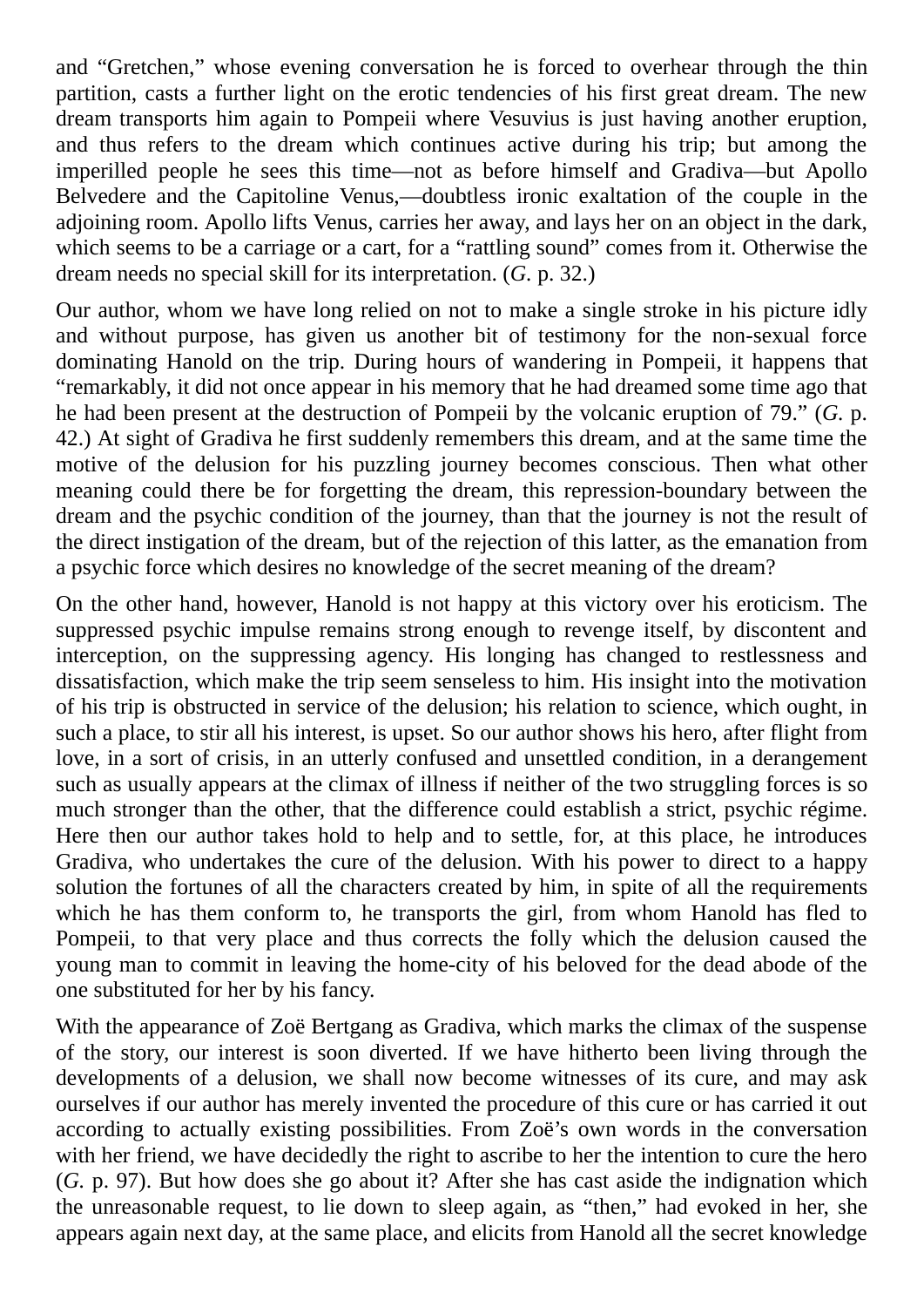that was lacking to her for an understanding of his conduct of the previous day. She learns of his dream, of the bas-relief of Gradiva, and of the peculiarity of walk which she shares with the relief. She accepts the rôle of a spirit awakened to life for a short hour, which, she observes, his delusion assigns to her, and in ambiguous words, she gently puts him in the way of a new rôle by accepting from him the grave-flower which he had brought along without conscious purpose, and expresses regret that he has not given her roses (*G.* p. 70).

Our interest in the conduct of the eminently clever girl, who has decided to win the lover of her youth as husband, after she has recognized his love behind his delusion as its impelling force, is, however, restrained at this place probably because of the strange feelings that the delusion can arouse even in us. Its latest development, that Gradiva, who was buried in the year 79, can now exchange conversation with him as a noon-spirit, for an hour, after the passing of which she sinks out of sight or seeks her grave again, this chimæra, which is not confused by the perception of her modern foot-covering, nor by her ignorance of the ancient tongues, nor by her command of German, which did not exist in former times, seems indeed to justify the author's designation, "A Pompeiian Fancy," but to exclude every standard of clinical reality; and yet on closer consideration the improbability in this delusion seems to me, for the most part, to vanish. To be sure, our author has taken upon himself a part of the blame, and in the first part of the story has offered the fact that Zoë was the image of the bas-relief in every trait. One must, therefore, guard against transferring the improbability of this preliminary to its logical conclusion that Hanold considers the girl to be Gradiva come to life. The explanation of the delusion is here enhanced by the fact that our author has offered us no rational disposal of it. In the glowing sun of the Campagna and in the bewildering magic powers of the vine which grows on Vesuvius, our author has introduced helpful and mitigating circumstances of the transgression of the hero. The most important of all explanatory and exonerating considerations remains, however, the facility with which our intellect decides to accept an absurd content if impulses with a strong emotional stress find thereby their satisfaction. It is astonishing, and generally meets with too little acceptance, how easily and often intelligent people, under such psychological constellations, give the reactions of partial mental weakness, and any one who is not too conceited may observe this in himself as often as he wishes, and especially when a part of the thought-processes under consideration is connected with unconscious or repressed motives. I cite, in this connection, the words of a philosopher who writes to me, "I have also begun to make note of cases of striking mistakes, from my own experience, and of thoughtless actions which one subsequently explains to himself (in a very unreasonable way). It is amazing but typical how much stupidity thereby comes to light." Now let us consider the fact that belief in spirits, apparitions and returning souls (which finds so much support in the religions to which, at least as children, we have all clung) is by no means destroyed among all educated people, and that many otherwise reasonable people find their interest in spiritism compatible with their reason. Yes, even one become dispassionate and incredulous may perceive with shame how easily he turns back for a moment to a belief in spirits, when emotions and perplexity concur in him. I know of a physician who had once lost a patient by Basedow's disease and could not rid himself of the slight suspicion that he had perhaps contributed by unwise medication to the unfortunate outcome. One day several years later there stepped into his office a girl, in whom, in spite of all reluctance, he was obliged to recognize the dead woman. His only thought was that it was true that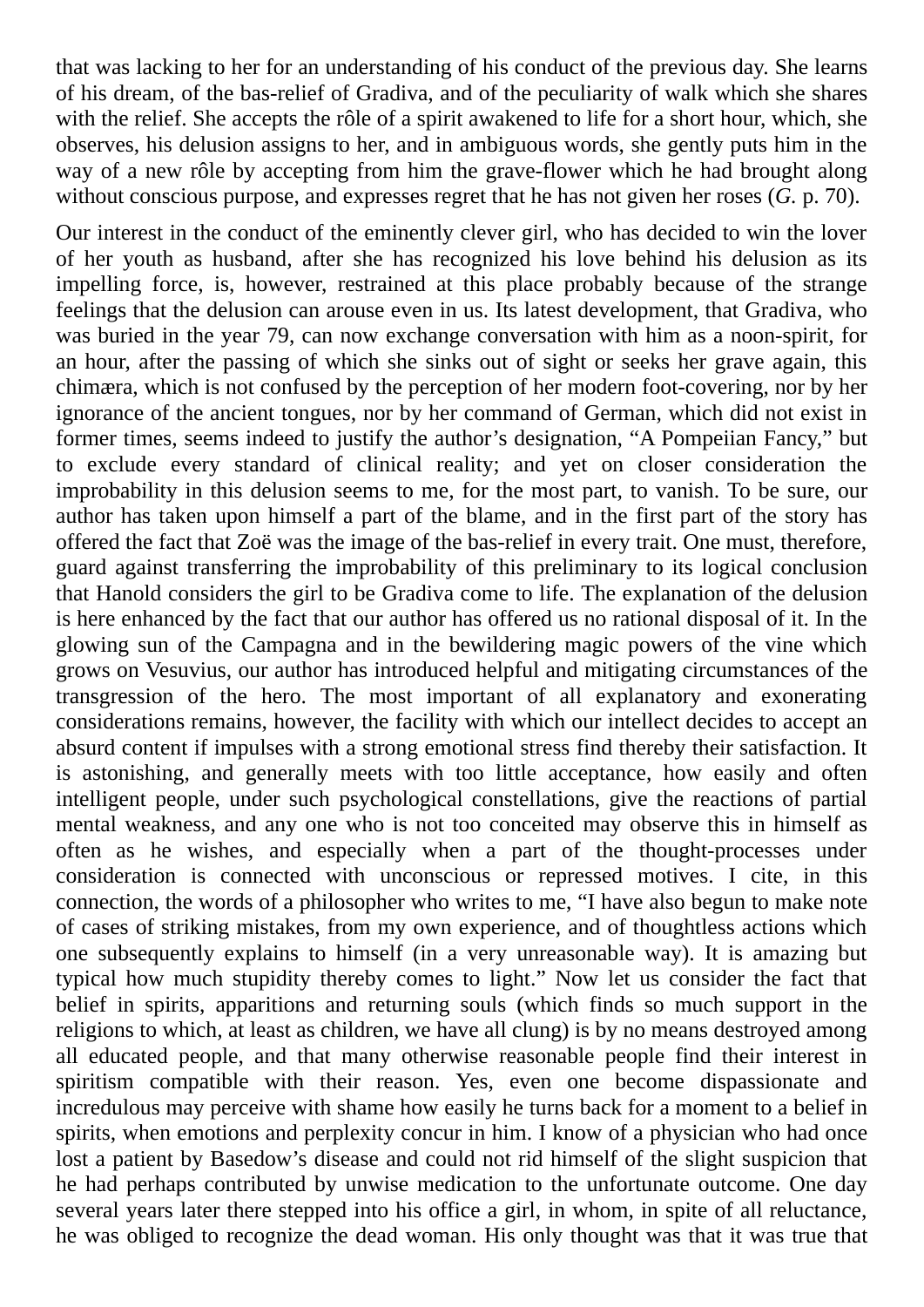the dead could return, and his fear did not give way to shame until the visitor introduced herself as the sister of the woman who had died of that disease. Basedow's disease lends to those afflicted with it a great similarity of features, which has often been noticed, and in this case the typical resemblance was far more exaggerated than the family resemblance. The physician, moreover, to whom this happened was I, and therefore I am not inclined to quarrel with Norbert Hanold over the clinical possibility of his short delusion about Gradiva, who had returned to life. That in serious cases of chronic delusion (paranoia) the most extreme absurdities, ingeniously devised and well supported, are active is, finally, well known to every psychiatrist.

After his first meeting with Gradiva, Norbert Hanold had drunk his wine in first one and then another of the hotels of Pompeii known to him, while the other guests were having their regular meals. "Of course, in no way had the absurd supposition entered his mind" that he was doing this to find out what hotel Gradiva lived and ate in, but it is hard to say what other significance his action could have. On the day after his second meeting in Meleager's house, he has all sorts of remarkable and apparently disconnected experiences; he finds a narrow cleft in the wall of the portico where Gradiva had disappeared, meets a foolish lizard-catcher, who addresses him as an acquaintance, discovers a secluded hotel, the "Albergo del Sole," whose owner talks him into buying a metal brooch encrusted with green patina, which had been found with the remains of a Pompeiian girl, and finally notices in his own hotel a newly-arrived young couple, whom he diagnoses to be brother and sister, and congenial. All these impressions are then woven into a "remarkably nonsensical" dream as follows:

"Somewhere in the sun Gradiva sat making a trap out of a blade of grass in order to catch a lizard, and she said, 'Please stay quite still—my colleague is right; the method is really good and she has used it with the greatest success.'"

To this dream he offers resistance even while sleeping, with the critique that it is indeed the most utter madness, and he casts about to free himself from it. He succeeds in doing this, too, with the aid of an invisible bird who utters a short, merry call, and carries the lizard away in his beak.

Shall we risk an attempt to interpret this dream also, that is, to substitute for it the latent thoughts from whose disfigurement it must have proceeded? It is as nonsensical as one could expect a dream to be and this absurdity of dreams is the mainstay of the view which denies to the dream the character of a valid psychic act, and has it proceed from a desultory stimulus of the psychic elements.

We can apply to this dream the technique which can be designated as the regular procedure of dream-interpretation. It consists in disregarding the apparent sequence in the manifest dream but in examining separately every part of the content, and in seeking its derivation in the impressions, memories and free ideas of the dreamer. As we cannot examine Hanold, however, we must be satisfied with reference to his impressions, and may with due caution substitute our own ideas for his.

"Somewhere in the sun Gradiva sat catching lizards, and said …" What impression of the day is this part of the dream reminiscent of? Unquestionably of the meeting with the older man, the lizard-catcher, for whom Gradiva is substituted in the dream. He was sitting or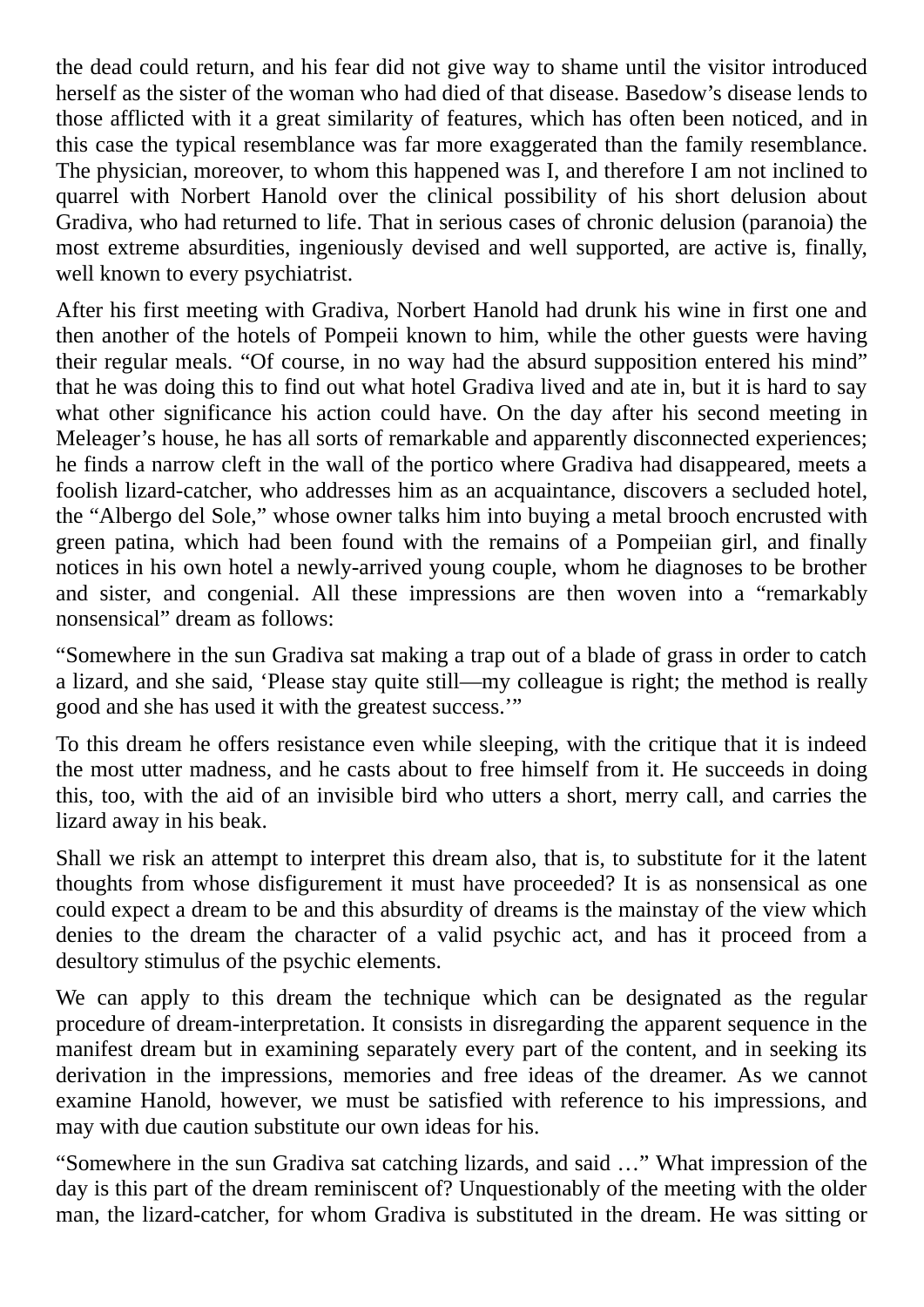lying on a "hot, sunny" slope and spoke to Hanold, too. Even the utterances of Gradiva in the dream are copied from those of the man. Let us compare: "'The method suggested by my colleague, Eimer, is really good; I have already used it often with the best of success. Please remain quite still.'"—Quite similarly Gradiva speaks in the dream, only that for the *colleague, Eimer*, is substituted an unnamed woman-colleague; the *often* from the zoologist's speech is missing in the dream, and the connection between the statements has been somewhat changed. It seems, therefore, that this experience of the day has been transformed into a dream by some changes and disfigurements. Why thus, and what is the meaning of the disfigurements, the substitution of Gradiva for the old gentleman, and the introduction of the puzzling "woman-colleague"?

There is a rule of dream-interpretation as follows: A speech heard in a dream always originates from a speech either heard or uttered in waking life. Well, this rule seems followed here; the speech of Gradiva is only a modification of a speech heard in the daytime from the zoologist. Another rule of dream-interpretation would tell us that the substitution of one person for another, or the mixture of two people by showing one in a position which characterizes the other means equivalence of the two people, a correspondence between them. Let us venture to apply this rule also to our dream; then the interpretation would follow: "Gradiva catches lizards, as that old gentleman does, and like him, is skilled in lizard-catching." This result is not comprehensible yet, but we have another riddle before us. To which impression of the day shall we refer the "woman colleague," who is substituted in the dream for the famous zoologist, Eimer? We have here fortunately not much choice; only one other girl can be meant by "woman-colleague," the congenial young lady in whom Hanold has conjectured a sister travelling with her brother. "In her gown she wore a red Sorrento rose, the sight of which, as he looked across from his corner, stirred something in his memory without his being able to think what it was." This observation on the part of the author surely gives us the right to assert that she is the "woman-colleague" of the dream. What Hanold cannot remember is certainly nothing but the remark of the supposed Gradiva, as she asked him for the grave-flower, that to more fortunate girls one brought roses in spring. In this speech, however, lay a hidden wooing. What kind of lizard-catching is it that this more fortunate woman-colleague has been so successful with?

On the next day Hanold surprises the supposed brother and sister in tender embrace and can thus correct his mistake of the previous day. They are really a couple of lovers, on their honeymoon, as we later learn, when the two disturb, so unexpectedly, Hanold's third meeting with Zoë. If we will now accept the idea that Hanold, who consciously considers them brother and sister, has, in his unconscious, recognized at once their real relation, which on the next day betrays itself so unequivocally, there results a good meaning for Gradiva's remark in the dream. The red rose then becomes a symbol for being in love; Hanold understands that the two are as Gradiva and he are soon to be; the lizard-catching acquires the meaning of husband-catching, and Gradiva's speech means something like this: "Let me arrange things; I know how to win a husband as well as this other girl does."

Why must this penetration of Zoë's intentions appear throughout in the form of the speech of the old zoologist? Why is Zoë's skill in husband-catching represented by that of the old man in lizard-catching? Well, it is easy for us to answer that question; we have long ago guessed that the lizard-catcher is none other than the professor of zoology, Bertgang, Zoë's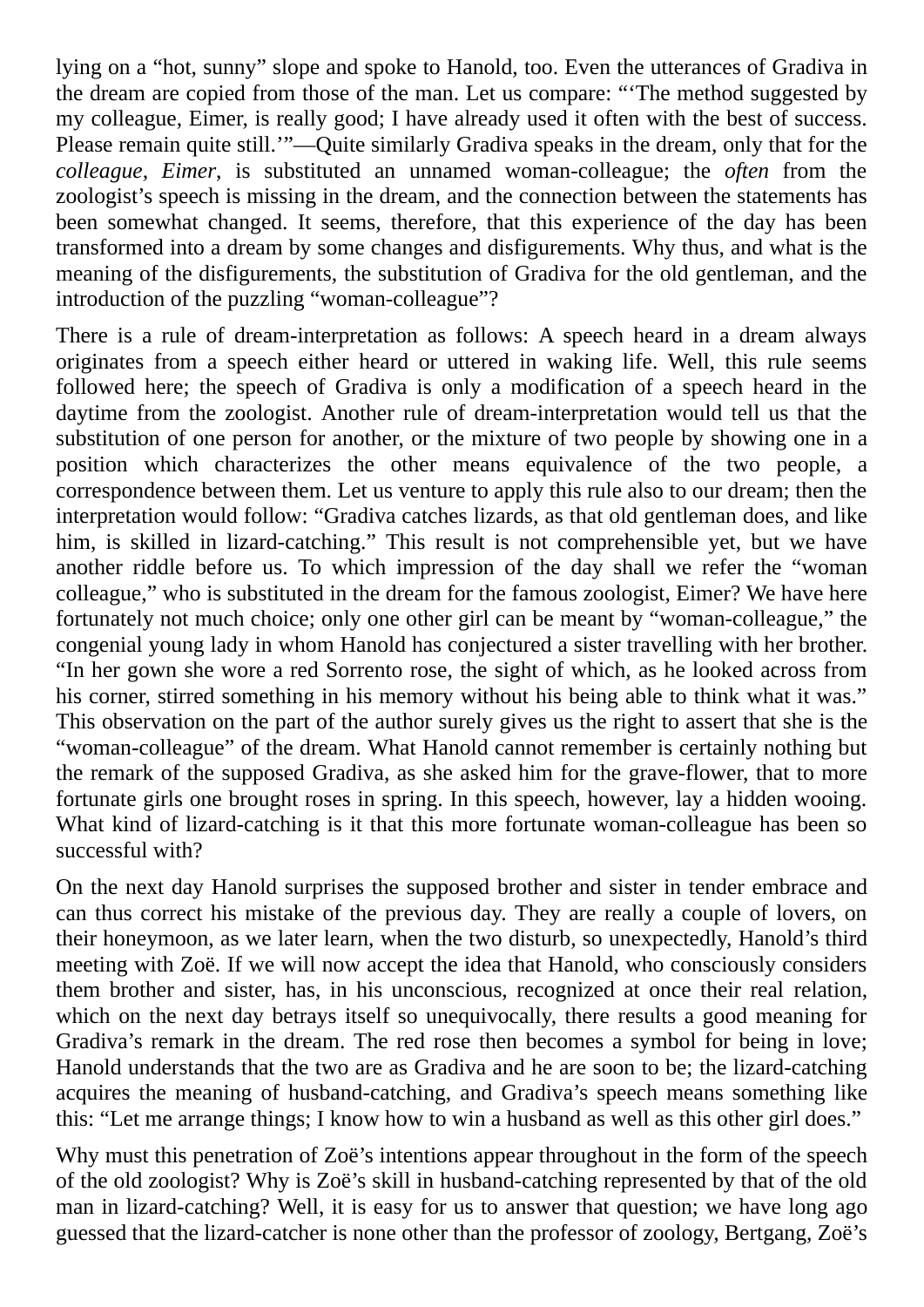father, who must, of course, also know Hanold, so that it is a matter of course that he addresses Hanold as an acquaintance. Again, let us accept the idea that Hanold, in his unconscious, immediately recognizes the professor—"It seemed to him dimly that he had already seen the face of the lizard-hunter probably in one of the two hotels." Thus is explained the strange cloaking of the purpose attributed to Zoë. She is the daughter of the lizard-catcher; she has inherited this skill from him. The substitution of Gradiva for the lizard-catcher in the dream-content, is, therefore, the representation of the relation between the two people, which was recognized by the unconscious; the introduction of "woman-colleague" in place of *colleague, Eimer*, allows the dream to express comprehension of her courtship of the man. The dream has welded two of the day's experiences in one situation, "condensed" as we say, in order to procure, to be sure, very indiscernible expression for two ideas which are not allowed to become conscious; but we can go on diminishing the strangeness of the dream still more and pointing out the influence of other experiences of the day on the formation of the manifest dream.

Dissatisfied by the former information, we might explain why the scene of the lizardcatching was made the nucleus of the dream, and suppose that the other elements in the dream-thoughts influence the term "lizard" in the manifest dream. It might really be very easy. Let us recall that Hanold has discovered a cleft in the wall, in the place where Gradiva seems to him to disappear; this is "wide enough to afford passage to an unusually slender figure." By this perception he is forced in the day-time to an alteration in his delusion; Gradiva did not sink into the ground when she disappeared from his sight, but was going back, by this route, to her grave. In his unconscious thought he might say to himself that he had now found the natural explanation for the surprising disappearance of the girl; but must not forcing one's self through narrow clefts, and disappearing in such clefts recall the conduct of lizards? Does not Gradiva herself, then, in this connection, behave like an agile little lizard? We think, therefore, that the discovery of this cleft in the wall had worked as a determinant on the choice of the "lizard" element for the manifest dream-content; the lizard-situation of the dream, therefore, represented this impression of the day, and the meeting with the zoologist, Zoë's father.

What if, become bold, we now wished to attempt to find in the dream-content a representation also for the one experience of the day which has not yet been turned to account, the discovery of the third hotel, "del Sole"? Our author has treated this episode so exhaustively and linked so much with it, we should be surprised if it, alone, had yielded no contribution to the dream-formation. Hanold enters this hotel, which, because of its secluded situation and its distance from the station, has remained unknown to him, to get a bottle of lime-water for congestion of blood. The hotel-keeper uses this opportunity to extol his antiques and shows him a brooch which, it was alleged, had belonged to that Pompeiian girl who was found near the Forum in fond embrace with her lover. Hanold, who had never before believed this frequently repeated story, is now compelled, by a force strange to him, to believe in the truth of this touching story and in the genuineness of the article found, buys the brooch and leaves the hotel with his purchase. In passing, he sees nodding down at him from one of the windows a cluster of white, asphodel blossoms which had been placed in a water-glass, and he feels that this sight is an attestation of the genuineness of his new possession. The sincere conviction is now impressed upon him that the green brooch belonged to Gradiva, and that she was the girl who died in her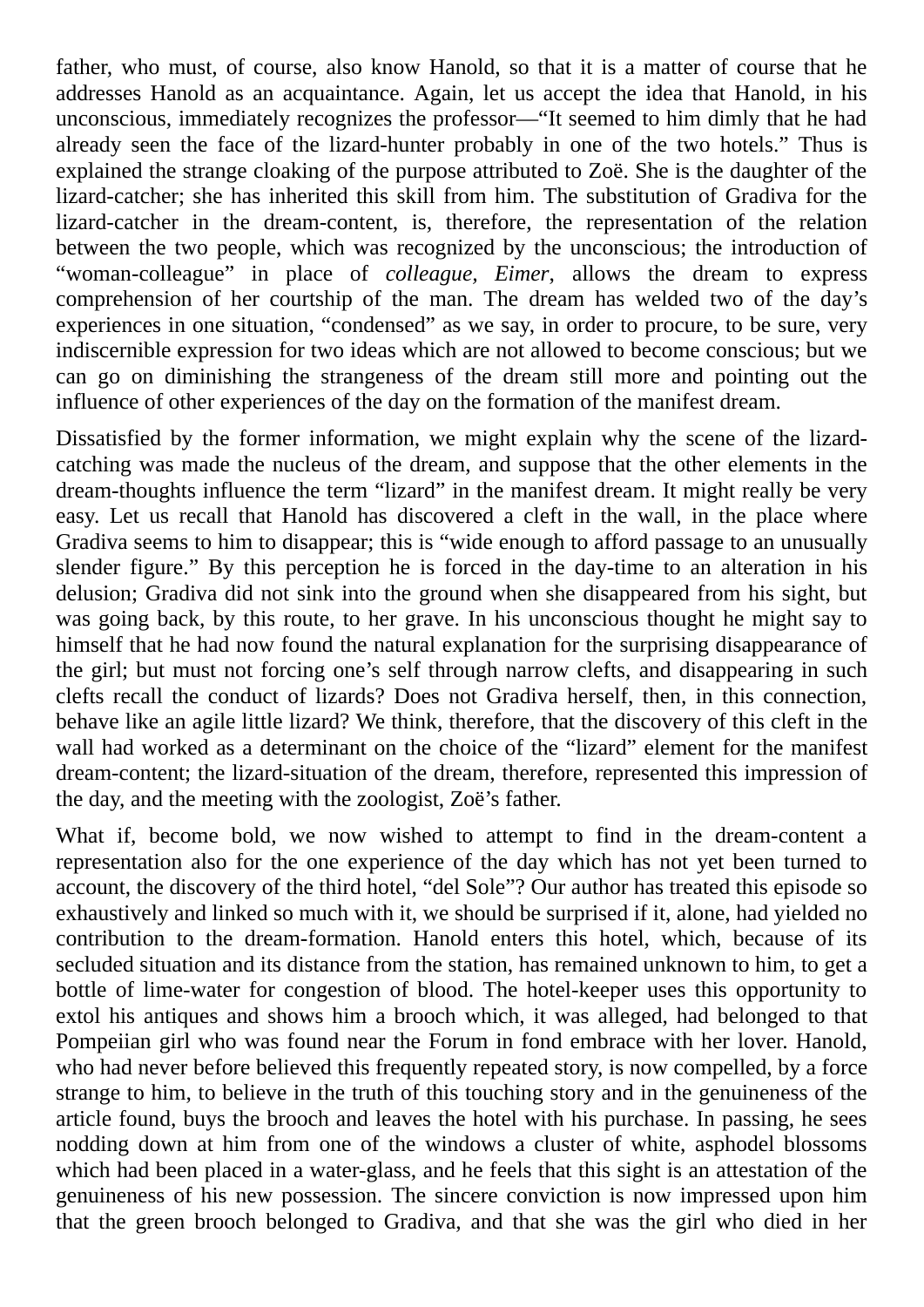lover's embrace. The tormenting jealousy, which thereupon seizes him, he appeases with the resolution to assure himself about this suspicion, the next day, from Gradiva, herself, by showing the brooch. This is a strange bit of new delusion; and shouldn't any trace point to it in the dream of the following night?

It will be well worth our while to get an understanding of the origin of this augmentation of the delusion, to look up the new unconscious idea for which the new bit of delusion is substituted. The delusion originates under the influence of the proprietor of the "Sun Hotel," toward whom Hanold conducts himself in so remarkably credulous a manner, as if he has received a suggestion from him. The proprietor shows him a small metal brooch as genuine, and as the possession of that girl who was found in the arms of her lover, buried in the ashes, and Hanold, who could be critical enough to doubt the truth of the story as well as the genuineness of the brooch, is caught, credulous, and buys the more than doubtful antique. It is quite incomprehensible why he should act so, and no hint is given that the personality of the proprietor himself might solve this riddle for us. There is, however, another riddle in this incident, and two riddles sometimes solve each other. On leaving the "albergo," he catches sight of an asphodel cluster in a glass at a window, and finds in it an attestation of the genuineness of the metal brooch. How can that be? This last stroke is fortunately easy of solution. The white flower is, of course, the one which he presented to Gradiva at noon, and it is quite right that through the sight of it at one of the windows of this hotel, something is corroborated, not the genuineness of the brooch, but something else which has become clear to him at the discovery of this formerly overlooked "albergo." In the forenoon he has already acted as if he were seeking, in the two hotels of Pompeii, where the person lived who appeared to him as Gradiva. Now, as he stumbles so unexpectedly upon a third, he must say in the unconscious: "So she lives here"; and then, on leaving: "Right there is the asphodel flower I gave her; that is, therefore, her window." This, then, is the new idea for which the delusion is substituted, and which cannot become conscious because its assumption that Gradiva is living, a person known by him, cannot become conscious.

How then is the substitution of the delusion for the new idea supposed to have occurred? I think thus: that the feeling of conviction which clung to the idea was able to assert itself and persisted, while another ideational content related to it by thought-connection acted as substitute for the idea itself which was incapable of consciousness. Thus the feeling of conviction was connected with a really strange content, and this latter attained, as delusion, a recognition which did not belong to it. Hanold transfers his conviction that Gradiva lives in this house to other impressions which he receives in this house, becomes, in a way, credulous about what the proprietor says, the genuineness of the metal brooch, and the truth of the anecdote about the lovers found in an embrace, but only by this route, that he connects what he has heard in this house with Gradiva. The jealousy which has been lying ready in him gets possession of this material, and even in contradiction to his first dream there appears the delusion that Gradiva was the girl who died in the arms of her lover, and that the brooch which he bought belonged to her.

We notice that the conversation with Gradiva, and her gentle wooing "through the flower," have already evoked important changes in Hanold. Traits of male desire, components of the libido are awakened in him, which, to be sure, cannot yet dispense with the concealment through conscious pretexts; but the problem of the corporeal nature of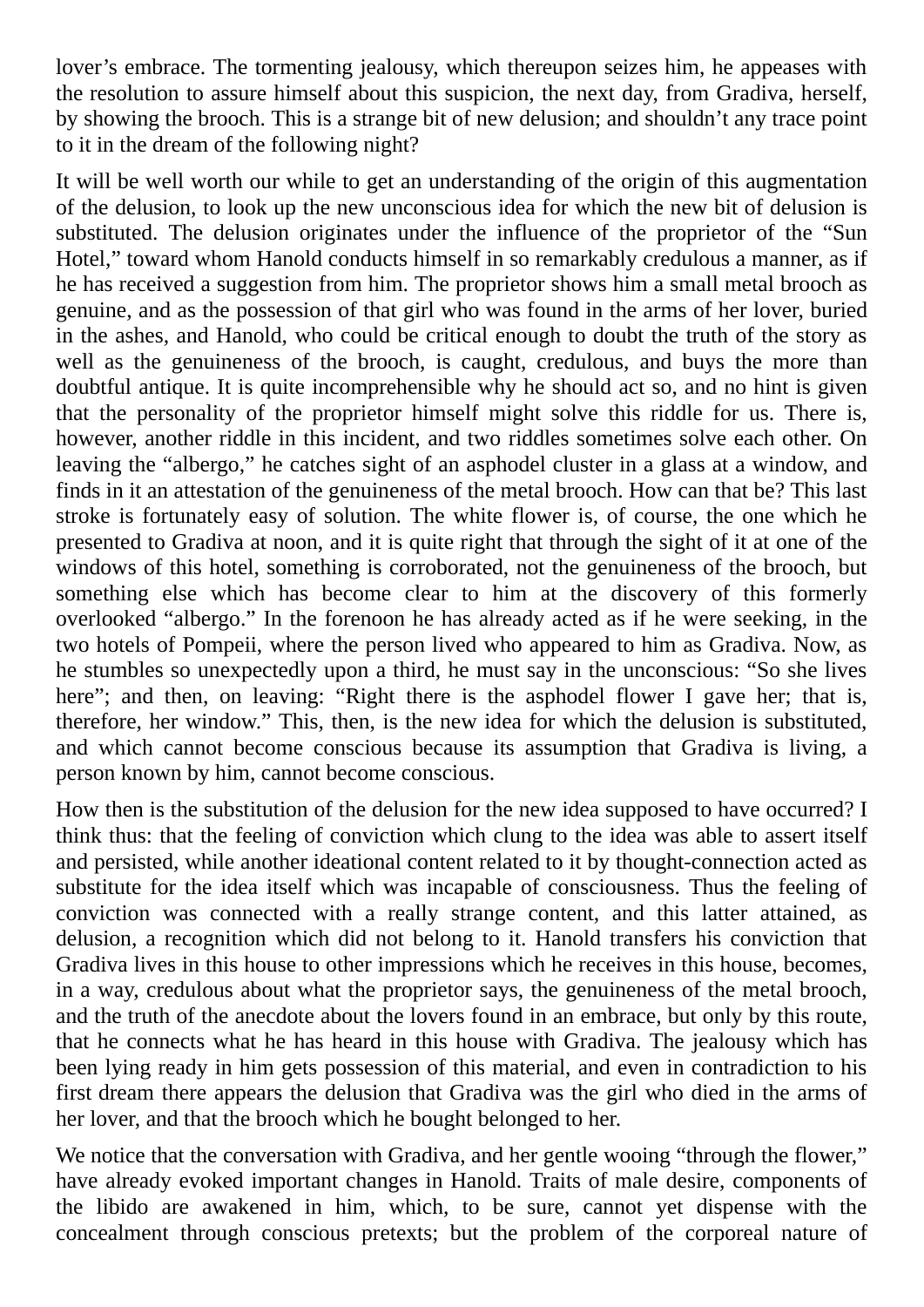Gradiva, which has pursued him this whole day, cannot disavow its derivation from the erotic desire of the young man for possession of the woman, even if it is dragged into the scientific world by conscious stress on Gradiva's peculiar hovering between life and death. Jealousy is an added mark of Hanold's awakening activity in love; he expresses this at the opening of the conversation on the next day, and with the aid of a new pretext achieves his object of touching the girl's body, and of striking her, as in times long past.

Now, however, it is time to ask if the course of delusion-formation which we have inferred from our author's representation is one otherwise admitted or possible. From my experience as physician, I can answer only that it is surely the right way, perhaps the only one, in which the delusion receives the unswerving recognition due to its clinical character. If the patient believes in his delusion so firmly, it does not happen because of inversion of his powers of judgment, and does not proceed from what is erroneous in the delusion; but in every delusion there lies also a little grain of truth; there is something in it which really deserves belief, and this is the source of the conviction of the patient, who is, to this extent, justified. This true element, however, has been repressed for a long time; if it finally succeeds in pushing into consciousness (this time in disfigured form), the feeling of a conviction clinging to it, as if in compensation, is over-strong and now clings to and protects the disfigurement-substitute of the repressed, true element against every critical impugnment. The conviction at once shifts itself from the unconscious, true element to the conscious, erroneous one connected with it, and remains fixed there as a result of this very displacement. The case of delusion-formation which resulted from Hanold's first dream is nothing but a similar, if not identical, case of such displacement. Yes, the depicted manner of development of conviction in the delusion is not fundamentally different from the way in which conviction is formed in normal cases, where repression does not enter into play. All our convictions lie in thought-contents in which the true and the false are combined and *they stretch over the former and the latter*. They differentiate at once between the true and whatever false is associated with it and protect this, even if not so immutably as in the delusion, against merited critique. Associations, protection, likewise, have their own value even for normal psychology.

I will now return to the dream and lay stress on a small, but not uninteresting feature which establishes a connection between two occasions of the dream. Gradiva had placed the white asphodel flower in definite contrast to the red rose; the finding of the asphodel flower again in the window of the "Albergo del Sole" becomes a weighty proof for Hanold's unconscious idea which expresses itself in a new delusion; and to this is added the fact that the red rose in the dress of the congenial young girl helps Hanold again, in the unconscious, to a right estimation of her relation to her companion so that he can have her enter the dream as "woman colleague."

But where in the manifest dream-content is found the trace and representation of that discovery of Hanold's for which we find that the new delusion is substituted, the discovery that Gradiva lives with her father in the third hotel of Pompeii, the "Albergo del Sole," which he has not been acquainted with? Well, it stands in its entirety and not even much disfigured in the dream; but I dread to point it out, for I know that even with the readers whose patience with me has lasted so long, a strong opposition to my attempts at interpretation will be stirred up. Hanold's discovery is given in full in the dream-content, I repeat, but so cleverly concealed that one must needs overlook it. It is hidden there behind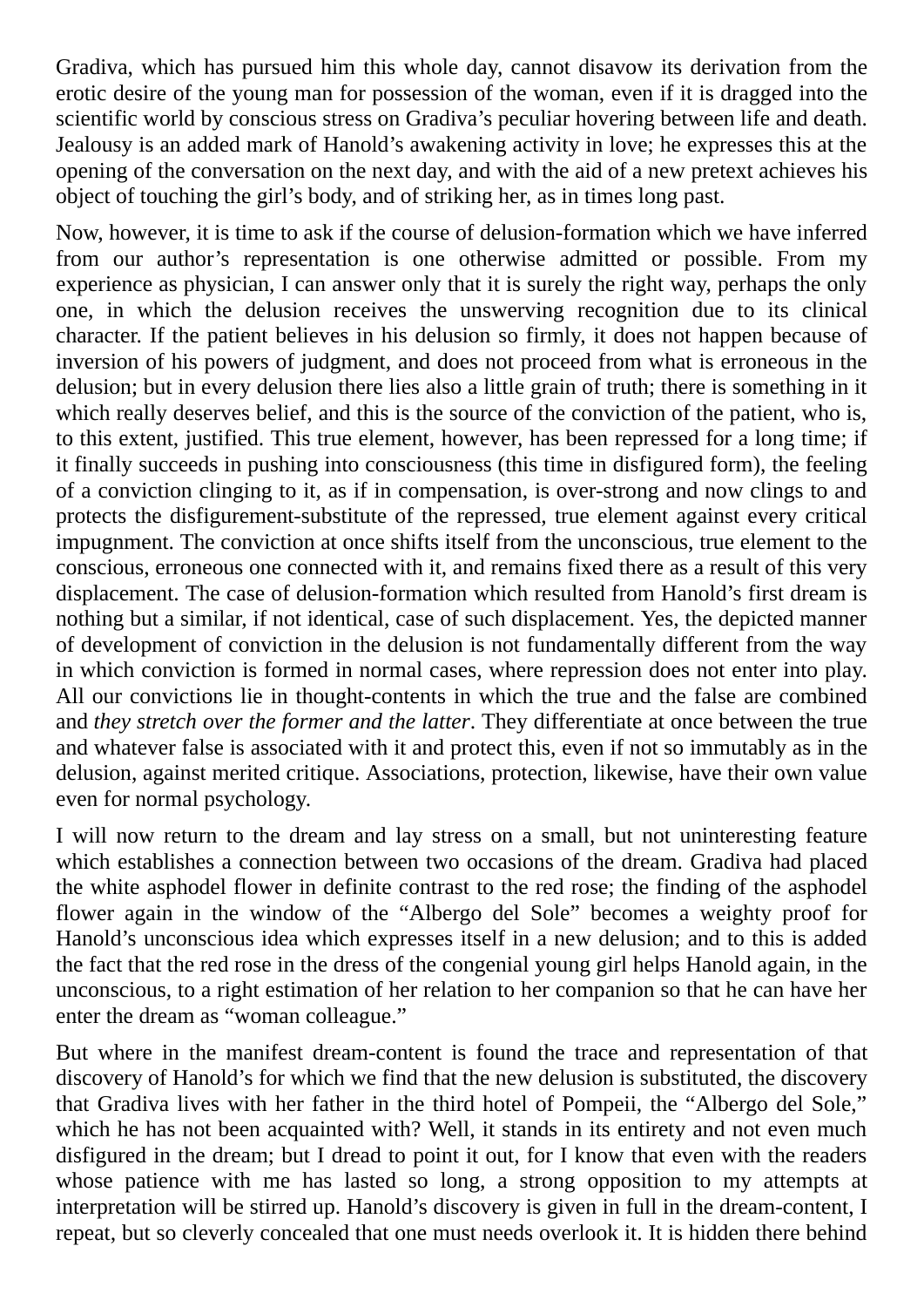a play on words, an ambiguity. "Somewhere in the sun Gradiva sat"; this we have rightly connected with the locality where Hanold met the zoologist, her father; but can it not also mean in the "Sun," that is, in the "Albergo del Sole," in the "Sun Hotel" Gradiva lives? And doesn't the "somewhere" which has no reference to the meeting with her father sound so hypocritically indefinite for the very reason that it introduces the definite information about the whereabouts of Gradiva? According to previous experience in the interpretation of real dreams, I am quite sure of such a meaning in the ambiguity, but I should really not venture to offer this bit of interpretation to my readers, if our author did not lend me here his powerful assistance. On the next day he puts into the mouth of the girl, when she sees the metal brooch, the same pun which we accept for the interpretation of the dreamcontent. "Did you find it in the sun, perhaps? It brings to light many such works of art"; and as Hanold does not understand the speech, she explains that she means the "Sun Hotel," which is called "Sole" here, whence the supposed antique is also familiar to her.

And now may we make the attempt to substitute for Hanold's "remarkably nonsensical" dream unconscious thoughts hidden behind it and as unlike it as possible? It runs somewhat as follows: "She lives in the 'Sun' with her father; why is she playing such a game with me? Does she wish to make fun of me? Or could it be possible that she loves me and wishes me for a husband?" To this latter possibility there now follows in sleep the rejection, "That is the most utter madness," which is apparently directed against the whole manifest dream.

Critical readers have now the right to inquire about the origin of that interpolation, not formerly established, which refers to being made fun of by Gradiva. To this *Traumdeutung* gives the answer; if in dream-thoughts, taunts and sneers, or bitter contradictions occur, they are expressed by the nonsensical course of the manifest dream, through the absurdity in the dream. The latter means, therefore, no paralysis of psychic activity, but is one of the means of representation which the dream-work makes use of. As always in especially difficult passages, our author here comes to our assistance. The nonsensical dream has another postlude in which a bird utters a merry call and takes away the lizard in his beak. Such a laughing call Hanold had heard after Gradiva's disappearance. It really came from Zoë who was shaking off the melancholy seriousness of her lower world rôle; with this laugh Gradiva had really derided him. The dream-picture, however, of the bird carrying away the lizard may recall that other one in a former dream in which Apollo Belvedere carried away the Capitoline Venus.

Perhaps the impression now exists with many readers that the interpretation of the lizardcatching situation by the idea of wooing is not sufficiently justified. Additional support is found here, perhaps in the hint that Zoë, in conversation with her colleague, admits about herself that very thing which Hanold's thoughts suppose about her, when she tells that she had been sure of "digging up" something interesting for herself here in Pompeii. She thereby delves into the archæological series of associations as he did into the zoological with his allegory of lizard-catching, as if they were opposing each other and each wished to assume properties of the other.

Thus we have finished the interpretation of the second dream. Both have become accessible to our understanding under the presupposition that the dreamer, in his unconscious thought, knows all that he has forgotten in his conscious, has in the former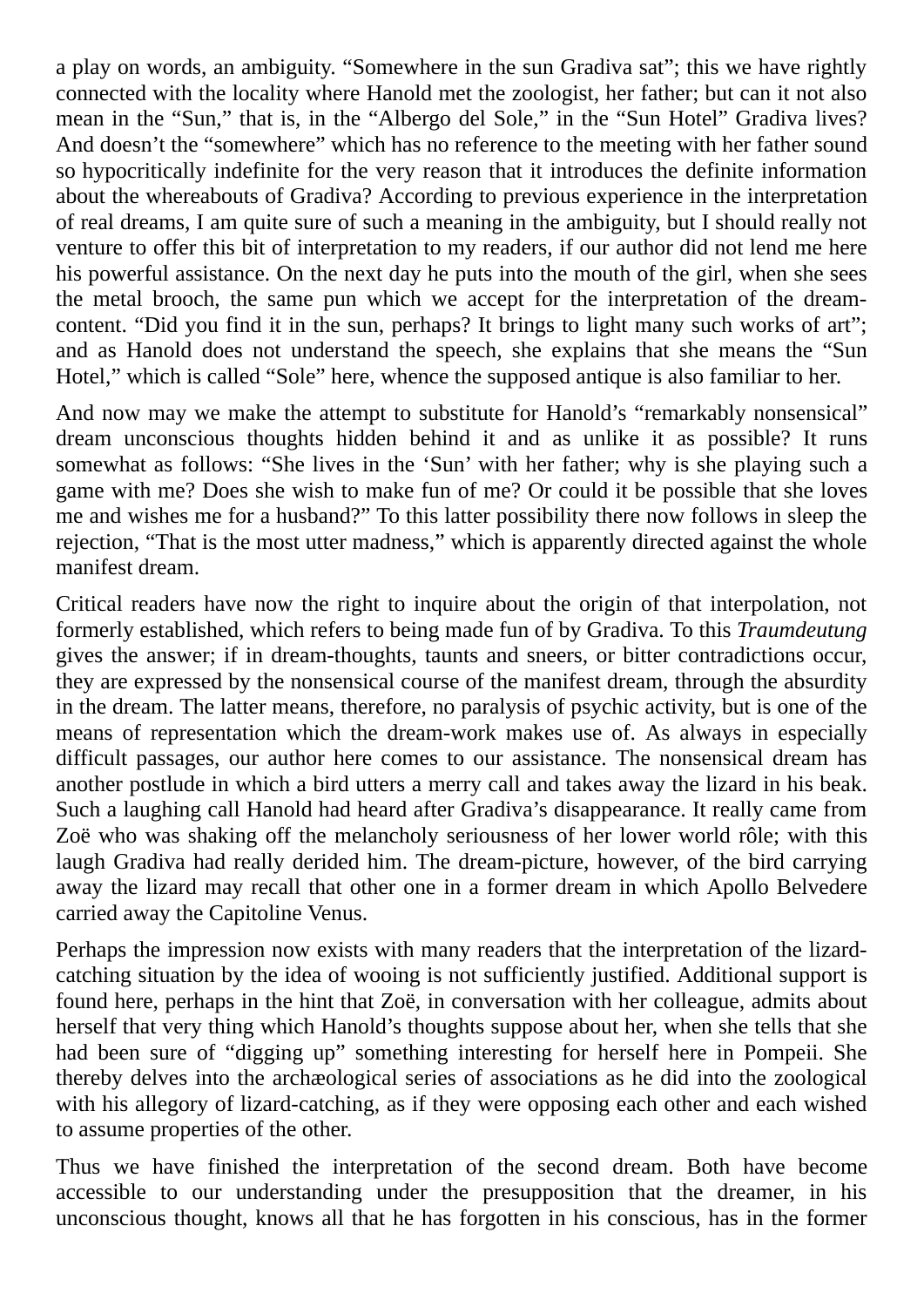rightly judged everything which, in the latter, he delusively misconstrues. In this connection we have, of course, been obliged to make many assertions which sounded odd to the reader because they were strange to him and probably often awakened the suspicion that we were giving out as our author's meaning what is only our own meaning. We are ready to do everything to dissipate this suspicion and will therefore gladly consider more exhaustively one of the most knotty points—I mean the use of ambiguous words and speeches as in the example, "Somewhere in the Sun Gradiva sat."

It must be striking to every reader of *Gradiva* how often our author puts into the mouths of both the leading characters speeches which have double meaning. For Hanold these speeches are intended to have only one meaning, and only his companion, Gradiva, is affected by their other meaning. Thus, after her first answer, he exclaims: "I knew that your voice sounded so," and the yet unenlightened Zoë has to ask how that is possible, as he has never before heard her speak. In the second conversation, the girl is for a moment puzzled by his delusion, as he assures her that he recognized her at once. She must understand these words in the meaning that is correct for his unconscious, as his recognition of their acquaintance which reaches back into childhood, while he, of course, knows nothing of this meaning of his speech and explains it only by reference to the delusion which dominates him. The speeches of the girl, on the other hand, in whose person the most brilliant mental clarity is opposed to the delusion, are made intentionally ambiguous. One meaning of them falls in with the ideas of Hanold's delusion, in order to enable her to penetrate into his conscious comprehension, the other raises itself above the delusion, and, as a rule, gives us the interpretation of it in the unconscious truth which has been represented by it. It is a triumph of wit to be able to represent the delusion and the truth in the same expression.

Interspersed with such ambiguities is Zoë's speech in which she explains the situation to her girl friend and at the same time rids herself of her disturbing society; it is really spoken out of the book, calculated more for us readers than for her happy colleague. In the conversations with Hanold, the double meaning is chiefly established by the fact that Zoë makes use of the symbolism which we find followed in Hanold's first dream, in the equivalence of repression and destruction, Pompeii and childhood. Thus on the one hand she can, in her speeches, continue in the rôle which Hanold's delusion assigns to her, on the other, she can touch upon the real relations, and awaken in Hanold's unconscious a knowledge of them.

"I have long accustomed myself to being dead." (*G.* p. 70.) "For me, the flower of oblivion is the right one from your hand" (*G.* p. 70). In these speeches is given lightly the reproof which then breaks out clearly enough in her last sermon when she compares him to an archæopteryx. "That a person must die to become alive again; but for archæologists that is, of course, necessary" (*G.* p. 102), she continues after the solution of the delusion as if to give us the key to her ambiguous speeches. The most beautiful symbolism appears, however, in the question (*G*. p. 88): "It seems to me as if we had already eaten our bread thus together once two thousand years ago. Can't you remember it?" In this speech the substitution of historic antiquity for childhood, and the effort to awaken his memory of the latter are quite unmistakable.

Whence, therefore, comes this striking preference for ambiguous speeches in *Gradiva*? It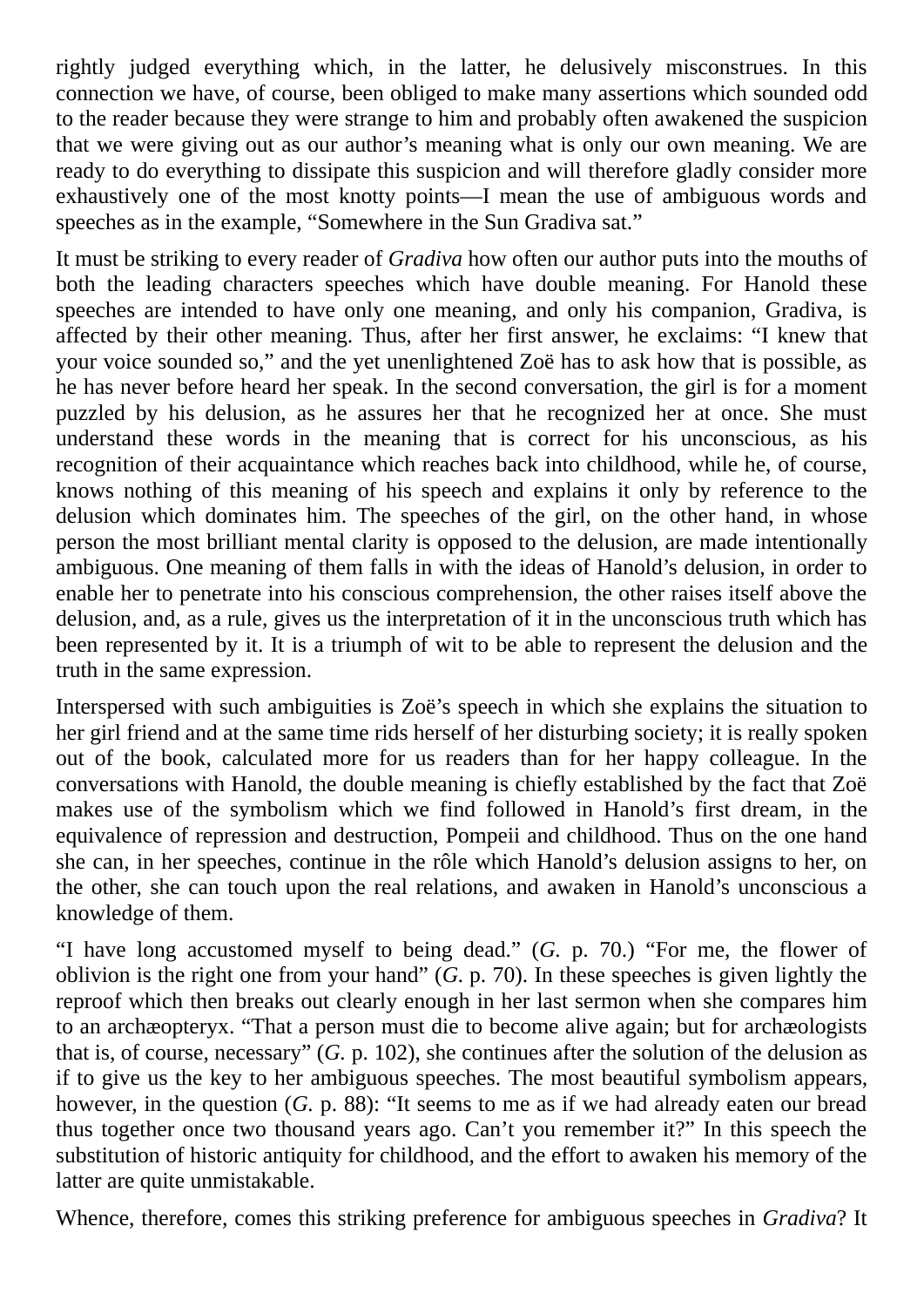seems to us not chance, but the necessary sequence from the preliminaries of the tale. It is nothing but the counterpart of the twofold determination of symptoms in so far as the speeches are themselves symptoms and proceed from compromises between the conscious and the unconscious; but one notices this double origin in the speeches more easily than in the acts; and when, as the pliability of the material of conversation often makes possible, each of the two intentions of a speech succeeds by the same arrangement of words in expressing itself well, then there is present what we call an "ambiguity."

During the psychotherapeutic treatment of a delusion, or an analogous disturbance, one often evolves such ambiguous speeches in patients as new symptoms of the most fleeting duration, and can even succeed in making use of them, whereby, with the meaning intended for the consciousness of the patient, one can, not infrequently, stimulate the understanding for the one valid in the unconscious. I know from experience that among the uninitiate this rôle of ambiguity usually gives the greatest offence, and causes the grossest misunderstanding, but our author was right, at any rate, in representing in his production this characteristic feature of the processes of the formation of dream and delusion.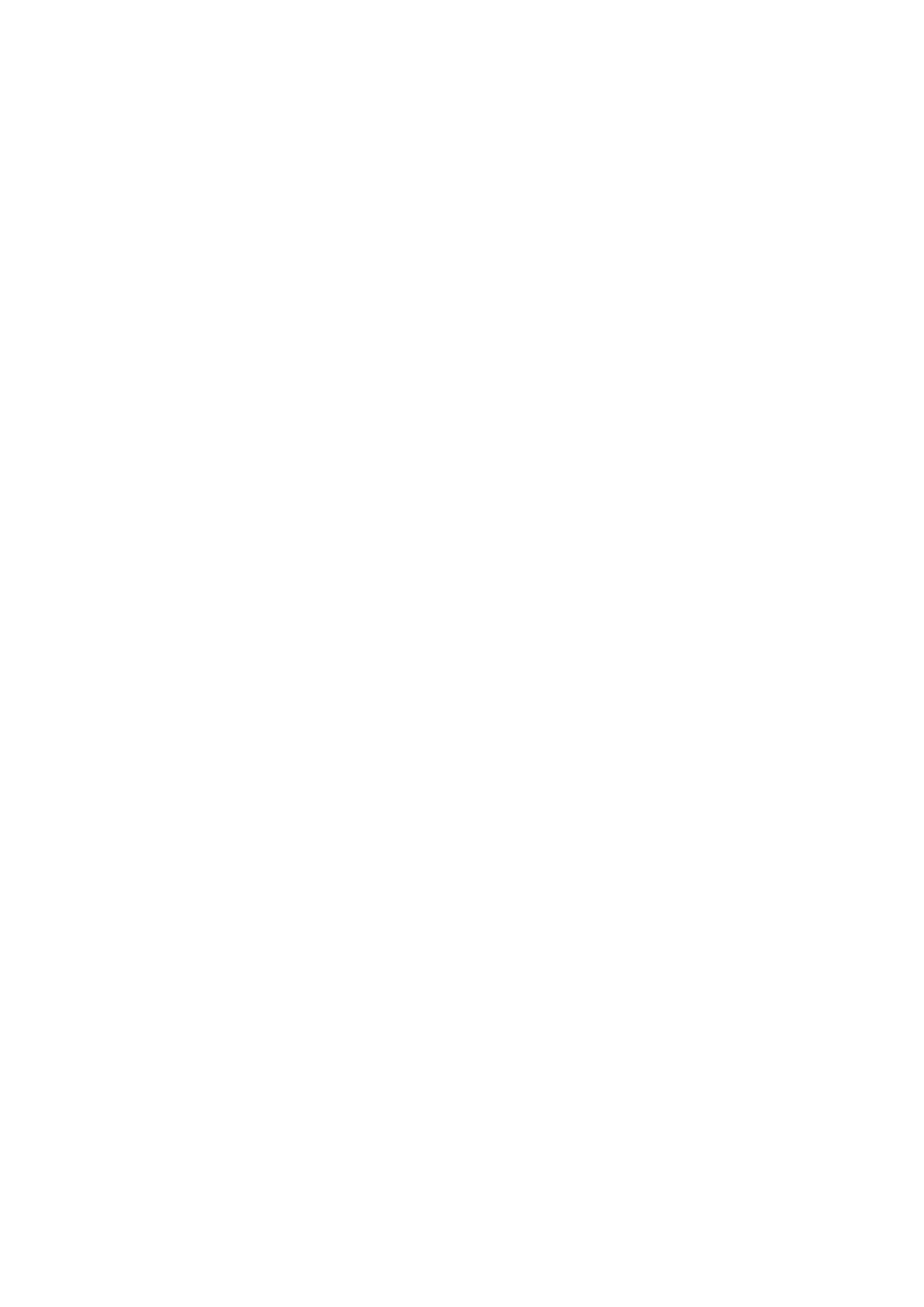With Zoë's entrance as physician there is awakened in us, we said, a new interest. We are eager to learn if such a cure as she accomplishes on Hanold is comprehensible or possible, whether our author has observed the conditions of the passing of a delusion as correctly as those of its development.

Without doubt a view will be advanced denying to the case portrayed by our author such a principal interest, and recognizing no problem requiring an explanation. For Hanold nothing more remains, it might be asserted, but to solve his delusion again, after its object, the supposed Gradiva, conveys to him the incorrectness of all his assertions and gives him the most natural explanations for everything puzzling; for example, how she knows his name. Thereby the affair would be settled logically; as, however, the girl in this case has confessed her love, for the satisfaction of his feminine readers, our author would surely allow the otherwise not uninteresting story to end in the usually happy way, marriage. More consistent, and just as possible, would have been the different conclusion that the young scholar, after the explanation of his mistake, should, with polite thanks, take his leave of the young lady and in that way motivate the rejection of her love so that he might offer an intense interest to ancient women of bronze or stone, or the originals of these, if they were attainable, but might have no idea of how to deal with a girl of flesh and blood of his own time. The archæological fancy was most arbitrarily cemented into a love-story by our author, himself.

In discountenancing this conception as impossible, our attention is first called to the fact that we have to attribute the change beginning in Norbert Hanold not to the relinquishment of the delusion alone. At the same time, indeed before the solution of the latter, there is in him an undeniable awakening of the desire for love, which, of course, results in his asking for the hand of the girl who has freed him from delusion. We have already shown under what pretexts and cloakings, curiosity about her corporeal nature, jealousy, and the brutal male impulse for possession are expressed in him in the midst of the delusion, since repressed desire put the first dream into his mind. Let us add the further testimony that in the evening after the second talk with Gradiva a living woman for the first time seems congenial to him, although he still makes the concession to his abhorrence of honeymoon travellers, by not recognizing the congenial girl as newly married. The next forenoon, however, chance makes him witness of an exchange of caresses between the girl and her supposed brother, and he draws back shyly as if he had disturbed a holy ceremony. Disdain for "Augustus" and "Gretchen" is forgotten and respect for love is restored to him.

Thus our author has connected the treatment of the delusion and the breaking forth of the desire for love most closely with one another, and prepared the outcome in a love-affair as necessary. He knows the nature of the delusion even better than his critics; he knows that a component of amorous desire has combined with a component of resistance in the formation of the delusion, and he has the girl who undertakes the cure discover in Hanold's delusion the component referring to her. Only this insight can make her decide to devote herself to treating him, only the certainty of knowing herself loved by him can move her to confess to him her love. The treatment consists in restoring to him, from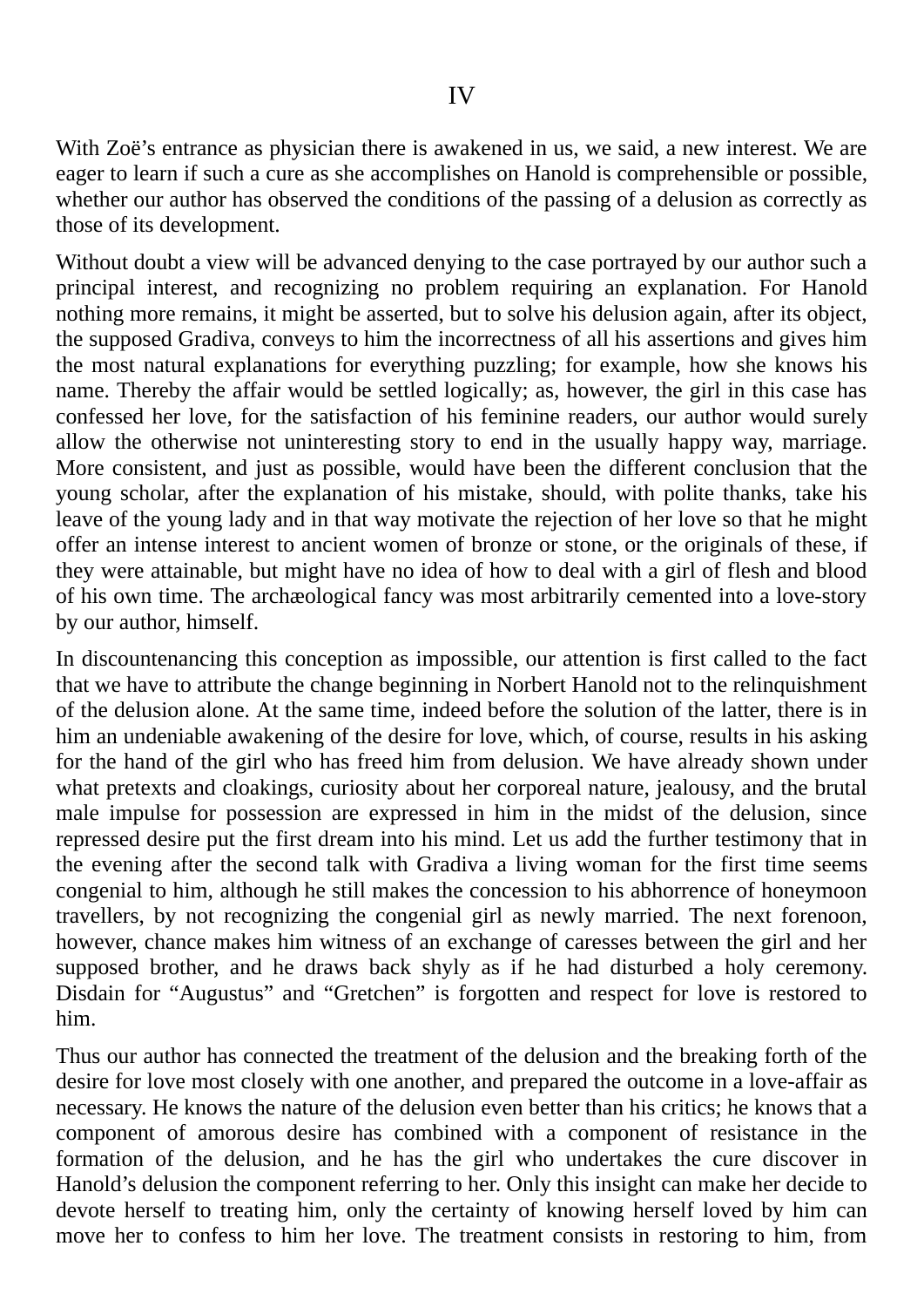without, the repressed memories which he cannot release from within; it would be ineffective if the therapeutist did not consider the emotions; and the interpretation of the delusion would not finally be: "See; all that means only that you love me."

The procedure which our author has his Zoë follow for the cure of the delusion of the friend of her youth, shows a considerable resemblance, no, complete agreement, essentially, with a therapeutic method which Dr. J. Breuer and the present writer introduced into medicine in 1895, and to the perfection of which the latter has since devoted himself. This method of treatment, first called the "cathartic" by Breuer, which the present writer has preferred to designate as "analytic," consists in rather forcibly bringing into the consciousness of the patients who suffer from disturbances analogous to Hanold's delusion, the unconscious, through the repression of which they have become ill, just as Gradiva does with the repressed memories of their childhood relations. To be sure, accomplishment of this task is easier for Gradiva than for the physician; she is, in this connection, in a position which might be called ideal from many view-points. The physician who does not fathom his patient in advance, and does not possess within himself, as conscious memory, what is working in the patient as unconscious, must call to his aid a complicated technique in order to overcome this disadvantage. He must learn to gather with absolute certainty, from the patient's conscious ideas and statements, the repressed material in him, to guess the unconscious, when it betrays itself behind the patient's conscious expressions and acts. The latter then does something similar to what Norbert Hanold did at the end of the story, when he re-translates the name, Gradiva, into *Bertgang*. The disturbance disappears then by being traced back to its origin; analysis brings cure at the same time.

The similarity between the procedure of Gradiva and the analytic method of psychotherapy is, however, not limited to these two points, making the repressed conscious, and the concurrence of explanation and cure. It extends itself to what proves the essential of the whole change, the awakening of the emotions. Every disturbance analogous to Hanold's delusion, which in science we usually designate as a psychoneurosis, has, as a preliminary, the repression of part of the emotional life, to speak boldly, of the sex-impulse, and at every attempt to introduce the unconscious and repressed cause of illness into consciousness, the emotional component necessarily awakens to renewed struggle with the forces repressing it, to adjust itself for final result, often under violent manifestations of reaction. In reawakening, in consciousness, of repressed love, the process of recuperation is accomplished when we sum up all the various components of sex-impulse as "love," and this reawakening is irremissible, for the symptoms on account of which the treatment was undertaken are nothing but the precipitations of former struggles of repression and recurrence and can be solved and washed away only by a new high-tide of these very passions. Every psychoanalytic treatment is an attempt to free repressed love, which has formed a miserable compromiseoutlet in a symptom. Yes, the conformity with the therapeutic process pictured by the author in *Gradiva* reaches its height when we add that even in analytical psychotherapy the reawakened passion, whether love or hate, chooses the person of the physician as its object every time.

Then, of course, appear the differences which make the case of Gradiva an ideal one such as the technique of physicians cannot attain. Gradiva can respond to the love which is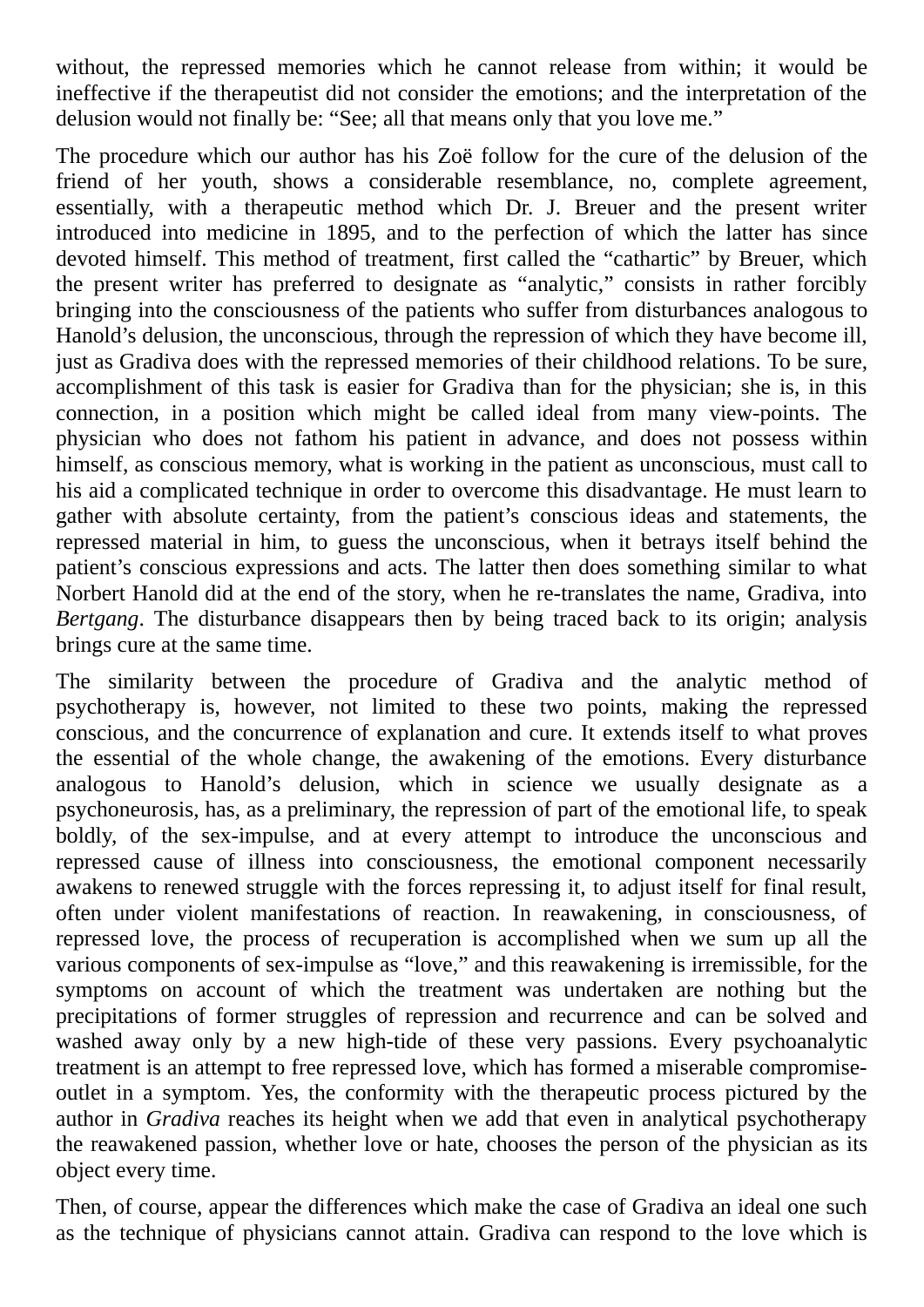pushing through from the unconscious into the conscious; the physician cannot; Gradiva was herself the object of the former repressed love; her person offers at once a desirable object to the freed erotic activity. The physician has been a stranger, and after the cure must try to become a stranger again; often he does not know how to advise the cured patient to apply in life her regained capacity for love. To suggest what resources and makeshifts the physician then employs to approach with more or less success the model of a love-cure which our author has drawn for us, would carry us too far away from our present task.

Now, however, the last question which we have already evaded answering several times. Our views about repression, the formation of delusion and related disturbances, the formation and interpretation of dreams, the rôle of erotic life, and the manner of cure for such disturbances are, of course, not by any means the common property of science, to say nothing of being the possession of educated people. If the insight which makes our author able to create his "Fancy" in such a way that we can analyse it like a real history of disease has for its foundation the above-mentioned knowledge, we should like to find out the source of it. One of the circle who, as was explained at the beginning, was interested in the dreams of *Gradiva* and their possible interpretation, put the direct question to Wilhelm Jensen, whether any such similar theories of science had been known to him. Our author answered, as was to be expected, in the negative, and rather testily. His imagination had put into his mind the *Gradiva* in whom he had his joy; any one whom she did not please might leave her alone. He did not suspect how much she had pleased the readers.

It is easily possible that our author's rejection does not stop at that. Perhaps he denies knowledge of the rules which we have shown that he follows, and disavows all the intentions which we recognized in his production; I do not consider this improbable; then, however, only two possibilities remain. Either we have presented a true caricature of interpretation, by transferring to a harmless work of art tendencies of which its creator had no idea, and have thereby shown again how easy it is to find what one seeks and what one is engrossed with, a possibility of which most strange examples are recorded in the history of literature. Every reader may now decide for himself whether he cares to accept such an explanation; we, of course, hold fast to the other, still remaining view. We think that our author needed to know nothing of such rules and intentions, so that he may disavow them in good faith, and that we have surely found nothing in his romance which was not contained in it. We are probably drawing from the same source, working over the same material, each of us with a different method, and agreement in results seems to vouch for the fact that both have worked correctly. Our procedure consists of the conscious observation of abnormal psychic processes in others, in order to be able to discover and express their laws. Our author proceeds in another way; he directs his attention to the unconscious in his own psyche, listens to its possibilities of development and grants them artistic expression, instead of suppressing them with conscious critique. Thus he learns from himself what we learn from others, what laws the activity of this unconscious must follow, but he does not need to express these laws, need not even recognize them clearly; they are, as a result of his intelligent patience, contained incarnate in his creatures. We unfold these laws by analysis of his fiction as we discover them from cases of real illness, but the conclusion seems irrefutable, that either both (our author, as well as the physician) have misunderstood the unconscious in the same way or we have both understood it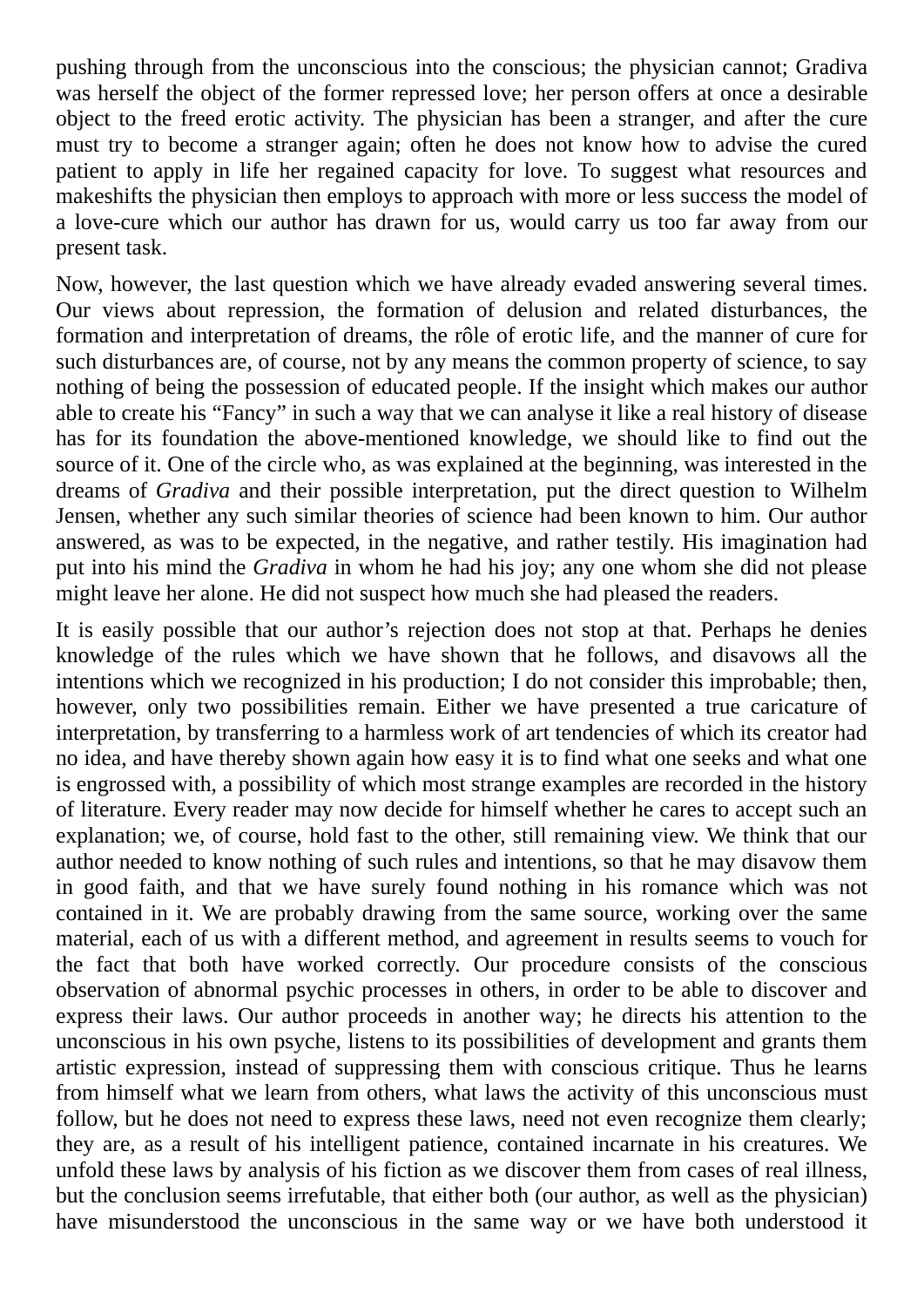correctly. This conclusion is very valuable for us; for its sake, it was worth while for us to investigate the representation of the formation and cure of delusion, as well as the dreams, in Jensen's *Gradiva* by the methods of therapeutic psychoanalysis.

We have reached the end. An observant reader might remind us that, at the beginning, we had remarked that dreams are wishes represented as fulfilled and that we still owe the proof of it. Well, we reply, our arguments might well show how unjustifiable it would be to wish to cover the explanations which we have to give of the dream with the formula that the dream is a wish-fulfilment; but the assertion stands, and is also easy to demonstrate for the dreams in *Gradiva*. The latent dream-thoughts—we know now what is meant by that—may be of numerous kinds; in *Gradiva* they are day-remnants, thoughts which are left over unheard, and not disposed of by the psychic activity of waking life. In order that a dream may originate from them the co-operation of a—generally unconscious —wish is required; this establishes the motive power for the dream-formation; the dayremnants give the material for it. In Norbert Hanold's first dream two wishes concur in producing the dream, one capable of consciousness, the other, of course, belonging to the unconscious, and active because of repression. This was the wish, comprehensible to every archæologist, to have been an eye-witness of that catastrophe of 79. What sacrifice would be too great, for an antiquarian, to realize this wish otherwise than through dreams! The other wish and dream-maker is of an erotic nature: to be present when the beloved lies down to sleep, to express it crudely. It is the rejection of this which makes the dream an anxiety-dream. Less striking are, perhaps, the impelling wishes of the second dream, but if we recall its interpretation, we shall not hesitate to pronounce it also erotic. The wish to be captured by the beloved, to yield and surrender to her, as it may be construed behind the lizard-catching, has really a passive masochistic character. On the next day the dreamer strikes the beloved, as if under the sway of the antagonistic, erotic force; but we must stop or we may forget that Hanold and Gradiva are only creatures of our author.

## THE END

*Printed in Great Britain by* UNWIN BROTHERS, LIMITED, THE GRESHAM PRESS, WOXING AND LONDON